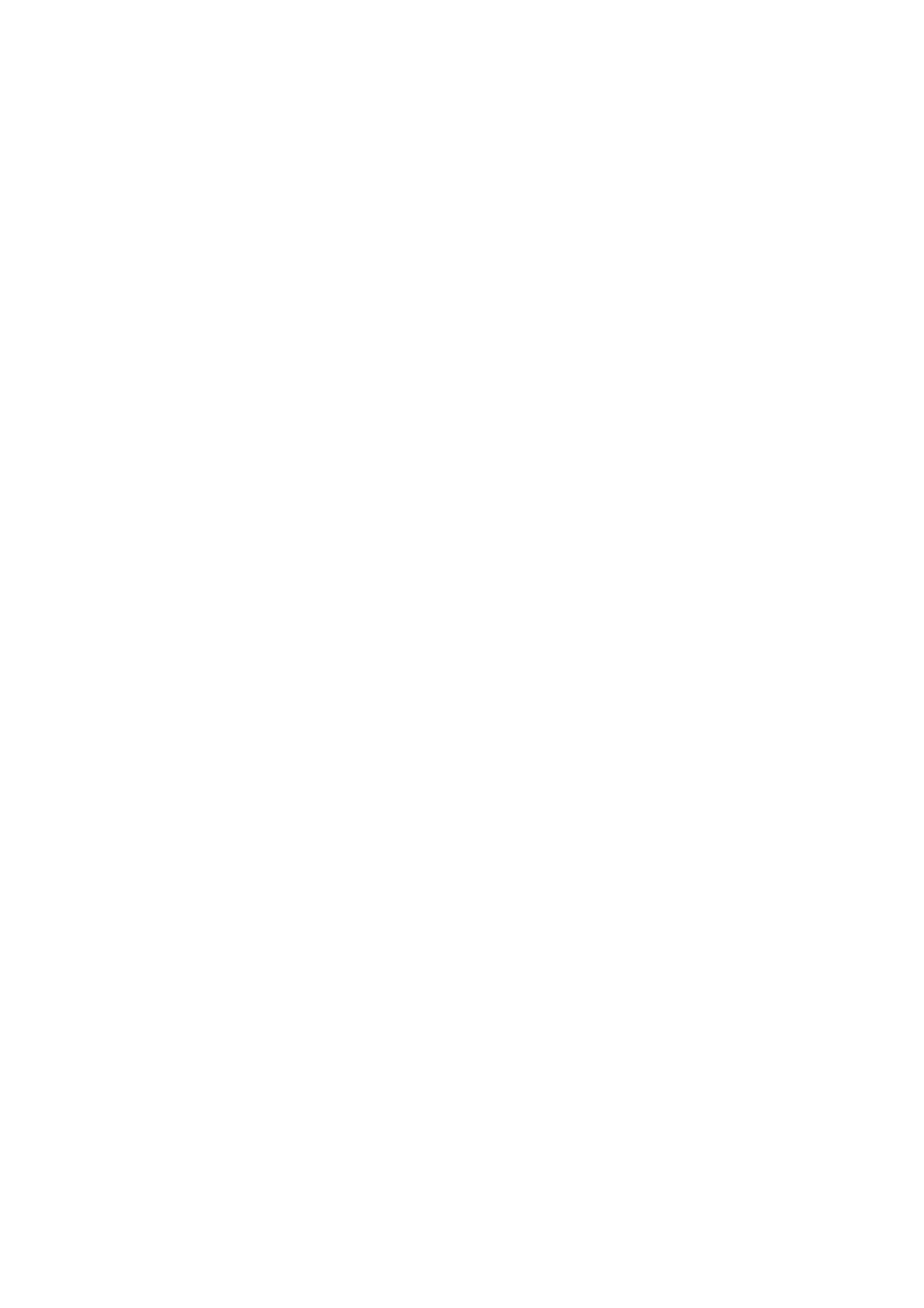| <b>CONTENTS</b>  |                                                                                                                                                       |                |
|------------------|-------------------------------------------------------------------------------------------------------------------------------------------------------|----------------|
| <b>CHAPTER I</b> |                                                                                                                                                       |                |
|                  | <b>PRELIMINARY</b>                                                                                                                                    |                |
| $\mathbf{1}$     | Title and commencement                                                                                                                                | $\mathbf{1}$   |
| $\overline{2}$   | Definitions                                                                                                                                           | $1 - 2$        |
|                  | <b>CHAPTER II</b>                                                                                                                                     |                |
|                  | <b>CONDUCT OF ELECTION OF COUNCILLORS</b>                                                                                                             |                |
| 3                | <b>Conduct of Election</b>                                                                                                                            | 3              |
| 3A               | List of voters                                                                                                                                        | 3              |
| $\overline{4}$   | <b>Returning Officer</b>                                                                                                                              | 3              |
| 5                | General duty of the returning officer                                                                                                                 | $\overline{4}$ |
| 5A               | <b>Polling Stations</b>                                                                                                                               | 4              |
| 6                | presiding officer and polling officers                                                                                                                | $\overline{4}$ |
| 7                | Duties of the presiding officer and polling officers                                                                                                  | $\overline{4}$ |
| 8                | Notification of election                                                                                                                              | $4 - 5$        |
| 9                | <b>Recognition of Political Parties</b>                                                                                                               | $5 - 6$        |
| 10               | Publication of list of recognized Political parties and symbols                                                                                       | 6              |
| 10A              | Publication of a list of unrecognized political parties                                                                                               | 6              |
| 11               | Allotment of Symbols                                                                                                                                  | $6 - 7$        |
| 12               | Omitted                                                                                                                                               | 8              |
| 13               | Omitted                                                                                                                                               | 8              |
| 14               | Nomination of candidates for election                                                                                                                 | 8              |
| 15               | Presentation of nomination Paper                                                                                                                      | 8              |
| 15A              | Presentation of nomination Paper (persons belonging to BCA/BCB)                                                                                       | 10             |
| 16               | Omitted                                                                                                                                               | 10             |
| 17               | Deposits by candidates                                                                                                                                | $10 - 11$      |
| 18               | Notice of nomination and the time and place for their scrutiny                                                                                        | 11             |
| 19               | <b>Scrutiny of Nominations</b>                                                                                                                        | $11 - 12$      |
| 20               | Withdrawal of candidature                                                                                                                             | $12 - 13$      |
| 21               | Preparation and publication of list of contesting candidates                                                                                          | 13             |
| 22               | Election agent                                                                                                                                        | $13 - 14$      |
| 22A              | Particulars of account of election expenses under section 16A                                                                                         | $14 - 15$      |
| 22B              | Notice by Returning officers                                                                                                                          | 15             |
| 22C              | Report by the returning officer as to the lodging of the account of<br>election expenses and the decision of the State Election Commission<br>thereon | $15 - 16$      |
| 22D              | Maximum limit of election expenses under section 16A                                                                                                  | 16             |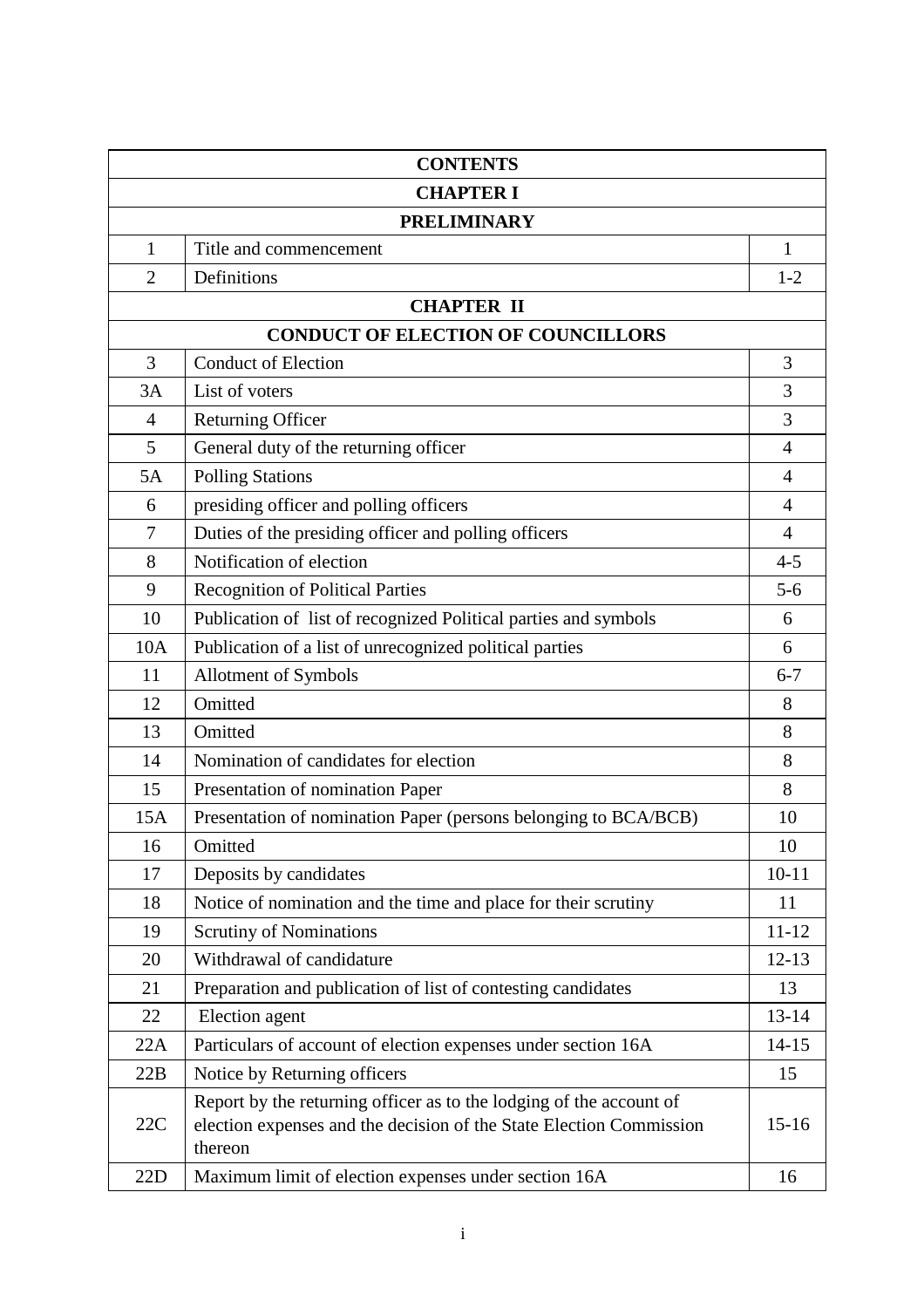| 23  | Polling Agents                                                                        | 16        |
|-----|---------------------------------------------------------------------------------------|-----------|
| 24  | <b>Counting Agent</b>                                                                 | $16-17$   |
| 25  | Revocation of the appointment or death of a polling agent or a counting<br>agent      | 17        |
| 26  | Attendance of contesting candidates or his election agent at polling<br>stations      | 17        |
| 27  | Nonattendance of polling or counting agents                                           | 17        |
| 28  | Death of candidate before the poll                                                    | $17 - 18$ |
| 29  | Procedure in contested and uncontested election                                       | 18        |
| 30  | Omitted                                                                               | 18        |
| 31  | Omitted                                                                               | 18        |
| 32  | Adjournment of poll in emergencies                                                    | 18-19     |
| 32A | Adjournment of poll or countermanding of election on the ground of<br>booth capturing | $19-20$   |
| 33  | Fresh poll in the case of destruction etc., of ballot boxes                           | 20        |
| 34  | Manner of voting                                                                      | 20        |
| 35  | Design of ballot boxes                                                                | 20        |
| 36  | Form of ballot paper                                                                  | 21        |
| 37  | Arrangements at polling stations                                                      | 21        |
| 38  | Admission to polling stations                                                         | 21        |
| 39  | Preparation of ballot boxes for poll                                                  | 22        |
| 40  | Facilities for women voters                                                           | 22        |
| 41  | Identification of voters                                                              | 23        |
| 41A | Facilities for public servants on election duty                                       | 23-24     |
| 41B | Persons entitled to vote by post                                                      | 24        |
| 41C | Intimation by voters who are entitled to vote by post                                 | 24        |
| 41D | Form of postal ballot paper                                                           | 24        |
| 41E | Issue of ballot paper                                                                 | $24 - 25$ |
| 41F | Electors under preventive detention                                                   | 25        |
| 41G | Recording of vote                                                                     | $25 - 26$ |
| 41H | Return of postal ballot paper                                                         | 26        |
| 41I | Marked copy of the list of voters                                                     | 26        |
| 42  | Challenging of identity                                                               | 26-27     |
| 43  | Safeguards against impersonation                                                      | 27        |
| 44  | Issue of Ballot Papers to electors                                                    | 27-28     |
| 45  | Voting procedure                                                                      | 28-29     |
| 46  | Recording of votes of blind or infirm electors                                        | 29        |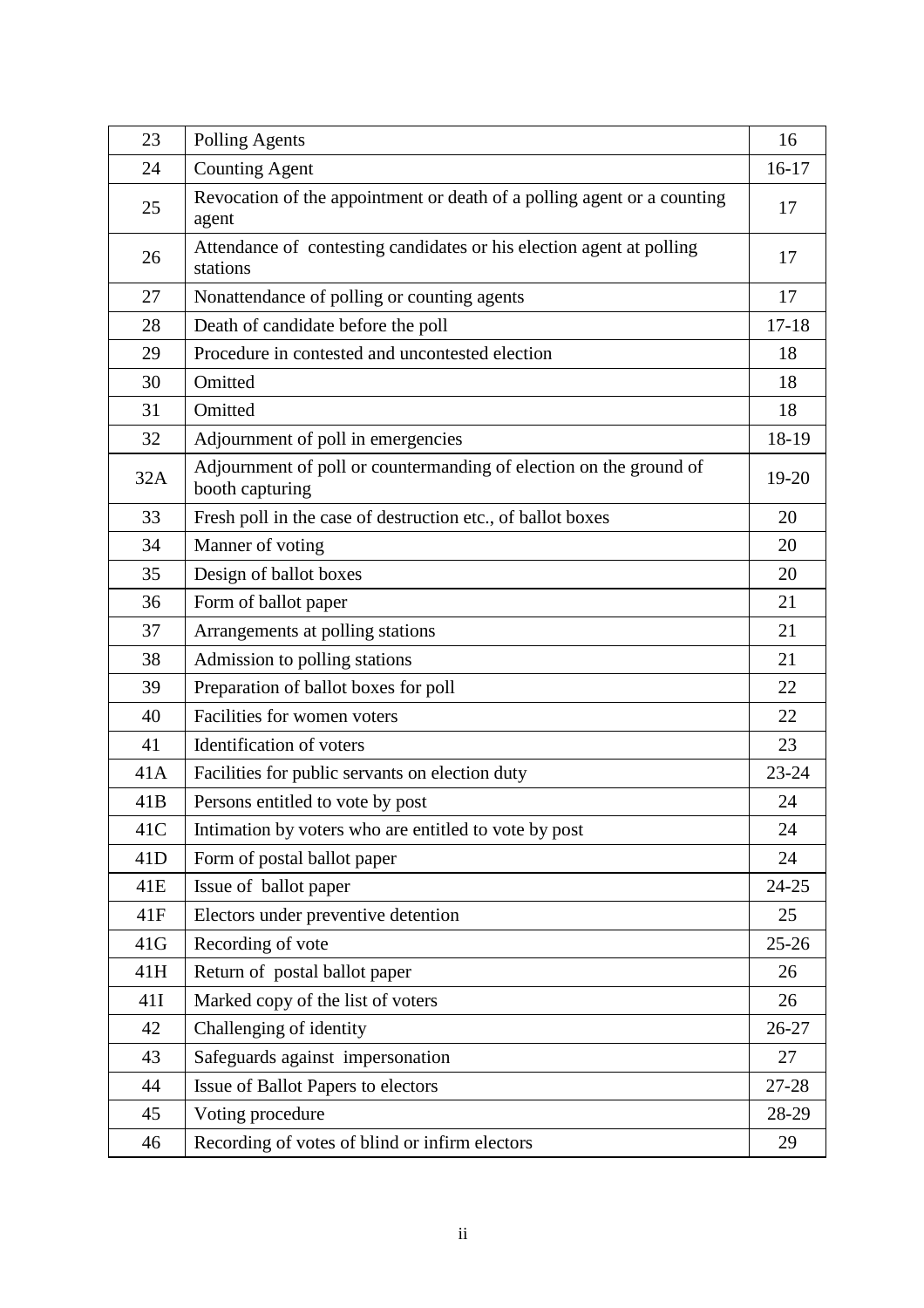| 47  | Tendered votes                                                                                   | 29-30     |
|-----|--------------------------------------------------------------------------------------------------|-----------|
| 48  | Closing of poll                                                                                  | 30        |
| 49  | Sealing of Ballot Boxes after the Poll                                                           | 30        |
| 50  | Account of ballot papers                                                                         | 30        |
| 50A | Spoilt and returned ballot papers                                                                | $30 - 31$ |
| 51  | Sealing of other packets                                                                         | 31        |
| 52  | Transmission of Ballot Boxes, etc., to the returning officer                                     | 31        |
| 53  | Procedure on adjournment of poll                                                                 | 32        |
| 54  | Right to vote                                                                                    | 32        |
| 55  | Procedure of counting votes                                                                      | 32        |
| 56  | Time and place for counting of votes                                                             | 33        |
| 57  | Admission to the place fixed for counting                                                        | 33        |
| 58  | Maintenance of secrecy of voting                                                                 | 33        |
| 58A | Counting of Votes received by post                                                               | $33 - 35$ |
| 59  | Scrutiny and opening of ballot boxes                                                             | 35        |
| 60  | Counting of votes                                                                                | 35-37     |
| 61  | Omitted                                                                                          | 37        |
| 62  | Counting to be continuous                                                                        | 37        |
| 62A | Recount of votes                                                                                 | 37-38     |
| 62B | Sealing of used ballot papers                                                                    | 38        |
| 63  | Equality of votes                                                                                | 38        |
| 64  | Recommencement of counting after fresh poll                                                      | 38        |
| 64A | Application of new rules 64A to 64 ZD and Design of Electronic Voting<br>Machines                | 38        |
| 64B | Preparation of voting machine by the returning officer                                           | 38-39     |
| 64C | Arrangements at the polling stations                                                             | 39        |
| 64D | Admission to polling stations                                                                    | 39        |
| 64E | Preparation of voting machine for poll                                                           | 40        |
| 64F | Marked copy of the electoral roll                                                                | 40        |
| 64G | Facilities for women electors                                                                    | 40        |
| 64H | Identification of electors                                                                       | 41        |
| 64I | Facilities for public servants on election duty                                                  | 41        |
| 64J | Challenging the identity                                                                         | $41 - 42$ |
| 64K | Safeguards against impersonation                                                                 | $42 - 43$ |
| 64L | Procedure for voting by voting machines                                                          | 43        |
| 64M | Maintenance of secrecy of voting by electors within the polling station<br>and voting procedures | 43-44     |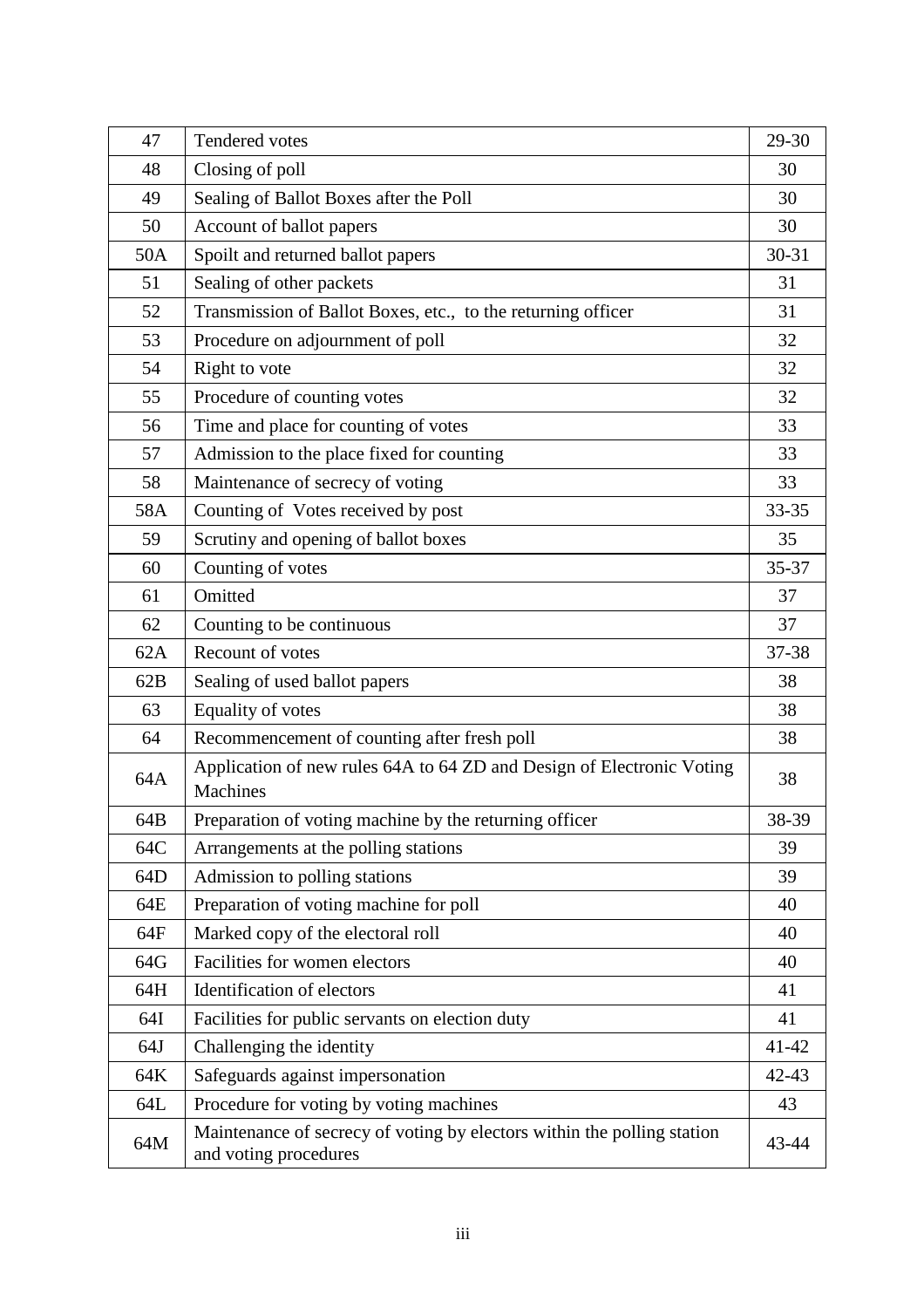| 64N  | Recording of votes of blind or infirm electors                              | 44    |
|------|-----------------------------------------------------------------------------|-------|
| 64O  | Elector deciding not to vote                                                | 44    |
| 64P  | Tendered votes                                                              | 44-45 |
| 64Q  | Presiding Officer's entry in the voting compartment during poll             | 45    |
| 64R  | Closing of the poll                                                         | 45    |
| 64S  | Account of votes recorded                                                   | 46    |
| 64T  | Sealing of voting machine after poll                                        | 46    |
| 64U  | Sealing of other packets                                                    | 46    |
| 64V  | Transmission of voting machines, etc., to the returning officer             | 46-47 |
| 64W  | Procedure on adjournment of poll                                            | 47    |
| 64X  | Closing of voting machine in case of booth capturing                        | 47    |
| 64Y  | Scrutiny and inspection of voting machines                                  | 47-48 |
| 64Z  | Counting of votes where electronic voting machines have been used           | 48    |
| 64ZA | Scrutiny and inspection of voting machines                                  | 48    |
| 64ZB | Sealing of voting machines                                                  | 49    |
| 64ZC | Custody of voting machines and papers relating to election                  | 49    |
| 64ZD | Applicability of Central Rules, statutory orders, etc.,                     | 50    |
| 65   | Declaration of result of election and return of election                    | 50    |
| 66   | Publication of the results of election                                      | 50    |
| 67   | Elections to more than one ward in a Municipal Council or Town<br>Panchayat | 50    |
| 68   | Grant of certificate of election to returned candidates                     | 50    |
| 69   | Fee to be paid on an election petition                                      | 51    |
| 70   | Custody of ballot boxes and papers relating to election                     | 51    |
| 71   | Production and inspection of election papers                                | 51    |
| 72   | Disposal of election papers                                                 | 51-52 |
| 73   | Return or forfeiture of candidates deposit                                  | 52    |
| 74   | Report of casual vacancy                                                    | 52    |
| 75   | Omitted                                                                     | 53    |
| 76   | Punishment for contravention of rules                                       | 53    |
| 77   | Assistance to the returning officer                                         | 53    |
| 78   | Omitted                                                                     | 53    |
| 79   | Omitted                                                                     | 53    |
| 80   | Repeal                                                                      | 53    |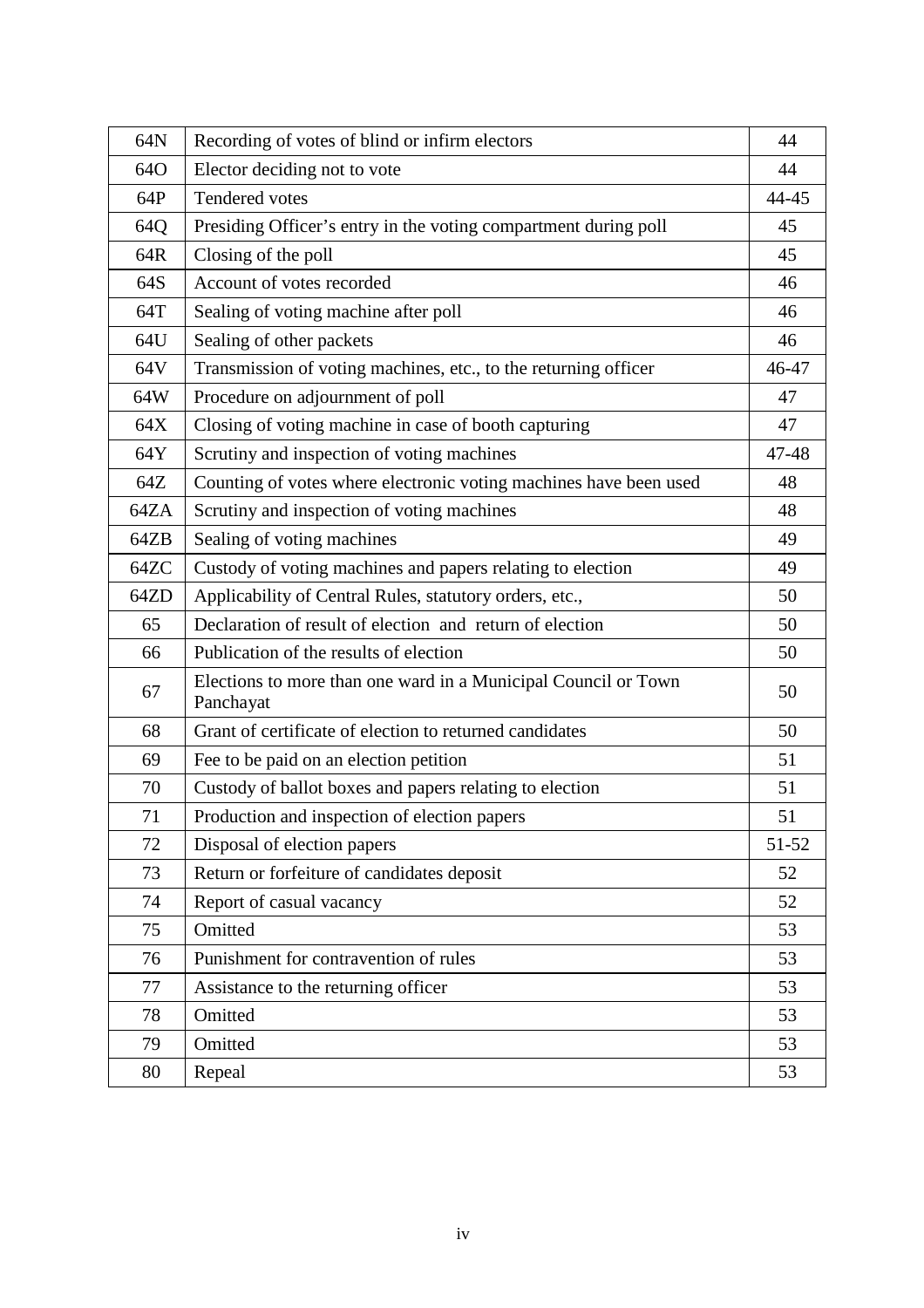| <b>FORMS</b> |                                                                                   |           |  |
|--------------|-----------------------------------------------------------------------------------|-----------|--|
| Form $-1$    | Notification of Election                                                          | 54-55     |  |
| Form $-1A$   | Notice of election                                                                | 56        |  |
| Form $-2$    | <b>Nomination Paper</b>                                                           | 57-59     |  |
| Form $-3$    | Notice of Nomination                                                              | 60        |  |
| Form $-4$    | List of validly nominated candidates                                              | 61        |  |
| Form $-5$    | Notice of withdrawal                                                              | 62        |  |
| Form $-6$    | Notice of withdrawal of candidature                                               | 63        |  |
| Form $-7$    | List of contesting candidate                                                      | 64        |  |
| Form $-8$    | <b>Appointment of Election Agent</b>                                              | 65        |  |
| Form $-9$    | Revocation of Appointment of election Agent                                       | 66        |  |
| Form $-10$   | Appointment of polling Agent                                                      | $67 - 68$ |  |
| Form $-11$   | <b>Appointment of Counting Agent</b>                                              | 69-70     |  |
| Form $-11A$  | Particulars of account of election expenses                                       | 71-77     |  |
| $Form - 11B$ | Format of affidavit                                                               | 78        |  |
| $Form-11C$   | Receipt                                                                           | 79        |  |
| Form $-12$   | Revocation of Appointment of polling Agent                                        | 80        |  |
| Form $-13$   | Revocation of Appointment of Counting Agent                                       | 81        |  |
| Form $-13A$  | Declaration of Result of Election (uncontested)                                   | 82        |  |
| $Form - 13B$ | Declaration of Result of Election (Casual vacancy)                                | 83        |  |
| Form $-14$   | Application for election duty certificate                                         | 84        |  |
| $Form - 14A$ | Election duty certificate                                                         | 85        |  |
| Form $-14B$  | Letter of intimation to returning officer requesting for a postal<br>ballot paper | 86        |  |
| Form $-14$ C | Declaration by elector                                                            | 87-88     |  |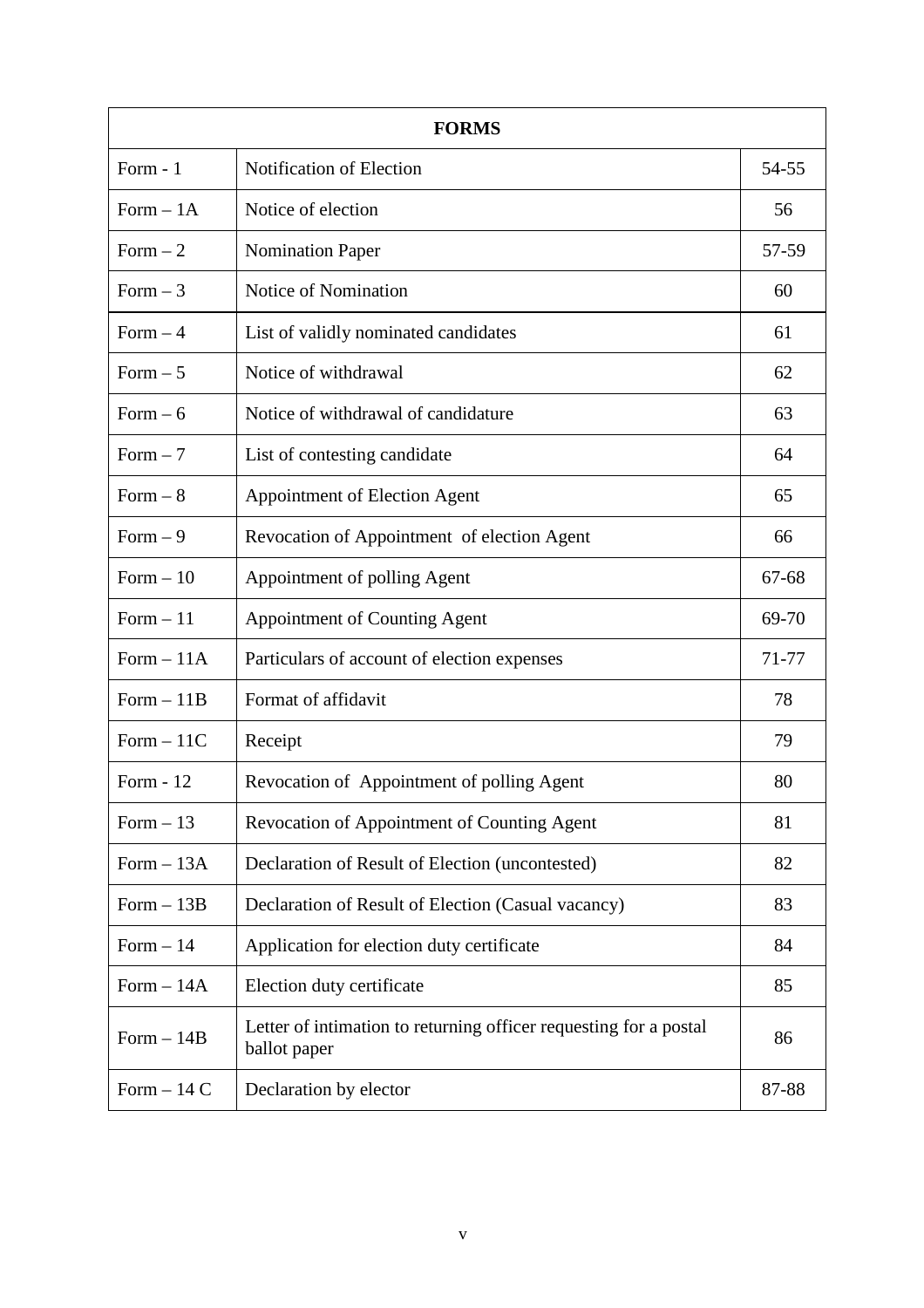| Form $-14D$           | Cover-A for postal Ballot paper           | 89      |
|-----------------------|-------------------------------------------|---------|
| $Form - 14E$          | Cover-B for postal Ballot paper           | 90      |
| $Form-14F$            | Instructions for the guidance of electors | 91-92   |
| Form $-15$            | List of challenged votes                  | 93      |
| Form $-15A$           | List of blind and infirm voters           | 94      |
| Form $-16$            | List of tendered votes                    | 95      |
| Form $-17$            | Ballot paper account                      | 96      |
| $Form - 17A$<br>(EVM) | Account of votes recorded                 | 97-98   |
| $Form - 17B$<br>(EVM) | Final result sheet                        | 99      |
| Form $-18$            | Final result sheet                        | 100-101 |
| Form $-19$            | Declaration of result of election         | 102     |
| $Form-19A$            | Return of election                        | 103     |
| $Form - 19B$          | List of tendered votes                    | 104     |
| Form $-20$            | Certificate of election                   | 105     |
| $Form - 20A$          | Register of voters                        | 106     |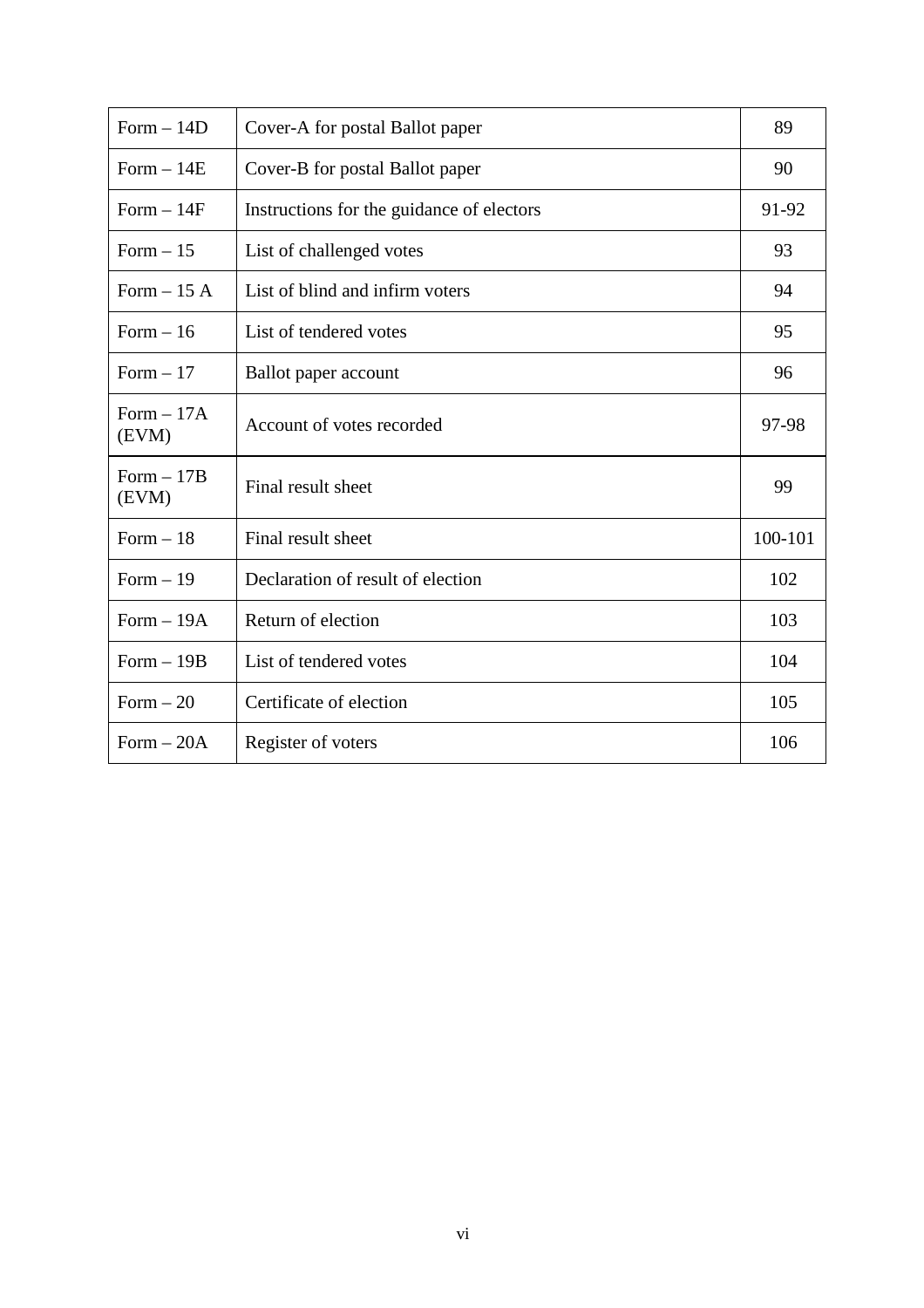#### **THE KARNATAKA MUNICIPALITIES (ELECTION OF COUNCILLORS) RULES, 1977**

[*After incorporating the Amendments brought out by,*

- 1. The Karnataka Municipalities (Election of councillors) (Amendments) Rules, 1995 vide Notification No. HUD 376 MLR 95 dated 28/9/1995]
- 2. The Karnataka Municipalities (election of councilors) (Amendment) rules, 2010, vide notification No. UDD 122 MLR 2010, dated 11-2-2011.
- 3. The Karnataka Municipalities (election of councilors) (Amendment) Rules 2010 vide notification NO.UDD 126 MLR 2009, dated 26-5-2011.

## **CHAPTER I**

## **Preliminary**

## 1. **Title and commencement**

- (1) These rules may be called the Karnataka Municipalities (Election of Councillors) Rules, 1977.
- (2) They shall come into force at once.

## 2. **Definitions**

- (1) In these rules, unless the context otherwise requires,
	- (a) **'Act'** means the Karnataka Municipalities Act, 1964
	- (b) "Ballot box" includes any box, bag or other receptacle used for the insertion of the ballot paper by voters.

\*[(bb) "Caste Certificate" means, a Caste Certificate or Income and Caste Certificate issued by the Tahsildar of a Revenue Taluk under the Karnataka Scheduled Castes, Scheduled Tribes and other Backward Classes (Reservation of Appointment etc...) Act, 1990]

- (c) **'Electoral Roll Number '** of a person means;
	- (i) The serial number of the entry in the list of voters in respect of that person;
	- (ii) The serial number of the part of the of the list of voters in which such entry occurs;
	- (iii) The name of the ward to which the list of voters relates;
- (d) **'Form'** means, a form appended to these rules, and includes a translation thereof in the Kannada language;
- (e) **'Polling Station'** means the place fixed for taking the poll at an election in any ward;
- (f) **'Presiding Officer'** includes any polling officer performing any of the functions of a presiding officer under sub-rules (2) and (3) of rule 6;
- (g) **'Public holiday'** means any day which is a public holiday for the purposes of section 25 of the Negotiable Instruments Act, 1881 (Central Act 26 of 1881);

\* Amended vide notification no.UDD.48.MLR.2005 dated 17/01/2006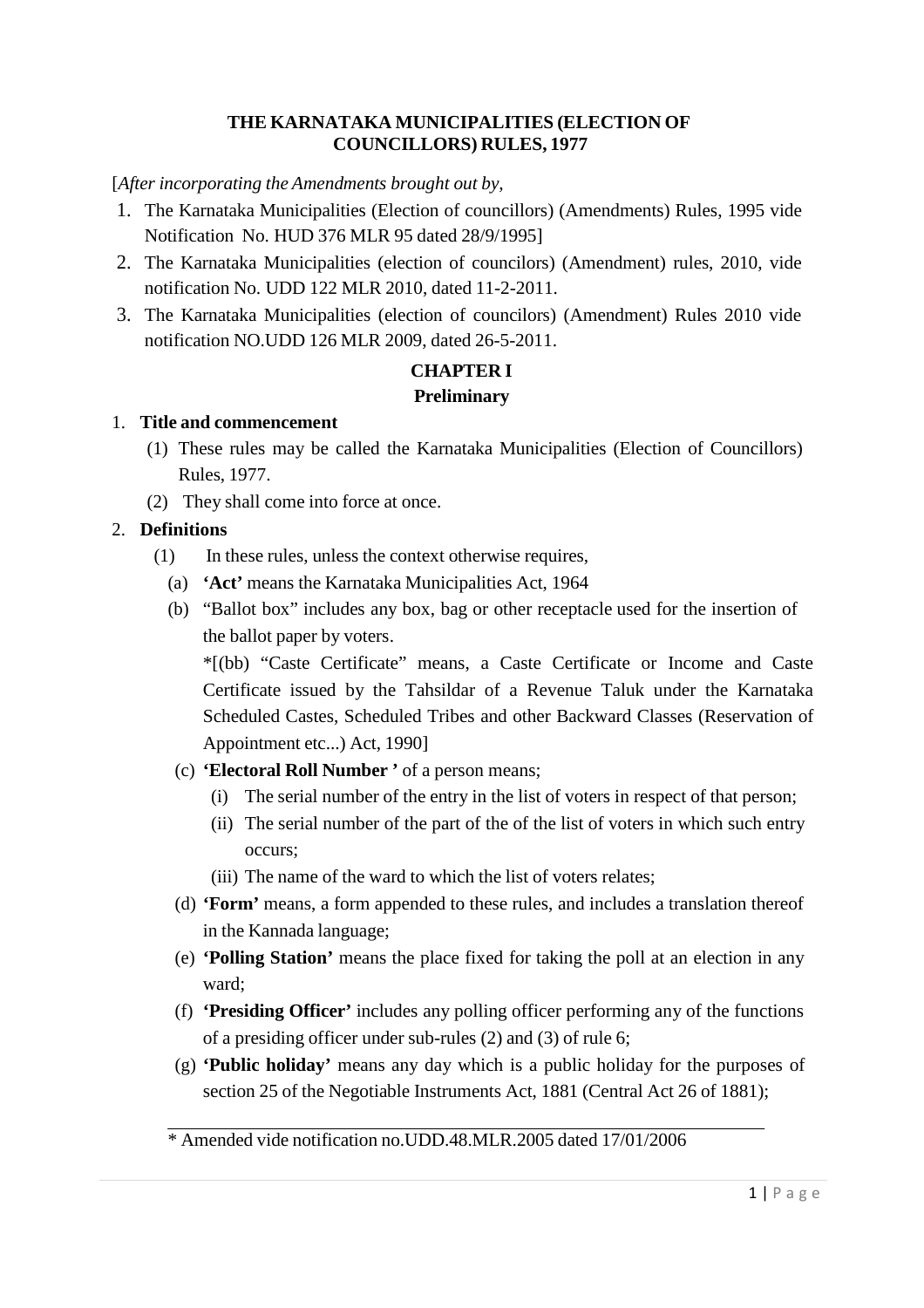- (h) **'Qualified Candidate' or Candidate qualified to be chosen'** shall mean a candidate, who is qualified to be chosen in an election held under the provisions of the Act and the rules made there under;
- (i) **'Reserved Seat'** means a seat reserved for Scheduled castes, Scheduled Tribes, Backward Classes and Women under section 11;
- (j) **'Returning Officer'** includes any Assistant Returning officer performing any function he is authorized to perform under sub rule (3) of rule 4;
- (k) **'Section'** means, the section of the Act;
- (2) The Karnataka General clauses Act, 1899 (Karnataka Act III of 1899) shall apply for the interpretation of these rules as it applies to a Karnataka Act.
	- Rule 2A to 2 Y : Omitted by notification No. HUD 376 MLR 95, dated 28-9-95.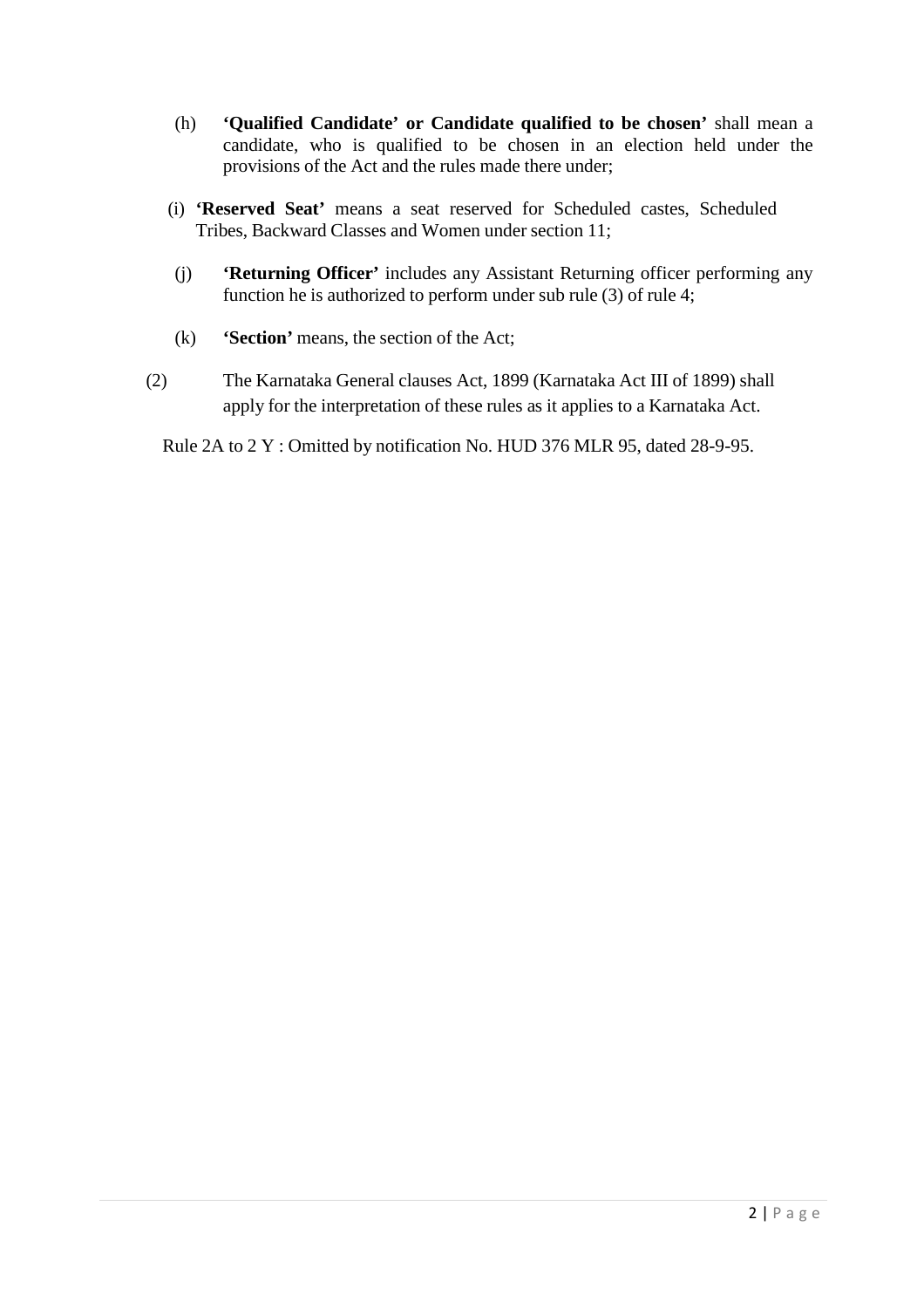## **CHAPTER II**

## **Conduct of Election of Councillors**

#### **3. Conduct of Election**

- (1) Election to the City Municipal Council, Town Municipal Council and Town Panchayat shall be conducted under the superintendence, direction and control of the State Election Commission.
- (2) Subject to the superintendence, direction and control of the State Election Commission, the Deputy Commissioner of the District (hereinafter referred to as Deputy Commissioner) shall co-ordinate and supervises all work in connection with the conduct of election to the City Municipal Council, Town Municipal Council and Town Panchayat. The Deputy Commissioner shall also perform such other functions pertaining to the said elections as may be entrusted to him by the State Election Commission.

#### **3A. List of voters**

- (1) The officer designated under sub Section (2) of section 14 shall split up the list of voters for each "ward of municipal area" or "Town Panchayat" into one or more parts taking into consideration the area within the "ward" wherein, the voters to be included, in each part reside, so that the voters included in each belong to a named area, street or road within the "ward" and the list of voters of the electoral roll so split up in respect of the several part of the ward of municipal area will together constitute the list of voters for such ward.
- (2) And (3) omitted

(4) A copy of such list of voters in respect of each ward shall be published on the notice board and shall also be kept open for inspection in the office of the Municipal Council.

#### **4. Returning Officer**

(1) For every general election of the Councillors of a Municipal Council or Town Panchayat or for an election to fill a casual vacancy the Deputy Commissioner shall designate or nominate one or more Returning Officers who shall be officers of the State Government or of a local authority:

Provided that if more than one Returning Officer is nominated or designated the Deputy Commissioner shall specify the ward or wards for which each such officer is nominated or designated.

(2) The Deputy Commissioner may in the same manner designate or nominate one or more Assistant Returning Officers who shall be officers of the State Government or of a local authority.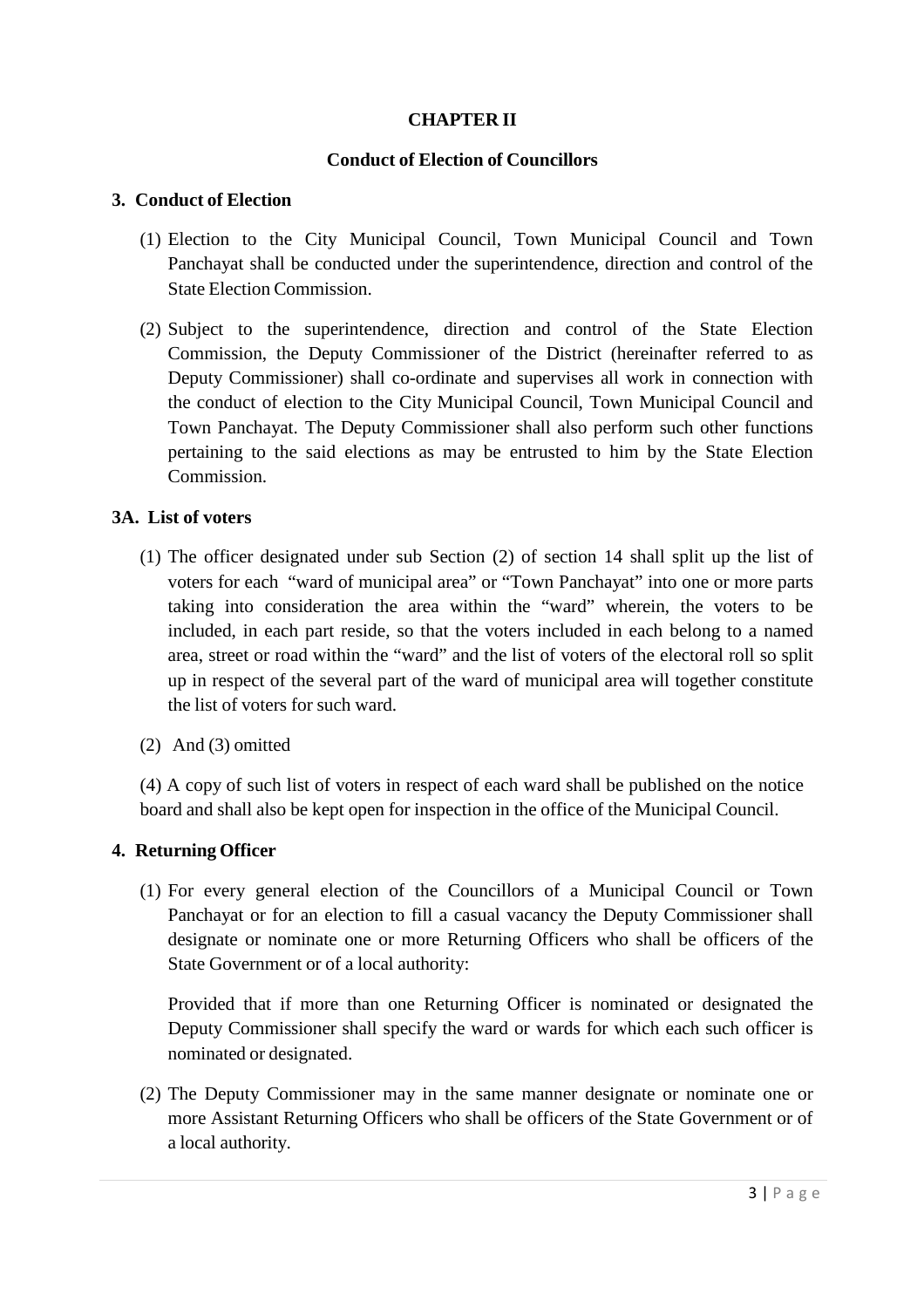(3) Every Assistant Returning Officer shall if so directed by the Returning Officer, be competent to perform all or any of the functions of the Returning Officer.

## **5. General duty of the Returning Officer**

It shall be the general duty of the Returning Officer at any election to do all such acts and things as may be necessary for effectually conducting the election in the manner provided by the Act and these rules.

## **5A. Polling Stations**

The returning Officer shall with the approval of the Deputy Commissioner, provide sufficient number of Polling Stations for each ward and shall publish a list showing the Polling Stations so provided and the Polling areas or groups of voters for which they have respectively been provided in such manner as the State Election Commissioner may direct.

## **6. Presiding Officer and Polling officers**

- (1) The Deputy Commissioner shall appoint a Presiding Officer for each polling Station and such Polling Officer or officers as he thinks necessary.
- (2) A Polling Officer shall, if so directed by the Presiding Officer perform all or any of the functions of a Presiding Officer.
- (3) If the Presiding Officer, owing to illness or other unavoidable cause, is obliged to absent himself from the Polling Station, his functions shall be performed by such Polling Officer as has been previously authorized by the Deputy Commissioner to perform such functions during any such absence.
- (4) Reference in these rules to the Presiding Officer shall unless the context otherwise requires, be deemed to include any person performing any functions which he is authorized to perform under sub-rule (2) or sub-rule(3) as the case may be.

## **7. Duties of the Presiding Officer and polling officers**

(1) It shall be the general duty of the Presiding Officer at a Polling Station to keep order there at and to see that the poll is fairly taken.

(2) It shall be the duty of the Polling Officers at a polling station to assist the presiding officer for such station in the performance of his functions.

## **8. Notification of Election**

- (1) The Deputy Commissioner shall, with the approval of the State Election Commission, notify in Form -1 the intended election referred to in Section 17 or 19 and 352.
- (2) The Deputy Commission, shall in such Notification appoint,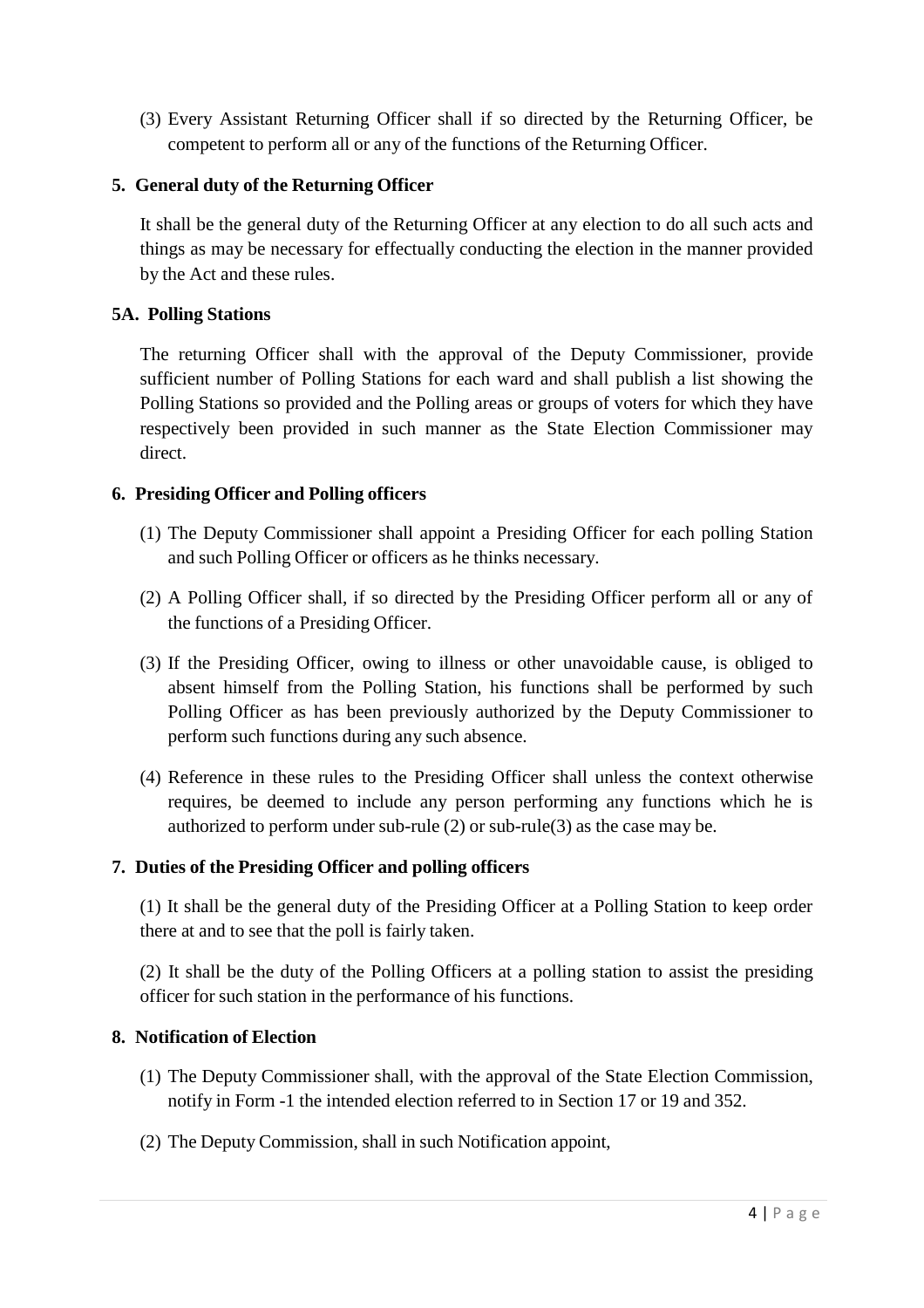- (a) The last date for making nominations which shall be the seventh day after the date of publication of public notice or if that day is a public holiday, the next succeeding day which is not a public holiday;
- (b) the date for the scrutiny of nominations, which shall be the day immediately following the last date for making nominations, or if that day is a public holiday, the next succeeding day which is not a public holiday.
- (c) The last date for the withdrawal of candidatures, which shall be the second day after the date for the scrutiny of nominations or, if that day is a public holiday the next succeeding day which is not a public holiday.
- (d) the date or dates on which the poll shall, if necessary, be taken which shall be a date not earlier than \*[seventh day] after the last day for the withdrawal of candidatures; and the hours during which poll shall be taken, the total period of which on any allotted day shall not be less than eight hours; and
- (e) the date before which the election shall be completed.

\*Amended vide notification no.UDD.92.MLR.2004 dated 12/12/2005

- (3) (a) On the issue of the notification under sub-rule (1) the returning officer shall give a public notice of the intended election in Form-1A by displaying it on the notice board in his office and in the office of City Municipal Council, Town Municipal Council or Town Panchayat as the case may be and at such other places as he deems necessary, inviting nominations for such election.
	- (b) In the said notice, the returning officer shall specify among other things the last date for receipt of nominations, the place at which nominations are to be delivered, date of scrutiny of nominations, last date for withdrawal of candidatures, date or dates on which a poll shall, if necessary, be taken and the hours of poll and the date before which elections shall be completed which shall conform to the dates notified in that behalf by the Deputy Commissioner under sub-rule(2).

## 9. **Recognition of Political Parties**

Every political party recognized by the Election Commission of India as a National Party or as a State Party in the State of Karnataka under the Election Symbols (Reservation and Allotment) Order, 1968, shall be a recognized political party for the purpose of election to Municipal Councils and Town Panchayats.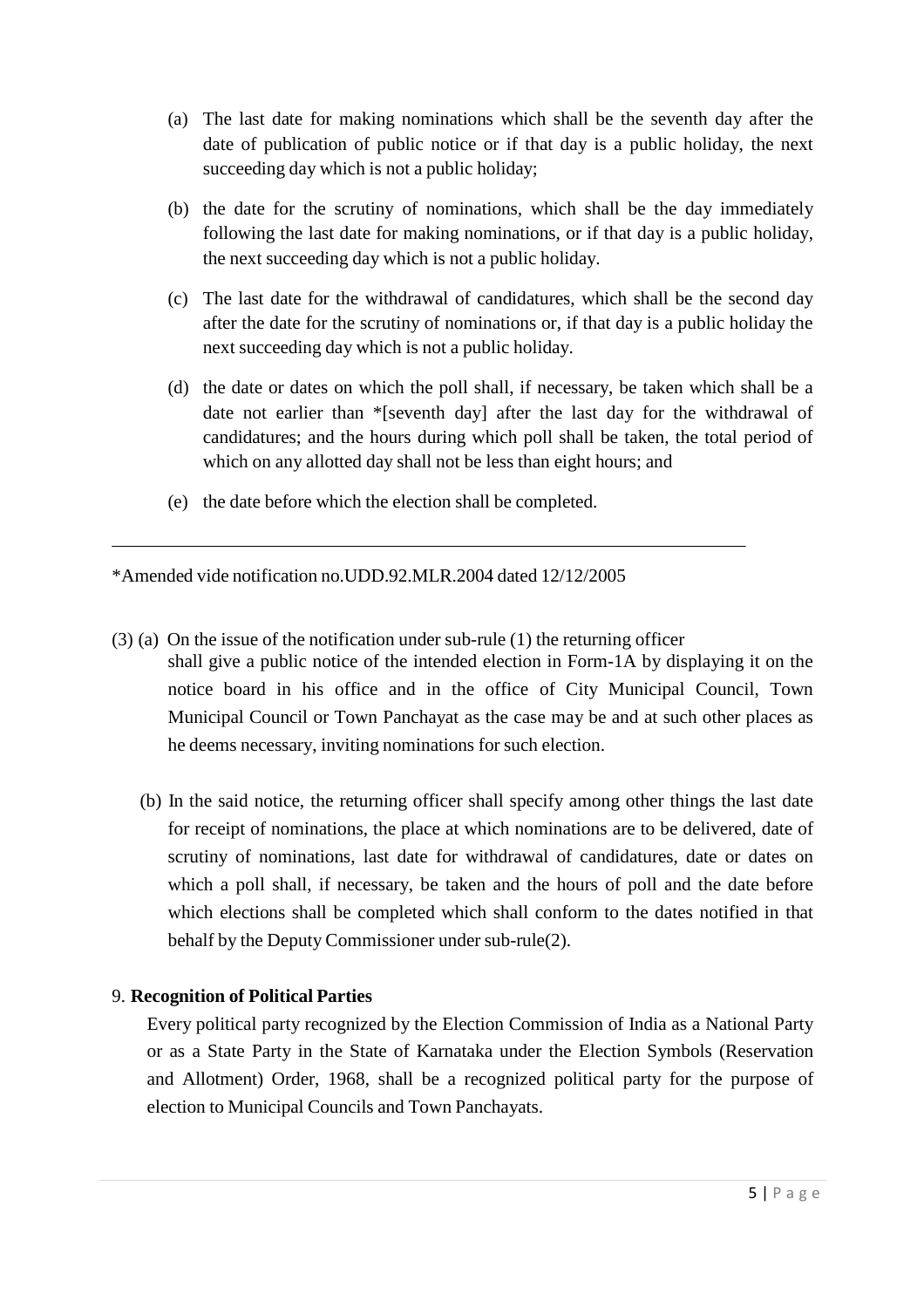#### 10. **Publication of a list of recognized Political Parties and Symbols**

- (1) For the purpose of these rules the State Election Commission shall publish by notification a list of recognized political parties and symbol reserved to each such recognized political party and a list of free symbols.
- \*(2) The State Election Commission shall by notification publish a list of symbols of Political Parties which are registered or recognized in other State or other States.

#### **\*\*10A. Publication of a list of unrecognized political parties**

The State Election Commission shall also publish by notification a list of unrecognized political parties in the State of Karnataka.

#### 11. **Allotment of symbols**

**(1)** A candidate set up by any recognized Political Party in the election shall choose, and shall be allotted, symbol reserved for that party and no other symbol.

-------------------------------------------------------------------------------------------------------------- \*Amended vide notification no. UDD.185.MLR.2015(1), Bengaluru dated 28/07/2017 \*\*Amended vide notification no.UDD.91.MLR.2005 dated 03/05/2006

- **(2)** A reserved symbol shall not be chosen by or allotted to any candidate other than a candidate set up by a recognized political party.
- **(3)** Any candidate other than the candidate set up by a recognized Political Party in the election shall choose and shall be allotted in accordance with the rules herein after provided, one of the symbols specified as free symbols:

Provided that in the case of a candidate set up by an unrecognized political party in the election shall be allotted the free symbol chosen by such candidate and no one else and in case candidate set up by two or more un-recognized political parties choose the same free symbol, the Returning Officer shall decide by lot to which of those candidates set up by such unrecognized political parties that free symbol shall be allotted and allot that free symbol to the candidate to whom the lot falls and to no one else. The remaining free symbols shall be allotted to other candidates.

- **\*** "Explanation":- For the purpose of this rule and rule 10A, the expression "unrecognized political party" means a political party registered as a political party under section 29A of the representation of people Act 191 (Central Act 43 of 1951) and having its registered office or a branch office in Karnataka and which is not a recognized National party or a recognized State party in Karnataka within the meaning of the Election Symbol (reservation and allotment) order 1968.
- **(4)** Where a free symbol other than the one chosen by a candidate set up by an unrecognized political party has been chosen by only one candidate at the election, the Returning Officer shall allot that symbol to that candidate and to no one else.

---------------------------------------------------------------------------------------------------------------

<sup>\*</sup>Amended vide notification no.UDD.91.MLR.2005 dated 03/05/2006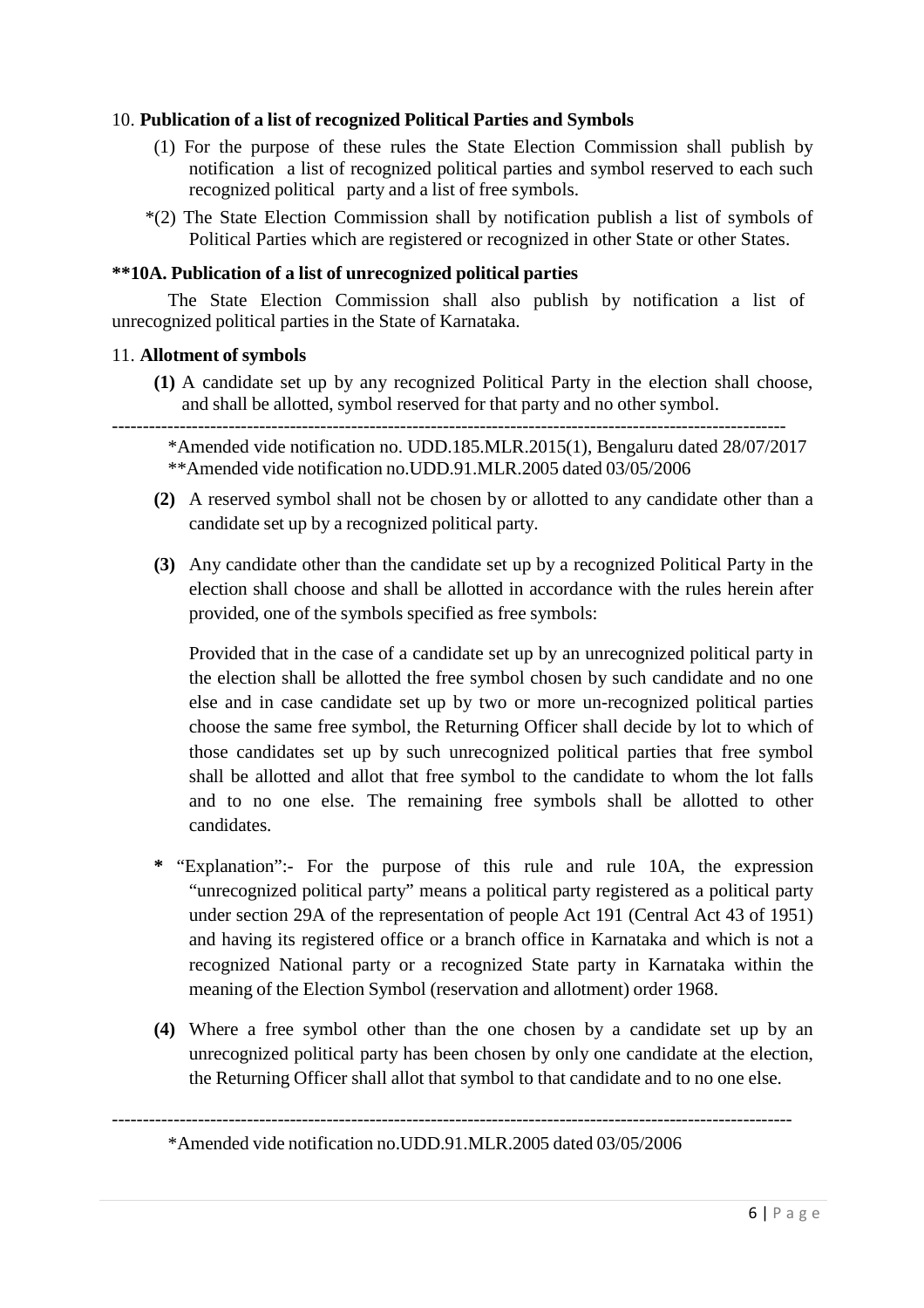- **(5)** In the same free symbol other than the one chosen by a candidate set up by any unrecognized political party is chosen by more than one candidate,
	- a) the Returning Officer shall decide by lot to which of those candidates that free symbol shall be allotted and shall allot it to the candidate, to whom the lot falls and to no one else;
	- b) Where there are more number of candidates than the number of free symbols specified, the Returning Officer shall allot any other symbol in his discretion to the remaining candidates.

**Explanation -** For the purpose of these rules a candidate shall be deemed to be set up by a political party, if and only if,

- (a) the candidate has made a declaration to that effect in his nomination paper; and
- (b) A notice in writing to that effect has been delivered to the Returning Officer before 3 O' clock in the afternoon on the last date for \* making nomination; and
- (c) The said notice is signed by the President or the Secretary or any other office bearer of the party and the President, Secretary or such other office bearer is authorized by the party to send such notice and the name and specimen signature of the President, the Secretary or such other office-bearer are communicated in advance to the Returning Officer of the ward and to the State Election Commission. In the case of a National Party the authorization may be made by the President or secretary of the party's unit at the state level or any other office bearer of such unit who is empowered by it.

\*\*(6) If a Political Party is a registered, recognized party in other State or States, and it is a political party which is not registered, recognized political party in Karnataka State, such party has setup the candidates to contest the election in the State, the symbols allotted to the candidates of that party or parties in other State or States itself may be allotted, if they fulfill the following conditions even though that symbols were not in the list of free symbol, namely:-

(a) the President of such parties shall submit a representation in writing to the State Election Commission by requesting to allot particular symbol to the candidates who are contesting from their parties, within three days from publication of calendar of events by the State Election Commission.

\*Amended vide notification no.UDD.226.MLR.2000 dated 13/12/2000

\*\* Amended vide notification no. UDD.185.MLR.2015(1), Bengaluru dated 28/07/2017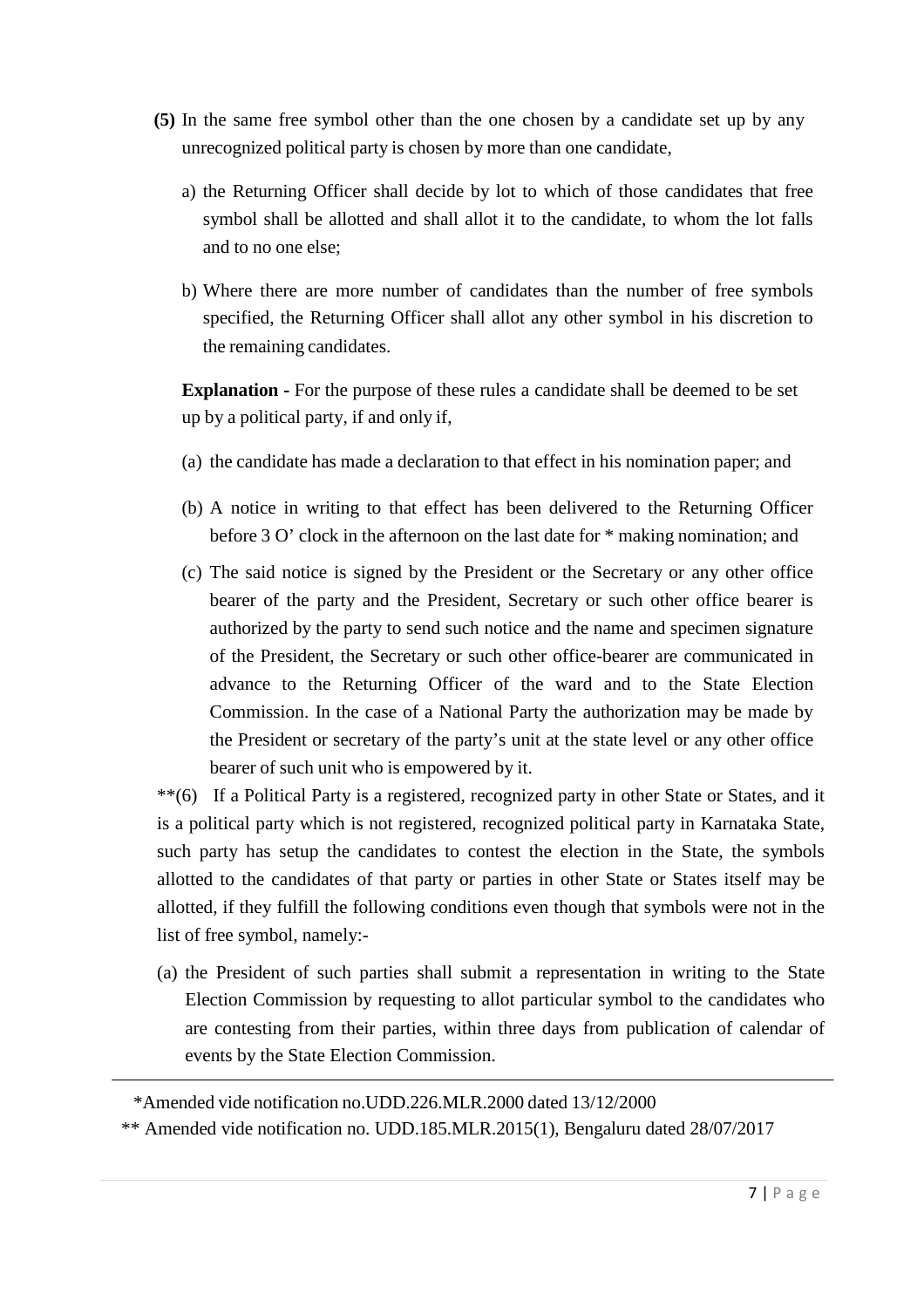- (b) if more than one party which has been recognized in other states have chosen the same symbol as their reserved symbol of their party and such parties have submitted requisition for allotting the same symbol for their candidates, the State Election Commissioner shall allot the symbol to the candidates of such parties through lot. The candidates of other party or parties shall choose remaining any one of the free symbols.
- (c) the candidates shall declare in the nomination that which party has filed him as a candidate. In case anything contrary to this is found in the nomination or form 'C' or 'D' such candidate shall not be allotted the symbol reserved and such candidate shall be allotted a symbol by the Election Commissioner out of the list of free symbols.
- (d) It shall be satisfied by the Commission, that there is no appropriate reason to reject the application. They shall not claim for allotment of the same symbol for any other election, conducted in future.

## **12. Omitted**

## **13. Omitted**

## **14. Nomination of candidates for election**

Any person may be nominated as a candidate to fill a seat in any of the wards of the city Municipal Council, Town Municipal Council or Town Panchayat if he is qualified to be chosen to fill that seat under the provisions of the Act.

## **15. Presentation of nomination paper**

**\*** (1) On or before the date appointed under Rule 8 for making nominations, each candidate shall either in person or by his proposer, between the hours of eleven O' clock in the forenoon and three O' clock in the afternoon deliver to the Returning Officer at the place specified in this behalf in the public notice referred to in Rule 8, a nomination paper duly completed in Form 2 along with his recent passport size photograph and nomination papers signed by the candidate and by not less than five voters of the ward as prosposers in case of City Municipal Council, four voters of the ward as prosposers in case of Town Municipal Council and three voters of the ward in case of Town Panchayat. Provided further that a canditate set up by a recognized political party, shall be deemed to be duly nominated for election from a ward of the nomination paper is subcribed by one proposer.

Provided further that no nomination paper shall be delivered to the R.O. on a day which is a public Holiday.

<sup>\*</sup>Amended vide notification no.UDD.325.MLR.2011 dated 10/12/2012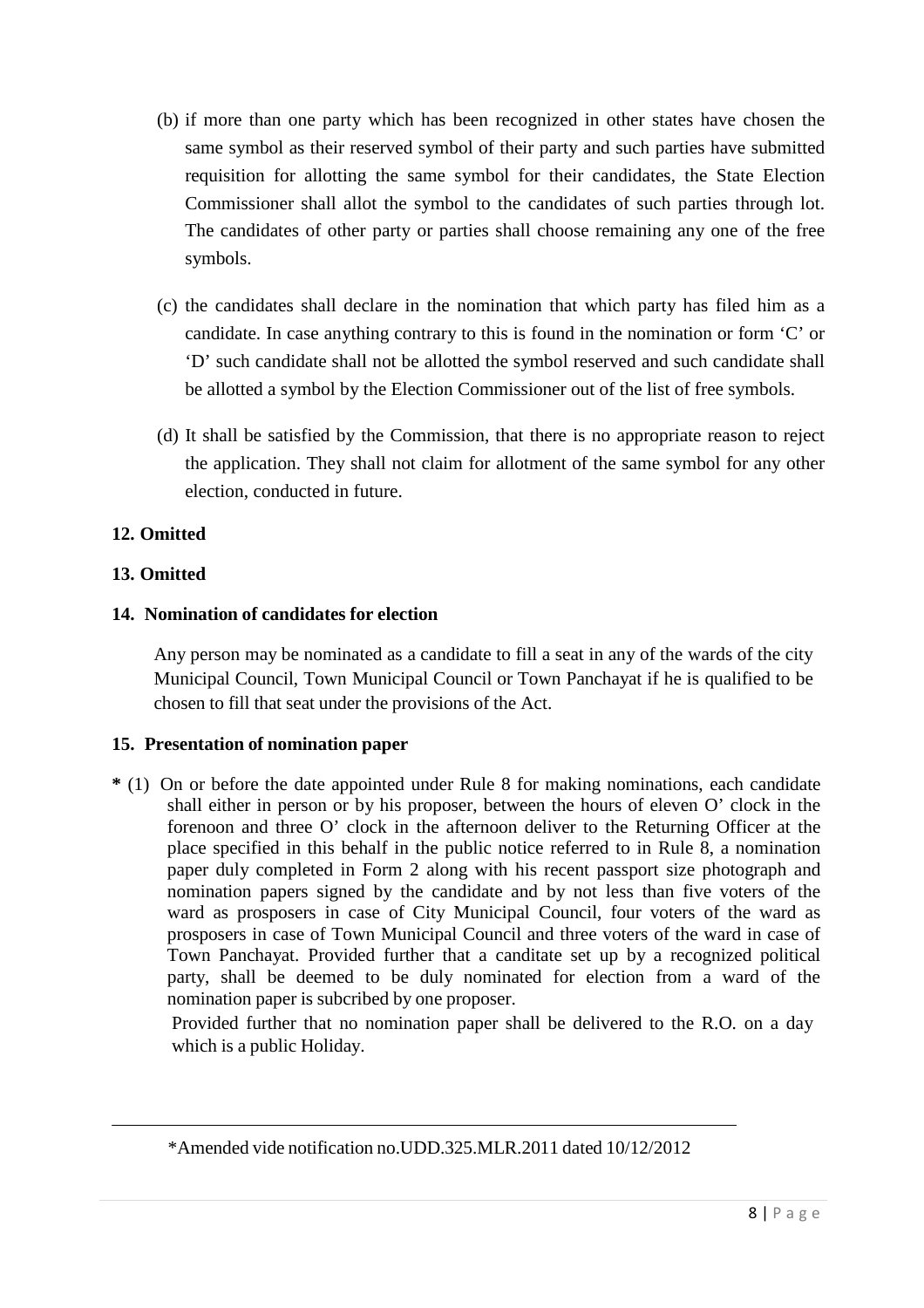- (2) In a ward where any seat is reserved, a candidate shall not be deemed to be qualified to be chosen to fill that seat unless his nomination paper contains a declaration by him specifying in the case of a seat reserved for Scheduled Castes or Scheduled Tribes or Backward Classes that he is a member of any of the Scheduled Castes or Scheduled Tribes or Backward Classes and in the case of seat reserved for women that the candidate is a woman.
- (3) Where the candidate is a person to whom the provisions of clause (a), (d) or (f) of sub-section (1) of section 16 or the clause (o) thereof are applicable and period of four years or five years, as the case may be has not elapsed, such person shall not be deemed to be duly nominated as a candidate unless his nomination paper is accompanied by a copy of the orders of the Government issued under proviso (c) to the said sub-section (1) or clause (o) of the said sub-section.
- (4) On the presentation of a nomination paper, the returning officer shall satisfy himself that the names and electoral roll numbers of the candidate and his proposer as entered in the nomination paper are the same as those entered in the list of voters. Provided that no misnomer or inaccurate description or clerical, technical or printing error in regard to the name of the candidate or his proposer or any other person, or in regard to any place mentioned in the list of voters or the nomination paper and no clerical, technical or printing error in regard to the electoral roll numbers or any such person in the list of voters or the nomination paper shall affect the full operation of the list of voters or nomination paper with respect to such person or place in any case where the description in regard to the name of the person or place is such as to be understood and the returning officer shall permit any such misnomer or inaccurate description or clerical, technical or printing error to be corrected and where necessary direct that any such misnomer, inaccurate description, clerical, technical or printing error in the list of voters or in the nomination paper shall be overlooked;
- (5) Where the candidate is a voter of a different ward, a copy of the list of voters of that ward or of the relevant part thereof or a certified copy of the relevant entries in such list shall, unless, it has been filed along with the nomination paper, be produced before the returning officer at the time of scrutiny.
- (6) Nothing in this rule shall prevent any candidate from being nominated by more than one nomination paper, provided such nominations shall not exceed four.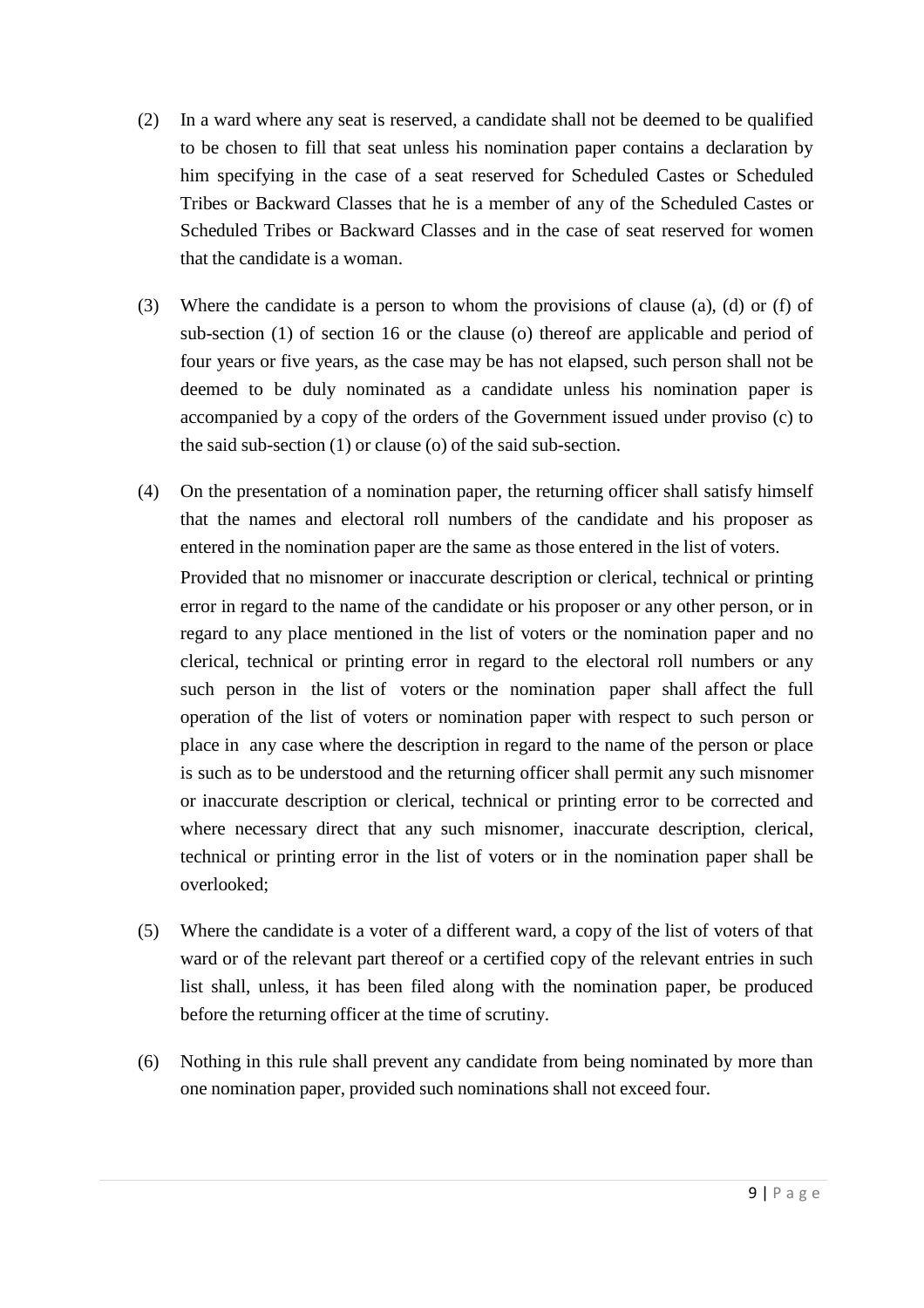## **\* Insertion of New rule 15A**

**15 A** Receiving nominations in case of seats reserved under the provision to sub-section (3) of section 11. Notwithstanding anything contained in these rules, where a seat is reserved under the proviso to sub-section (3) of section 11.

(i) For persons belonging to category "A" of the Backward Classes, the Returning Officer may accept nomination papers from persons belonging to

both Category A and Category B of the Backward Classes, but shall return the nomination paper filled by a person belonging to category "B" along with the deposit made in case nomination paper is received from any person belonging to category A, before the expiry of the date and time fixed for making nomination, so however, he may proceed to consider the nomination paper filled by a candidate belonging to category "B" only, when no nomination paper is received from a person belonging to category A before the expiry of

(ii) for persons belonging to category B of the Backward Classes the Returning Officer may accept nomination papers from persons belonging to both category A and category B of the backward classes but shall return the nomination paper filled by the person belonging to category A along with the deposit made in case nomination paper is received from any person belonging to category B before the expiry of the date and time fixed for making nomination so however, he may proceed, to consider, the nomination paper filled by a candidate belonging to category A only when no nomination paper is received from a person belonging to category B before the expiry of the date and time fixed for making "nomination''.

\* Amended vide notification no.UDD 226 MLR 2000, dated 13-12-2000 the date and time fixed for making nomination.

## **16. Omitted**

#### **17. Deposits by candidates**

**(1)** A candidate shall not be deemed to be duly nominated for election from any ward unless he deposits or causes to be deposited

\* (a) in the case of an election to a city Municipal Council a sum of two thousand rupees or where the candidate is a member of the Backward Classes or a Scheduled Caste or a Scheduled Tribe or is a woman a sum of one thousand rupees;

\* (b) in the case of an election to a Town Municipal Council or the Town Panchayat a sum of one thousand rupees or where the candidate is a member of the Backward classes or Scheduled Castes or Scheduled Tribes or is a woman, a sum of five hundred rupees.

Provided that where the candidate is nominated by more than one nomination paper for election in the same ward, not more than one deposit shall be required of him under this sub-rule.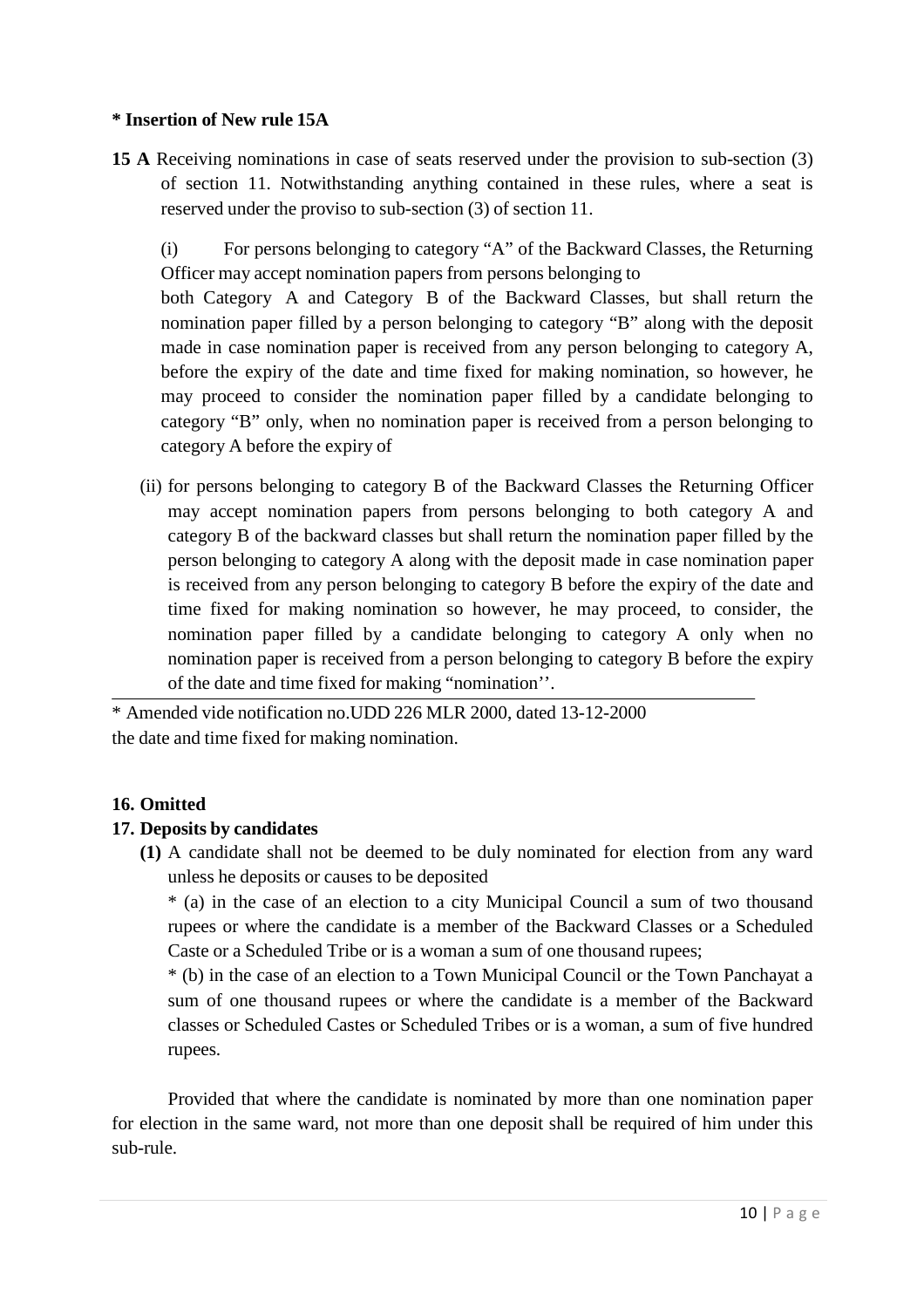**(2)** Any sum required to be deposited under sub-rule (1) shall not be deemed to have been deposited unless at the time of delivery of nomination paper under sub-rule (1) of Rule 15, the candidate has either deposited or caused to be deposited that sum with the returning officer in cash or enclosed with the nomination paper a receipt showing that the said sum has been deposited by him or in on his behalf in the Reserve Bank of India or in a Government treasury or in any branch of the State Bank of India.

\* Amended vide notification no.UDD.293.MLR.2011 dated 22/06/2012

#### **18. Notice of nomination and the time and place for their scrutiny**

The returning officer shall on receiving the nomination paper under rule 15, inform the person or persons delivering the same of the date, time and place fixed for scrutiny of nominations and shall enter on the nomination paper its serial number and shall sign thereon a certificate stating the date on which and the hour at which the nomination paper has been delivered to him, and shall as soon as may be thereafter cause to be fixed in some conspicuous place in his office a notice of the nomination in Form 3 containing descriptions similar to those contained in the nomination paper both of the candidate and of the proposer.

## **19. Scrutiny of Nominations**

- **(1)** On the date fixed for scrutiny of nominations under Rule 8, the candidates their election agents, one proposer of each candidate and one other person duly authorized in writing by each candidate, but no other person, may attend at such time and place as the Returning Officer may appoint, and the Returning Officer shall give them all reasonable facilities for examining the nomination papers of all candidates which have been delivered within the time and in the manner laid down in Rule 15.
- **(2)** The Returning Officer shall then examine the nomination papers and shall decide all objections which may be made to any nomination and may, either on such objection or on his own motion, after such summary enquiry, if any as he thinks necessary, reject any nomination on any of the following grounds,
- (a) that on the date fixed for the scrutiny of nominations, the candidate either is not qualified or is disqualified for being chosen to fill the seats under sections 15 or 16 ;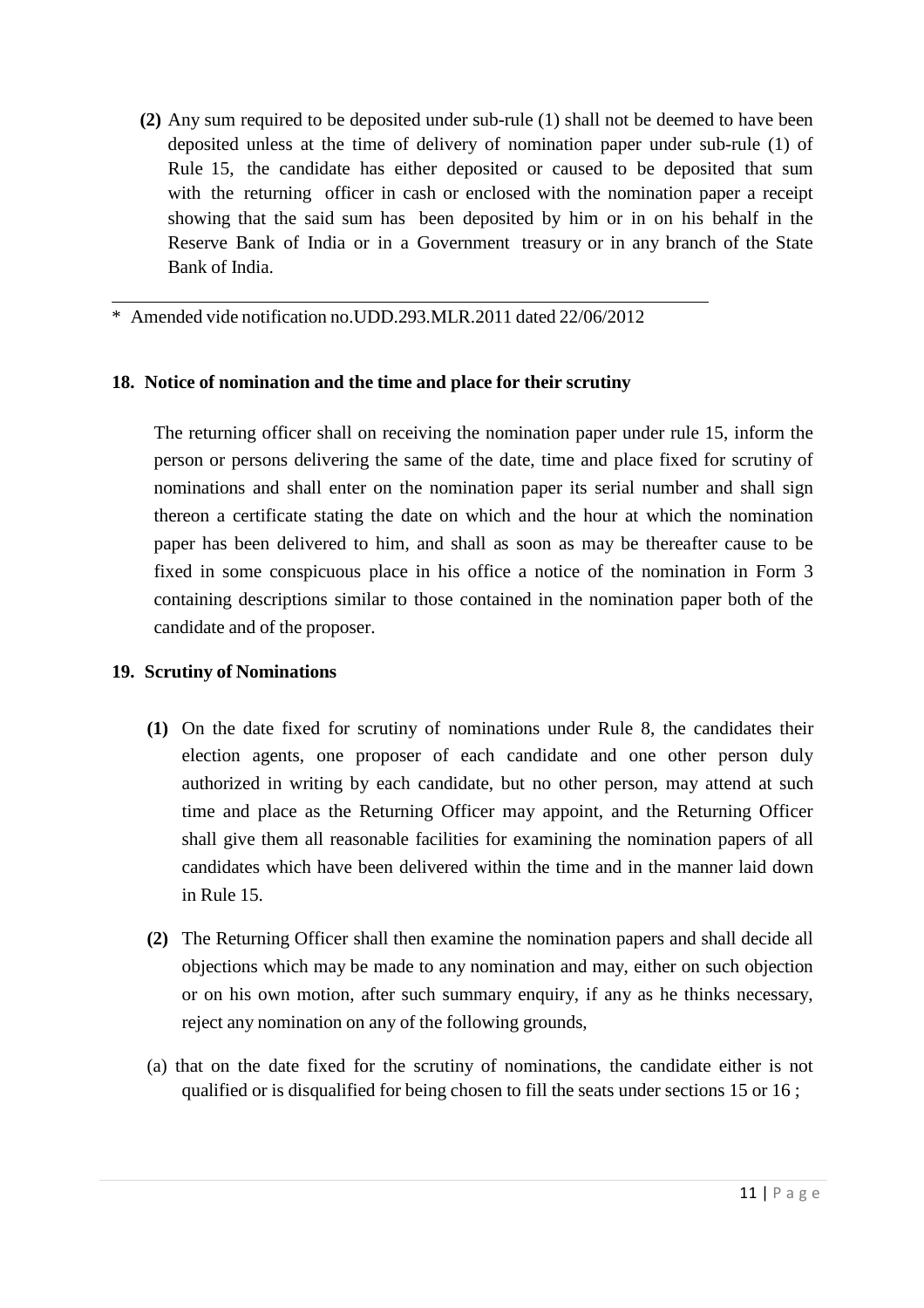- (b) that there has been a failure to comply with any of the provisions of rules 15 or rule 17; or
- (c) that the signature of the candidate or the proposer on the nomination paper is not genuine.
- **(3)** Nothing contained in clause (b) or (c) of sub-rule (2) shall be deemed to authorize the rejection of nomination of any candidate on the ground of any irregularity in respect of a nomination paper, if the candidate has been duly nominated by means of another nomination paper in respect of which no irregularity has been committed.
- (4) The Returning Officer shall not reject any nomination paper on the ground of any defect which is not of a substantial character.
- (5) The Returning Officer shall hold the scrutiny on the date appointed in this behalf under clause (b) of sub-rule (2) of rule 8 and shall not allow any adjournment of the proceedings except when such proceedings are interrupted or obstructed by riot or open violence or by causes beyond his control:

Provided that in case any objection is raised by the Returning Officer or is made by any other person, the candidate concerned may be allowed time to rebut it not later than the next day, but one following the date fixed for scrutiny and the Returning Officer shall record his decision on the date to which the proceedings have been adjourned.

- (6) The Returning Officer shall endorse on each nomination paper his decision accepting or rejecting the same and if the nomination paper is rejected, shall record in writing a brief statement of his reasons for such rejection.
- (7) For the purpose of this rule, a certified copy of an entry in the electoral roll for the time being in force of a Ward shall be conclusive evidence of the fact that the person referred to in that entry is an elector for that ward.
- (8) Immediately after all the nomination papers have been scrutinized and decisions accepting or rejecting the same have been recorded, the Returning Officer shall prepare a list of validly nominated candidates that is to say, candidates whose nominations have been found valid, in Form 4 and affix it to the notice board of his office.

## **20. Withdrawal of Candidature**

**(1)** Any candidate may withdraw his candidature by a notice in writing in Form 5 containing particulars set out there and delivered before three O' clock in the afternoon on the day fixed under clause (c) of sub-rule (2) of Rule 8 to the Returning Officer either by such candidate in person or by his proposer or election agent who has been authorized on his behalf in writing by such candidate and on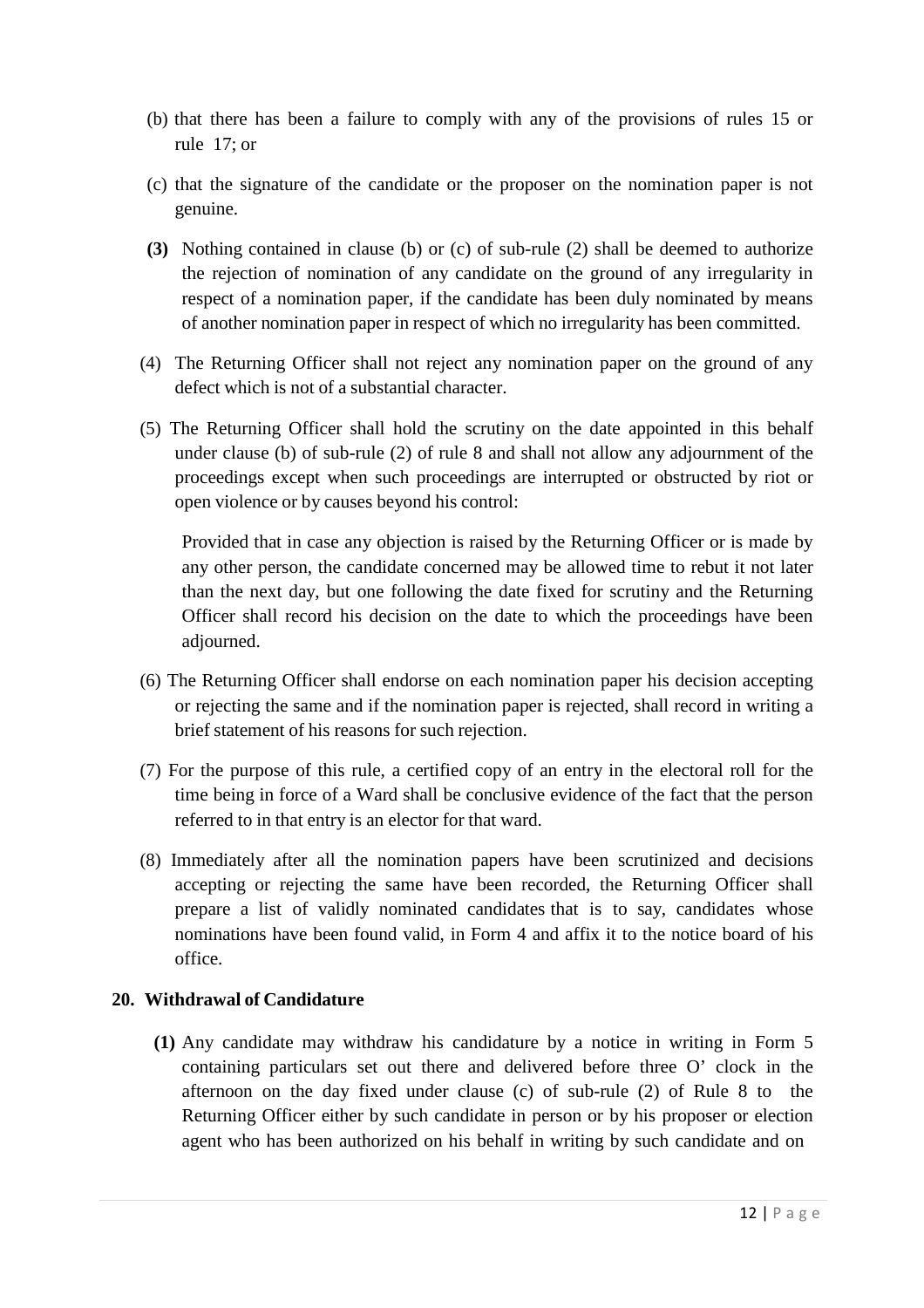receipt of such notice, the returning officer shall note thereon the date and time at which it was delivered.

- (1A) On receipt of such notice under sub-rule (1), the Returning Officer shall note thereon the date and time at which it was delivered.
- **(2)** No person who has given notice of withdrawal of his candidature under sub-rule (1) shall be allowed to cancel the said notice.
- **(3)** The Returning Officer shall on being satisfied as to the genuineness of a notice of withdrawal and the identity of the person delivering it under sub-rule (1), cause the notice in Form 6 to be affixed on the conspicuous place in his office.

#### **21. Preparation and publication of list of contesting candidates**

**(1)** Immediately after the expiry of the period within which candidatures may be withdrawn under sub-rule (1) of Rule 20, the Returning Officer shall prepare and publish in Kannada language in Form 7 a list of the contesting candidates that is to say candidates, who were included in the list of validly nominated candidates and who have not withdrawn their candidatures within the said period.

Provided that, State Election Commission may direct that in any election, the list of contesting candidates may be prepared in a language other than Kannada.

- **(2)** The said list shall contain the names in Kannada alphabetical order and the addresses of the contesting candidates as given in the nomination paper.
- **(3)** Where a poll becomes necessary, the Returning Officer shall consider the choice of symbols expressed by the contesting candidates in their nomination papers and shall allot the symbols in accordance with Rule 11.
- **(4)** The allotment by the returning officer of any symbol to a candidate under these rules shall be final.
- **(5)** Every candidate or his election agent shall forthwith be informed of the symbol allotted to the candidate and be supplied with a specimen thereof by the Returning Officer.
- **(6)** The returning officer shall immediately after preparation of the list of contesting candidates, cause a copy of the list to be affixed in a conspicuous place in his office.

#### **22. Election Agent**

**(1)** A candidate at an election may appoint an election agent in Form 8 and notice of such appointment shall be given by forwarding the same in duplicate to the Returning Officer who shall return one copy thereof to the election agent after affixing thereon his seal and signature in token of his approval of the appointment.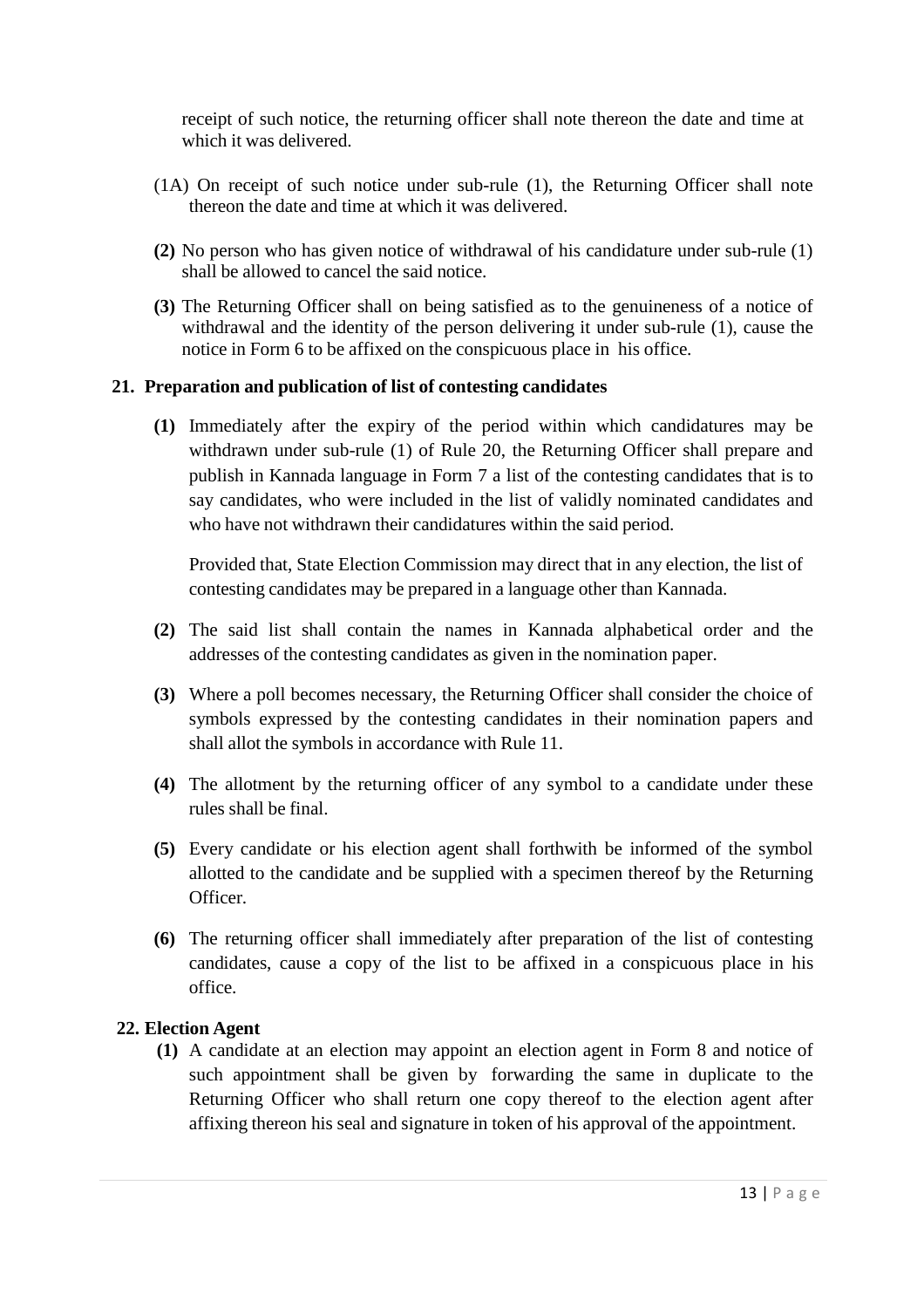(1A) A person who is for the time being disqualified under the Act for being a councillor of the Municipal Council or Town Panchayat shall so long as the disqualification subsists, also be disqualified for being appointed as an election agent under sub-rule(1);

- **(2)** Any revocation of appointment of an election agent shall be made in Form 9 and shall be signed by the candidate and shall operate from the date on which it is lodged with the returning officer.
- **(3)** In the event of such a revocation or of the death of an election agent whether that event occurs before or during the election, the candidate may at any time before the election is over make a fresh appointment in the manner specified in sub-rule(1) another person to be his election agent and when such appointment is made, notice of the appointment shall be given in the manner laid down in sub-rule (1) to the returning officer.
- **(4)** An election agent may perform such function in connection with the election as are authorized by or under the Act or these rules to be performed by an election agent.

#### **22A. Particulars of account of election expenses under section 16A**.-

**(1)** The candidate or his election agent shall maintain the account of election expenses under section 16A shall be in Form 11A, which shall ordinarily contain the following particulars in respect of each item of expenditure from day to day, namely:-

- **(a)** date on which the expenditure was incurred or authorized;
- **(b)** the nature of expenditure (as for example, traveling, postage or printing and the like);
- **(c)** the amount of the expenditure with break up of,
	- (i) the amount paid;
	- (ii) the amount outstanding; and
	- (iii) date of payment;
- **(d)** the name and address of the payee;
- **(e)** the serial number of vouchers, in case of amount paid;
- **(f)** the serial number of bills, if any, in case of amount outstanding;
- **(g)** the name and address of the person to whom the amount outstanding is payable.

**(2)** A voucher shall be obtained for every item of expenditure unless from the nature of the case, such as postage, travel by rail and the like, it is not practicable to obtain a voucher.

**(3)** All vouchers shall be lodged along with the account of election expenses, arranged according to the date of payment and serially numbered by the candidate or his election agent and such serial numbers shall be entered in the account under item (e) of sub rule (1).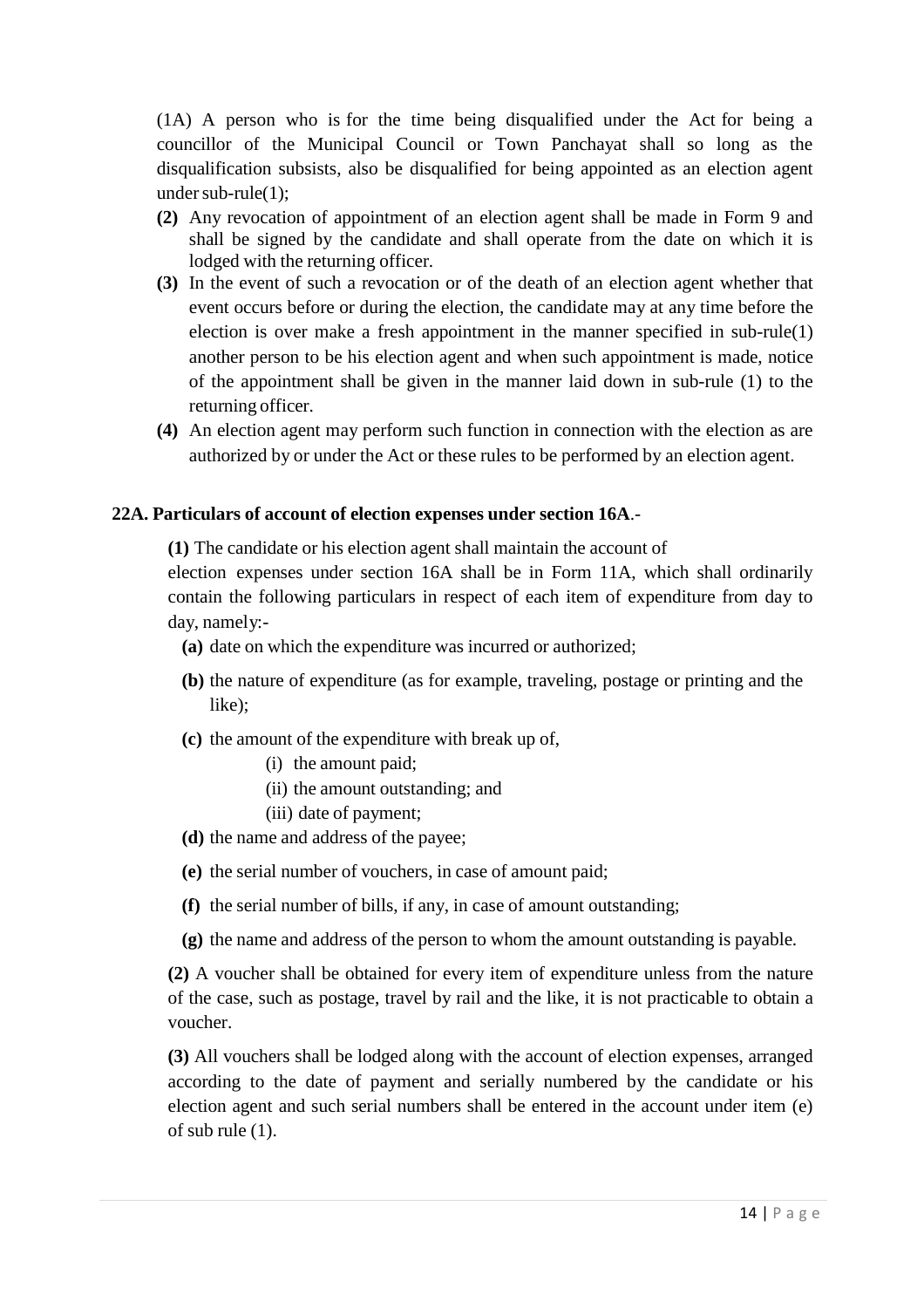**(4)** It shall not be necessary to give particulars mentioned in item (e) of sub-rule (1) in regard to items of expenditure for which vouchers have not been obtained under sub-rule (2).

**(5)** Every Candidate shall make a declaration in Form 11B, while lodging his Statement of expenditure before the Returning officer and the Returning officer shall acknowledge the same in Form 11C.

**22B. Notice by Returning officers -** The Returning officer, shall within two days from

the date on which the account of election expenses has been lodged by a candidate under section 16-B of the Act, cause a notice to be affixed on the notice board of the office, specifying,-

- **(a)** the date on which the account has been lodged;
- **(b)** the name of candidate; and
- **(c)** the time and place at which such account can be inspected.

## **22C. Report by the returning officer as to the lodging of the account of**

**election expenses and the decision of the State Election Commission thereon.- (1)** As soon as may be after the expiration of the time specified in section 16-B of the Act for lodging of the accounts of election expenses at any election, the returning officer shall report to the Election Commission,-

**(a)** the name of each contesting candidate;

**(b)** whether such candidate has lodged his account of election expenses and if so, the date on which such account has been lodged; and

**(c)** whether in his opinion such account has been lodged within the time and in the manner required by the Act and these rules.

**(2)** Where the returning officer is of the opinion, that the account of election expenses of any candidate has not been lodged in the manner required by the Act under these rules, he shall with every such report forward to the State Election Commission the account of election expenses of that candidate and the vouchers lodged along with it.

**(3)** Immediately after the submission of the report referred to in sub-rule (2), the Returning officer shall publish a copy thereof by affixing the same on the notice board.

**(4)** As soon as may be after the receipt of the report referred to in sub-rule (2), the State Election Commission shall consider the same and decide whether any contesting candidate has failed to lodge the account of election expenses within the time and in the manner required by the Act and these rules.

**(5)** Where the State Election Commission decides that a contesting candidate has failed to lodge his account of expenses within the time and in the manner required by the Act under these rules, it shall by notice in writing call upon the candidate to show cause why he should not be disqualified under section 16C of the Act for such failure.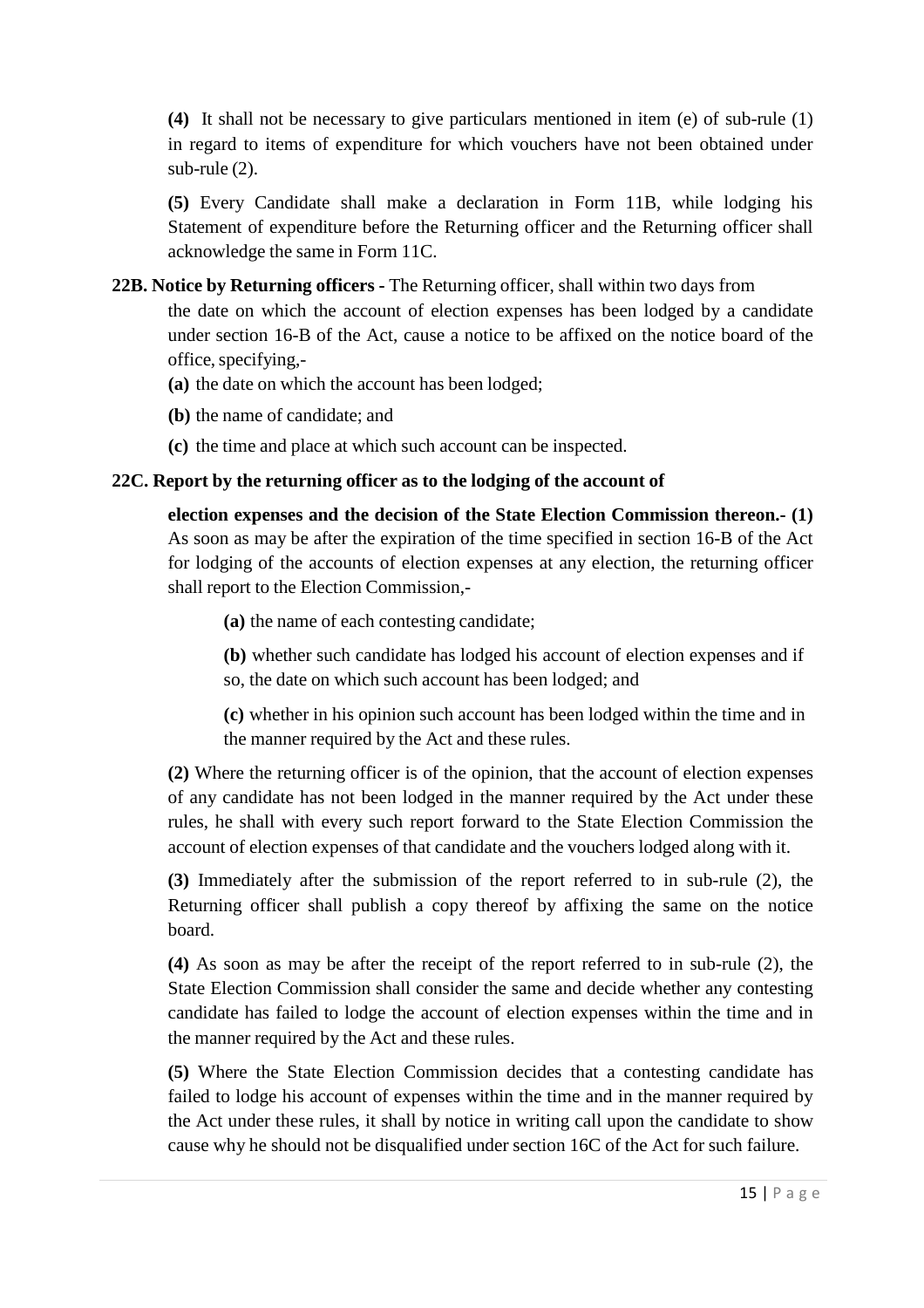**(6)** Any contesting candidate who has been called upon to show cause under sub-rule (5) may within twenty days of the receipt of such notice submit in respect of the matter, a representation in writing to the State Election Commission, and shall at the same time send to the returning officer a copy of his representation together with a complete account of his election expenses if he had not already furnished such an account.

**(7)** The Returning officer shall, within five days of the receipt thereof, forward to the State Election Commission a copy of the representation and the account (if any) with such comments as he deems fit, to make thereon.

## **22D. Maximum limit of election expenses under section 16A.-** (1) The

maximum limit of the expenditure that may be incurred by each candidate or his election agent, in connection with the election, shall not exceed,-

- (a) in respect of CMC rupees two lakhs; and
- (b) in respect of TMC rupees 1.5 lakhs; and
- (c) in respect of Town panchayat rupees one lakhs"

## **23. Polling Agent**

- **(1)** A contesting candidate or his election agent may appoint in form 10 one Polling agent and two relief agents to act as polling agents of such candidate at each polling station. The order of appointment shall be made over to the polling agent for production at the polling station.
- **(2)** No Polling Agent shall be admitted into any Polling Station unless he has delivered to the Presiding Officer the instrument of his appointment under sub-rule (1) after duly completed and signing before the Presiding Officer the declaration contained therein.

## **24. Counting agent**

- **(1)** A contesting candidate or his election agent may appoint not more than one counting agent in respect of each counting table at the place or at each of the places fixed for counting to be present as his agents at the time of counting of votes of the ward in which he is a candidate.
- **(2)** Every such appointment shall be made in Form 11 and a copy there of shall be forwarded to the returning officer, another copy shall be made over to the counting agent for production before the returning officer not later than one hour before the time fixed for counting of votes.
- **(3)** No counting agent shall be admitted into the place fixed for counting unless he has delivered to the returning officer, the second copy of his appointment under subrule(2) after duly completing and signing the declaration contained therein and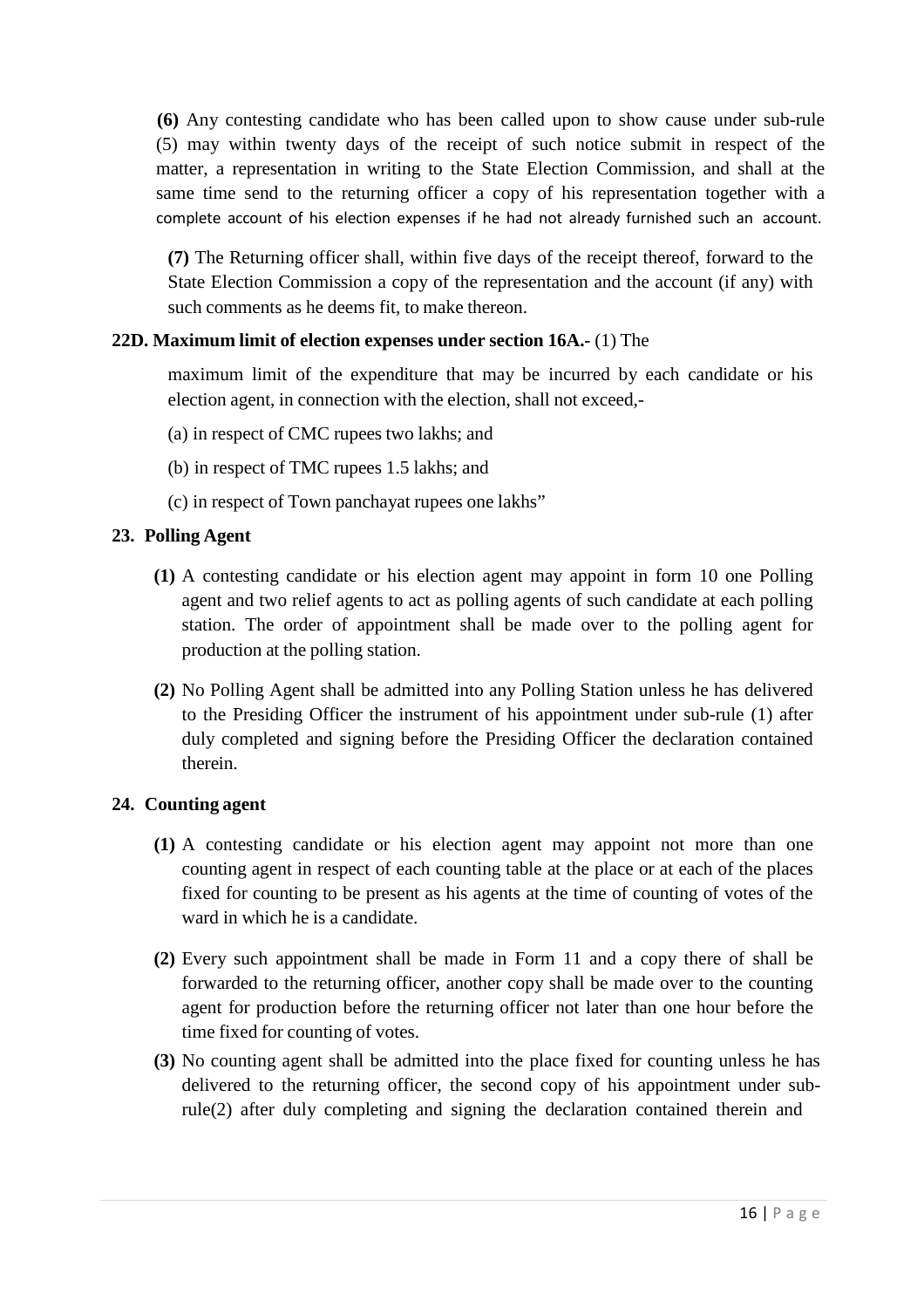receiving from the returning officer an authority for entry into the place fixed for counting.

## **25. Revocation of the appointment or death of a polling agent or a counting agent**

- (1) Any revocation of the appointment of a polling agent shall be made in Form 12 and shall be signed by the candidate or his election agent and shall operate from the date on which it is lodged with the presiding officer and in the event of such a revocation or of death of a polling agent, the candidate or his election agent may appoint another polling agent in the manner laid down in rule 23 at any time before the poll is closed and shall forthwith give notice of the appointment in the manner specified in rule 23 to the presiding officer.
- (2) Any revocation of the appointment of counting agent shall be made in Form 13 signed by the candidate or his election agent and lodged with the returning officer. It shall operate from the date on which it is lodged with the returning officer and in the event of such a revocation or of the death of a counting agent before the commencement of counting of votes the candidate may appoint another counting agent in the manner laid down in rule 24 at any time before the counting of votes is commenced and shall forthwith give notice of such appointment in the manner laid down in rule 24 to the returning officer.

## **26. Attendance of a contesting candidate or his election agent at polling stations**

- **(1)** At every election where a poll is taken, each contesting candidate at such election and his election agent shall have a right to be present at any polling station.
- (2) A contesting candidate or his election agent may himself do any act or thing which any polling agent or the counting agent of such contesting candidate if appointed, would have been authorized by or under these rules to do, or may assist any polling agent or the counting agent of such contesting candidate in doing any such act or thing.

## **27. Non attendance of polling or counting agents**

Where any act or thing is required or authorized by these rules to be done in the presence of the polling or counting agents, the non-attendance of any such agent or agents at the time and place appointed for said purpose shall not, if the act or thing is otherwise duly done, invalidate the act or thing done.

## 28. **Death of a candidate before the poll**

If a candidate set up by a recognized political party,

- **(a)** Dies at any time after 11 AM. On the last date for making nominations and his nomination is found valid on scrutiny under rule 19;or
- **(b)** whose nomination has been found valid on scrutiny under rule 19 and who has not withdrawn his candidature under rule 20, dies and in either case a report of his death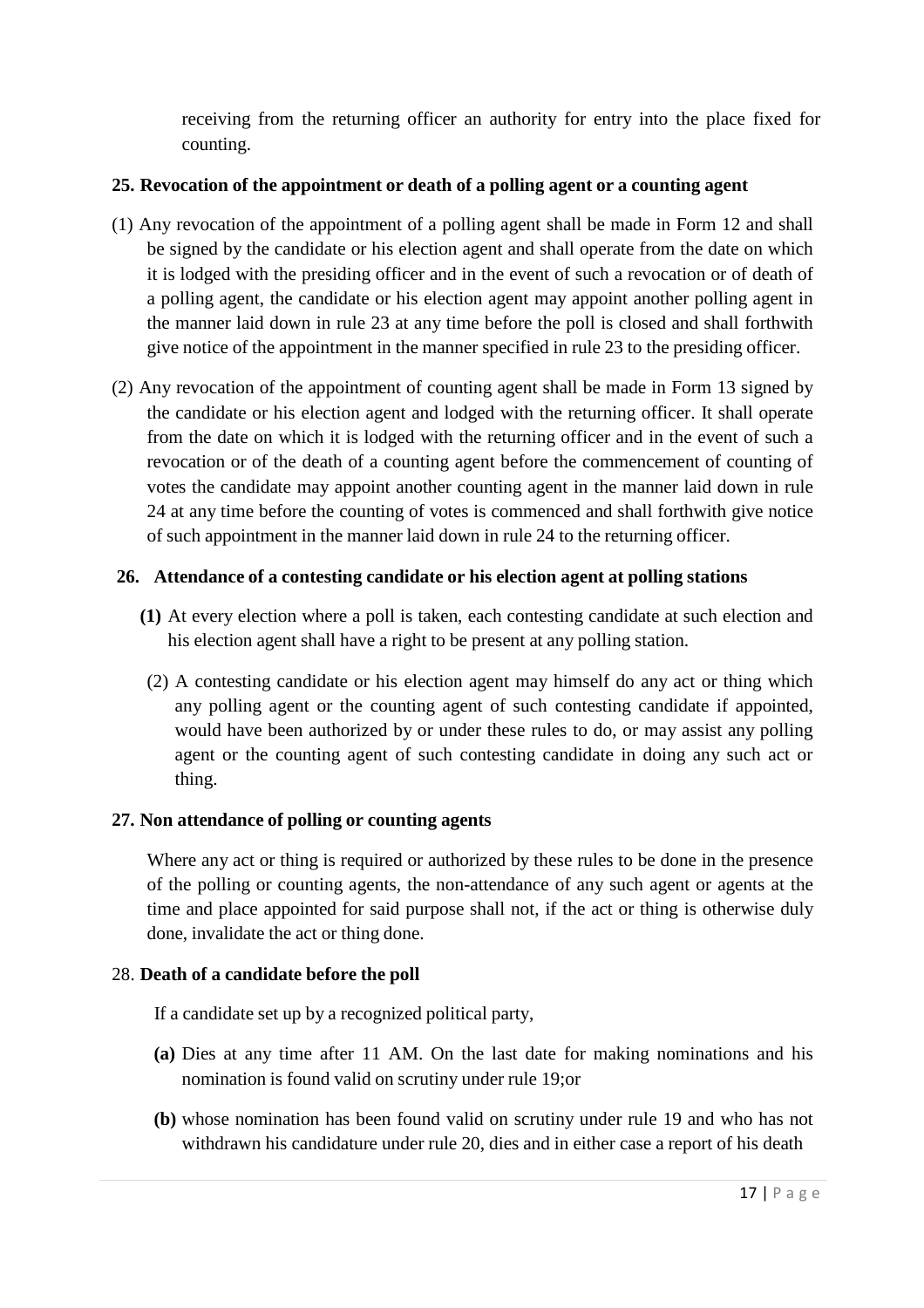is received at any time before the publication of the list of contesting candidates under rule 21; or

**(c)** dies as a contesting candidate and a report of his death is received before the commencement of the poll;

the returning officer shall, upon being satisfied about the fact of the death of the candidate, by order, countermand the poll and report the fact to the State Election Commission and all proceedings with reference to the election shall be commenced afresh in all respects as if for a new election;

Provided that no order for countermanding a poll should be made in a case referred to in clause (a) except after the scrutiny of all the nominations including the nomination of the deceased candidate;

Provided further that no further nomination shall be necessary in the case of a person who was a contesting candidate at the time of the countermanding of the poll;

Provided also that no person who has given a notice of withdrawal of his candidature under sub-rule (1) of rule 20 before the countermanding of the poll shall be ineligible for being nominated as a candidate for the election after such countermanding.

## **29. Procedure in contested and uncontested election**

- **(1)** If the number of contesting candidates is more than the number of seats to be filled, a poll shall be taken.
- **(2)** If the number of such candidates is equal to the number of seats to be filled the returning officer shall forthwith declare all such candidates to be duly elected to fill these seats in Form-13A or 13B as may be appropriate.
- **(3)** If the number of such candidates is less than the number of seats to be filled in that ward, the returning officer shall forthwith declare all such candidates to be duly elected in Form 13A or 13B as may be appropriate and the Commissioner shall with the approval of State Election Commission by notification call upon on the ward to elect a person or persons to fill the remaining seat or seats.

## **30. Omitted**

## **31. Omitted**

## **32. Adjournment of Poll in emergencies**

**(1)** If at an election the proceedings at any polling station are interrupted or obstructed by any riot or open violence or if at an election it is not possible to take the poll at any polling station on account of any natural calamity or any other sufficient cause,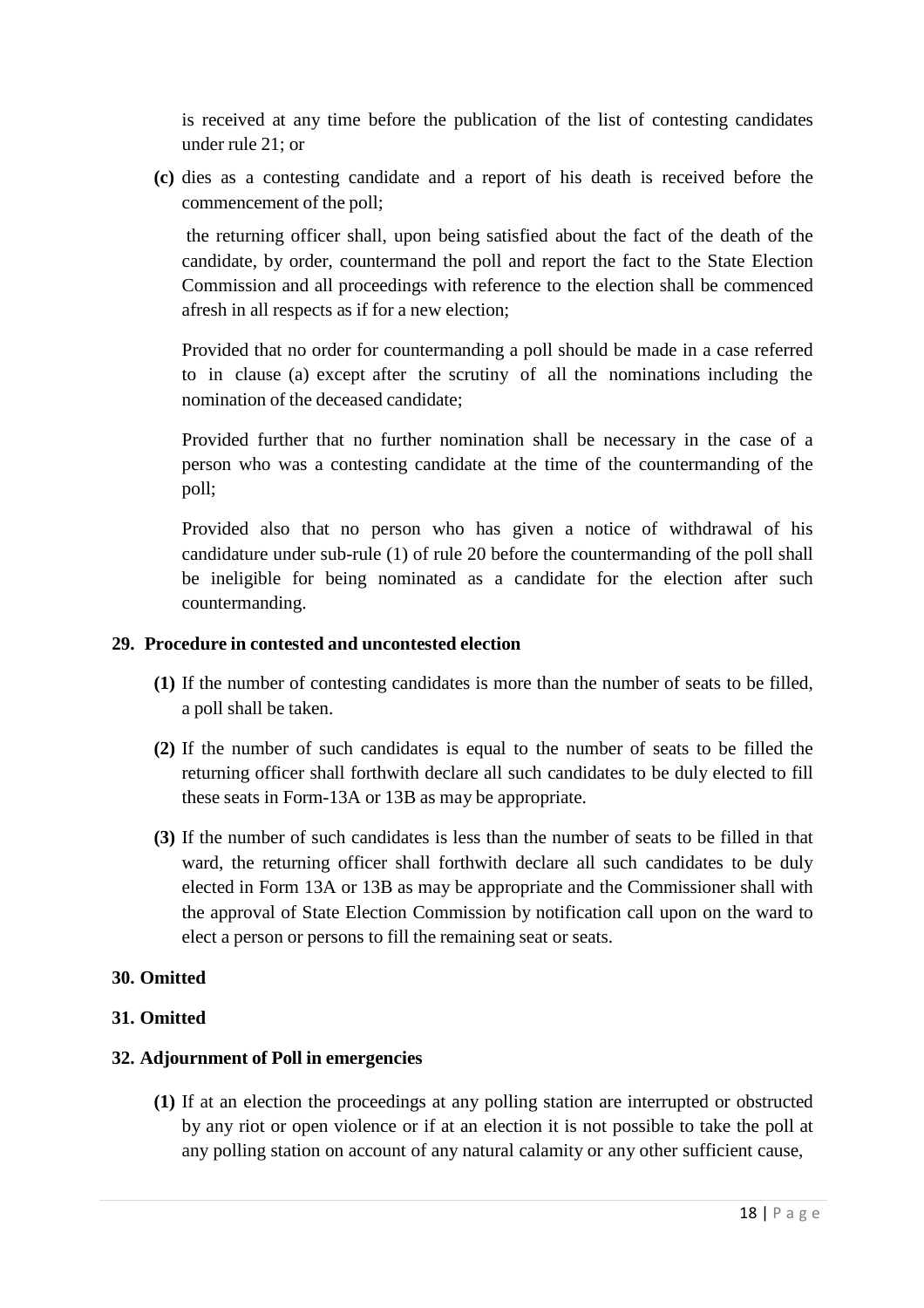the presiding officer for such polling station or the returning officer shall announce an adjournment of the poll to a date to be notified later, and where the poll is adjourned by a presiding officer, he shall forthwith inform the returning officer concerned.

- **(2)** Whenever a poll is adjourned under sub-rule (1), the returning officer shall immediately report the circumstances to the Deputy Commissioner and the State Election Commission and shall, as soon as may be, with the previous approval of the State Election Commission publish a notice appointing the day on which the poll shall re-commence and fix the polling station and the hours during which the poll shall be taken and shall not count the votes cast at the election of such ward until such adjourned poll shall have been completed.
- **(3)** In every such case as aforesaid, the returning officer shall notify in such manner as the State Election Commission may direct the date, place and hours of polling fixed under sub-rule(2).

## **32A. Adjournment of poll or countermanding of election on the ground of booth capturing**

## **(1)** If at any election,

- (a) Booth capturing has taken place at a polling station or at a place fixed for the poll (hereinafter in this rule referred to as a place) in such a manner that the result of the poll at that polling station or place cannot be ascertained; or
- (b) Booth capturing takes place in any place for counting of votes in such a manner that the result of the counting at the place cannot be ascertained; The returning officer shall forthwith report the matter to the State Election Commission and the Deputy Commissioner.
- **(2)** The State Election Commission shall, on receipt of a report from the returning officer under sub-rule (1) and after taking all material circumstances into account, either
	- (a) Declare that the poll at that polling station or place be void, appoint a date and fix the hours, for taking fresh poll at that polling station or place and notify the date so appointed and hours so fixed in such manner as it may deem fit; or
	- (b) If satisfied that in view of the large number of polling stations or places involved in booth capturing, the result of the election is likely to be affected, or that booth capturing had affected counting of votes in such a manner as to affect the result of the election, countermand the election in that ward.

**Explanation:** For the purpose of this rule "booth capturing" includes, among other things, all or any of the following activities, namely,

- (a) Seizure of polling station or a place fixed for the poll by any person or persons, making polling authorities surrender the ballot papers or voting machines and doing of any other act which affects the orderly conduct of elections;
- (b) Taking possession of a polling station or a place fixed for the polling by any person or persons and allowing only his or their own supporters to exercise their right to vote and prevent others from voting;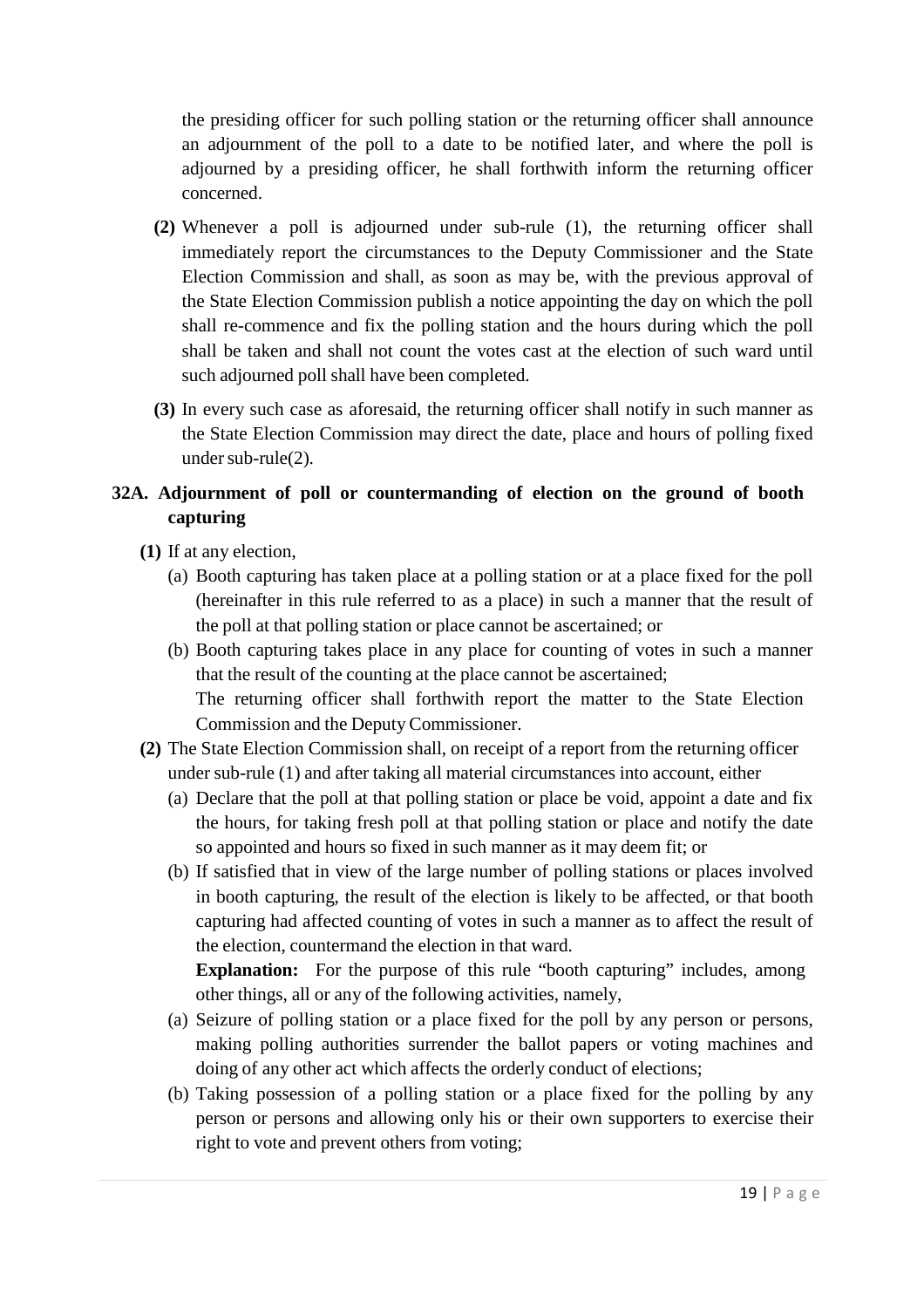- (c) Threatening any elector and preventing him from going to the polling station or a place fixed for the poll to cast his vote;
- (d) Seizure of a place for counting of votes by any person or persons, making the counting authorities surrender the ballot papers or voting machines and the doing of anything which affects the orderly counting of votes;
- (e) Doing by any person in the service of Government, of all or any of the aforesaid activities or aiding or conniving at, any such activity in the furtherance of the prospects of the election of a candidate .

#### **33. Fresh poll in the case of destruction etc., of ballot boxes**

- **(1)** If at any election:
	- (a) any ballot box used at a polling station is unlawfully taken out of the custody of the presiding officer or the returning officer or is accidentally or intentionally destroyed or lost, or is damaged or tampered with, to such an extent, that the result of the poll at that polling station or the ward cannot be ascertained; or
	- (b) any such errors or irregularity in procedure as is likely to vitiate the poll is committed at a polling station;

the returning officer shall forthwith report the matter to the State Election Commission.

- **(2)** There upon the State Election Commission shall, after taking all material circumstances into account, either-
	- (a) declare the poll at that polling station to be void, appoint a day and fix the hours for taking a fresh poll at that polling station and notify the day so appointed and the hours so fixed in such manner as it may deem fit; or
	- (b) if satisfied that the result of a fresh poll at that polling station would not, in any way, affect the result of the election or that the error or irregularity in procedure is not material, issue such directions to the returning officer as it may deem proper for the further conduct and completion of the election.
- **(3)** The provisions of the Act and these rules shall apply to every such fresh poll as they apply to the original poll.

#### **34. Manner of voting**

At every election where a poll is taken votes shall be given by ballot and all voters voting at an election shall do so in person at the polling station and no votes shall be received by proxy.

#### **35. Design of ballot boxes**

Every ballot box shall be of such design as may be approved by the State Election Commission.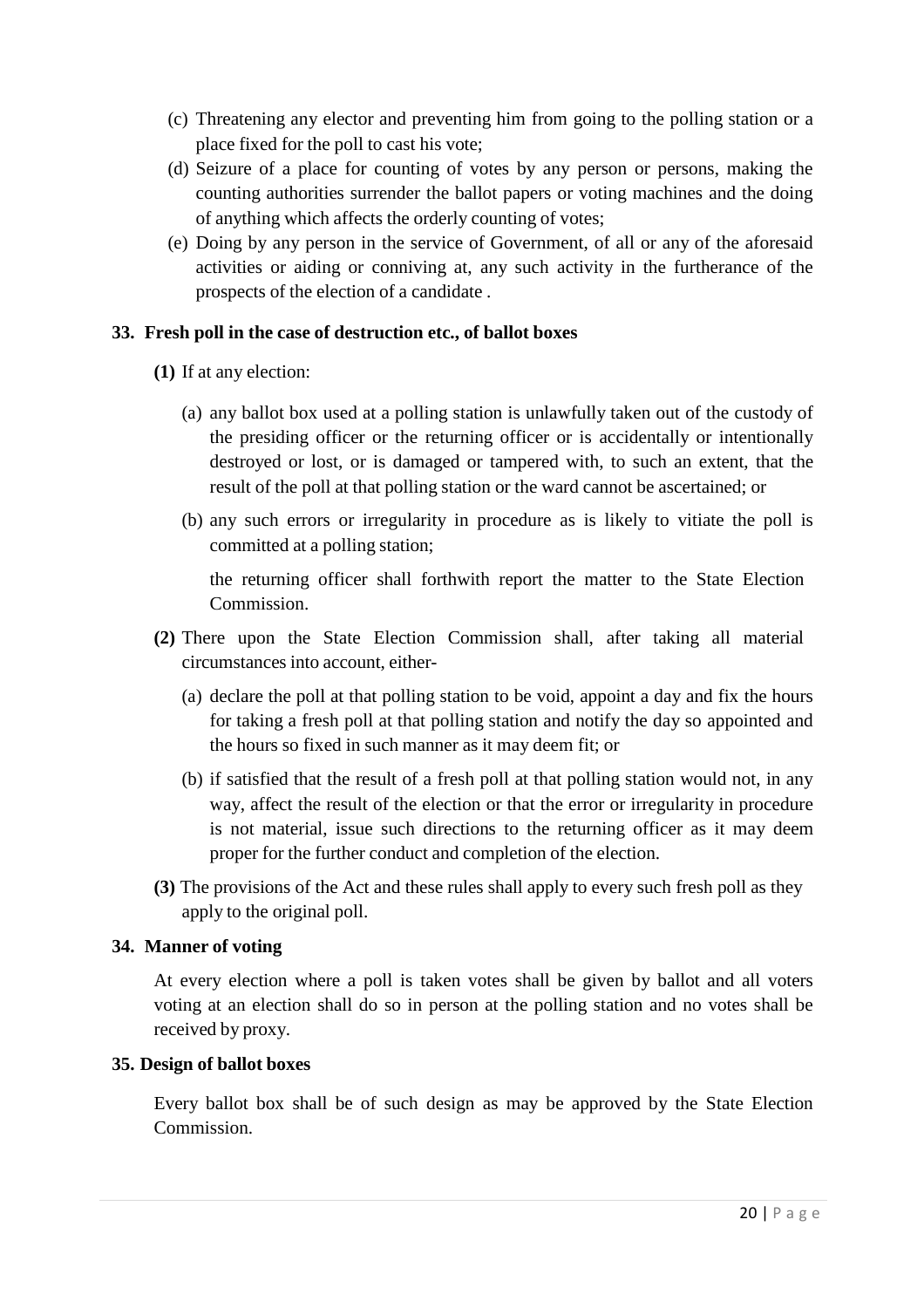#### **36. Form of ballot paper**

- **(1)** Every ballot paper shall have a counterfoil attached thereto and the said ballot paper and the counterfoil shall be in such form and particulars therein shall be in the language or languages as the State Election Commission may direct.
- **(2)** The names of the candidates shall be arranged on the ballot paper in the same order in which they appear in the list of contesting candidates.
- **(3)** If two or more candidates bear the same name, they shall be distinguished by the addition of their occupation or residence or in some other manner.

#### **37. Arrangements at polling stations**

- **(1)** Outside each polling station there shall be displayed prominently.
	- a) a notice specifying the polling area the electors of which are entitled to vote at the polling station and when the polling area has more than one polling station, the particulars of the electors so entitled; and
	- b) a copy of the list of contesting candidates.
- **(2)** At each polling station, there shall be set up one or more voting compartments in which the electors can record their votes screened from observation.
- **(3)** The returning officers shall provide at each polling station sufficient number of ballot boxes, copies of the relevant part of the electoral roll, ballot papers, instruments for stamping the distinguishing mark on the ballot papers and articles necessary for voters to mark the ballot papers and such other materials as are necessary for the conduct of poll.

#### **38. Admission to Polling stations**

The presiding officer shall regulate the number of voters to be admitted at any one time inside the polling station and shall exclude there from all persons, other than-

- (a) Polling officers;
- (b) Public servants on duty in connection with the election;
- (c) Persons authorized by the Deputy Commissioner or the State Election Commission.
- (d) Candidates, their election agents and subject to the provisions of rule 23 one polling agent of each candidate;
- (e) A child in arms accompanying an voter;
- (f) A person accompanying a blind or infirm voter who cannot move without help, and
- (g) Such other persons as the returning officer or the presiding officer may employ under rule 40 or rule 41.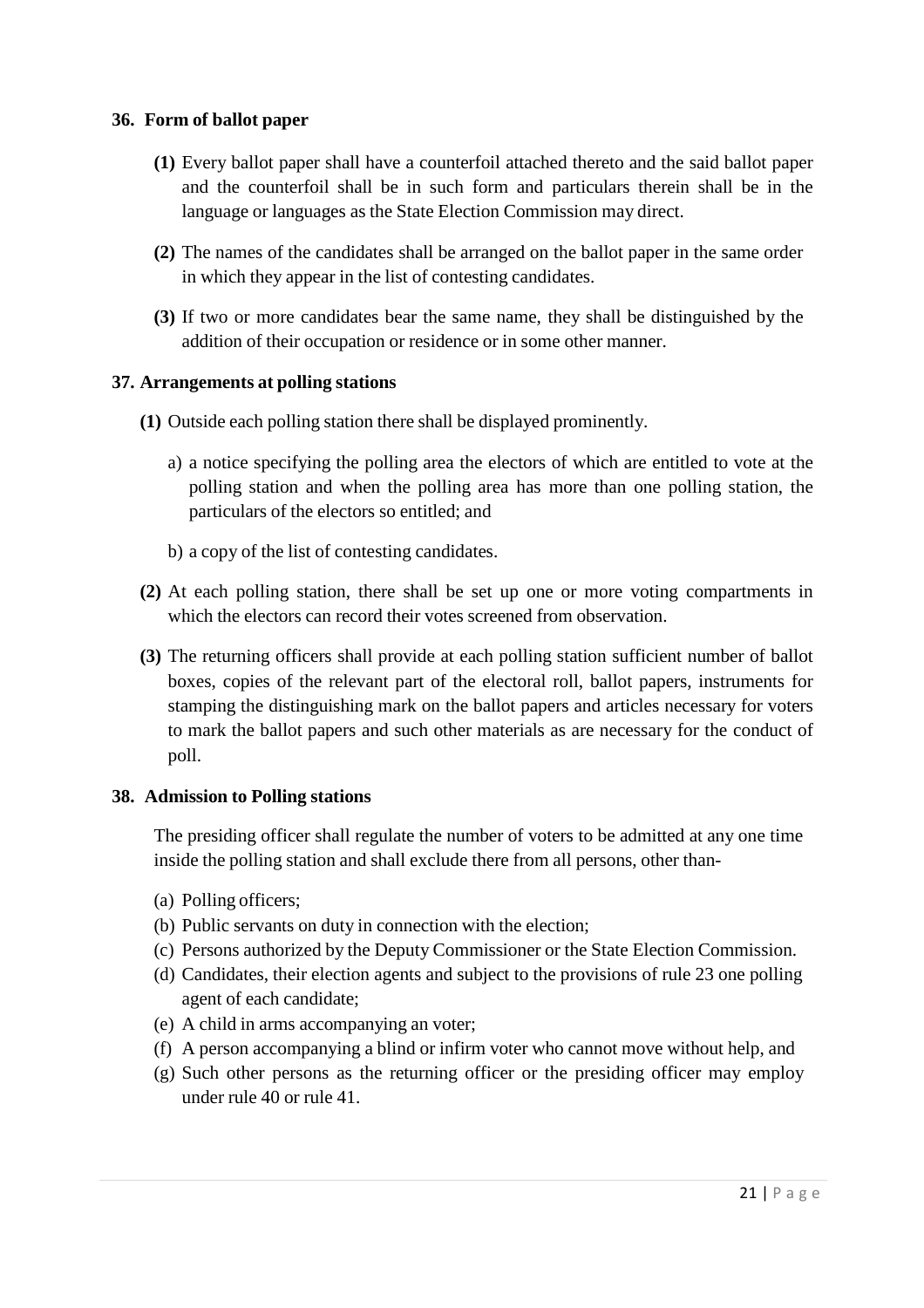#### **39. Preparation of ballot boxes for poll**

- **(1)** Where a paper seal is used for securing a ballot box, the presiding officer shall affix his own signature on the paper seal and obtain thereon the signatures of such of the candidate or their election agents or polling agents present as are desirous of affixing the same.
- **(2)** The presiding officer shall there after fix the paper seal so signed in the space meant therefor in the ballot box and shall then secure and seal the box in such manner that the slit for the insertion of ballot paper there in remains open.
- **(3)** The seal used for securing a ballot box shall be affixed in such manner that after the box has been closed it is not possible to open it without breaking the seal.
- **(4)** Where it is not necessary to use paper seals for securing the ballot boxes, the presiding officer shall secure and seal the ballot boxes in such manner that the slit for the insertion of ballot papers remains open and shall allow the polling agents present to affix, if they so desire, their seals.
- **(5)** Every ballot box used at a polling station shall bear labels, both inside and outside, marked with,
	- (a) The serial number, if any, and the name of the ward;
	- (b) Serial number and name of the polling station;
	- (c) serial number of the ballot box (to be filled in at the end of the poll on the label outside the ballot box only); and
	- (d) the date of poll.
- **(6)** Immediately before the commencement of the poll, the presiding officer shall demonstrate to the polling agents and other persons present that the ballot box is empty and bears the labels referred to in sub-rule(5).
- **(7)** The ballot box shall then be closed, sealed and secured and placed in full view of the presiding officer and the polling agents.

## **40. Facilities for Women voters**

- **(1)** Where a polling station is for both men and women voters, the presiding officer may direct that they shall be admitted into the polling station alternately in separate batches.
- **(2)** The returning officer or the presiding officers may appoint a woman to serve as an attendant at any polling station to assist women voters and also to assist presiding officer generally in taking the poll in respect of women voters, and in particular to help in searching any woman voter in case it becomes necessary.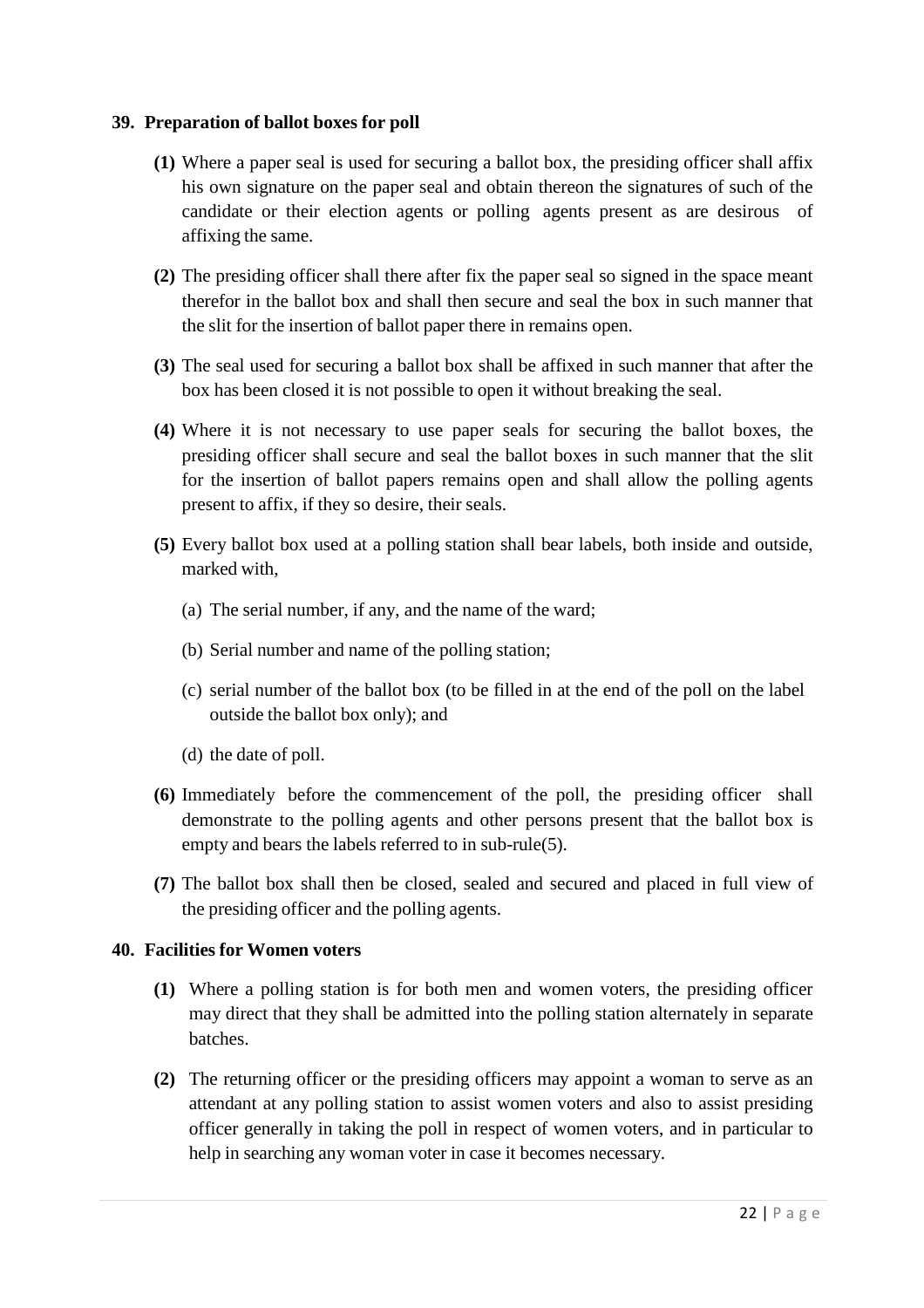#### **41. Identification of voters**

- **(1)** The returning officer or the presiding officer may employ at the polling station such persons as he thinks fit to help in the identification of the electors or to assist the presiding officer otherwise in taking the poll.
- **(2)** As each voter enters the polling station, the presiding officer or the polling officer authorized by him in this behalf shall check the voter's name and other particulars with the relevant entry in the list of voters and then call out the serial number, name and other particulars of the voter.
- **(3)** In deciding the right of a person to obtain a ballot paper the presiding officer or the polling officer, as the case maybe, shall overlook merely clerical or printing errors in an entry in the list of voters if he is satisfied that such person is identical with the voter to whom such entry relates.

## **41A. Facilities for public servants on election duty**

- **(1)** Voters on election duty who wish to vote by post at an election shall send an application in Form 14 to the returning officer so as to reach him at least seven days or shorter period as the returning officer may allow before the date of poll and if the returning officer is satisfied that the applicant is on election duty in any place outside the ward in which he is a voter he shall issue a postal ballot paper of such concerned ward.
- **(2)** Where such voter being a presiding officer ,a polling officer or other public servant on election duty in a polling station other than the one in which he is entitled to vote wishes to vote in the polling station in which he is on election duty, he shall send an application in Form 14 to the returning officer so as to reach at least four days or such shorter period as the returning officer may allow before the day of poll and if the returning officer is satisfied that the applicant is a public servant and voter on election duty, he shall,
	- (a) issue to the applicant an Election Duty Certificate in Form 14A;
	- (b) mark E.D.C. against his name in the marked copy of the electoral roll to indicate that an election duty certificate has been issued to him; and
	- (c) Ensure that he is not allowed to vote at the polling station where he would otherwise have been entitled to vote.
- **(3)** (a) The provisions of rule 41 shall not apply to any person who produces at the polling station an Election Duty Certificate in form 14A, and asks for the issue of a ballot paper to him although the polling station is different from the one where he is entitled to vote.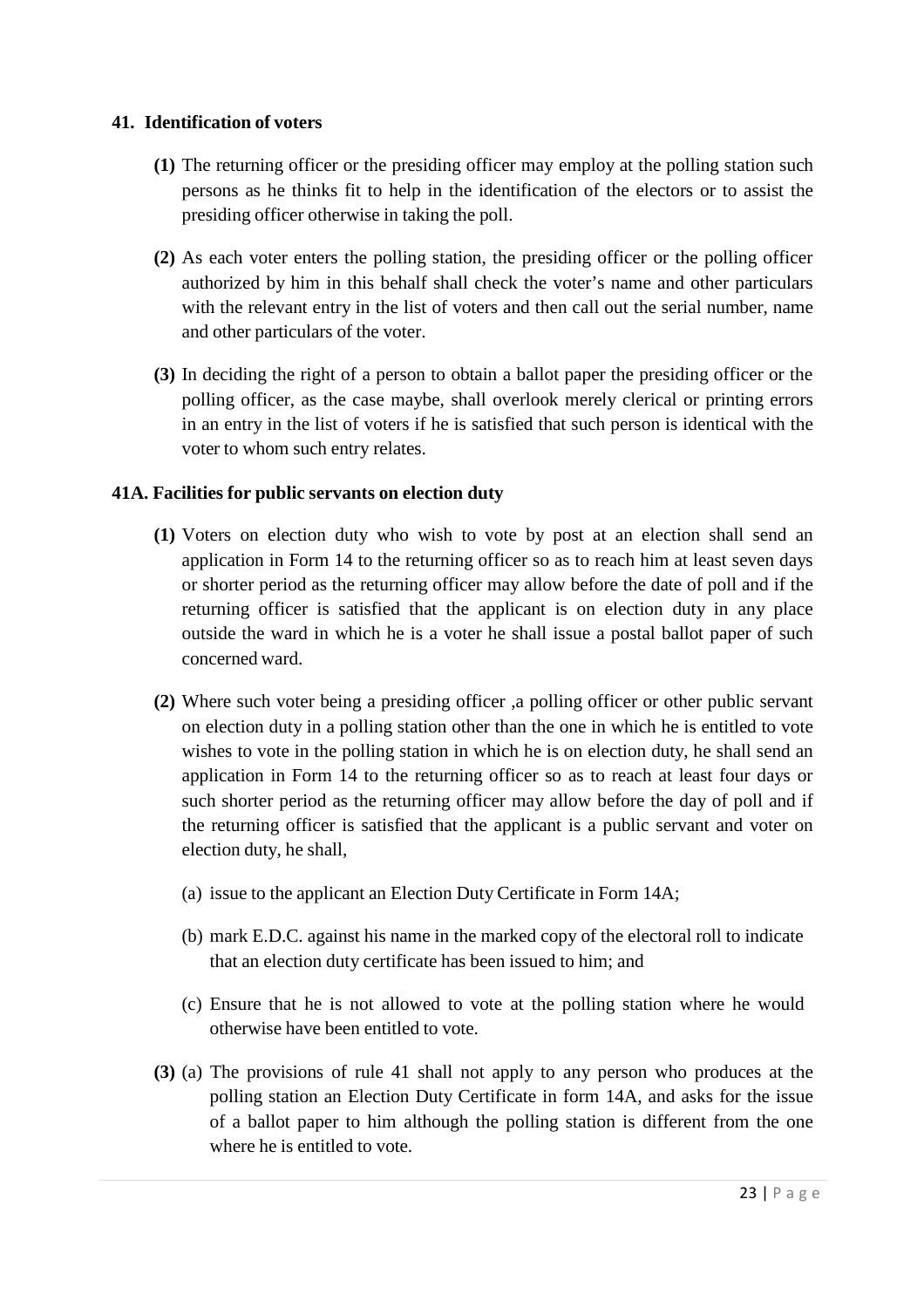- (b) On production of such certificate the presiding officer shall;
	- (i) Obtain there on the signature of the person producing it;
	- (ii) have the person's name and electoral roll number as mentioned in the certificate entered at the end of the marked copy of the electoral roll; and
	- (iii)Issue to him a ballot paper and permit him to vote, in the same manner as for as elector entitled to vote at that polling station.

#### **41B. Persons entitled to vote by post**

The following persons shall subject to their fulfilling the requirements hereinafter specified, be entitled to vote by post, namely;

- (a) Persons to whom provisions of sub-section (3) or sub-section (6) of section 20 of the Representation of the peoples Act, 1950 (Central Act 43 of 1950) apply;
- (b) Voters on election duty in any place outside the ward in which they are entitled to vote; and
- (c) Electors subject to preventive detention.

#### **41C. Intimation by voters who are entitled to vote by post**

Subject to rules 41A and 41F the persons referred to in rule 41B who wish to vote by post in an election shall send an intimation in Form 14B to the returning officer so as to reach him at least ten days before the date of poll and on receipt of the intimation the returning officer shall issue a postal ballot paper to him.

#### **41D. Form of Postal Ballot paper**

The Postal paper shall be the same as that of the other ballot paper issued to voters who are entitled to vote in person.

#### **41E. Issue of Postal ballot paper**

- **(1)** A postal ballot paper shall be sent by post under certificate of posting to the elector together with-
	- (a) a declaration in Form 14C;
	- (b) a cover in Form 14D;
	- (c) a large cover addressed to the returning officer in Form 14E;
	- (d) instructions for the guidance of the elector in Form 14F;

Provided that the returning officer may, in the case of a voter on election duty who is entitled to vote by post deliver the ballot paper and forms or cause them to be delivered, to such voter personally.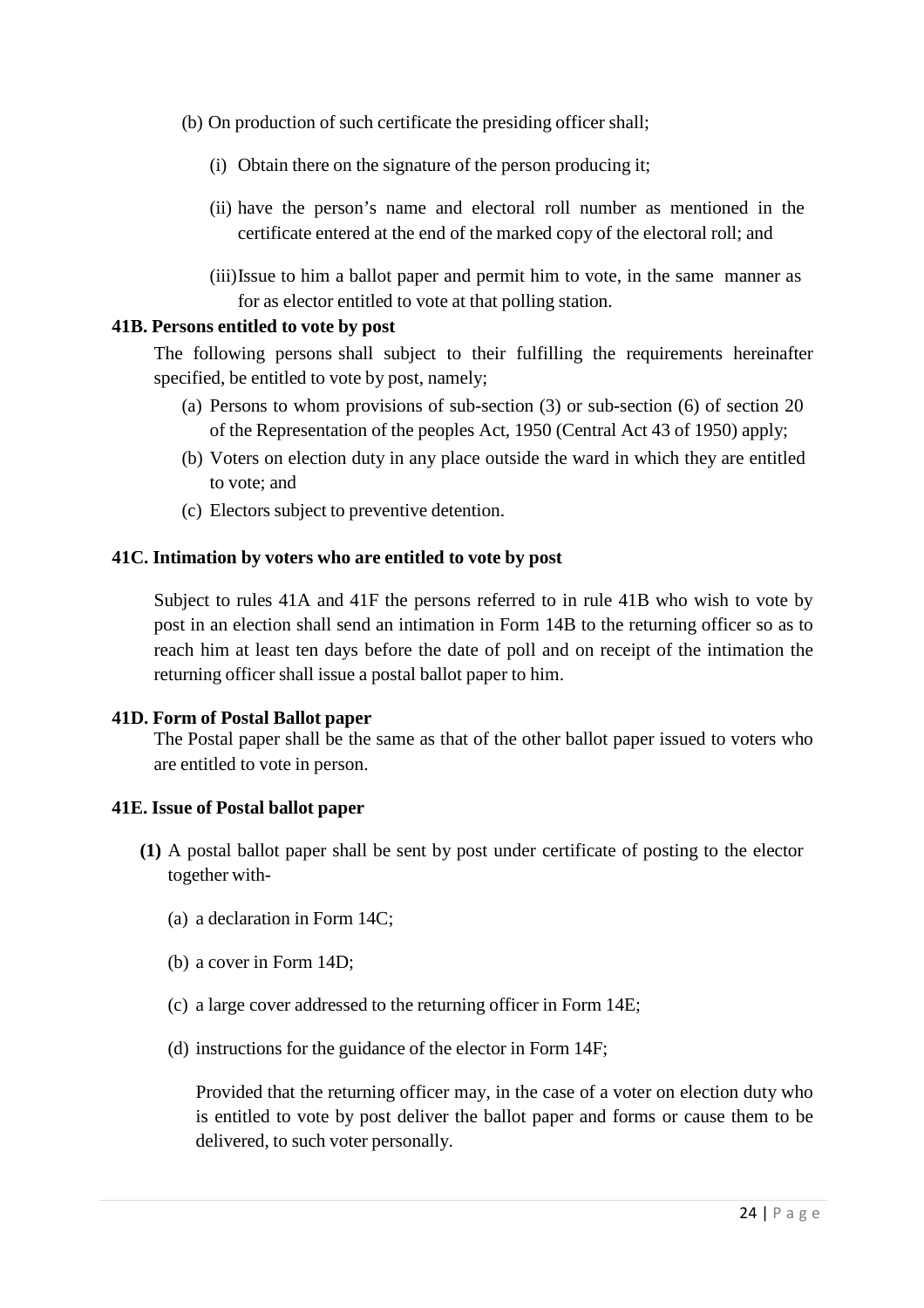- **(2)** The returning officer shall at the same time,
	- (a) record on the counterfoil of the ballot paper the electoral roll number of the elector as entered in the marked copy of the electoral roll;
	- (b) mark the name of the elector in the marked copy of the electoral roll to indicate that a postal ballot paper has been issued to him, without however, recording therein the serial number of the ballot paper issued to that elector; and
	- (c) Ensure that the elector is not allowed to vote at a polling station.
- **(3)** Every officer under whose care or through whom a postal ballot paper is sent shall ensure its delivery to the addressee without delay.

## **41F. Electors under preventive detention**

- **(1)** The State Government shall within fifteen days of the calling of an election, ascertain and intimate to the returning officer the names of electors, if any, subject to preventive detention together with their addresses and electoral roll numbers and the particulars about their places of detention.
- **(2)** Any elector subjected to preventive detention, may within fifteen days of the calling of an election send an intimation to the returning officer that he wishes to vote by post specifying his name, address, electoral roll number and place of detention.
- **(3)** The returning officer shall on receipt of such intimation issue a postal ballot paper to every elector subjected to preventive detention whose name has been intimated to him under sub rule (1) or under sub-rule (2)

## **41G. Recording of vote**

- **(1)** An elector who has received a postal ballot paper and desired to vote shall record his vote on the ballot paper in accordance with the directions contained in part I of Form 14F and then enclose it in the cover in Form 14E.
- **(2)** The elector shall sign the declaration in Form 14C in the presence of and have the signature attested by a Magistrate or any Gazetted Officer to whom he is personally known or to whose satisfaction he has been identified.
- **(3)** In the case of voters who are required to vote by a ballot under clause (a) of the rule 41B, the attestation shall be by the commanding officer of the unit, ship or establishment in which the voter or her husband, as the case may be is employed.
- **(4)** In the case of a voter on election duty, any Gazetted Officer or the presiding officer of the polling station at which he is on election duty may attest.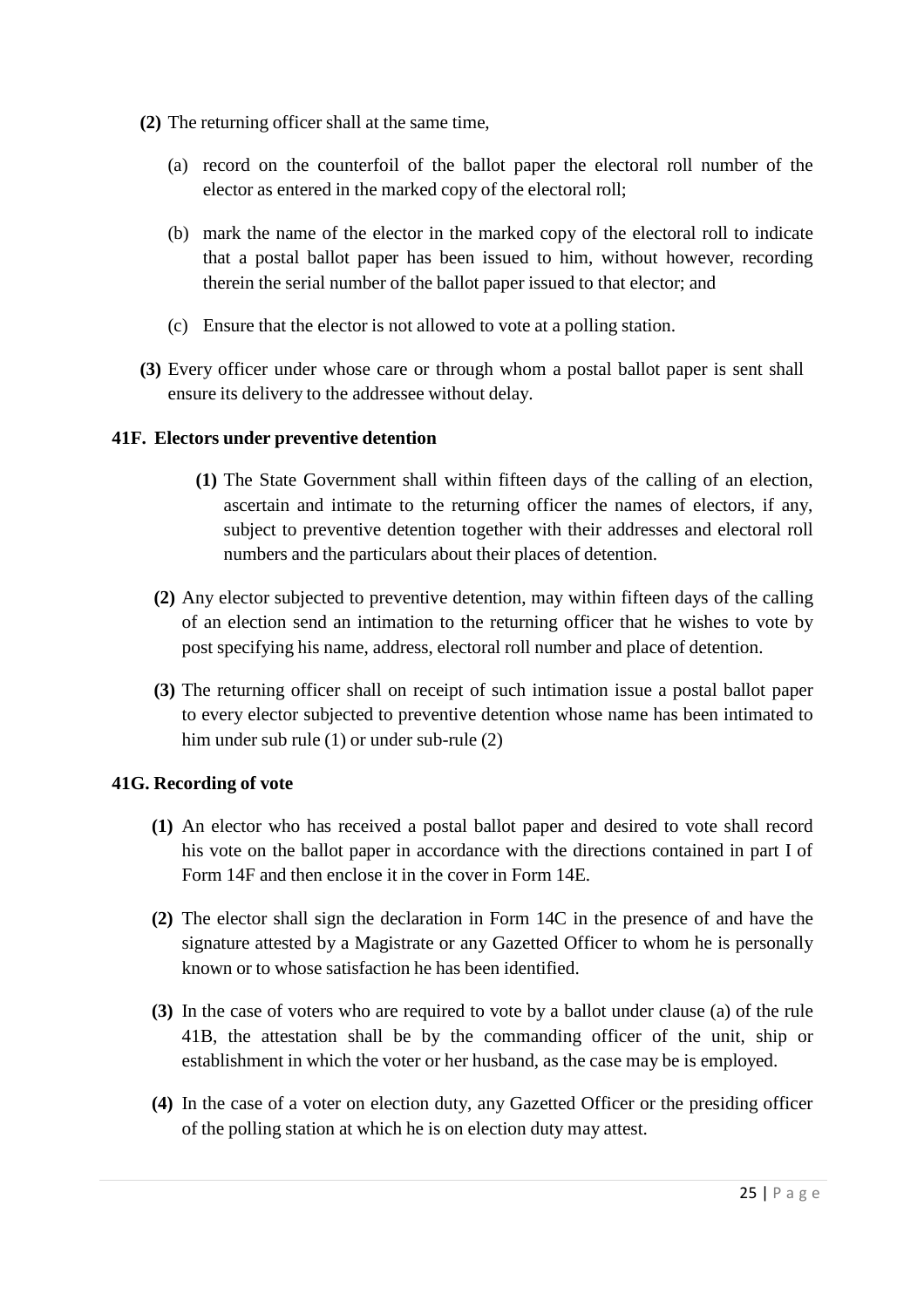**(5)** In the case of an elector under preventive detention the Superintendent of the jail in which the elector is under detention may attest.

## **41H. Return of the postal ballot paper**

- **(1)** After an elector has recorded his vote and made his declaration, he shall return the postal ballot paper and declaration to the returning officer in accordance with the instructions communicated to him so as to reach the returning officer before the hour fixed for commencement of counting votes.
- **(2)** If any cover containing a postal ballot paper is received by the returning officer after the expiry of the time fixed in sub-rule (1) he shall note thereon the day and time of its receipt and shall keep all such covers together in a separate packet.
- **(3)** The returning officer shall keep in safe custody until the commencement of the counting of votes the covers containing postal ballot papers received by him.

#### **41I**. **Marked copy of the list of voters**

Immediately before the commencement of the poll the presiding officer shall allow the polling agents and others present to inspect the marked copy of the list of voters to be used during the poll which is supplied by the returning officer.

#### **42. Challenging of Identity**

- **(1)** Any polling agent may challenge the identity of a person claiming to a particular voter by first depositing a sum of two rupees in cash with the presiding officer for each such challenge.
- **(2)** on such deposit being made, the presiding officer shall;
	- (a) warn the person challenged of the penalty for personation;
	- (b) read the relevant entry in the electoral roll in full and ask him whether he is the person referred to in that entry;
	- (c) enter his name and address in the list of challenged votes in Form 15; and
	- (d) require him to affix his signature or left thumb impression in the said list.
- **(3)** The presiding officer shall thereafter hold a summary enquiry into the challenge and may for that purpose.
	- (a) require the challenger to adduce evidence in proof of the challenge and the person challenged to adduce evidence in proof of his identity;
	- (b) put to the person challenged any questions necessary for the purpose of establishing his identity and require him to answer them on oath; and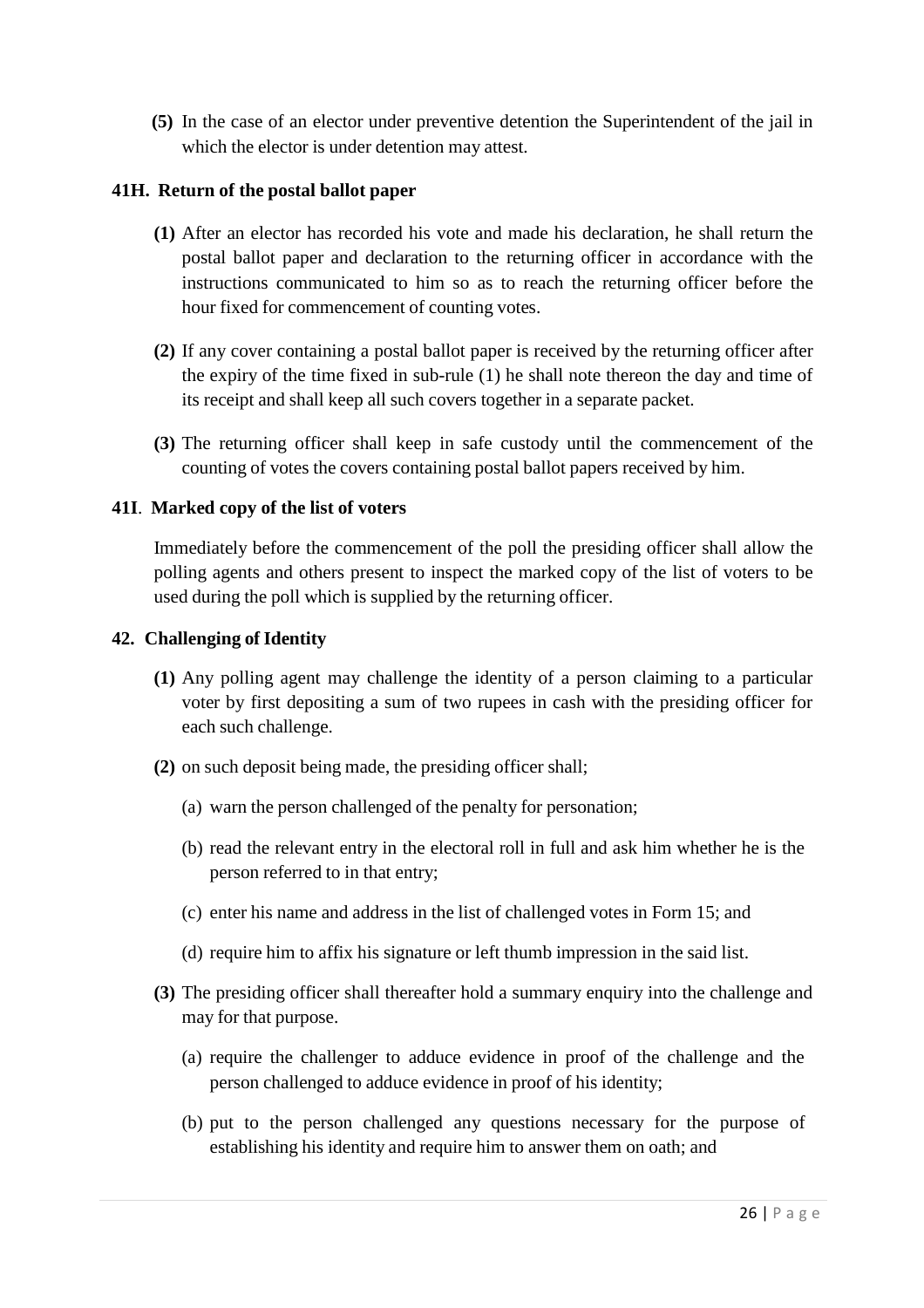- (c) administer an oath to the person challenged and any other person offering to give evidence.
- **(4)** If, after the inquiry, the presiding officer considers that the challenge has not been established, he shall allow the person challenged to vote and if he considers that the challenge has been established, he shall debar the person challenged from voting.
- **(5)** If the presiding officer is of the opinion that the challenge is frivolous or has not been made in good faith, he shall direct that the deposit made under sub-rule(1) be forfeited to Government and in any other case he shall return it to the challenger at the conclusion of the inquiry.

## **43. Safeguards against personation**

- **(1)** Every voter about whose identity the presiding officer or the polling officer, as the case may be, is satisfied, shall allow his left forefinger to be inspected by the presiding officer or polling officer and an indelible ink mark to be put on it as far as possible just below the root of the nail so that the ink also spreads on the ridge between the skin and the root of the nail.
- **(2)** If any voter refuses to allow his left forefinger to be inspected or marked in accordance with sub-rule(1) or has already such a mark on his left forefinger or does any act with a view to remove the ink mark, he shall not be supplied with any ballot paper or allowed to vote.
- **(3)** Any reference in this rule to the left forefinger of an voter shall, in the case where the voter has his left forefinger missing be construed as a reference to the forefinger or any other finger of his left hand, and shall in the case where all his fingers of his left hand are missing be construed as a reference to the forefinger or any other finger of his right hand, and shall in the case where all his fingers of both the hands are missing be construed as a reference to such extremity of his left or right arm as he possesses.

## **44. Issue of ballot papers to electors**

- **(1)** Every ballot paper before it is issued to an elector, and the counterfoil attached thereto shall be stamped on the back with such distinguishing mark as the State Election Commission may direct, and every ballot paper, before it is issued, shall be signed in full on its back by the presiding officer.
- **(2)** at the time of issuing a ballot paper to an elector, the polling officer shall,
	- (a) record on its counterfoil the voter list number of the elector as entered in the marked copy of the list of voters;

(b) obtain the signature or thumb impression of the elector on the said counterfoil and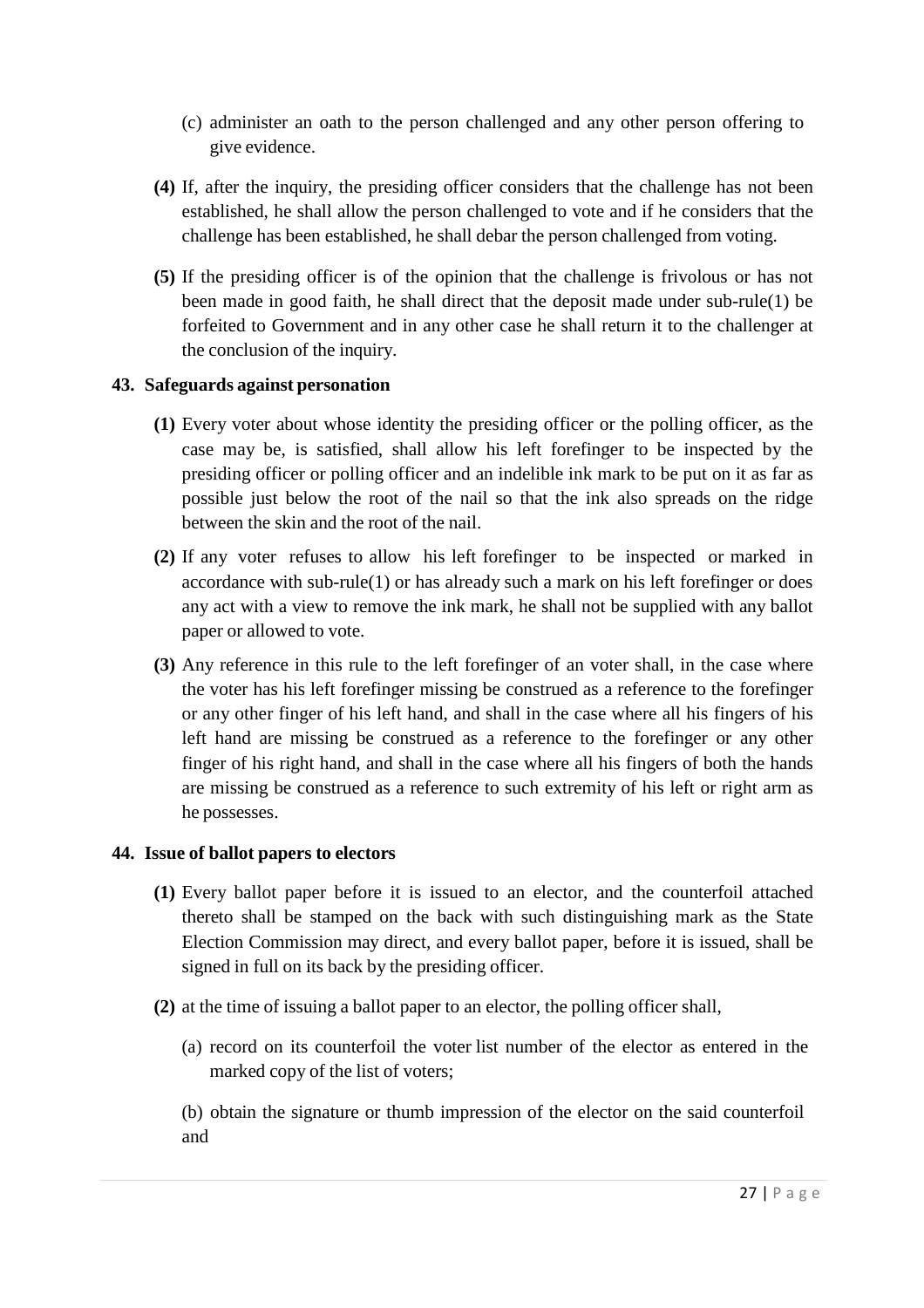(c) mark the name of the elector in the marked copy of the list of voters to indicate that a ballot paper has been issued to him, without, however, recording therein the serial number of the ballot paper issued to that elector.

Provided that no ballot paper shall be delivered to an elector unless he has put his signature or thumb impression on the counterfoil of that ballot paper.

**(3)** It shall not be necessary for any presiding officer or any polling officer or any other officer to attest the thumb impression of the elector on the counterfoil.

**(4)** No person in the polling station shall note down the serial numbers of the ballot papers issued to particular electors.

## **45. Voting Procedure**

- **(1)** Every voter, to whom a ballot paper has been issued under rule 44 or under any other provision of these rules, shall maintain secrecy of voting within the polling station and for that purpose observe the voting procedure hereinafter laid down.
- (1A) The voter on receiving the ballot paper shall forthwith;
	- (a) proceed to one of the voting compartments;
	- (b) there make a mark on the ballot paper with instrument supplied for the purpose on or near the symbol of the candidate for whom he intends to vote;
	- (c) fold the ballot paper so as to conceal his vote;
	- (d) if required show to the presiding officer the distinguishing mark on the ballot paper;
	- (e) insert the folded ballot paper into the ballot box; and
	- (f) Quit the polling station.
	- **(2)** Every elector shall vote without undue delay.
	- **(3)** No voter shall be allowed to enter a voting compartment when another elector is inside it.
	- **(4)** If a voter to whom a ballot paper has been issued, refuses, after warning given by the presiding officer, to observe the procedure as laid down, in sub-rule (1A), the ballot paper issued to him shall, whether he has recorded his vote thereon or not, be taken back from him by the presiding officer or a polling officer under the direction of the presiding officer.
	- **(5)** After the ballot paper has been taken back, the presiding officer shall record on its back the words "cancelled; voting procedure violated" and put his signature below those words.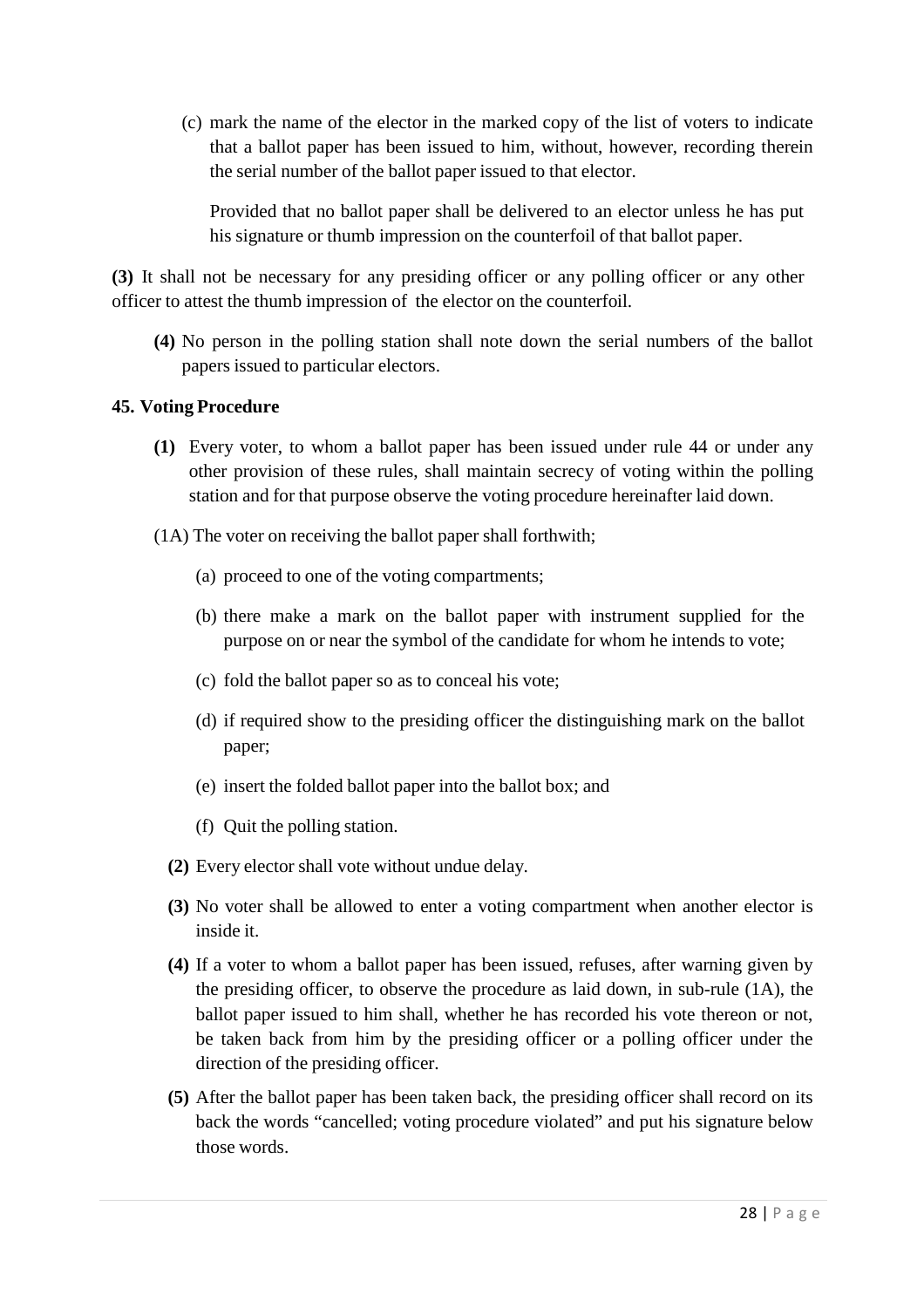- **(6)** All the ballot papers on which the words "cancelled: voting procedure violated" are recorded, shall be kept in a separate cover which shall bear on its face the words "ballot papers: voting procedure violated".
- **(7)** Without prejudice to any other penalty to which an elector from whom a ballot paper has been taken back under sub-rule (5) may be liable, the vote, if any, recorded on such ballot paper shall not be counted.

# **46. Recording of votes of blind or infirm electors**

**(1)** If the presiding officer is satisfied that owing to blindness or other physical infirmity an elector is unable to recognize the symbols on the ballot paper or to make a mark thereon without assistance, the presiding officer shall permit the elector to take with him a companion of not less than eighteen years of age to the voting compartment for recording the vote on the ballot paper on his behalf and in accordance with his wishes, and, if necessary, for folding the ballot paper so as to conceal the vote and inserting it into the ballot box;

Provided that no person shall be permitted to act as the companion of more than one elector at any polling station on the same day;

Provided further that before any person is permitted to act as the companion of an elector on any day under this rule the person shall be required to declare that he will keep secret, the vote recorded by him on behalf of the elector and that he has not already acted as the companion of any other elector at any polling station on that day.

**(2)** The presiding officer shall keep a record in Form 15A of all cases under this rule.

# **47. Tendered Votes**

- **(1)** If a person representing himself to be a particular voter applies for a ballot paper after another person has already voted as such voter, he shall on satisfactorily answering such questions relating to his identity as the presiding officer may ask, be entitled, subject to the following provisions of this rule, to mark a ballot paper (hereinafter in these rules referred to as a "tendered ballot paper") in the manner as any other voter.
- **(2)** Every such person shall, before being supplied with a tendered ballot paper, sign his name against the entry relating to him in a list in Form 16.
- **(3)** A tendered ballot paper shall be same as the other ballot papers used at the polling except that it shall be
	- (a) serially the last in the bundle of ballot papers issued for use at the polling station; and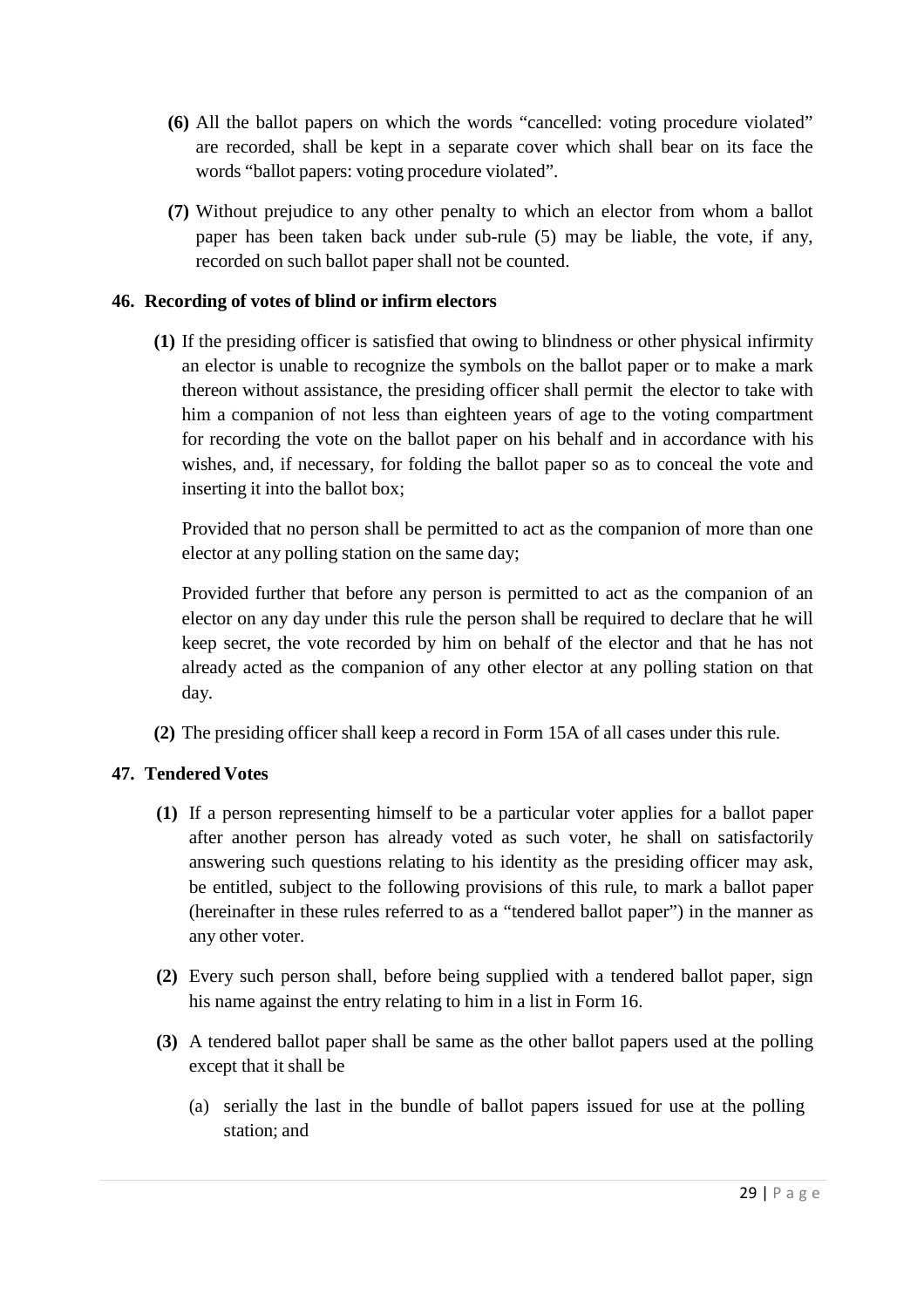- (b) endorsed on the back with the words 'tendered ballot paper' by the presiding officer in his own hand and signed by him.
- (4) The voter, after marking a tendered ballot paper in the voting compartment and folding it, shall instead of putting it into the ballot box, give it to the presiding officer, who shall place it in a cover specially kept for the purpose.

# **48. Closing of poll**

**(1)** The presiding officer shall close the polling station at the hour fixed in that behalf and shall not thereafter admit any voter into the polling station.

Provided that all voters present at the polling station before it is closed shall be allowed to cast their votes.

**(2)** if any question arises whether an elector was present at the polling station before it was closed, it shall be decided by the presiding officer and his decision shall be final.

## **49. Sealing of ballot boxes after the poll**

- **(1)** As soon as practicable after closing of the poll, the presiding officer shall close the slit of the ballot box, and where the box does not contain any mechanical device for closing the slit, he shall seal up the slit and also allow any polling agent present to affix his seal.
- **(2)** The ballot box shall thereafter be sealed and secured.
- **(3)** Where it becomes necessary to use a second ballot box by reason of the first ballot box getting full, the first ballot box shall be closed, sealed and secured as provided in sub-rules (1) and (2) before any other ballot box is put into use.

## **50. Account of ballot papers**

- **(1)** The presiding officer shall at the close of the poll prepare a ballot paper account in Form 17 and enclose it in a separate cover with the words "Ballot paper Account" super scribed thereon.
- **(2)** The presiding officer shall furnish to every polling agent present at the close of the poll a true copy of the entries made in the ballot paper account after obtaining a receipt from the said polling agent there for and shall also attest it as a true copy.

## **50A. Spoilt and returned ballot papers**

**(1)** An elector who has inadvertently dealt with his ballot paper in such manner that it cannot be conveniently used as a ballot paper may on returning it to the presiding officer and on satisfying him of the inadvertence be given another ballot paper and the ballot paper so returned and the counterfoil of such ballot paper shall be marked "Spoilt: Cancelled" by the presiding officer.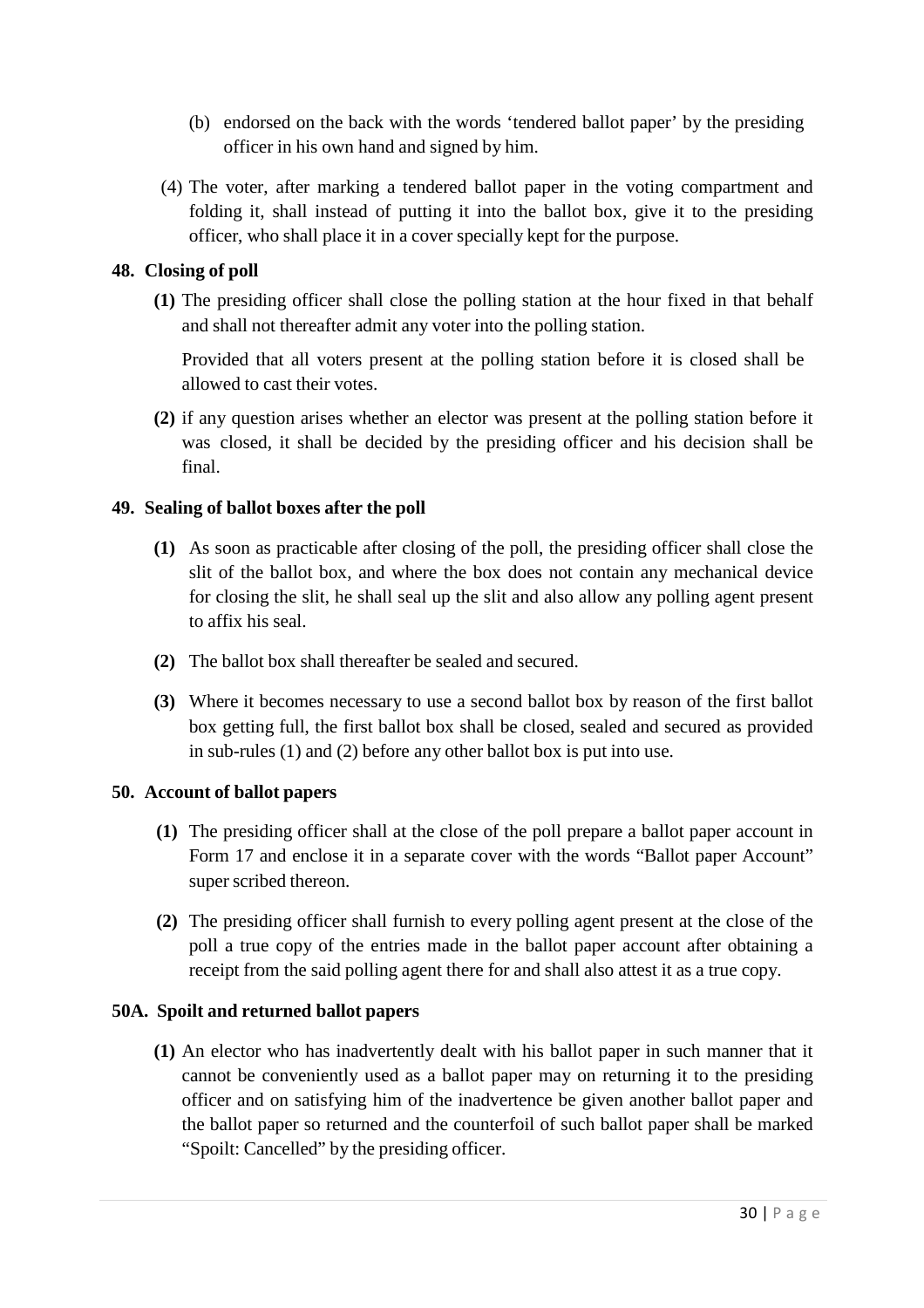- **(2)** If an elector after obtaining a ballot paper decides not to use it, he shall return it to the presiding officer, and the ballot paper so returned and the counterfoil of such ballot paper shall be marked as "Returned: Cancelled" by the presiding officer.
- **(3)** All ballot papers cancelled under sub-rule (1) or sub-rule (2) shall be kept in a separate packet.

#### **51. Sealing of other packets**

- **(1)** The presiding officer shall then make into separate packets-
	- (a) the marked copy of the list of voters;
	- (b) the counterfoils of the used ballot papers;
	- (c) The ballot paper signed in full by the presiding officer but not issued to the voters.
	- (d) Any other ballot papers not issued to the voters.
	- (e) the ballot papers cancelled for violation of voting procedure under rule 54;
	- (f) Any other cancelled ballot papers.
	- (g) the cover containing the tendered ballot papers and the list in Form-16;
	- (h) the list of challenged votes; and
	- (i) Any other papers directed by the State Election Commission to be kept in a sealed packet.
- **(2)** Each such packet shall be sealed with the seal of the presiding officer and with seal either of the candidate or of his election agent or of his polling agent who may be present at the polling station and may desire to affix his seal thereon.

#### **52. Transmission of ballot boxes, etc to the returning officer.**

- **(1)** The presiding officer shall then deliver or cause to be delivered to the returning officer at such place as the returning officer may direct-
	- (a) the ballot boxes;
	- (b) the ballot paper account;
	- (c) the sealed packets referred to in rule 51; and
	- (d) all other papers used at the poll
- **(2)** The returning officer shall make adequate arrangements for the safe transport of all ballot boxes, packets and other papers and for their safe custody until the commencement of the counting of votes;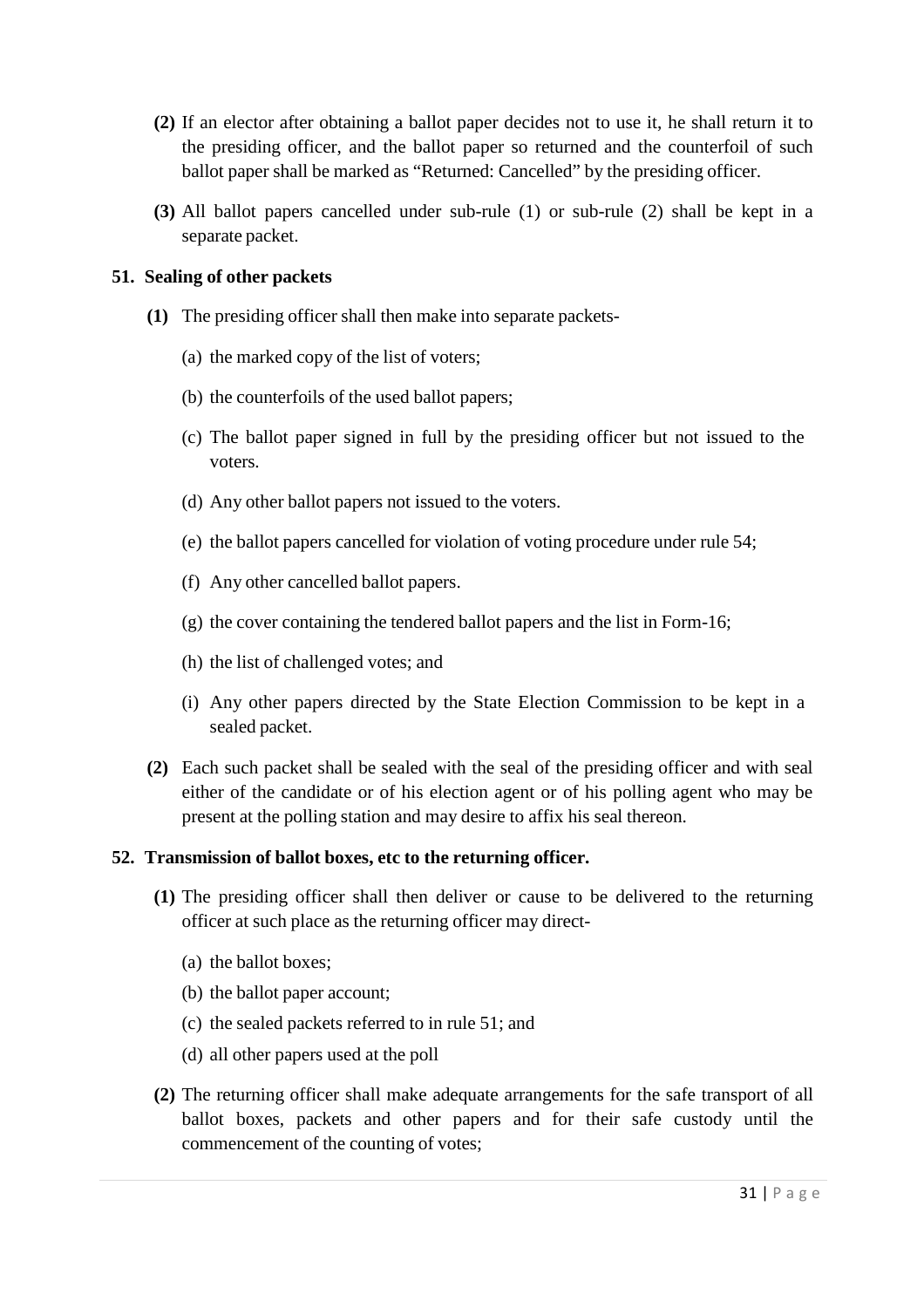#### **53. Procedure on Adjournment of Poll**

- **(1)** If the poll at any polling station is adjourned under rule 32, the provisions of Rules 49 to 52 shall, as far as practicable, apply as if the poll was closed at the hour fixed in that behalf under rule 8(2).
- **(2)** When an adjourned poll is recommended under sub-rule (2) of rule 32, the voters who have already voted at the poll so adjourned shall not be allowed to vote again.
- **(3)** The returning officer shall provide the presiding officer at the polling station at which such adjourned poll is held, with the sealed packet containing the marked copy of the list of voters and a new ballot box.
- **(4)** The presiding officer shall open the sealed packet in the presence of the polling agents present and use the marked copy of the list of voters for marking the names of the voters to whom the ballot papers are issued at the adjourned poll, without however recording there in the serial number thereof.
- **(5)** The provisions of rules 35 to 52 shall apply in relation to the conduct of an adjourned poll as they apply in relation to the poll before it was so adjourned.

#### **54. Right to Vote**

- **(1)** No person whose name is not entered in the electoral roll of any ward shall be entitled to vote in that ward.
- **(2)** No person shall vote at an election if he is subject to any of the disqualifications referred in section 16 of the Representation of peoples Act, 1950.
- **(3)** No person shall vote in more than one ward notwithstanding his name may have been registered in the list of voters of more than one ward and if a person votes in more than one ward, his votes in all such wards shall be void.
- **(4)** No person shall at any election vote in the same ward more than once, notwithstanding that his name may have been registered in the list of voters for that ward more than once, and if he does so vote, all his votes in that ward shall be void.
- **(5)** No person shall vote at any election if he is confined in a prison, whether under a sentence of imprisonment or otherwise or is in the lawful custody of the police;

Provided that nothing in this sub-rule shall apply to a person subject to preventive detention under any law for the time being in force.

#### **55. Procedure of counting of votes**

At every election where a poll is taken, votes shall be counted by, or under the supervision and direction of the retuning officer and each contesting candidate, his election agent and his counting agent shall have a right to be present at the time of counting.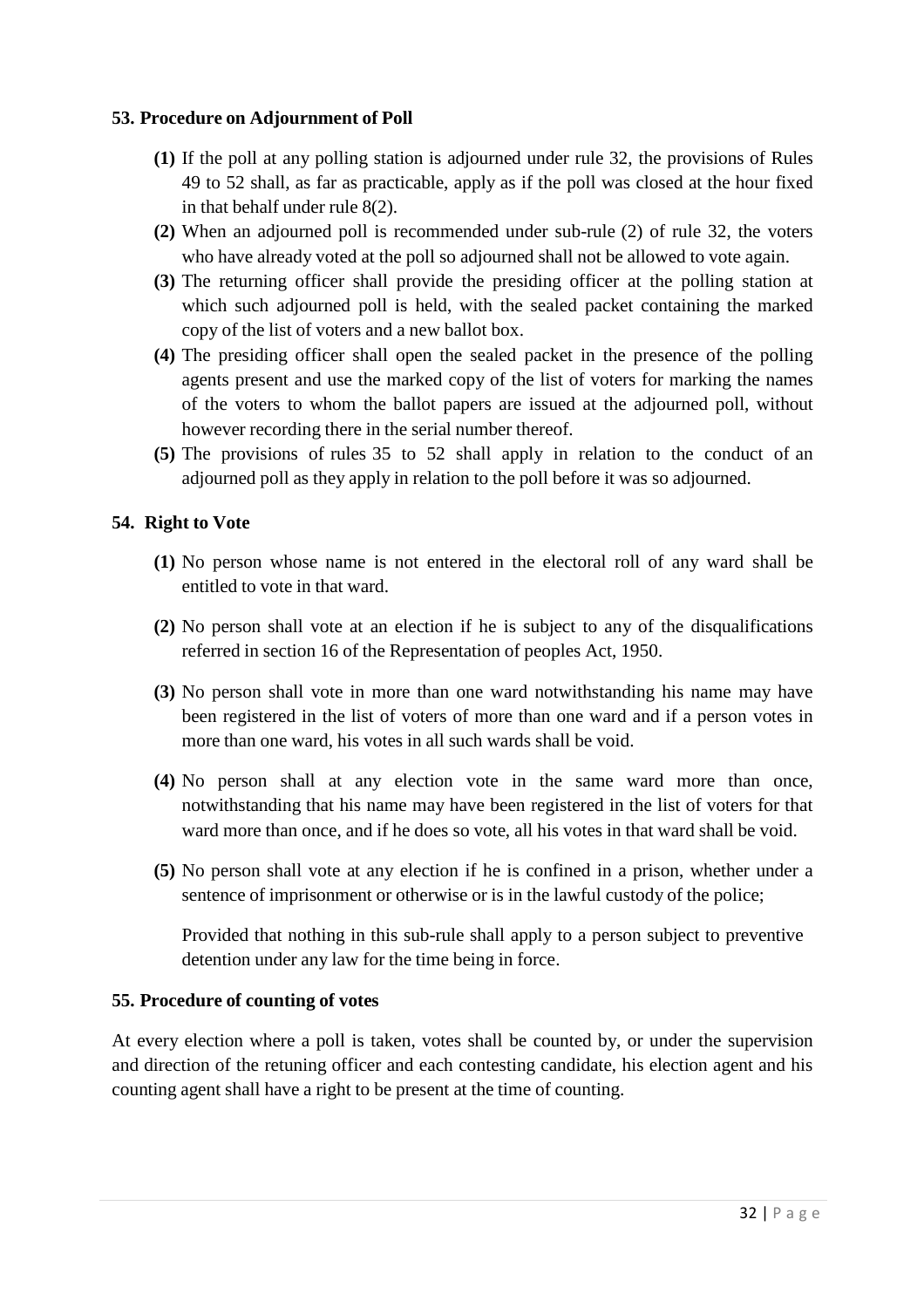#### **56. Time and place for counting of votes**

The returning officer shall at least one week before the date or the first of the dates, fixed for the poll, appoint a place or places where the counting of votes will be done and the date and time at which the counting will commence and shall give notice of the same in writing to each candidate or his election agent.

Provided that if for any reason the returning officer finds it necessary so to do, he may alter the date, time and place or places so fixed or any of them, after giving notice of the same in writing to each candidate or his election agent.

#### **57. Admission to the place fixed for counting**

- **(1)** The returning officer shall exclude from the place fixed for counting of votes all persons except-
	- (a) Such persons to be known as counting supervisors and counting assistants as he may appoint to assist him in the counting;
	- (b) Persons authorized by the State Election Commission or by the Deputy Commissioner
	- (c) Public servants on duty in connection with the election; and
	- (d) Candidates, their election agents and counting agents.
- **(2)** No person who has been employed by or on behalf of, or has been other wise working for a candidate in or about the election shall be appointed under clause (a) of sub-rule (1).

**(2A)** The returning officer shall decide which counting agent or agents shall watch the counting at any particular counting table or group of counting tables.

**(3)** Any person who during the counting of votes misconduct himself or fails to obey the lawful directions of the returning officer may be removed from the place where the votes are being counted, by the returning officer or by any police officer on duty or by any person authorized in this behalf by the returning officer.

#### **58. Maintenance of Secrecy of voting**

The returning officer shall, before he commences the counting read out the provisions of Section 30 to such persons as may be present

## **58A. Counting of votes received by post**

**(1)** The returning officer shall first deal with postal ballot papers in the manner hereinafter provided.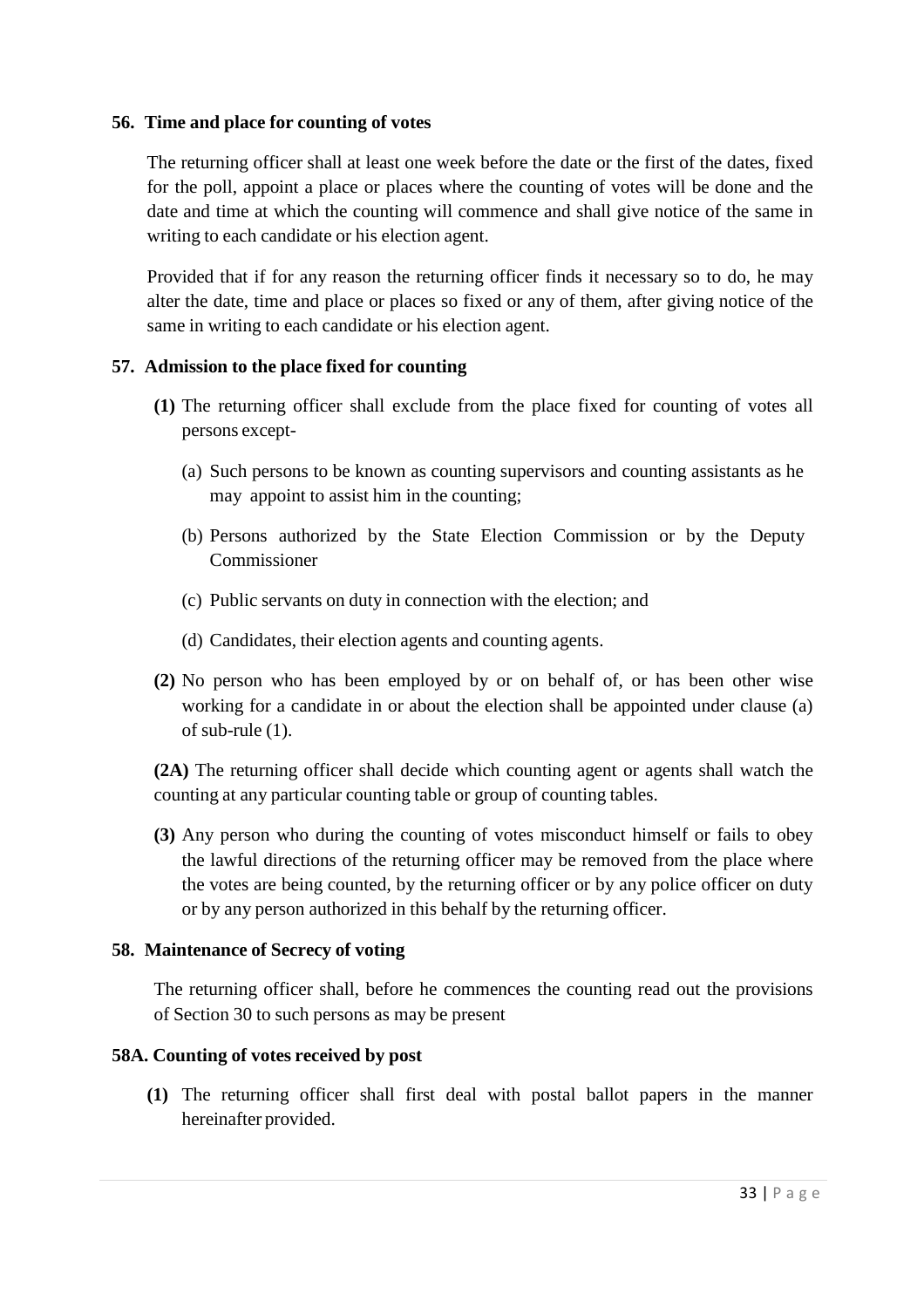- **(2)** No cover in Form 14 E received by the returning officer after the expiry of the time fixed in this behalf shall be opened and no vote contained in any such cover shall be counted.
- **(3)** The other covers shall be opened one after another and as each cover is opened, the returning officer shall first scrutinize the declaration in Form 14 C contained there in.
- **(4)** If the said declaration is not found or has not been duly signed and attested or is otherwise substantially defective or if the serial number of the ballot papers as entered in it differs from the serial number endorsed on the cover in Form 14D, that cover shall not be opened and after making an appropriate endorsement thereon the returning officer shall reject the ballot paper therein contained.
- **(5)** Each cover so endorsed and the declaration received with it shall be replaced in the cover in Form 14 E, and all such covers in Form 14 E shall be kept in a separate packet which shall be sealed and on which shall be recorded the name of the ward, the date of counting and a brief description of its contents.
- **(6)** The returning officer shall then place all the declarations in Form 14C which he has found to be in order in a separate packet which shall be sealed before any cover in Form 14D is opened and on which shall be recorded the particulars referred to in sub-rule (5)
- **(7)** The covers in Form 14D not already dealt with under the foregoing provisions of this rule shall then be opened one after another and the returning officer shall scrutinize each ballot paper and decide the validity of the vote recorded thereon.
- **(8)** a Postal ballot paper shall be rejected-
	- (a) if it bears any mark (other than the mark to record the vote) or writing by which the elector can be identified; or
	- (b) if no vote is recorded there on, or
	- (c) If votes are given on it in favour of more candidates than the candidates to be elected, or
	- (d) If it is a spurious ballot paper, or
	- (e) if it is so damaged or mutilated that its identity as a genuine ballot paper cannot be established or
	- (f) if it is not returned in the cover sent along with it to the elector by the returning officer.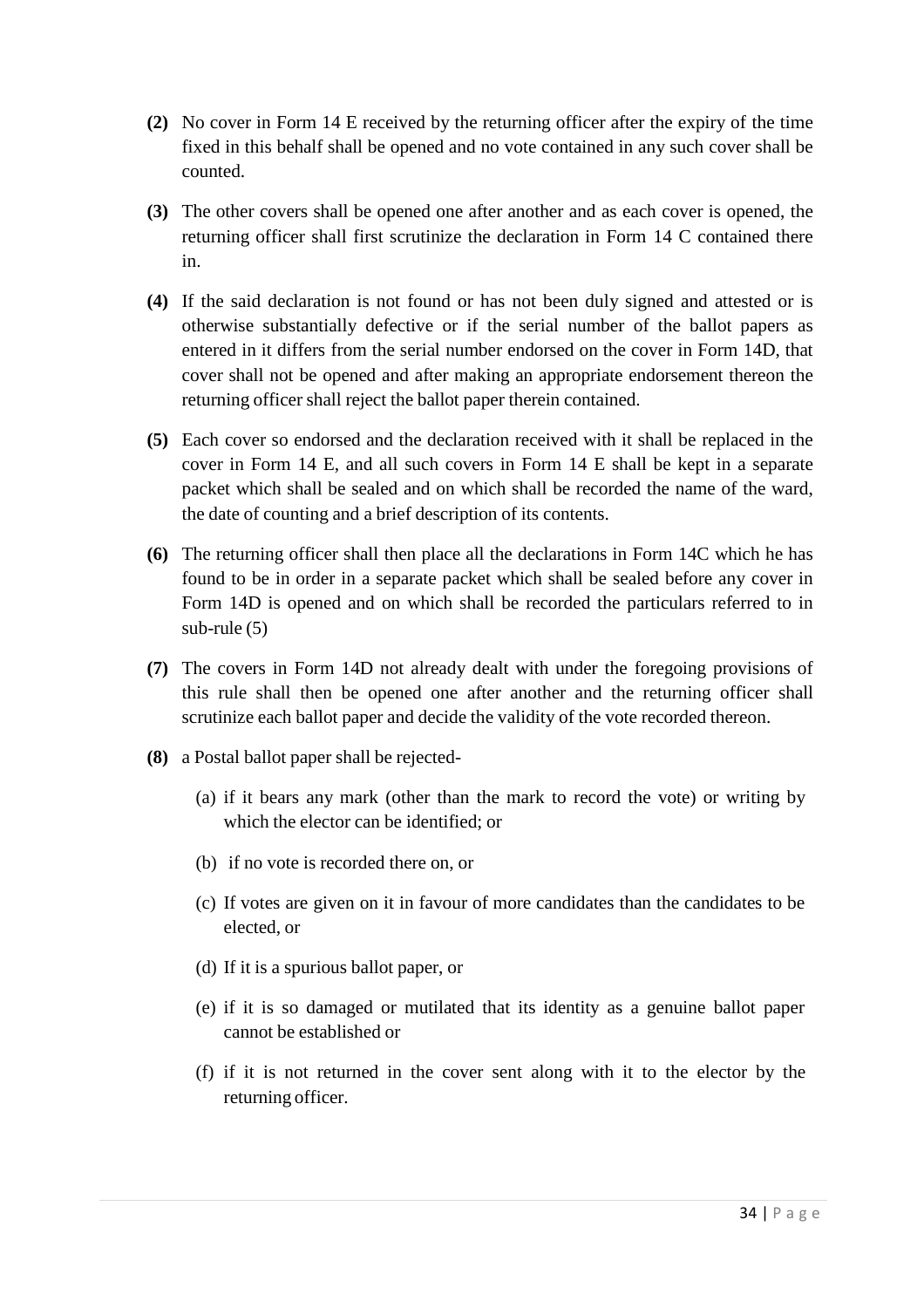- **(9)** A vote recorded on the postal ballot paper shall be rejected if the mark indicating the vote is placed on the ballot paper in such manner as to make it doubtful to which candidate the vote has been given.
- **(10)** A vote recorded on a postal ballot paper shall not be rejected merely on the ground that the mark indicating the vote is indistinct or made more than once, if the intention that the vote shall be for a particular candidate clearly appears from the way the paper is marked.
- **(11)** The returning officer shall count all the valid votes given by postal ballot in favour of each candidate, record the total thereof in the result sheet in Form 18 and announce the same.
- **(12)** Thereafter all the valid ballot papers and all the rejected ballot papers shall be separately bundled and kept together in a packet which shall be sealed with the seal of the returning officer and of such of the candidates, their election agents or counting agents as may desire to affix their seals thereon and on the packets so sealed shall be recorded the name of the ward the date of counting and a brief description of its contents.

## **59. Scrutiny and opening of ballot boxes**

- **(1)** The returning officer shall open or cause to be opened simultaneously the ballot boxes used at more than one polling station of a ward and shall have the total number of ballot papers found in such boxes counted and recorded in Form 17.
- **(2)** Discrepancy, if any, between the total number of such ballot papers recorded as aforesaid and the total number of ballot papers issued to voters as shown in part I of the said Form 17 minus the number of ballot paper cancelled as shown in item 4 and the number of ballot papers used as tendered ballot papers as shown in that part, shall also be recorded in part II of Form 17.
- **(3)** Before any ballot box is opened at a counting table, the counting agents present at that table shall be allowed to inspect the paper seal or such other seal as might have been affixed thereon and to satisfy themselves that it is intact.
- **(4)** The returning officer shall satisfy himself that none of the ballot boxes has in fact been tampered with.
- **(5)** If the returning officer is satisfied that any ballot box has in fact been tampered with, he shall not count the ballot papers contained in that box and shall follow the procedure laid down in rule 33 in respect of that polling station.

## **60. Counting of Votes**

**(1)** subject to such general or special directions, if any, as may be given by the State Election Commission in this behalf the ballot papers taken out of all boxes used in a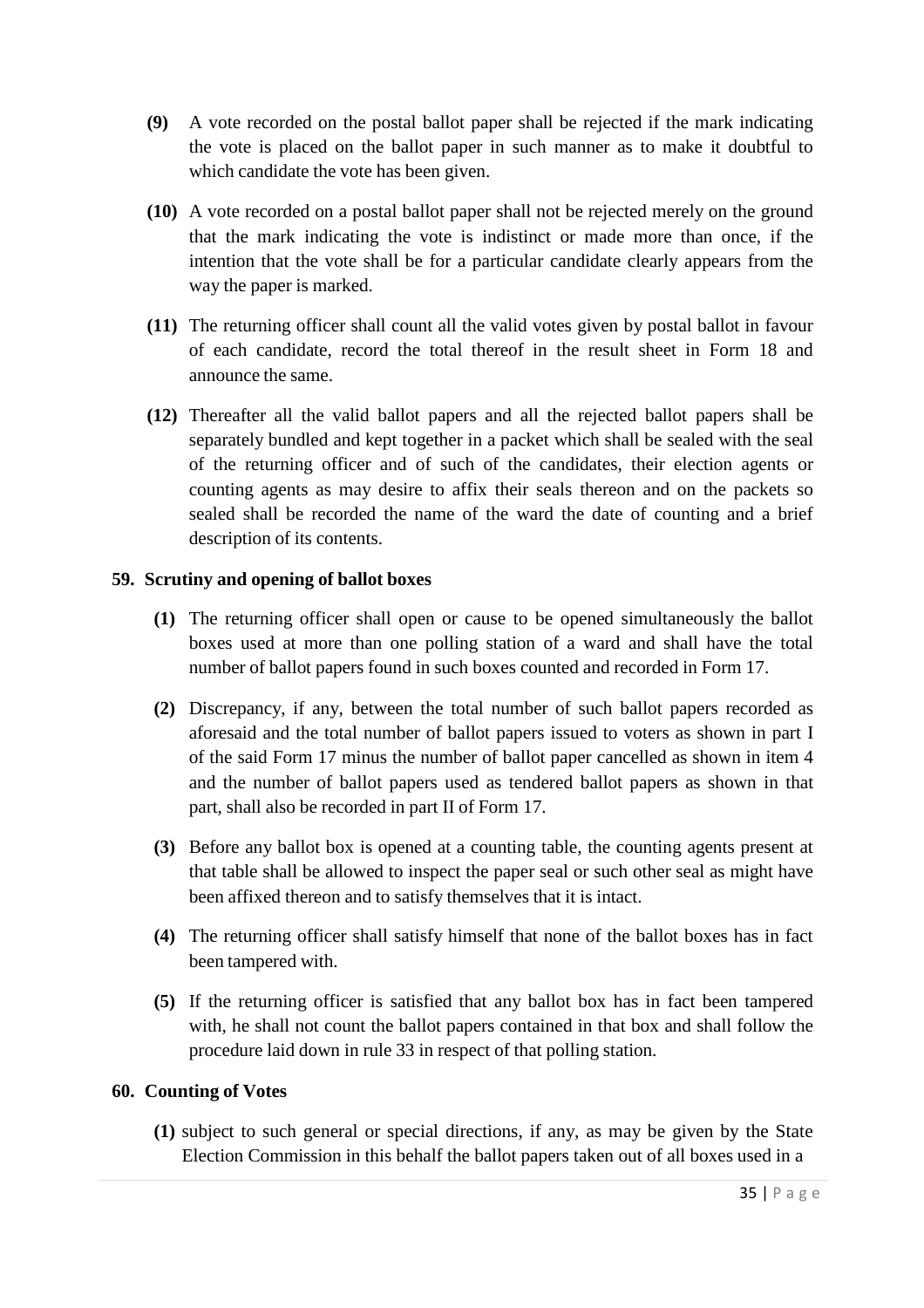ward shall be mixed together and then arranged in convenient bundles and scrutinized.

- **(2)** The returning officer shall reject a ballot paper.
	- (a) if it bears any mark or writing by which the elector can be identified or
	- (b) if it bears no mark at all or to indicate the vote or it bears a mark elsewhere than on or near the symbol of the candidate on the face of the ballot paper or if it bears a mark made otherwise than with the instrument supplied for the purpose; or
	- (c) if votes are given on it in favour of more candidates than the candidates to be elected.
	- (d) If the mark indicating a vote thereon is placed in such manner as to make it doubtful to which candidate vote has been given, or
	- (e) if it is a spurious ballot paper or
	- (f) if it is so damaged or mutilated that its identity as a genuine ballot paper cannot be established, or
	- (g) if it bears a serial number, or is of a design, different from the serial numbers or design, as the case may be, of the ballot papers authorized for use at the particular polling station, or
	- (h) if it does not bear both the mark and the signature which it should have borne under the provisions of the sub-rule (1) of rule 44,

Provided that where the returning officer is satisfied that any such defect as is mentioned in clause (g) or clause (h) has been caused by any mistake or failure on the part of a presiding officer or polling officer, the ballot paper shall not be rejected merely on the ground of such defect.

Provided further that a ballot paper shall not be rejected merely on the ground that the mark indicating the vote is indistinct or made more than once, if the intention that the vote shall be for a particular candidate clearly appears from the way the paper is marked.

- **(3)** Before rejecting any ballot paper under sub-rule (2) the returning officer shall allow each counting agent present a reasonable opportunity to inspect the ballot paper but shall not allow him to handle it or any other ballot paper.
- **(4)** The returning officer shall endorse on every ballot paper which he rejects the word 'rejected' and the grounds of rejection in abbreviated from either in his own hand or by means of a rubber stamp and shall initial such endorsement.
- **(5)** All ballot papers rejected under this rule shall be bundled together.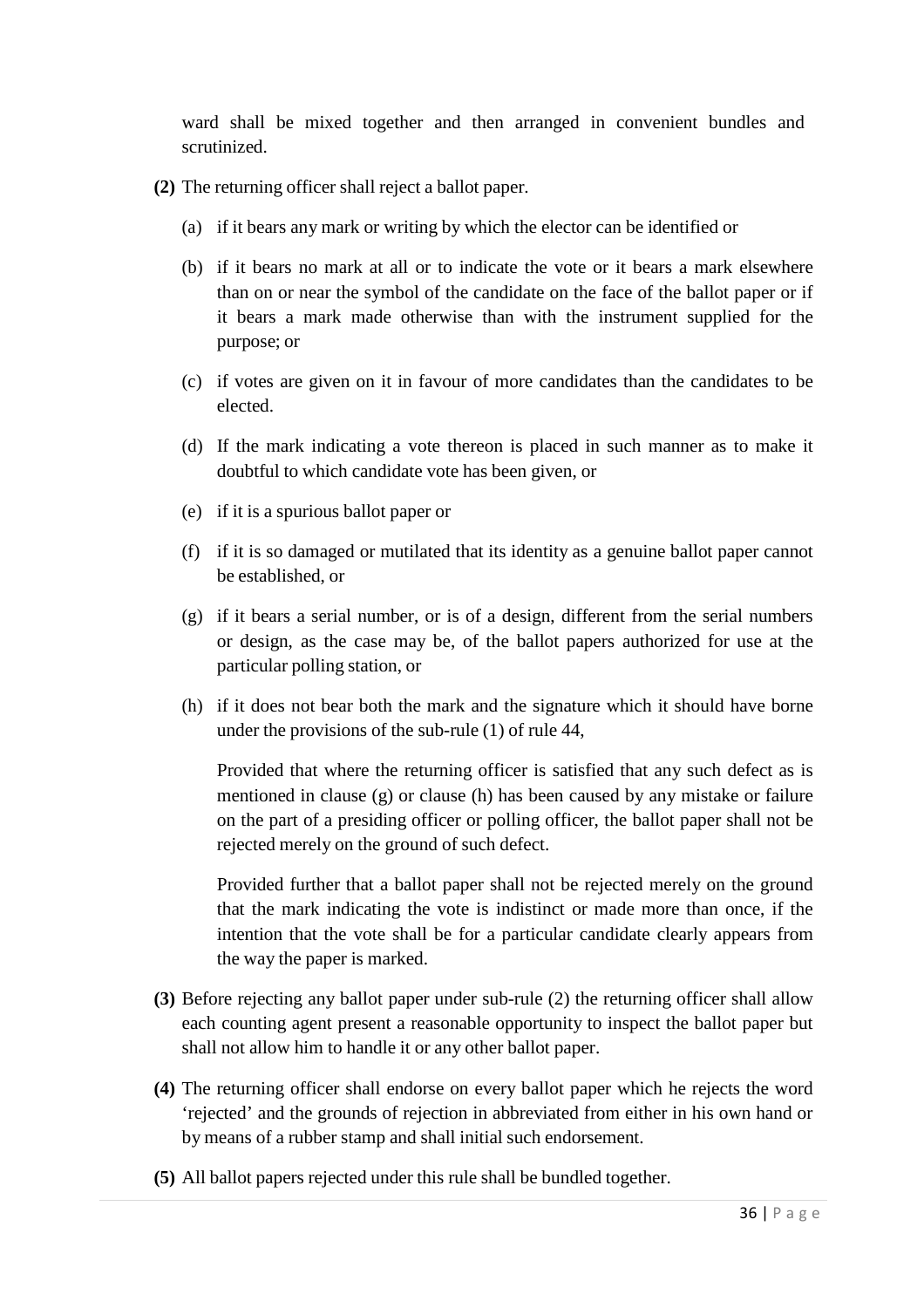**(6)** Every ballot paper which is not rejected under this rule shall be counted.

Provided that no cover containing tendered ballot paper shall be opened and no such ballot paper shall be counted.

**(7)** After the counting of all ballot papers contained in all the ballot boxes used in a ward has been completed, the returning officer shall make the entries in a result sheet in Form 18 and announce the particulars.

#### **61. Omitted**

#### **62. Counting to be continuous**

The returning officer shall as for as practicable proceed continuously with the counting and shall during any intervals when the counting has to be suspended keep the ballot papers, packets and all other papers relating to the election sealed with his own seal and the seals of such candidates or election agents or counting agents as may desire to affix their seals and take sufficient precaution for their safe custody during such intervals.

#### **62A. Recount of votes.**

- **(1)** After the completion of the counting the returning officer shall record in the result sheet in Form 18 the total number of votes polled by each candidate and announce the same.
- **(2)** After such announcement has been made, a candidate or in his absence his election agent or any of his election agent may apply in writing to the returning officer to recount the votes either wholly or in part stating the grounds on which he demands such recount.
- **(3)** On such an application being made the returning officer shall decide the matter and may allow the application in whole or in part or may reject it in toto if it appears to him to be frivolous or unreasonable.
- **(4)** Every decision of the returning officer under sub-rule (3) shall be in writing and contain the reasons therefor.
- **(5)** If the returning officer decides under sub-rule (3) to allow a recount of the votes either wholly or in part he shall,
	- (a) do the recounting in accordance with the rules applicable for counting.
	- (b) amend the result sheet in Form 18 to the extent necessary after such recount, and
	- (c) announce the amendments so made by him
- **(6)** After the total no. of votes polled by each candidate has been announced under subrule (1) or sub-rule (5) the returning officer shall complete and sign the result sheet in Form 18 and no application for recount shall be entertained thereafter.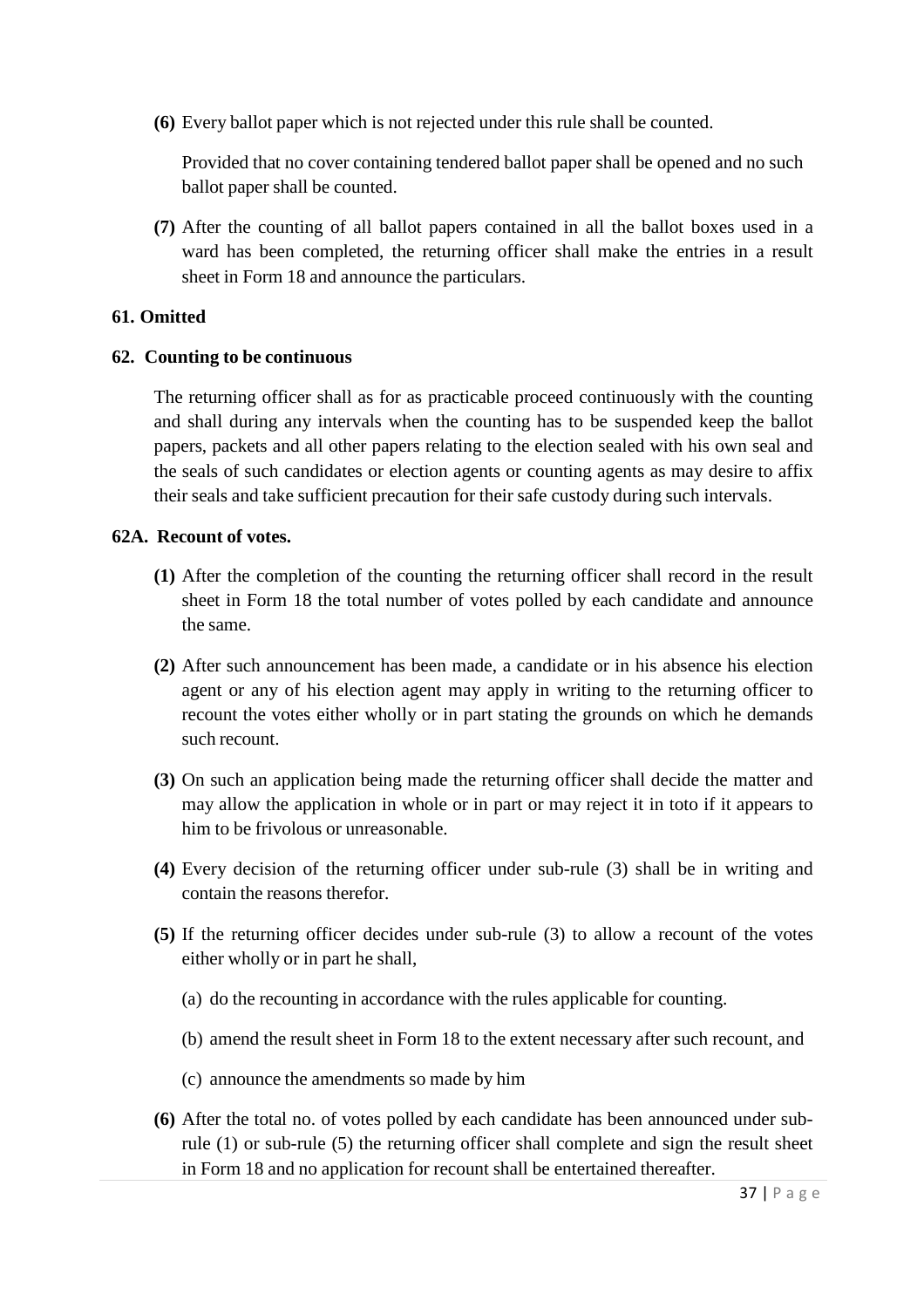Provided that no step under this sub-rule shall be taken on the completion of the counting until the candidates and election agents present at the completion thereof have been given a reasonable opportunity to exercise the right conferred by subrule(2).

## **62B. Sealing of used ballot papers**

The valid ballot papers of each candidate and the rejected ballot papers shall thereafter be bundled separately and the several bundles made into a separate packet which shall be sealed with the seals of the returning officer and of such of the candidates, their election agents or counting agents as may desire to affix their seals thereon; and on the packets so sealed shall be recorded the following particulars, namely

- (a) the name of the ward
- (b) the date of counting

## **63. Equality of votes**

If after the counting of the votes is completed, an equality of votes is found to exist between any candidates, and the addition of the vote will entitle any of those candidates to be declared elected, the returning officer shall forthwith decide between those candidates by lot, and proceed as if the candidate on whom the lot falls had received an additional vote.

## **64. Recommencement of counting after fresh poll**

**(1)** If a fresh poll is held under rule 33, the returning officer shall after completion of that poll, recommence the counting of votes on the date and at the time and place which have been fixed by him in that behalf and on which notice has previously given to the candidates and their election agents.

**(2)** The provisions of rule 60 shall apply so far as may be to such further counting.

# **VOTING BY ELECTRONIC VOTING MACHINES**

# **64A. Application of new rules 64A to 64 ZD and Design of Electronic Voting Machines**

**(1)** The provisions of rules 64A to 64ZD shall apply wherever electronic voting machine is used for conduct of elections.

**(2)** Every electronic voting machine (hereinafter referred to as the voting machine) shall comprises of two units, there shall be a control unit and a balloting unit and shall be of such designs as may be approved by the State Election Commission.

# **64B. Preparation of voting machine by the returning officer**

**(1)** The balloting unit of the voting machine shall contain such particulars in Kannada language or languages as the State Election Commission may specify.

**(2)** The names of the candidates shall be arranged on the balloting unit in the same order in which they appear in the list of contesting candidates.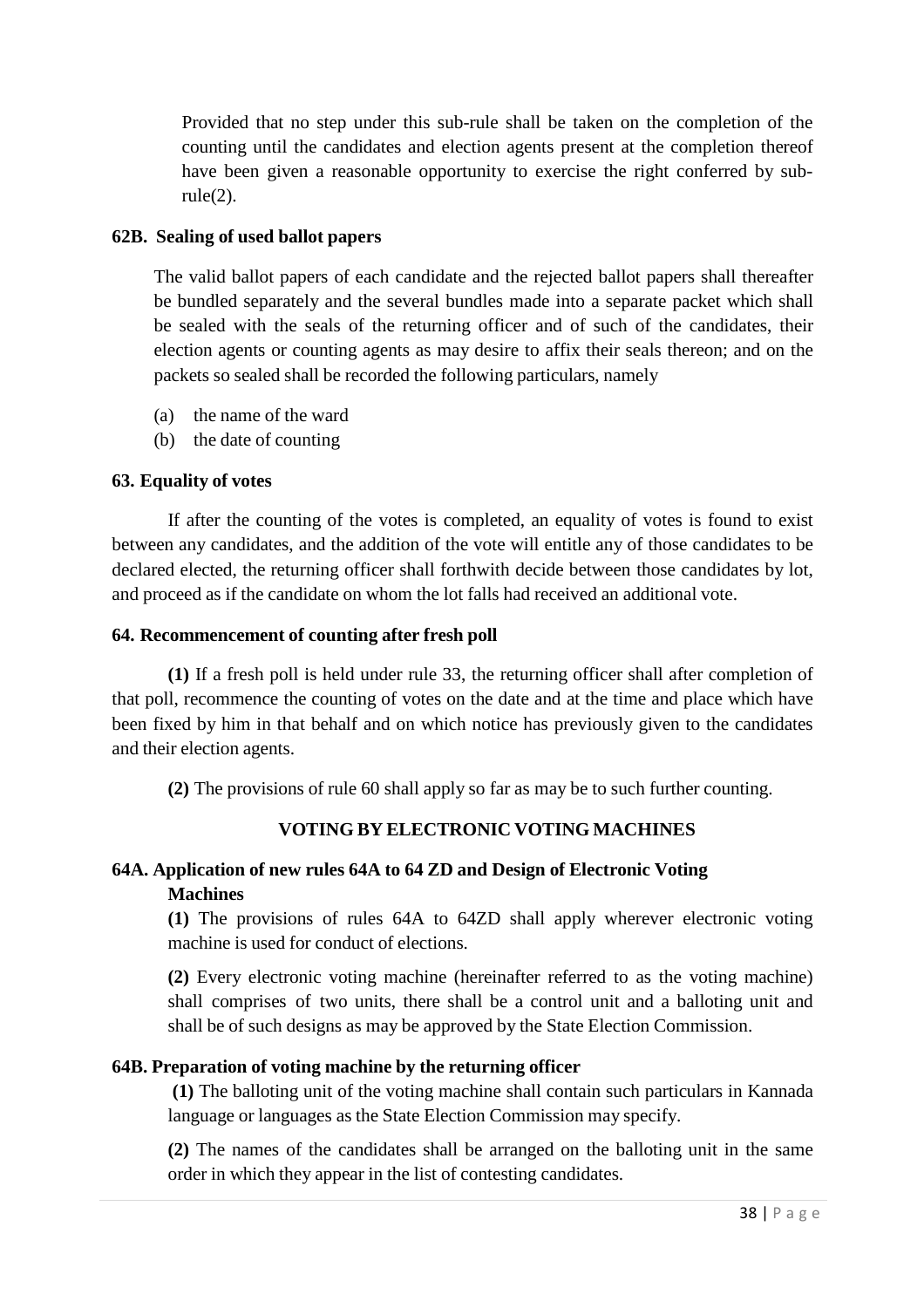**(3)** If two or more candidates bear the same name, they shall be distinguished by the addition of their father's name or residence or in some other manner.

**(4)** Subject to the foregoing provisions of this rule, the returning officer shall,-

(a) fix the label, containing the names and symbol of the contesting candidates in the balloting unit and secure that unit with his seal and the seals of such of the contesting candidates or their election agents present as are desirous of affixing the same.

(b) set the number of contesting candidates and close the candidate set section in the control unit and secure it with his seal and seals of such of the contesting candidates or their election agents present as are desirous of affixing the same.

## **64C. Arrangements at the polling stations**

**(1)** Outside each polling station there shall be displayed prominently-

- (a) a notice specifying the polling area, the electors of which are entitled to vote at the polling station and, when the polling area has more than one polling station, the particulars of the electors so entitled: and
- (b) a copy of the list of contesting candidates.

**(2)** At each polling station there shall be set up one or more voting compartments in which the electors can record their votes free from observation.

**(3)** The returning officer shall provide at each polling station one voting machine and copies of relevant part of the electoral roll and such other election material as may be necessary for taking the poll.

**(4)** Without prejudice to the provisions of sub-rule (3), the returning officer may, with the previous approval of the State Election Commission, provide one common voting machine for two or more polling stations located in the same premises.

## **64D. Admission to polling stations**

The presiding officer shall regulate the number of electors, to be admitted at any one time inside the polling station and shall exclude there from all persons other than

- (a) polling officers;
- (b) public servants on duty in connection with the election;
- (c) persons authorised by the State Election Commission
- (d) candidates, their election agents and subject to the provisions of Rule 23, one polling agent of each candidate;
- (e) a child in arms accompanying an elector;
- (f) a person accompanying a blind or infirm elector, who cannot move without help, and,
- (g) such other person as the returning officer or the presiding officer may employ under sub-rule (2) of rule 64G or sub-rule (1) of 64H.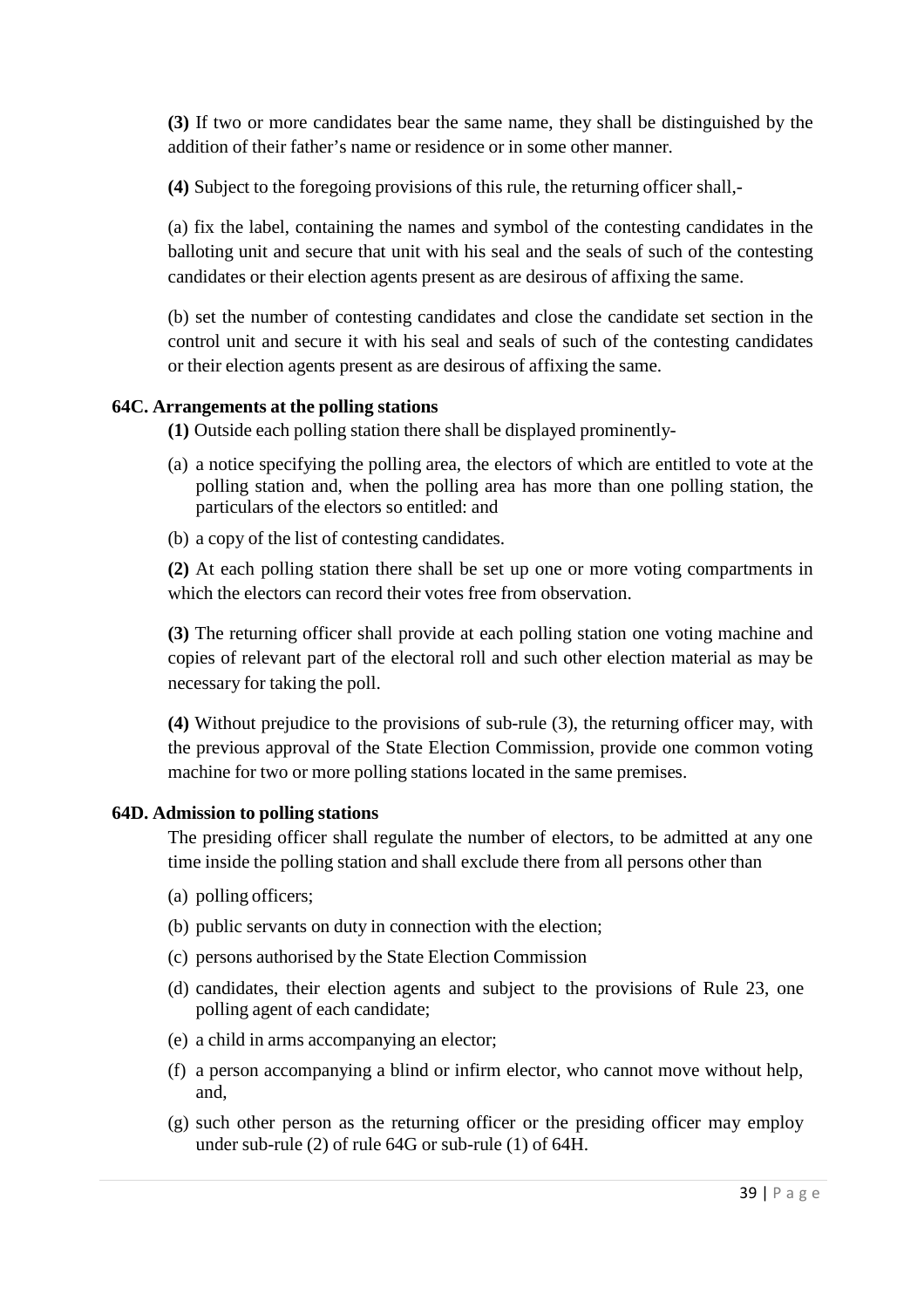#### **64E. Preparation of voting machine for poll**

**(1)** The control unit and balloting unit of every voting machine used at polling station shall bear a label marked with-

- (a) the serial number, if any, and the name of the constituency;
- (b) the serial number and name of the polling station or stations as the case may be;
- (c) the serial number of the unit; and
- (d) the date of poll.

**(2)** Immediately before the commencement of the poll, the presiding officer shall demonstrate to the polling agents and other persons present that no vote has been already recorded in the voting machine and it bears the paper seal referred to in subrule (4).

**(3)** A paper seal shall be used for securing the control unit of the voting machine, and the presiding officer shall affix his own signature on paper seal and obtain thereon the signature of such of the polling agents as are desirous of affixing the same.

**(4)** The presiding officer shall thereafter fix the paper seal so signed in the space meant there for in the control unit of the voting machine and shall secure and seal the same.

**(5)** The seal used for securing the control unit shall be fixed in such manner that after the unit has been sealed, it is not possible to press the "result button" without breaking the seal.

**(6)** The control unit shall be closed and secured and placed in full view of the presiding officer and the polling agents and the balloting unit placed in the voting compartment.

## **64F. Marked copy of the electoral roll**

Immediately before the commencement of the poll, the presiding officer shall also demonstrate to the polling agents and others present that the marked copy of the electoral roll to be used during the poll does not contain,-

- (a) any entry other than that made in pursuance of rule 41C; and
- (b) any mark other than the mark made in pursuance of clause (b) of sub rule (2) of rule 41E.

#### **64G. Facilities for women electors**

**(1)** Where a polling station is for both men and women electors, the presiding officer may direct that they shall be admitted to the polling station alternatively in separate batches.

**(2)** The returning officer or the presiding officer may appoint a woman to serve as an attendant at any polling station to assist women electors and also to assist the presiding officer generally in taking the poll in respect of woman electors, and in particular, to help frisking any woman elector in case it becomes necessary.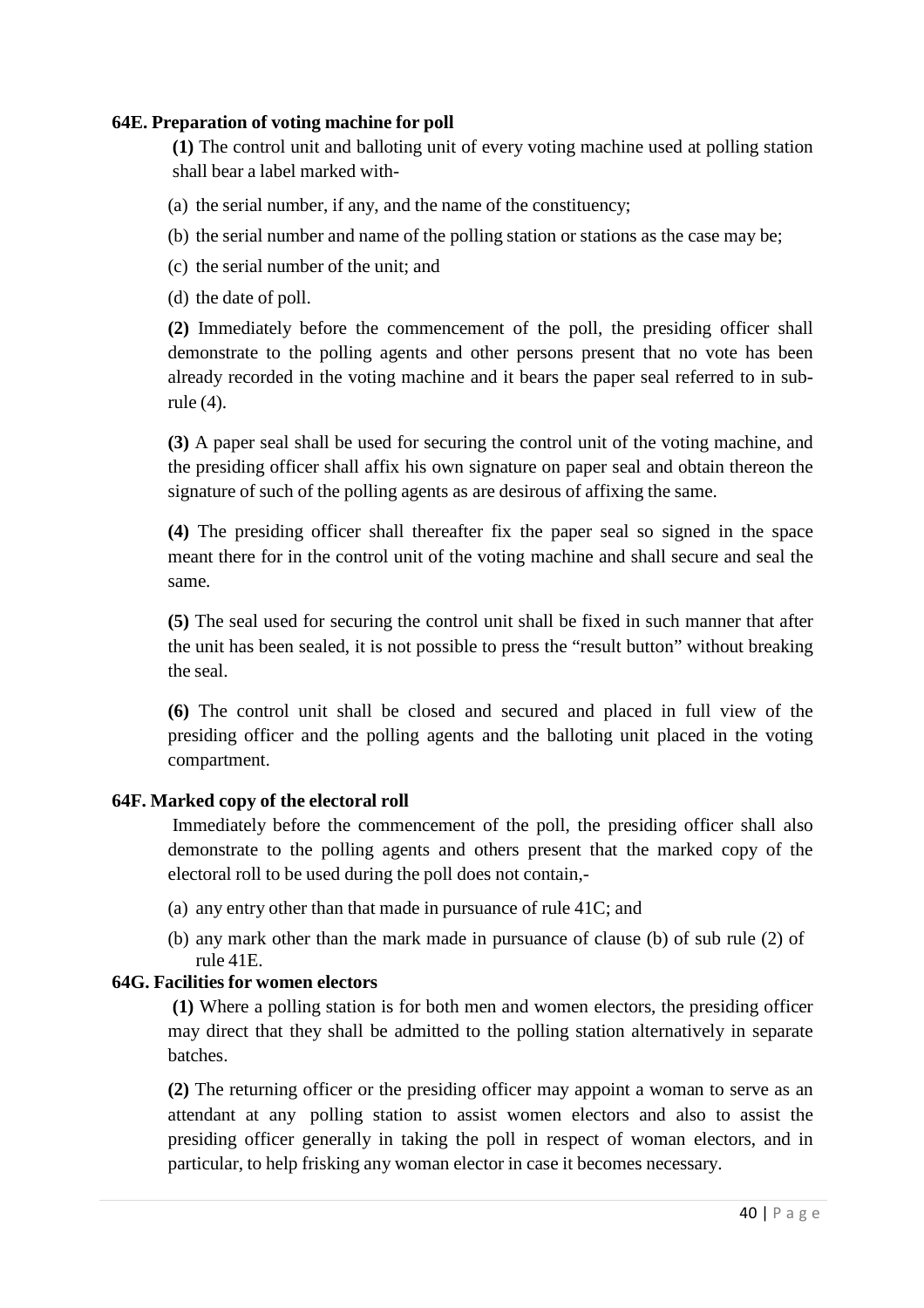#### **64H. Identification of electors**

**(1)** The presiding officer may employ at the polling station such persons as he thinks fit to help in the identification of the electors or to assist him otherwise in taking the poll.

**(2)** As each elector enters the polling station, the presiding officer or the polling officer authorized by him in this behalf shall check the elector's name and other particulars with the relevant entry in the electoral roll and then call out the serial number, name and other particulars of the elector.

**(3)** Where the polling station is situated in a ward electors of which have been supplied with identity cards under the provisions of the Registration of Electors Rules, 1960 made under the Representation of People Act, 1950, (Central Act 43 of 1950) the elector shall produce his identity card before the presiding officer or the polling officer authorized by him in this behalf.

**(4)** In deciding the right of a person to cast his vote, the presiding officer or the polling officer, as the case may be, shall over-look merely clerical or printing errors in any entry in the electoral roll if he is satisfied that such person is identical with the elector to whom such entry relates.

#### **64 I. Facilities for public servants on election duty**

**(1)** The provisions of rule 64H shall not apply to any person who produces at the polling station an election duty certificate in Form 14A and seeks permission to cast his vote at that polling station although it is different from the one where he is entitled to vote.

- **(2)** On production of such certificate, the presiding officer shall,-
- (a) obtain thereon, the signature of the person producing it;

(b) have the person's name and electoral roll number as mentioned in the certificate entered at the end of the marked copy of the electoral roll; and

(c) permit him to cast his vote in the same manner as an elector is entitled to vote at that polling station.

#### **64 J. Challenging the identity**

**(1)** Any polling agent may challenge the identity of a person claiming to be a particular elector by first depositing a sum of Two rupees in cash with the presiding officer for each such challenge.

**(2)** On such deposit being made, the presiding officer shall,-

(a) warn the persons challenged of the penalty for impersonation;

(b) read the relevant entry in the electoral roll in full and ask him whether he is the person referred to in that entry;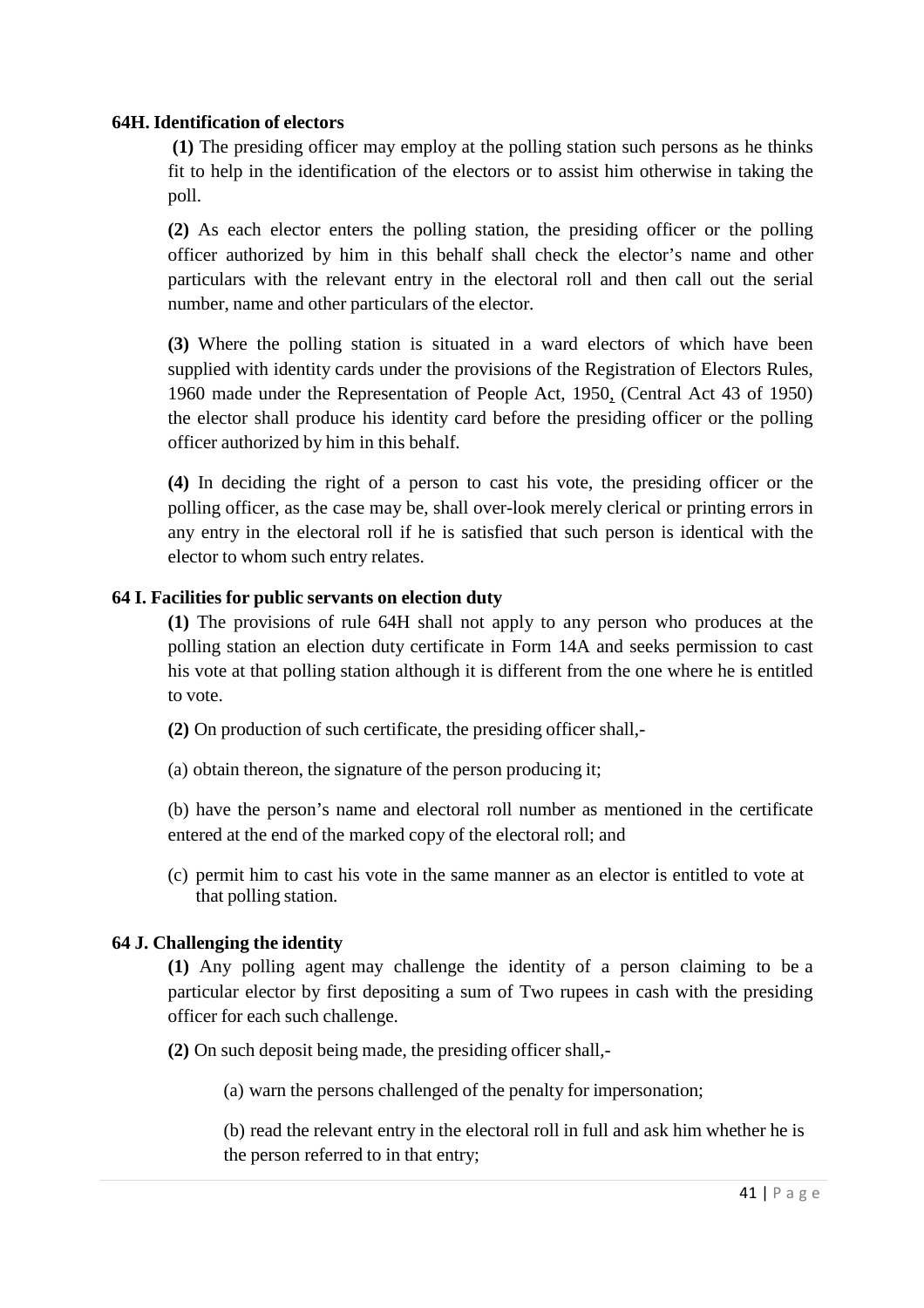(c) enter his name and address in the list of challenged votes in Form 15; and

(d) require him to affix his signature in the said list.

**(3)** The presiding officer shall thereafter hold a summary inquiry into the challenge and may for that purpose,-

(a) require the challenger to adduce evidence in proof of the challenge and the person challenged to adduce evidence of proof of his identity.

(b) put to the person challenged any questions necessary for the purpose of establishing his identity and require him to answer them on oath; and

(c) administer an oath to the person challenged and any other person offering to give evidence.

**(4)** If, after the inquiry, the presiding officer considers that the challenge has not been established he shall allow the person challenged to vote; and if he considers that the challenge has been established, he shall debar the person challenged from voting.

**(5)** If the presiding officer is of the opinion that the challenge is frivolous or has not been made in good faith, he shall direct that the deposit made under sub-rule (1) be forfeited to Government and in any other case, returned to the challenger at the conclusion of the inquiry.

## **64 K. Safeguards against impersonation**

**(1)** Every elector about whose identity the presiding officer or the polling officer, as the case may be, is satisfied, shall allow his left forefinger to be inspected by the presiding officer or the polling officer and an indelible ink mark to be put on it.

**(2)** If any elector-

(a) refuse to allow his left forefinger to be inspected or marked in accordance with sub-rule (1) or has already such a mark on his left forefinger or does any act with a view to removing the ink mark, or

(b) fails or refuses to produce his identity card as required by sub-rule (3) of rule 64H he shall not be allowed to vote.

**(3)** Where a poll is taken simultaneously in a Parliamentary Constituency and or Assembly Constituency and a ward, an elector whose left finger has been marked with indelible ink or who has produced his identity card at one such election, shall not withstanding anything contained in sub-rules (1) and (2) be permitted to cast his vote for the other election.

**(4)** Any reference in this rule to the left forefinger of an elector shall, in the case where the elector has his left forefinger missing, be construed as a reference to any other finger of his left hand, and shall, in the case where all the fingers of his left hand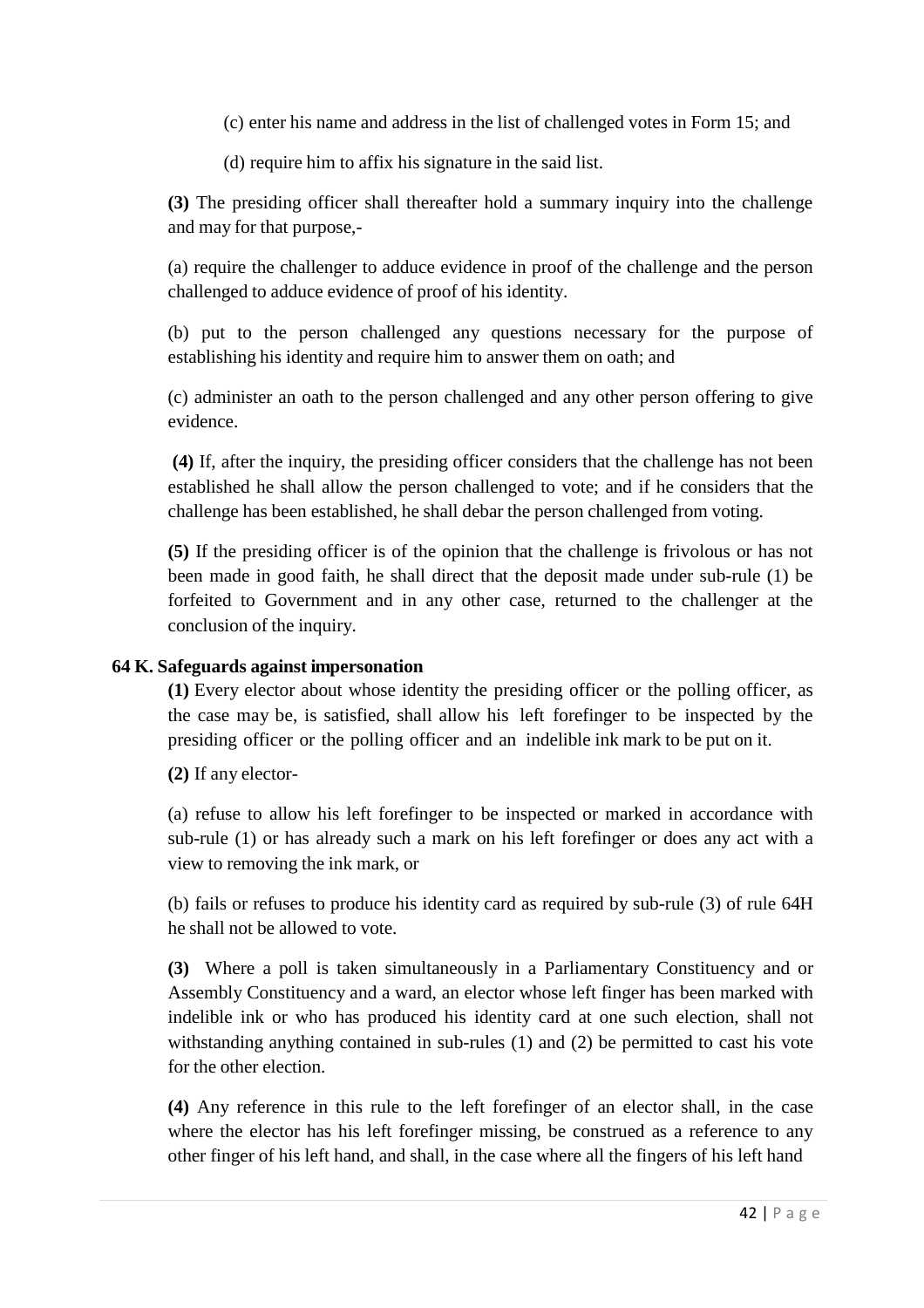are missing, be construed as a reference to the forefinger or any other finger of his right hand, and shall in the case where all his fingers of both the hands are missing be construed as a reference to such extremity of his left or right arm as he possesses.

#### **64 L. Procedure for voting by voting machines**

(1) Before permitting an elector to vote, the polling officer shall,-

- (a) record the electoral roll number of the elector as entered in the marked copy of the electoral roll in a register of voters in form 20A.
- (b) obtain the signature or the thumb impression of an elector on the said register of voters; and
- (c) mark the name of the elector in the marked copy of the electoral roll to indicate that he has been allowed to vote:

Provided that no elector shall be allowed to vote unless he has put his signature or thumb impression on the register of voters.

(2) Notwithstanding anything contained in sub-rule (1), it shall be necessary for any presiding officer or polling officer or any other officer to attest the thumb impression of the elector on the register of voters.

## **64 M. Maintenance of secrecy of voting by electors within the polling station and voting procedures**

**(1)** Every elector who has been permitted to vote under rule 64L shall maintain secrecy of voting within the polling station and for that purpose observe the voting procedure hereinafter laid down.

**(2)** Immediately on being permitted to vote the elector shall proceed to the presiding officer or the polling officer in charge of the control unit of the voting machine who shall, by pressing the appropriate button on the control unit, activate the balloting unit; for recording of elector's vote.

**(3)** The elector shall thereafter forthwith-

(a) proceed to voting compartment;

(b) record his or her vote by pressing the button on the balloting unit against the name and symbol of the candidate for whom he or she intends to vote; and

(c) come out of the voting compartment and leave the polling station.

**(4)** Every elector shall vote without undue delay.

**(5)** No elector shall be allowed to enter the voting compartment when another elector is inside it.

**(6)** If an elector who has been permitted to vote under 64L or 64P refuses after warning given by the presiding officer to observe the procedure laid down in sub-rule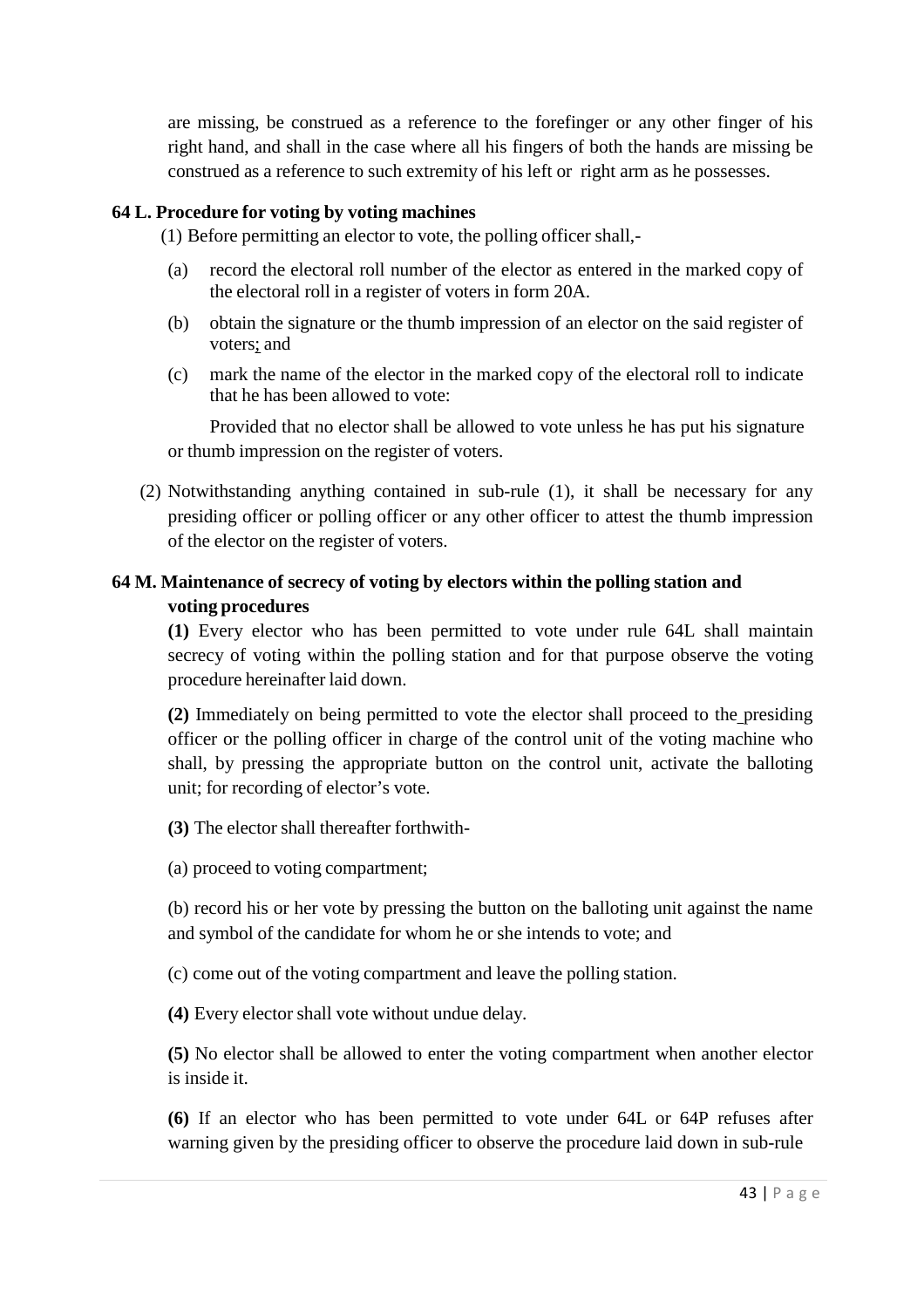(3), the presiding officer or a polling officer under the direction of the presiding officer shall not allow such elector to vote.

**(7)** Where an elector is not allowed to vote under sub-rule (6), a remark to the effect that voting procedure has been violated shall be made against the elector's name in the register of voters in Form 20A by the presiding officer under his signature.

## **64 N. Recording of votes of blind or infirm electors**

**(1)** If the presiding officer is satisfied that owing to the blindness or other physical infirmities an elector is unable to recognize the symbol on the balloting unit of the voting machine or unable to record his or her vote by pressing the appropriate button thereon without assistance, the presiding officer shall permit the elector to take with him or her a companion of his not less than eighteen years of age to the voting compartment for recording the vote on his behalf and in accordance with his wishes:

Provided that no person shall be permitted to act as the companion of more than one elector at any polling station on the same day:

Provided further that before any person is permitted to act as the companion of an elector on any day under this rule that person shall be required to declare that he will keep secret the vote recorded by him on behalf of the elector and that he has not already acted as the companion of any other elector at any other polling station on that day.

**(2)** The presiding officer shall keep a record in Form 15A of all cases under this rule.

## **64 O. Elector deciding not to vote**

If an elector, after his electoral roll number has been duly entered in the register of voters in Form 20A and has put his signature or thumb impression thereon as required under sub-rule (1) of rule 64L, decides not to record his or her vote, a remark to this effect shall be made against the said entry in Form 20A by the presiding officer and the signature or thumb impression of the elector shall be obtained against such remark.

## **64 P. Tendered votes**

**(1)** If a person representing himself to be a particular elector seeks to vote after another person has already voted as such elector, he shall, on satisfactorily answering such questions relating to his identity as the presiding officer may ask, be instead of being allowed to vote through the balloting unit, supplied with a tendered ballot paper, which shall be of such design, and the particulars of which shall be in kannada or languages as the State Election Commission may specify.

**(2)** Every such elector shall before being supplied with tendered ballot paper write his or her name against the entry relating to him or her in Form 19B

**(3)** Every voter receiving the ballot paper shall forthwith,-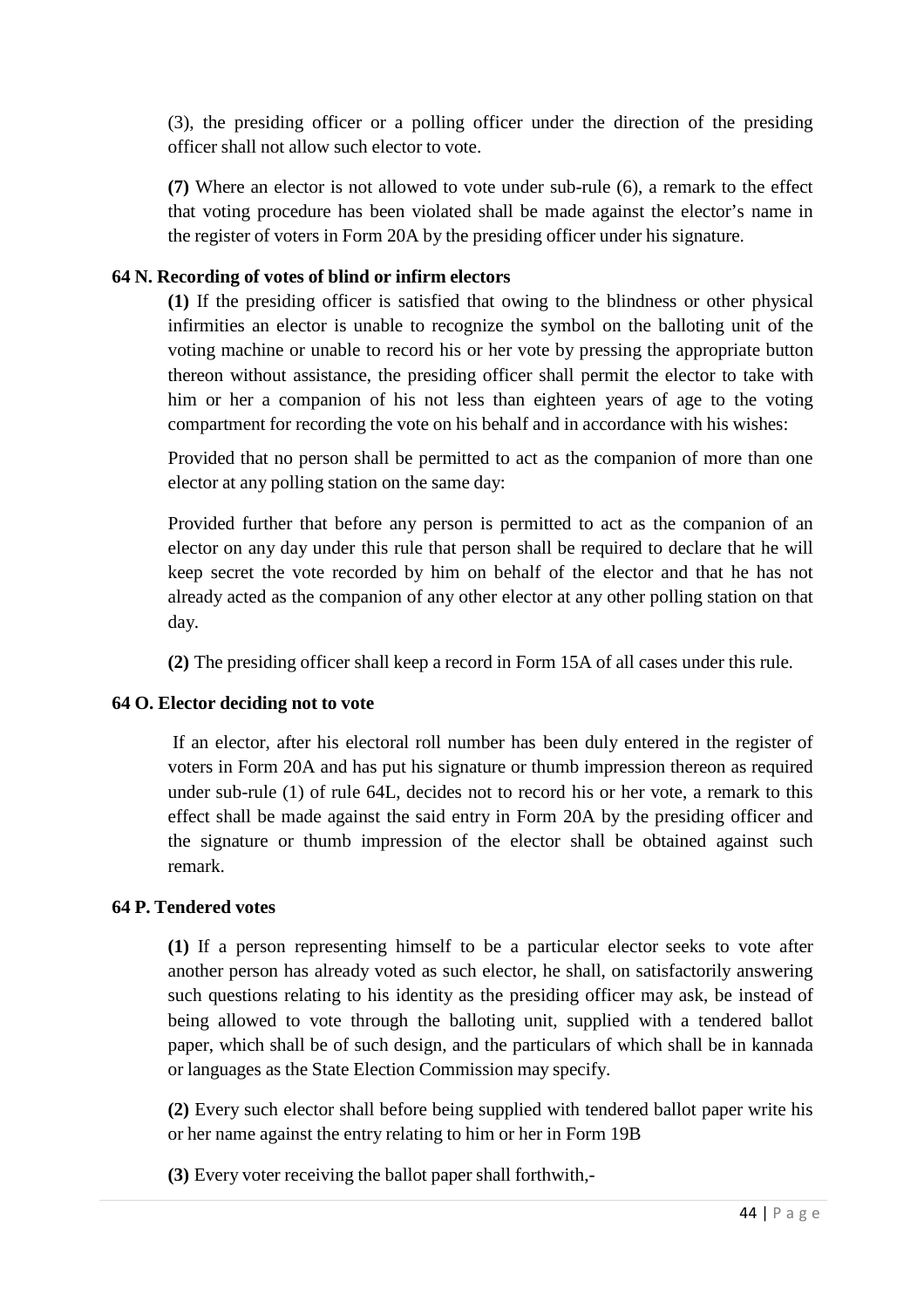(a) proceed to the voting compartment;

(b) record there his or her vote on the ballot paper by placing a cross mark 'X' with the instrument or article supplied for the purpose on or near the symbol of the candidate for whom he intends to vote;

(c) fold the ballot paper so as to conceal his vote;

(d) show to the presiding officer, if required, the distinguishing mark on the balloting paper;

(e) give it to the presiding officer who shall place it in a cover specially kept for the purpose; and

(f) leave the polling station.

**(4)** If owing to blindness or physical infirmities, such elector is unable to record his vote without assistance, the presiding officer shall permit him to take with him a companion, subject to the same condition and for following the same procedure as laid down in rule 64 N for recording the vote in accordance with his wishes.

## **64 Q. Presiding Officer's entry in the voting compartment during poll**

**(1)** The presiding officer may whenever he considers it necessary so to do, enter the voting compartment during poll and take such steps as may be necessary to ensure that the balloting unit is not tampered or interfered with in any way.

**(2)** If the presiding officer has reason to suspect that an elector who has entered the voting compartment is tampering or otherwise interfering with the balloting unit has remained inside the voting compartment for unduly long period, he shall enter the voting compartment and take such steps as may be necessary to ensure the smooth and orderly progress of the poll.

**(3)** Whenever the presiding officer enters the voting compartment under this rule, he shall permit the polling agents present to accompany him if they so desire.

#### **64 R. Closing of the poll**

**(1)** The presiding officer shall close a polling station at the hour fixed in that behalf under rule 48 and shall not thereafter admit any elector into the polling station.

Provided that all the electors present at the polling station before it is closed shall be allowed to cast their votes.

**(2)** If any question arises whether an elector was present at the polling station before it was closed it shall be decided by the presiding officer and his decision shall be final.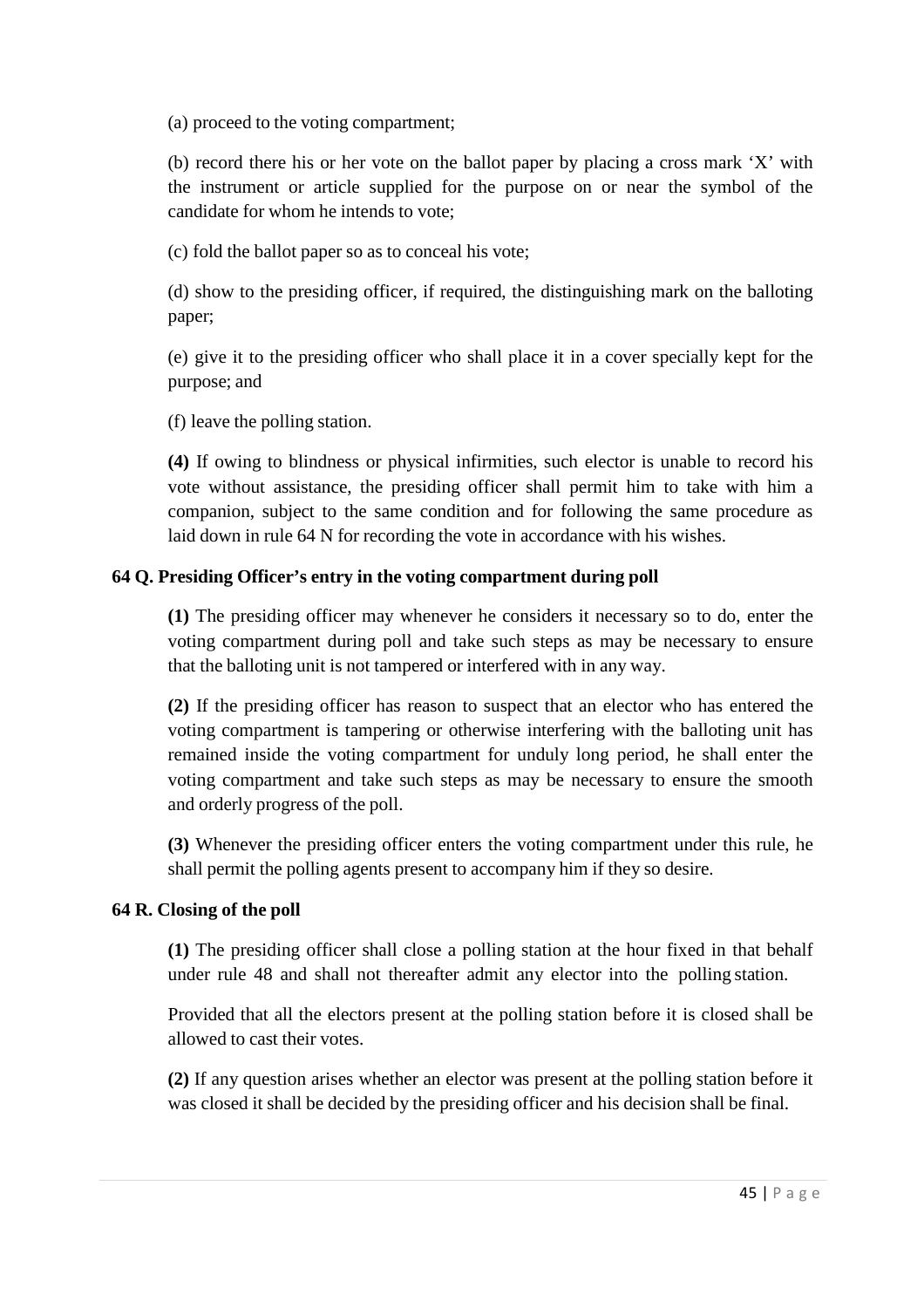#### **64 S. Account of votes recorded**

**(1)** The presiding officer shall at the close of the poll prepare an account of votes recorded in Form 17A(EVM) and enclose it in a separate cover with the words "Account of Votes Recorded" super scribed thereon.

**(2)** The presiding officer shall furnish to every polling agent present at the close of the poll a true copy of the entries made in Form 17A(EVM) after obtaining receipt from the said polling agent there for and shall attest it as a true copy.

#### **64 T. Sealing of voting machine after poll**

**(1)** As soon as practicable after the closing of the poll, the presiding officer shall close the control unit to ensure that no further votes can be recorded and shall detach the balloting unit from the control unit;

**(2)** The control unit and the balloting shall thereafter be sealed, and secured separately in such manner as the State Election Commission may direct and the seal used for securing them shall be so affixed that it will not be possible to open the units without breaking the seals.

**(3)** The Polling agents present at the polling station, who desire to affix their seals shall also be permitted to do so.

#### **64 U. Sealing of other packets**

**(1)** The presiding officer shall then make into separate packet,-

- (a) the marked copy of the electoral roll;
- (b) the register of voters in Form 20A;
- (c) the cover containing the tendered ballot papers and the list in Form 19B;
- (d) the list of challenged votes; and
- (e) any other papers directed by the State Election Commission to be kept in a sealed packet.

**(2)** Each packet shall be sealed with the seal of the presiding officer and with the seal either of the candidate or his election agent or his polling agent who may be present at the polling station and may desire to affix his seal thereon.

#### **64 V. Transmission of voting machines, etc., to the returning officer**

**(1)** The presiding officer shall then deliver or cause to be delivered to the returning officer at such place, as the returning officer may direct.-

- (a) the voting machine;
- (b) the account of votes recorded in Form 17A(EVM).
- (c) the sealed packets referred to in Rule 64U.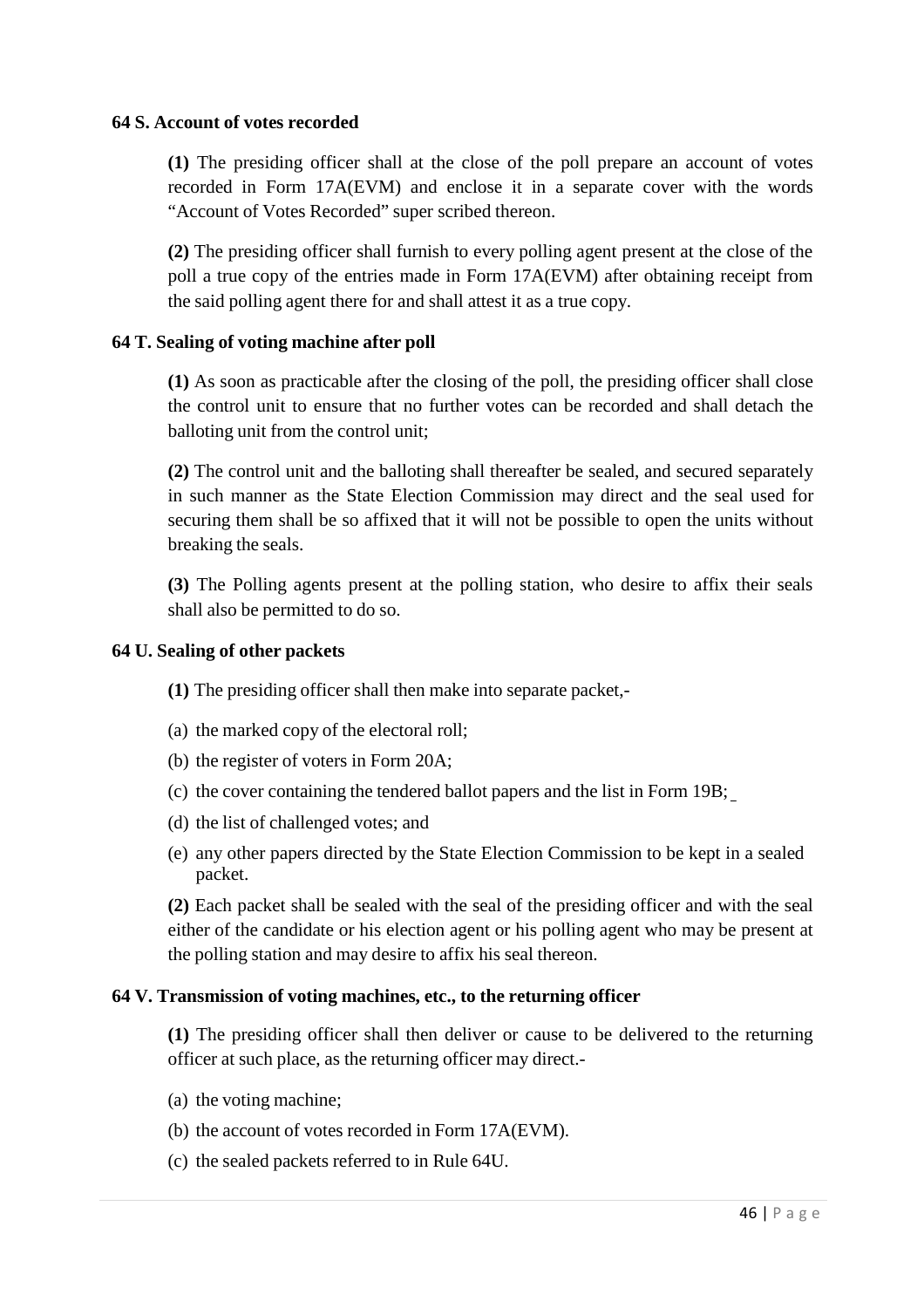(d) all other papers used at the poll.

**(2)** The returning officer shall make adequate arrangements for the safe transport of the voting machine, packets and other papers for the safe custody until the commencement of the counting of votes.

## **64 W. Procedure on adjournment of poll**

**(1)** If the poll at any polling station is adjourned under rule 32 or 32A, provision of rules 64S to 64V shall, as far as practicable, apply as if the poll was closed at the hour fixed in that behalf under rule 48

**(2)** When an adjourned poll is recommended under rule 53 the electors who have already voted at the poll so adjourned shall not be allowed to vote again.

**(3)** The returning officer shall provide the presiding officer of the polling station at which such adjourned poll is held, with the sealed packet containing the marked copy of the electoral roll, register of voters in Form 20A and a new voting machine.

**(4)** The presiding officer shall open the sealed packet in the presence of the polling agents present and use the marked copy of the electoral roll for marking the names of the electors who are allowed to vote at the adjourned poll.

**(5)** The provisions of rule 64A to 64V shall apply in relation to the conduct of an adjourned poll before it was so adjourned.

## **64 X. Closing of voting machine in case of booth capturing**

Where the presiding officer is of the opinion that booth capturing is taking place at a polling station or at a place fixed for the poll, he shall immediately close the controlling unit of the voting machine to ensure that no further votes can be recorded and shall detach the balloting unit from the control unit.

## **64 Y. Scrutiny and inspection of voting machines**

**(1)** The returning officer may have the control units of the voting machines used at more than one polling station taken up for scrutiny and inspection and votes recorded in such units counted simultaneously.

**(2)** Before the votes recorded in any control unit of voting machine are counted under sub-rule (1), the candidate or his election agent or his counting agent present at the counting table shall be allowed to inspect the paper seal and such other vital seals as might have been affixed on the unit and to satisfy themselves that the seals are intact.

**(3)** The returning officer shall satisfy himself that none of the voting machines has in fact been tampered with.

**(4)** If the returning officer is satisfied that any voting machine has in fact been tampered with, he shall not count the votes recorded in that machine and shall follow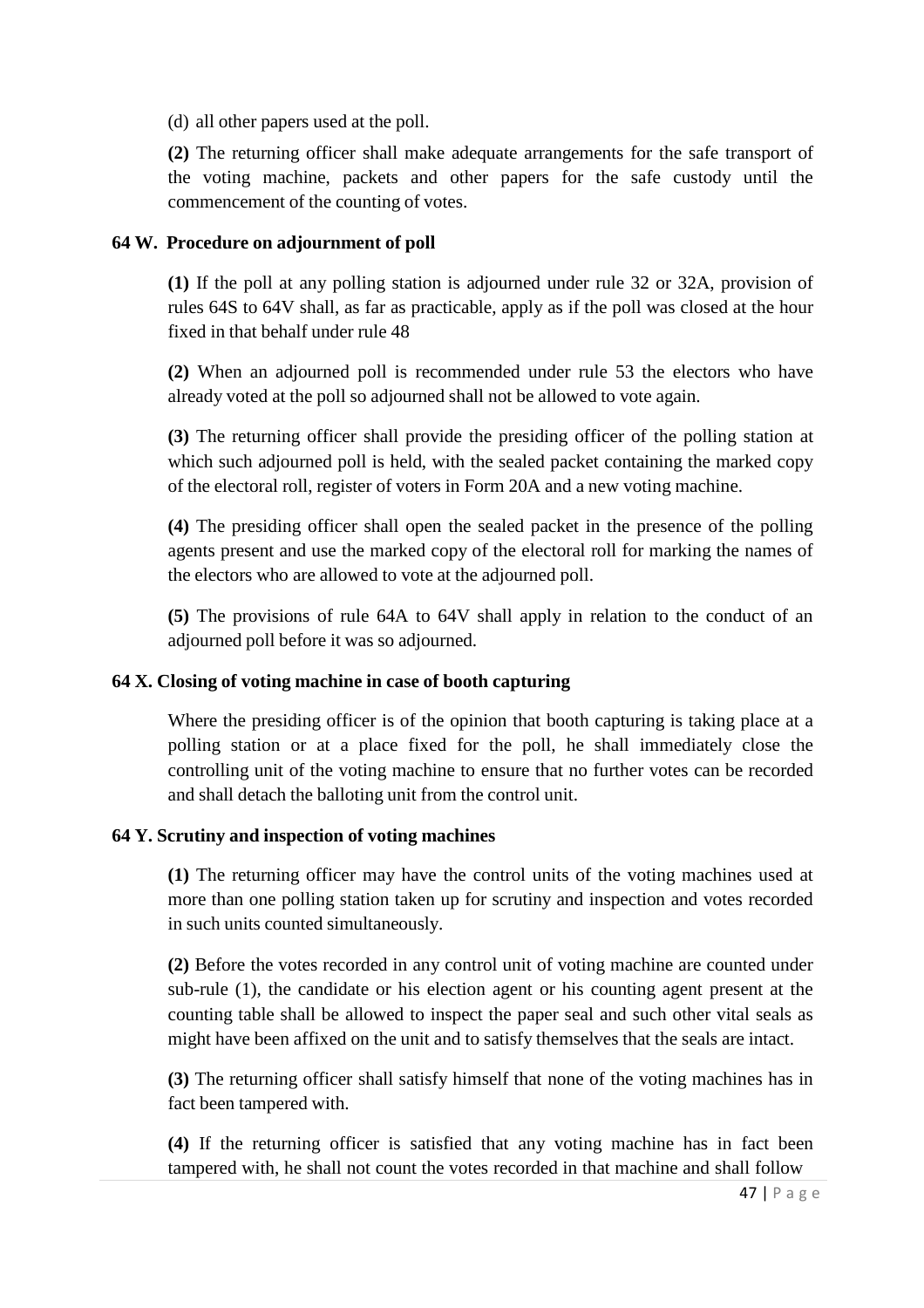the procedure laid down in rule 32, 32A or rule 33 as may be applicable in respect of the polling station or stations where that machine was used.

#### **64 Z. Counting of votes where electronic voting machines have been used**

(1) In relation to the counting of votes at a polling station, where voting machine has been used the provisions of rule 24, 56 to 58A shall mutatis mutandis apply.

**(2)** After the returning officer is satisfied that a voting machine has in fact not been tempered with, he shall have the votes recorded therein counted by pressing the appropriate button marked "Result" provided in the control unit whereby the total votes polled and votes polled by each candidate shall be displayed in respect of each such candidate on the display panel provided for the purpose in the unit.

**(3)** As the votes polled by each candidate are displayed on the control unit, the returning officer shall have,-

- (a) the number of such votes recorded separately in respect of each candidate in Part-II of Form 17A(EVM).
- (b) Part-II of Form 17A(EVM) completed in all respects and signed by the counting supervisor and also by the candidates or their election agents or their counting agents present; and corresponding entries made in a result sheet in Form 17B (EVM) and the particulars so entered in the result sheet announced.

#### **64 ZA. Scrutiny and inspection of voting machines**

**(1)** The returning officer may have the control units of the voting machines used at more than one polling station taken up for scrutiny and inspection and votes recorded in such units counted simultaneously.

**(2)** Before the votes recorded in any control unit of voting machine are counted under sub-rule (1), the candidate or his election agent or his counting agent present at the counting table shall be allowed to inspect the paper seal and such other vital seals as might have been affixed on the unit and to satisfy themselves that the seals are intact.

**(3)** The returning officer shall satisfy himself that none of the voting machines has in fact been tampered with.

**(4)** If the returning officer is satisfied that any voting machine has in fact been tampered with, he shall not count the votes recorded in that machine and shall follow the procedure laid down in rule 32, 32A or rule 33 as may be applicable in respect of the polling station or stations where that machine was used.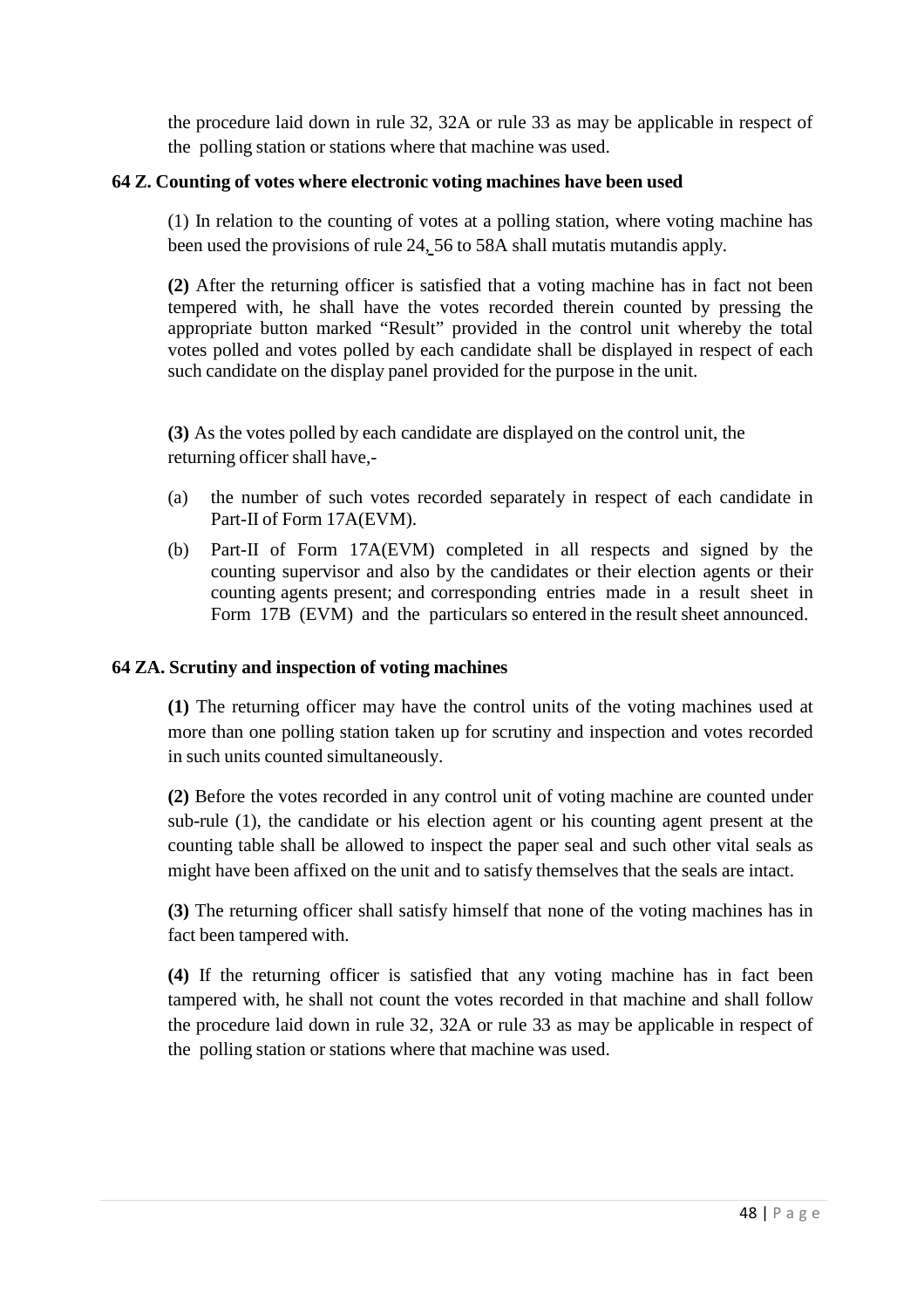#### **64 ZB. Sealing of voting machines after ascertaining result**

**(1)** After the result of voting recorded in a control unit has been ascertained candidatewise and entered in Part II of Form 17A(EVM) and Form 17B(EVM) under Rule  $58A(11)$ ,  $60(7)$  and  $62A(1)(5)(6)$  the returning officer shall reseal the unit with his seal and the seals of such of the candidates or their election agents present who may desire to affix the seals thereon so however that the result of voting recorded in the unit is not obliterated and the unit retains the memory of such result.

**(2)** The controlling unit so sealed shall be kept in specially prepared boxes on which the returning officer shall record the following particulars, namely:-

(a) the name of the ward

(b) the particulars of the polling station or stations where the control unit has been used;

(c) serial number of the control unit;

(d) date of poll; and

(e) date of counting;

**(3)** the provisions of rules 62 to 62B shall, so far as may be, apply in relating to voting by voting machines and any reference in those rules to.-

(a) ballot paper shall be construed as including a reference to such voting machine;

(b) any rule shall be construed as a reference to the corresponding rules 3 to 65 or rule 64Y or 64Z as the case may be.

## **64 ZC. Custody of voting machines and papers relating to election**

**(1)** All voting machines used at an election shall be kept in such custody as the commissioner, State Election Commission, Karnataka may direct.

(2) All voting machines used at an election shall be kept in the custody of the concerned district election officer.

- (3) The district election officer shall keep in safe custody,-
- (a) the packets of unused postal ballot papers with counter foils attached thereto;

(b) the packets of used postal ballot papers whether valid, tendered or rejected;

(c) the packets of counter foils of used postal ballot papers;

- (d) the packets of the marked copy of the electoral roll or, as the case may be;
- (e) the packets containing register of voters in Form 20A, including voters' slip;
- (f) the packets of the declarations by electors and the attestation of their signatures.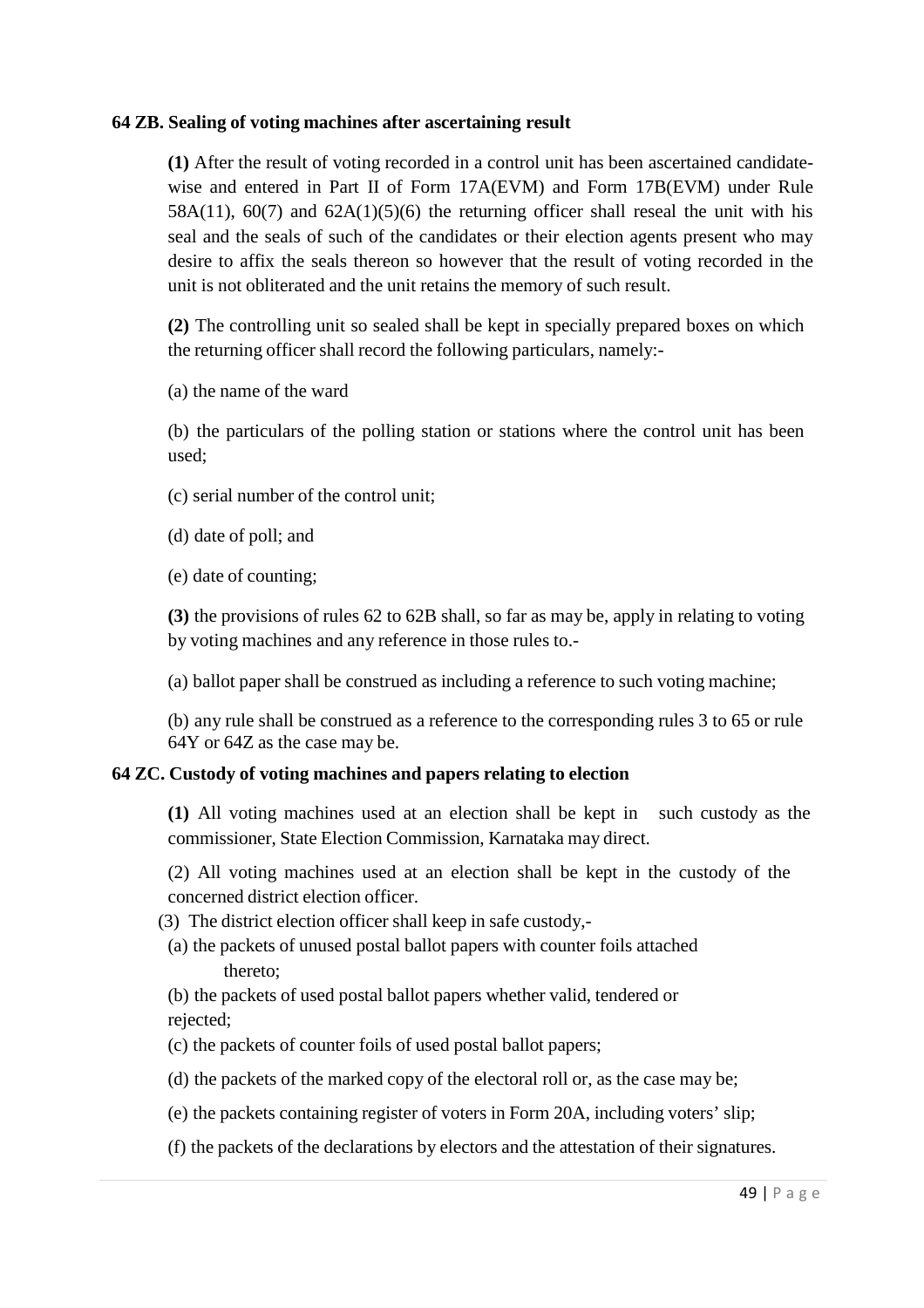## **64 ZD. Applicability of Central Rules, statutory orders, etc.,**

Without prejudice to the foregoing provision, wherever no specific provisions are made in these rules, the provisions of the Conduct of Elections Rules, 1961 made under the Representation of People Act, 1951 as amended from time to time and instructions, statutory orders and clarifications issued by the Election Commission of India shall mutatis mutandis apply for the cases under these rules.

## **65. Declaration of result of election and return of election**

The returning officer shall, subject to the provisions of section 20

- (a) Declare in Form-19 the candidate to whom the largest number of valid votes has been given to be elected and send signed copies thereof to the Government, the State Election Commission and the Deputy Commissioner.
- (b) Complete and certify the returns of election in Form 19A and send signed copies thereof to the Government, and the State Election Commission, the Commissioner and the Deputy Commissioner.

## **66. Publication of the results of election**

On receipt of the return of election in Form 19, the Deputy Commissioner, shall publish the name of the persons elected in the official gazette.

#### **67. Elections to more than one ward in a Municipal council**

(1) If any person is elected to a municipal council or Town Panchayat from more than one ward, he shall by notice in writing signed by him and delivered to the Deputy Commissioner within seven days from the date of publication in the official gazette, that he has been so elected, or if such publications has been made on different dates, within seven days from the later of such dates choose any one of the wards which he shall serve and the choice shall be final.

(2) If the person does not make the choice within the period specified in sub rule (1), the Deputy Commissioner shall determine by lot and notify the ward which such person shall serve.

(3) Such person shall be deemed to have been elected only for the ward so chosen or notified, as the case may be and the vacancy or vacancies thereby raising in respect of the other ward or wards shall be filled up by election as if they were casual vacancies under section 19.

## **68. Grant of Certificate of Election to returned Candidates.**

As soon as may be after a candidate has been declared by the returning officer under the provisions of rules 29 or 65 to be elected, the returning officer shall grant to such candidate a certificate of election in Form 20 and obtain from the candidate an acknowledgement for its receipt duly signed by him and immediately send the acknowledgement by registered post to the Deputy Commissioner.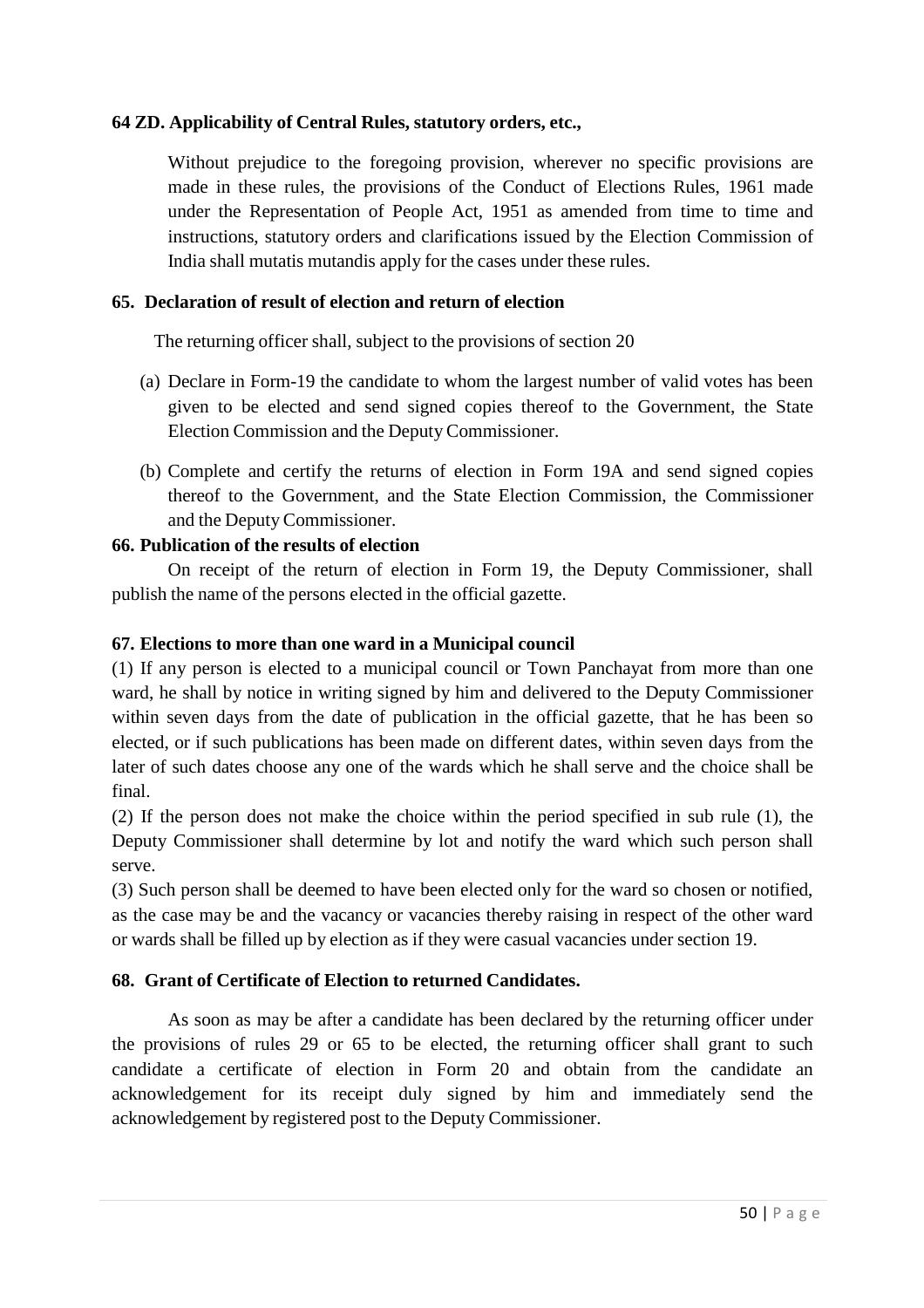#### **69. Fee to be paid on an election petition**

Every election petition shall be accompanied by a Government treasury receipt showing that a deposit of one hundred rupees has been made by the petitioner either in the Reserve Bank of India or in a Government Treasury or in any branch of the State Bank of India in favour of the Deputy Commissioner.

#### **70. Custody of ballot boxes and papers relating to election.**

- **(1)** All ballot boxes used at an election shall be kept in such custody as the State Election Commission may direct.
- **(2)** The returning officer shall keep in safe custody.
	- (a) The packets of unused ballot papers with counterfoils attached thereto;
	- (b) The packets of used ballot papers whether valid, tendered or rejected,
	- (c) The Packets of counterfoils of used ballot papers;
	- (d) The packets of the marked copy of the electoral roll; and
	- (e) The packets of the declaration by voters and the attestation of their signatures, and
	- (f) All other papers relating to election.

#### **71. Production and inspection of election papers**

- **(1)** While in the custody of the returning officer,
	- (a) The packets of unused ballot papers with counterfoil attached thereto.
	- (b) The packets of used ballot papers whether valid, tendered or rejected,
	- (c) The Packets of counterfoils of used ballot papers
	- (d) The packets of the marked copy of the list of voters and
	- (e) The packets of the declaration by voters and the attestation of their signatures. Shall not be opened and their contents shall not be inspected by or produced before, any person or authority except under the orders of a competent court or tribunal.
- **(2)** Subject to such conditions and to the payment of such fees as the State Election Commission may direct.
	- (a) All other papers relating to the election shall be open to public inspection; and
	- (b) Copies thereof shall on application be furnished.
- **(3)** Copies of the returns by the returning officer forwarded under rule 6 shall be furnished by the returning officer on payment of a fee of two rupees for each such copy.

#### **72. Disposal of election papers**

Subject to any directions to the contrary given by the State Election Commission or by a competent Court or Tribunal,

(a) The packets of unused ballot papers shall be retained for a period of six months and shall thereafter be destroyed in such manner as the State Election Commission may direct,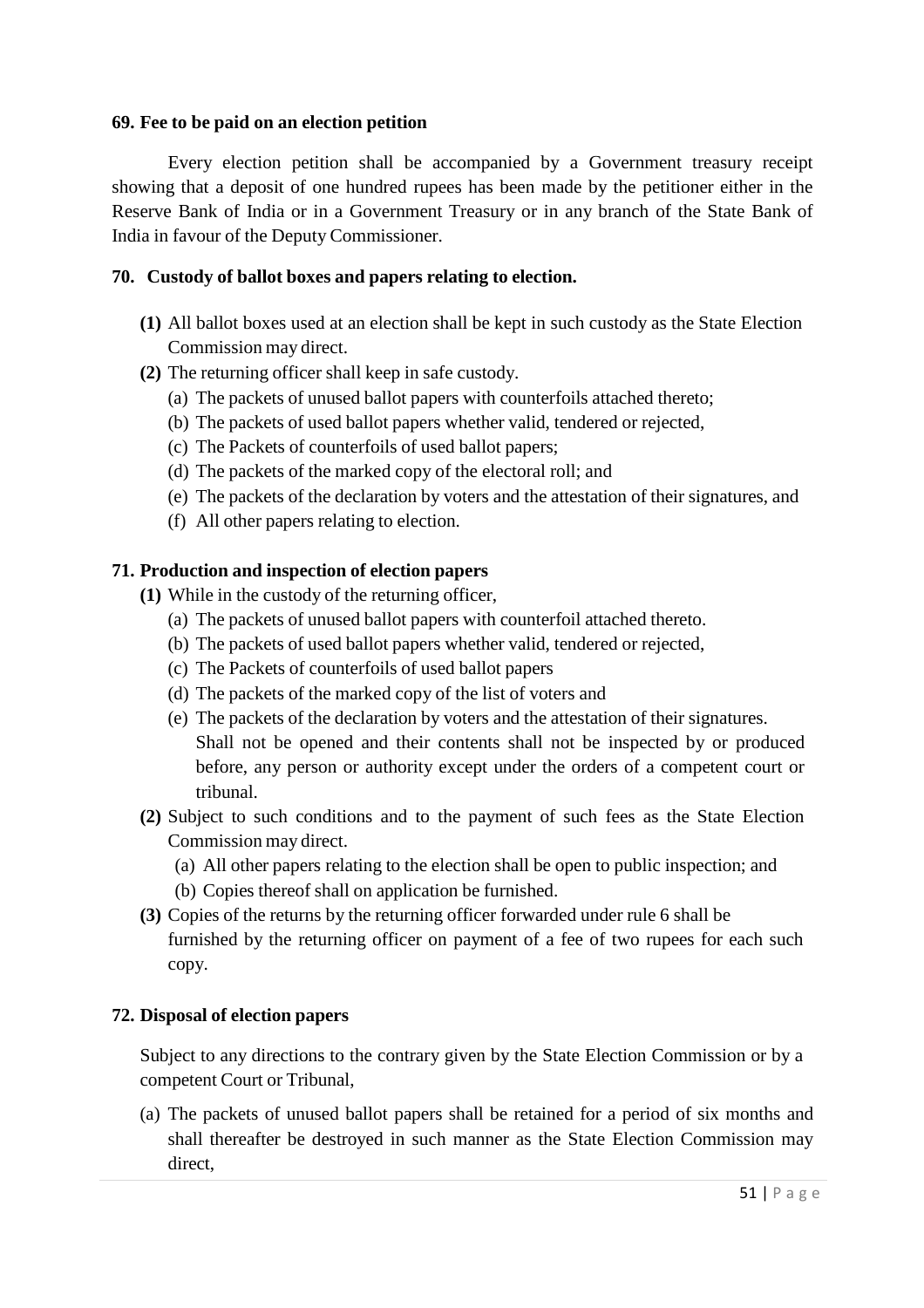- (b) The other packets, referred to in sub-rule (1) of rule 71 shall be retained for a period of one year and shall thereafter be destroyed. Provided that packets containing the counterfoils of used ballot papers shall not be destroyed except with the previous approval of the State Election Commission.
- (c) All other papers relating to the election shall be retained for such period as the State Election Commission may direct.

## **73. Return or forfeiture of candidate's deposit.**

- **(1)** The deposit made under rule 17 shall either be returned to the person making it or his legal representative or be forfeited to the Municipal council or Town Panchayat as the case may be.
- **(2)** Except in cases mentioned in this rule the deposit shall be returned as soon as practicable after the result of the election is declared.
- **(3)** If the candidate is not shown in the list of contesting candidates or if he dies before the commencement of the poll, the deposit shall be returned as soon as practicable after the publication of the list or after the death, as the case may be.
- **(4)** Subject to the provisions of sub-rule (3) the deposit shall be forfeited if at an election where a poll has been taken the candidate is not elected and the number of valid votes polled by him does not exceed one-sixth of total number of valid votes polled by the number of members to be elected.

Provided that in a ward in which the seat is reserved for Backward Classes, Scheduled Castes, Scheduled Tribes or Women the deposit shall not be forfeited unless the number of votes polled does not exceed one-sixteenth of the total number of votes polled.

**(5)** Notwithstanding anything in sub-rules (2), (3) and (4) if a candidate is contesting in more than one ward, not more than one of the deposits shall be returned and the others shall be forfeited.

## **74. Report of casual vacancy**

When a casual vacancy occur due to the disablement, death, resignation, disqualification, absence without leave or removal of councillor of a Municipal Council or Town Panchayat, Municipal Commissioner, or the Chief Officer shall give notice of such vacancy within seven days from the date of its occurrence, to the Deputy Commissioner as well as the State Election Commission. The Deputy Commissioner with the approval of the State Election Commission shall thereupon take action in the manner provided in these rules for the election of a councillor in such vacancy.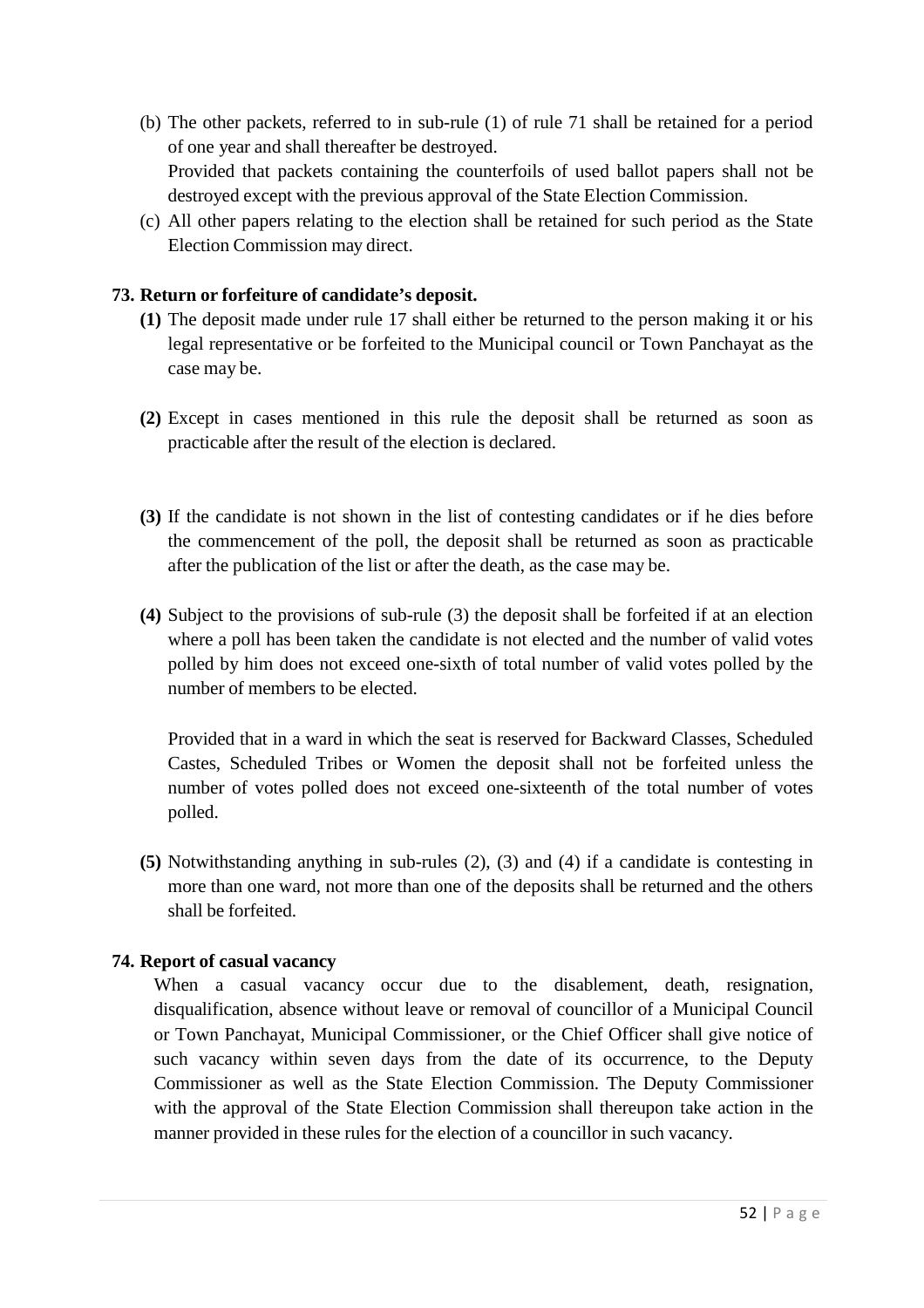## **75. Omitted**

#### **76. Punishment for contravention of rules.**

Any person who contravenes any of these rules shall, on conviction be punished with fine which may extend to five hundred rupees

#### **77. Assistance to the Returning Officer**

The Municipal Commissioner, the Chief Officer and all other officers and servants of Municipal Council or Town Panchayat shall render such assistance to the Returning Officer as may be required by him in the conduct of elections.

#### **78. Omitted**

#### **79. Omitted**

#### **80. Repeal**

The Karnataka Municipalities (Election of Councillors) Rules, 1965 are hereby repealed.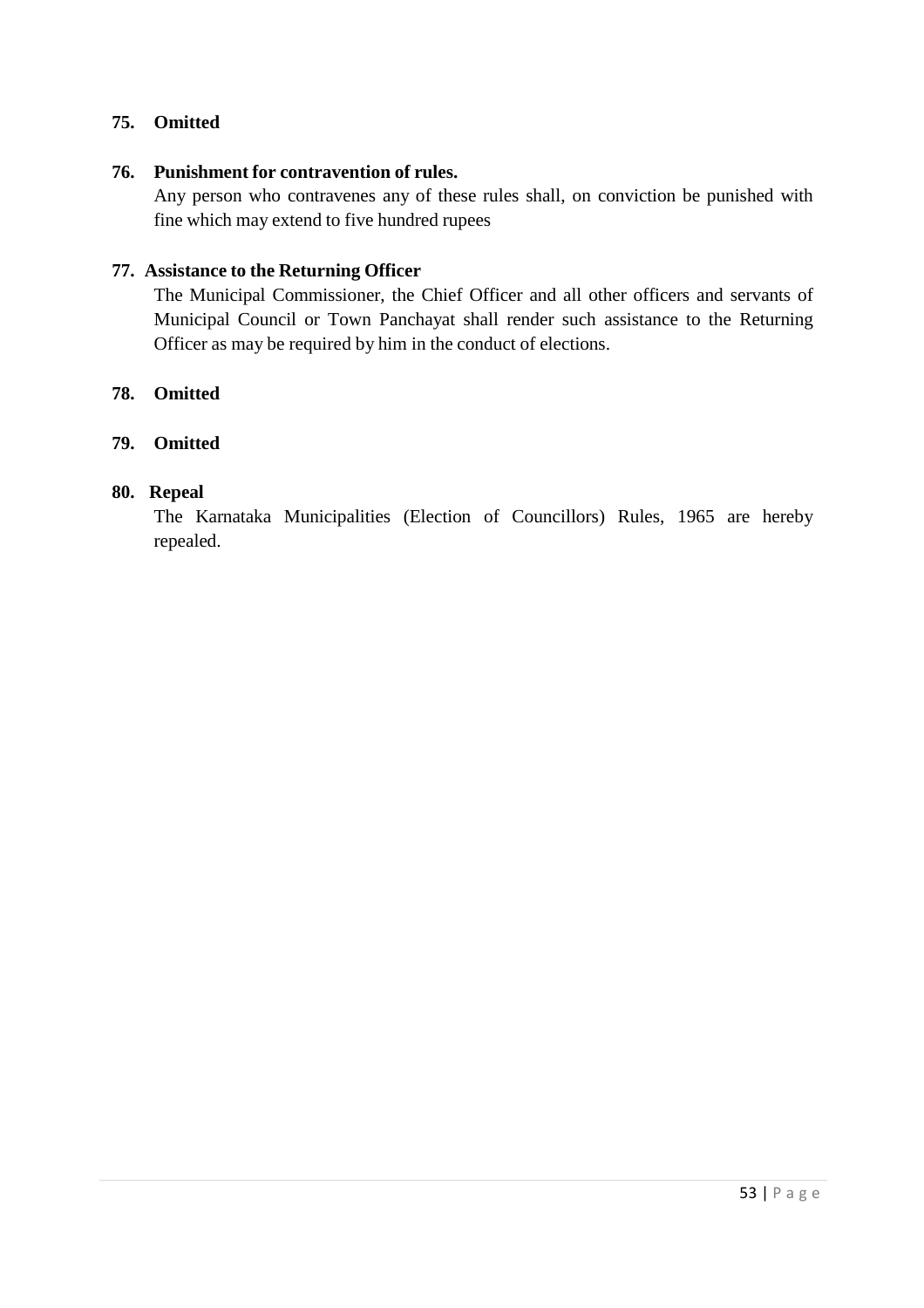## **Form 1**

#### [See Rule  $8(1)$ ]

(For use in the case of elections to City Municipal Council / Town Municipal Council / Town Panchayat)

#### **NOTIFICATION**

No. Date: ……………….

Whereas elections are to be held:

**(1)** to fill the seats of the elected councillors of the City Municipal Council / Town Municipal Council / Town Panchayat of the city / Town of ……………………………………………………………… established under the provisions of the Karnataka Municipalities Act , 1964, from the various wards of the said City Municipal Council / Town Municipal Council / Town Panchayat, details of which are mentioned in the Annex to this Notification.,

**(2)** To fill the vacancy caused by \* the death of / resignation of/ election of ………………………………………..having been declared void, seat of……………….………….# ward having become/ having been declared vacant,

Now therefore in pursuance of Rule 8 of Karnataka Municipalities Rules, I ……………………………. Deputy Commissioner …….………………… District hereby fix the following calendar of events in respect of the said elections.

| a.             | Last date for making nominations |              |
|----------------|----------------------------------|--------------|
|                |                                  | date and day |
| b.             | The date for the scrutiny        |              |
|                | of nominations                   | date and day |
| $\mathbf{c}$ . | The last date for withdrawal of  |              |
|                | Candidatures                     | date and day |
| d.             | The date on which a poll         | .            |
|                | shall if necessary be taken      | date and day |
| e.             | The date before which the        |              |
|                | election shall be Completed      | date and day |
|                |                                  |              |

Deputy Commissioner

Seal

\* Score out the clause not applicable

# Appropriate particulars of the election to be inserted here.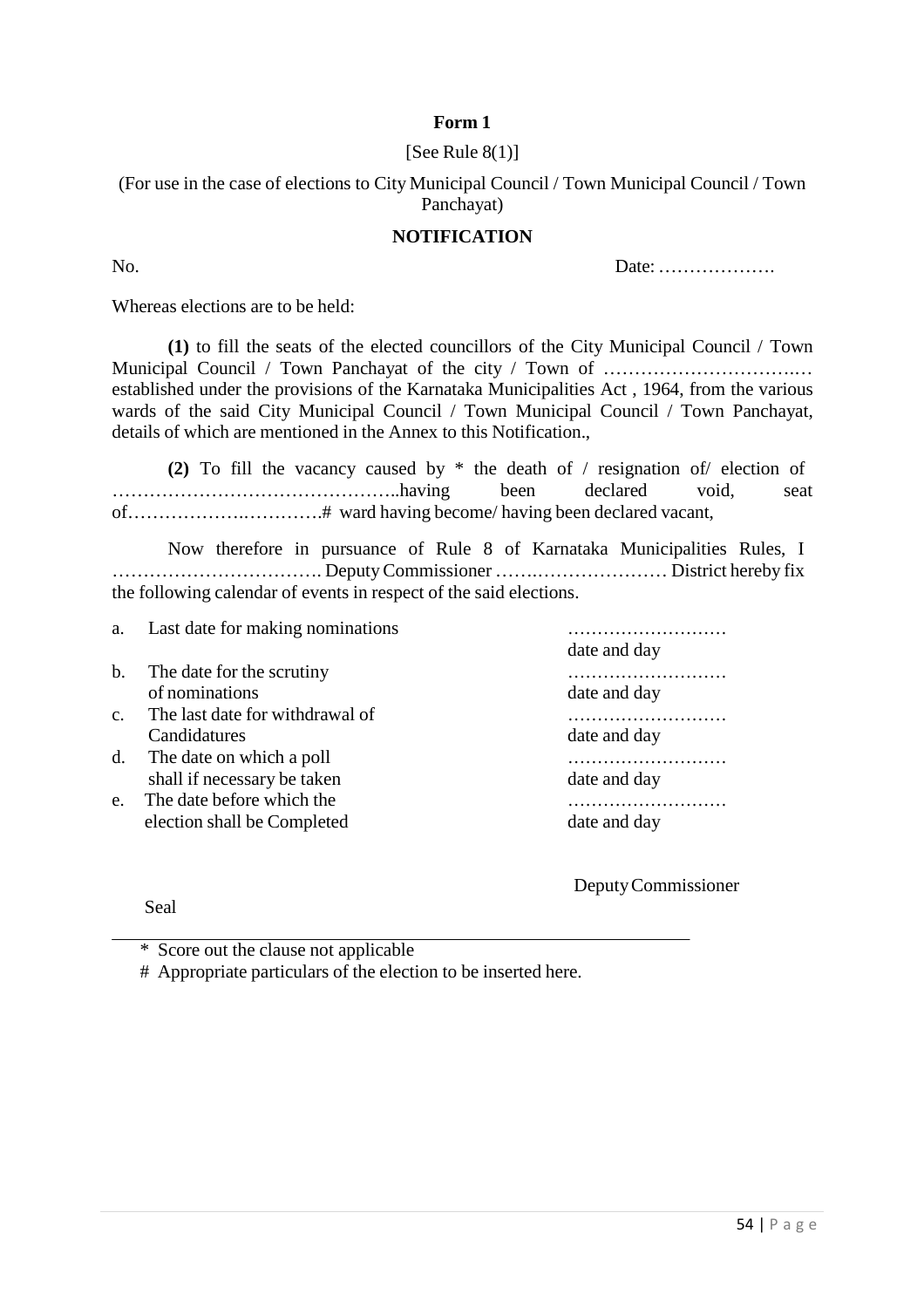| $\overline{\mathbf{SL}}$ |                  |                             |
|--------------------------|------------------|-----------------------------|
| No.                      | Name of the ward | <b>Category/Reservation</b> |
| $\mathbf{1}$             | $\boldsymbol{2}$ | $\mathbf{3}$                |
| $1.$                     |                  |                             |
| 2.                       |                  |                             |
| 3.                       |                  |                             |
| 4.                       |                  |                             |
| 5.                       |                  |                             |
| 6.                       |                  |                             |
| $\rm etc$                |                  |                             |

# **Annex to Form 1**

Deputy Commissioner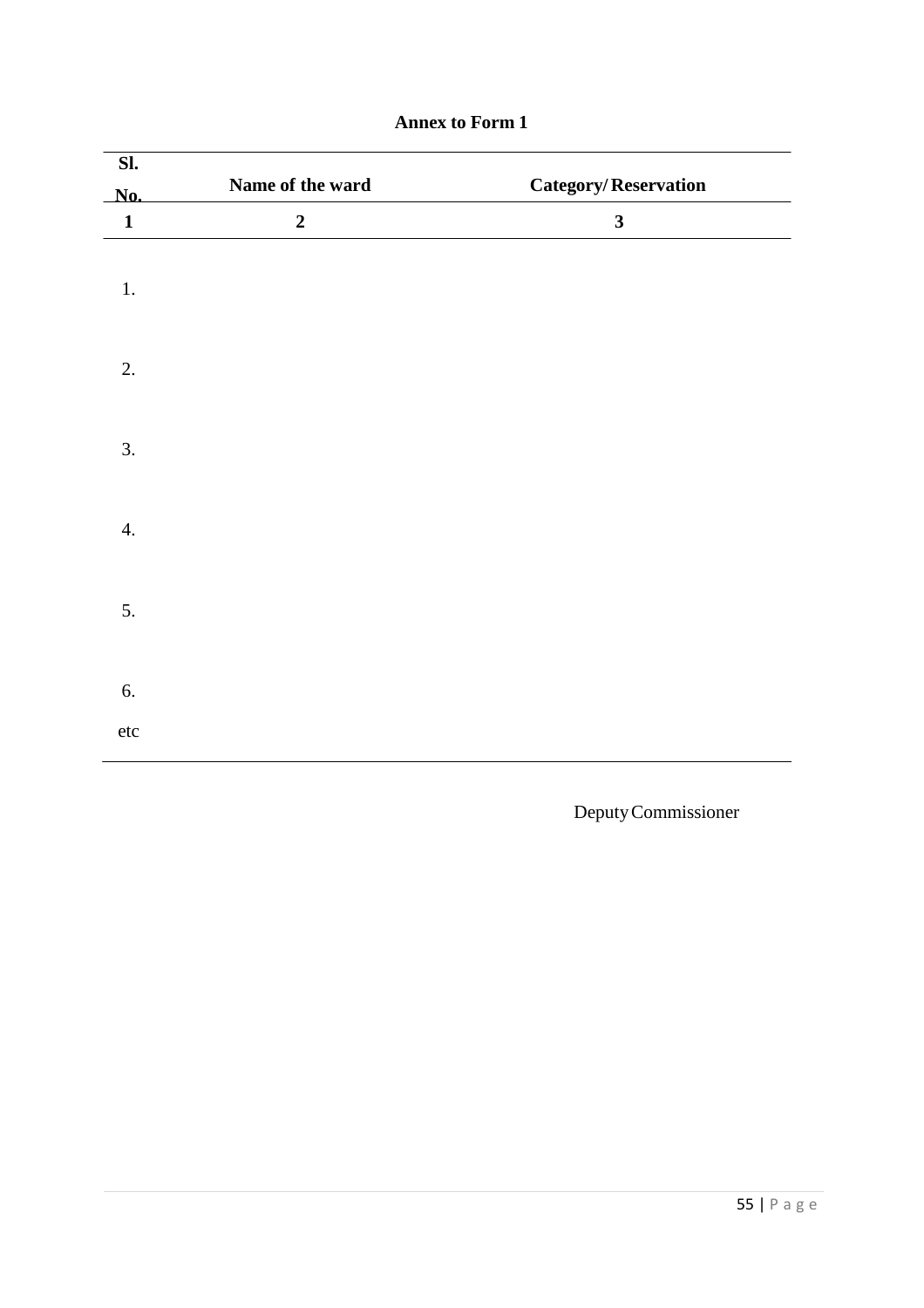# **Form 1 A**

# [See Rule 8 (3) (a)]

# **Notice of Election**

Notice is hereby given that :

1. An election will be held to elect a Councillor to \*City Municipal Council/Town Municipal Council/Town Panchayat of the City/Town--------------- ---- from ……………………… ward\* reserved for Backward Classes A/B\*\*/ Scheduled Castes/ Scheduled Tribes and Women.

2. Forms of nomination paper may be obtained at the office of the Returning officer between 11 AM to 3 PM. On any day other than a public holiday from …………........................ (date) to …………………………………. (date)

3. Nomination papers may be delivered by a candidate or his proposer to the Returning officer between 11 AM to 3 AM. On any day other than a public holiday not later than the ……………………………… date.

4. The nomination papers will be taken up for scrutiny at ……………………… (Time) on ………………………….. (date) …………………………..… at (place).

5. Notice of withdrawal of candidature may be delivered by a candidate/ his or her proposer of his/her Election Agent to the returning officer at his office before 3 P.M on the ……………………………… (date)

6. In the event of the election being contested, the poll will be taken on ………………… (date) between the hours ……………………… and ………….........

Place : ………………

Date : ……………….

Returning Officer

Appropriate particulars of the election to be inserted here.

\*\* Strike off the inappropriate alternative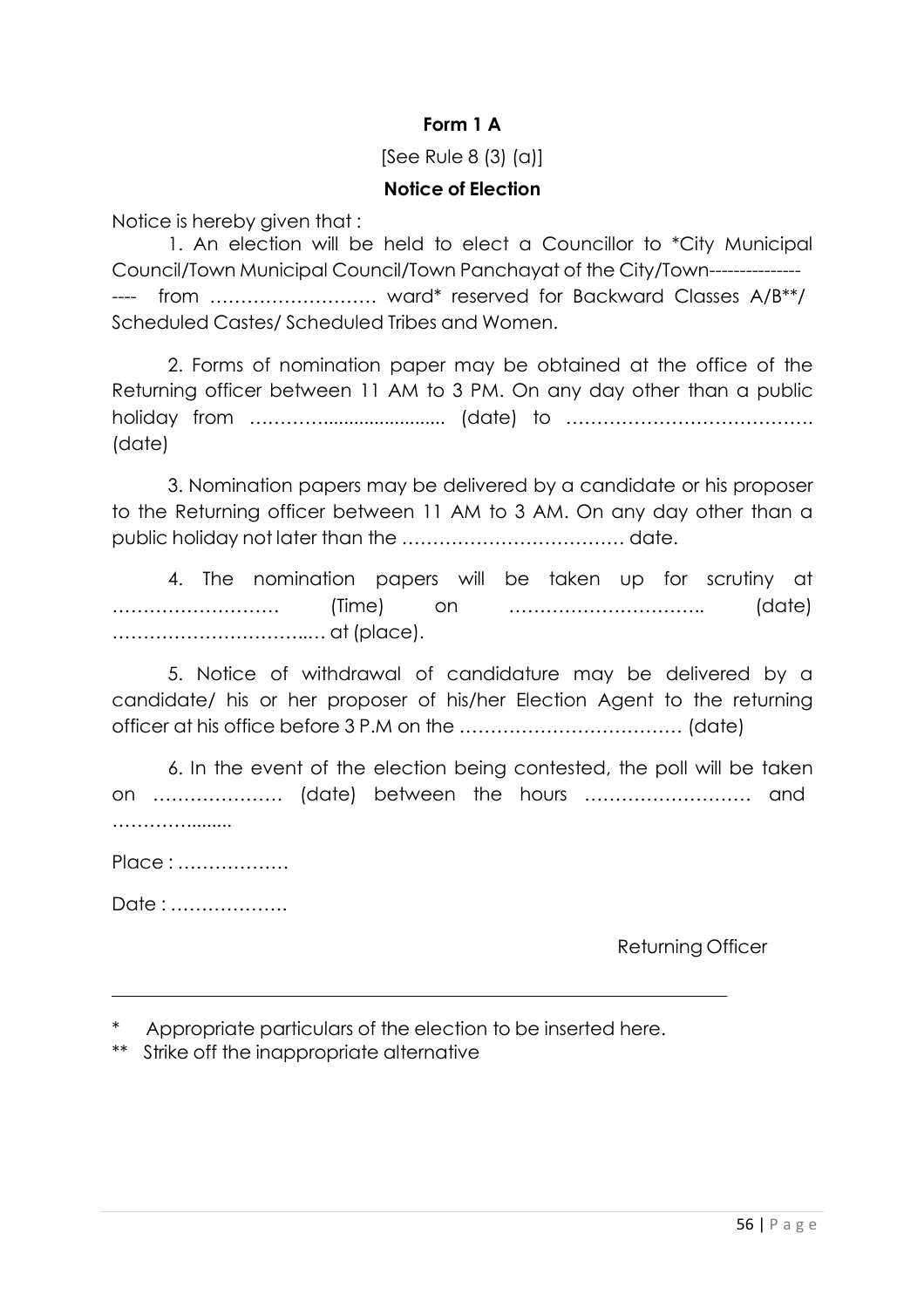## **Form-2 [Sec Rule 15(1)] NOMINATION PAPER**

Election of councillors to the City Municipal Council / Town Municipal Council/ Town Panchayat of the city/town of--------------------------------- from----------- -----------------------ward

We **\***nominate Sri/Smt------------------------------- as a candidate for election of councillors to the City Municipal Council / Town Municipal Council / Town Panchayat of the city/town-------------------------------------------- from--------------------- ward, reserved for Backward Class(A) or (B)/Schedule Caste/Schedule Tribe/Women

| Candidate's Name: Sri/Smt------------------------- |  |  |  |  |  |  |
|----------------------------------------------------|--|--|--|--|--|--|
| His/her father's/Husband's name:-----------------  |  |  |  |  |  |  |
| Postal Address:-------------                       |  |  |  |  |  |  |

Affix Passport Size photo Of candidate here

His/her name is entered at Sl.no----------------- in part No------------------- of the electoral roll for---- --------------------- ward

| SI.<br><b>No</b> | Name of<br>proposer | Age | Ward No. Part No/ SI. No (as<br>entered in electoral Roll | Signature | Passport<br>Size photograph |
|------------------|---------------------|-----|-----------------------------------------------------------|-----------|-----------------------------|
|                  |                     |     |                                                           |           |                             |
| $\overline{2}$   |                     |     |                                                           |           |                             |
| 3                |                     |     |                                                           |           |                             |
| $\overline{4}$   |                     |     |                                                           |           |                             |
| 5                |                     |     |                                                           |           |                             |

Our names are entered in the electoral roll as mentioned here under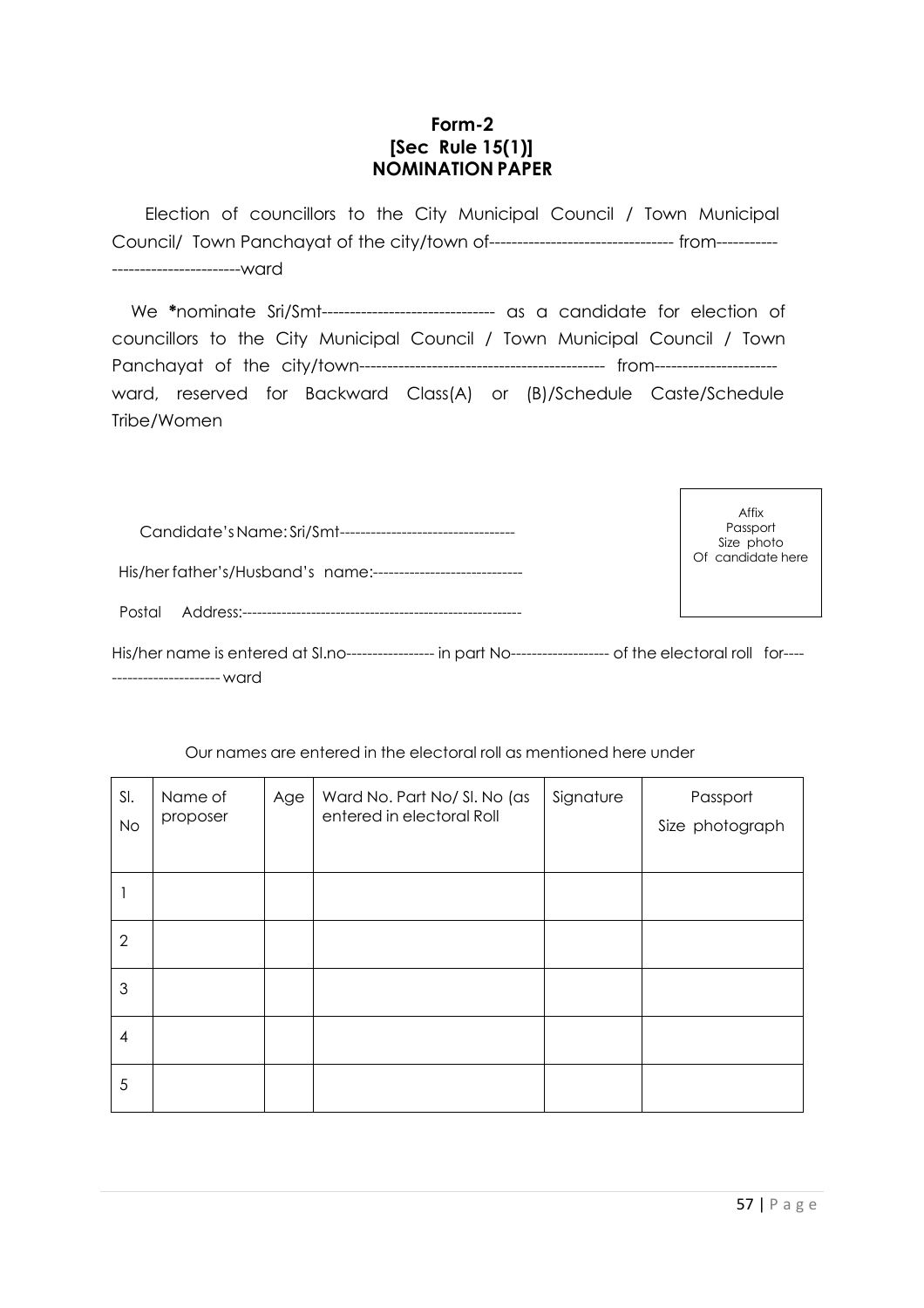## **\* No. of proposers required for contesting the election is :-**

|       |                               | No. of proposers required to contest |                                |  |  |  |  |
|-------|-------------------------------|--------------------------------------|--------------------------------|--|--|--|--|
| SI.No | <b>Urban Local Body</b>       | As a recognized party<br>candidate   | As an Independent<br>candidate |  |  |  |  |
|       | <b>City Municipal Council</b> | <b>ONE</b>                           | <b>FIVE</b>                    |  |  |  |  |
| 2     | <b>Town Municipal Council</b> | <b>ONE</b>                           | <b>FOUR</b>                    |  |  |  |  |
| 3     | Town Panchayat                | <b>ONE</b>                           | <b>THRFF</b>                   |  |  |  |  |

(To be filled by the candidate)

I, the above mentioned candidate assent to the nomination and hereby declare

(a) That I have completed----------- years of age

(b) That I am a woman

(c) That I am a member of -------------------------------------------

----------- Class/Caste/Tribe which is a Backward Class(A) or (B) \*\*Scheduled Caste/Scheduled Tribe of the State of Karnataka. A copy of the Backward Class(A)/ (B)/Scheduled Caste/Scheduled Tribe certificate issued in my favour by the competent authority is enclosed.

+(d) That I am set up at this election by----------------recognized/registered party (e)That the symbols I have chosen in the order of preference are

| (i)----------------------------------      |  |
|--------------------------------------------|--|
| (ii)---------------------------------- and |  |
| (iii)-----------------------------         |  |

Date Signature of candidate

+ Score out the clause if not applicable

(To be filled by Returning Officer)

Sl.No. of nomination paper------------------------------------ This nomination was delivered to me at my office at---------------- (hour) on----------(date) by the candidate/proposer Sri/Smt------------------- (Name)

Date **Date** Returning Officer

\*Score out the alternative not applicable

\*\*Strike off the inappropriate alternative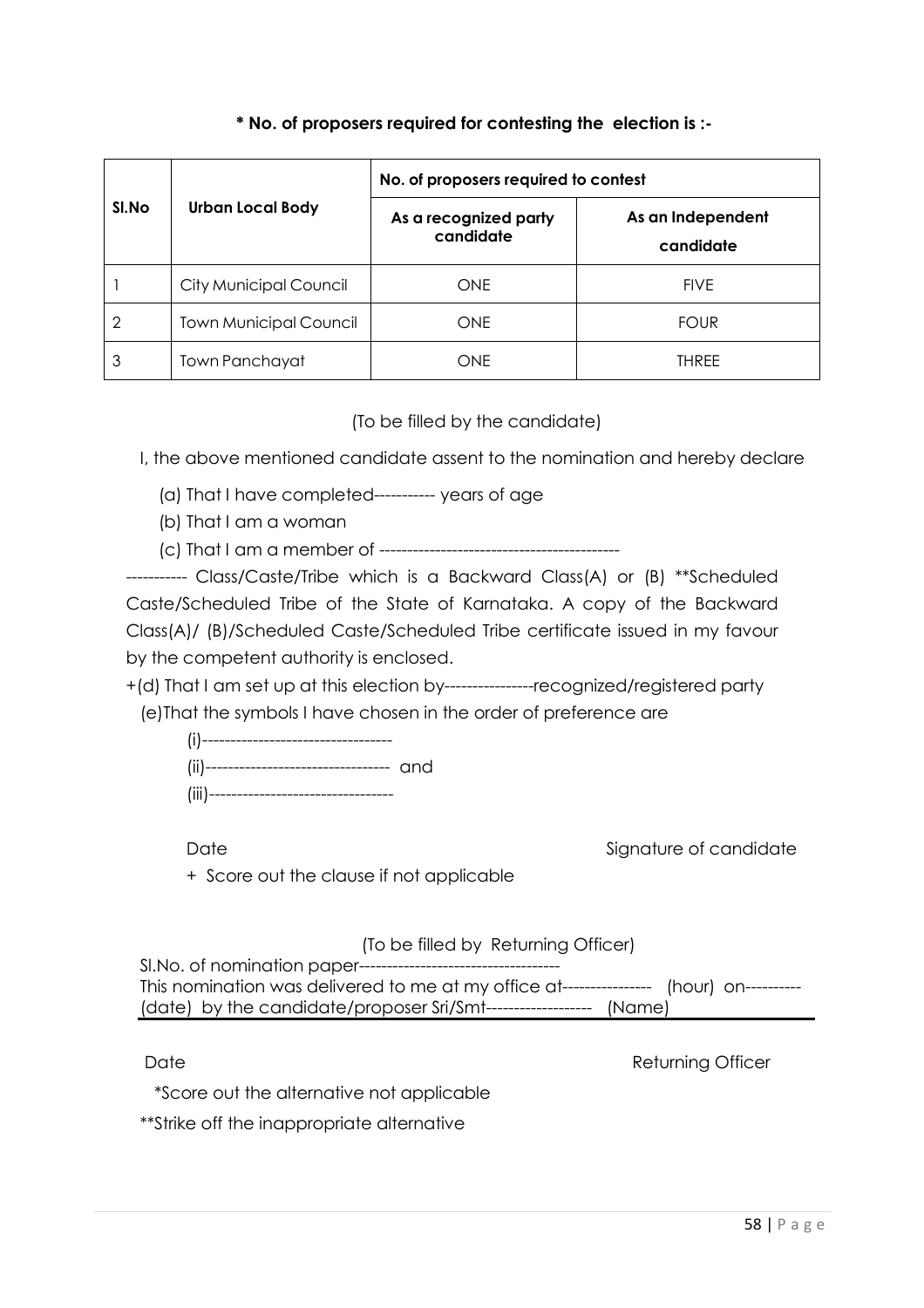## Decision of the Returning Officer

#### Accepting or rejecting the Nomination Paper

I have examined this nomination paper in accordance with Rule 15 of the Karnataka Municipalities (Election of Councillors) Rules 1977 and decide as follows.

Date **Date Returning Officer** 

------------------------------------------- Perforation---------------------------------------------------------- Receipt for nomination paper and notice of scrutiny (to be handed over to the person presenting the nomination paper)

Serial number of the Nomination paper----------------------------- The nomination paper of----------------------------- a candidate for election from----------------- \*ward to the City Municipal Council / Town Municipal Council/ Town Panchayat of the City of--------------- was delivered to me at my office at-----------------------(hours) on------------------ (date)by the candidate/proposer.\*\*Sri/Smt--------------------------------- ----------------------------

All nomination papers will be taken up for scrutiny at-----------------(hour) on----------------(date) at-------------------(place).

Date **Returning Officer**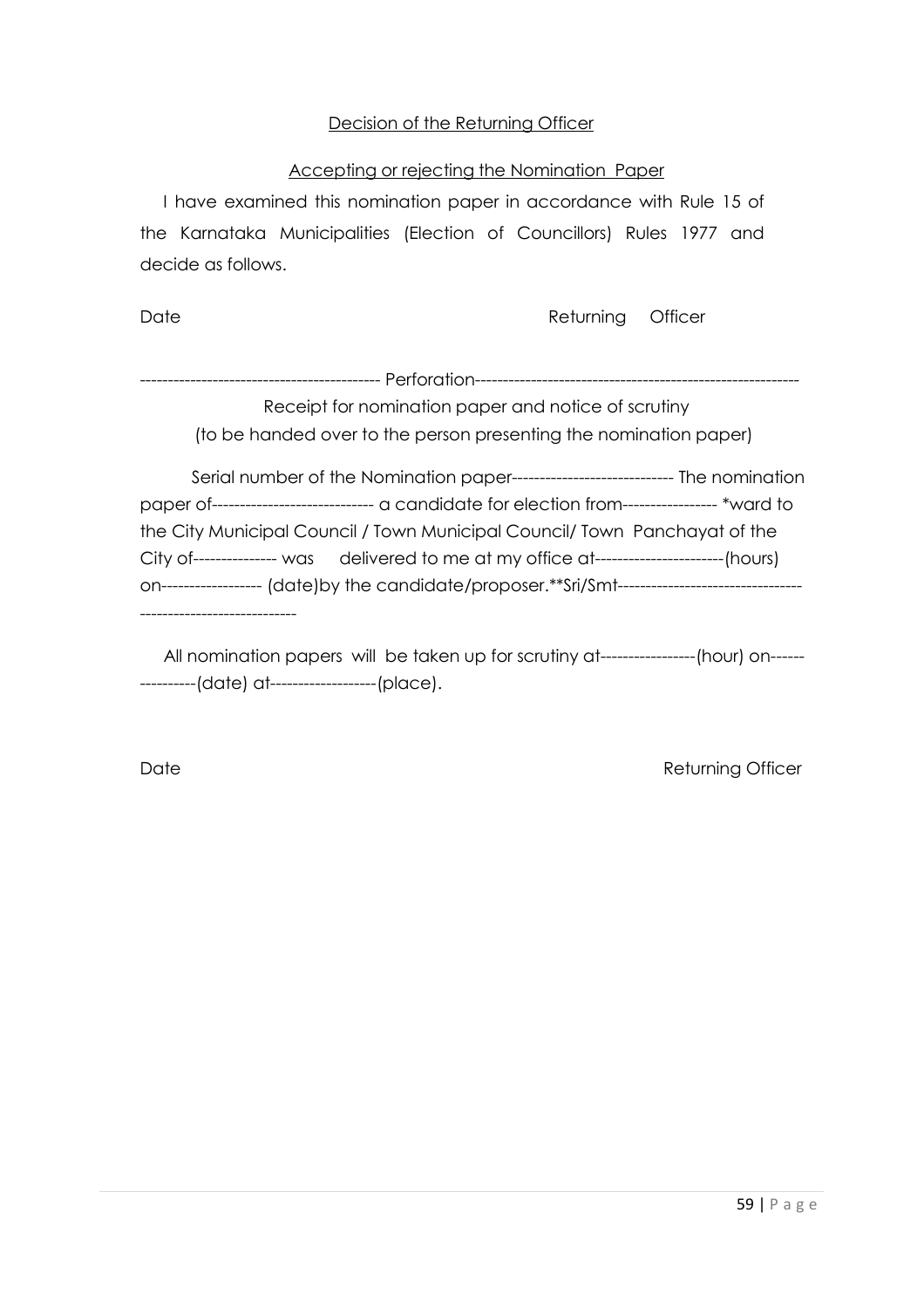# **Form 3** (See Rule 18) **Notice of Nomination**

 Election of Councillors to the City Municipal Council/Town Municipal Council/Town Panchayat of the City /Town of …………………………… from………………… \*ward reserved for Backward Classes (A) or (B) \*\*/ Scheduled Castes/ Scheduled Tribes / Women.

 Notice is hereby given that the following nominations in respect of the above election have been received up to 3 P.M today.

| SI.No. | Name of   | Name of | Age of    | Address | Party       | Particulars of                  | Part No.    | Name &        |
|--------|-----------|---------|-----------|---------|-------------|---------------------------------|-------------|---------------|
| No. of | the       | the     | Candidate |         | Affiliation | <b>Backward</b>                 | of the Elec | Part No. of   |
| Nomi   | candidate | father/ |           |         |             | $Class(A)/ (B)$ <sup>**</sup> / | total Roll  | the Electoral |
| nation |           | husband |           |         |             | SC/ST in respect                | and SI.No.  | Roll and      |
| Papers |           |         |           |         |             | of candidates                   | Οt          | SI.No. of the |
|        |           |         |           |         |             | belonging                       | Candidate   | proposer of   |
|        |           |         |           |         |             | $BC(A)$ or $(B)$                |             | the           |
|        |           |         |           |         |             | SC/ST.                          |             | candidate     |
|        |           | 3       |           |         |             |                                 |             |               |

| Place : |  |
|---------|--|
| Date:   |  |

Returning Officer

\* Appropriate particulars of the Election to be inserted.

\*\* Strike off the inappropriate alternative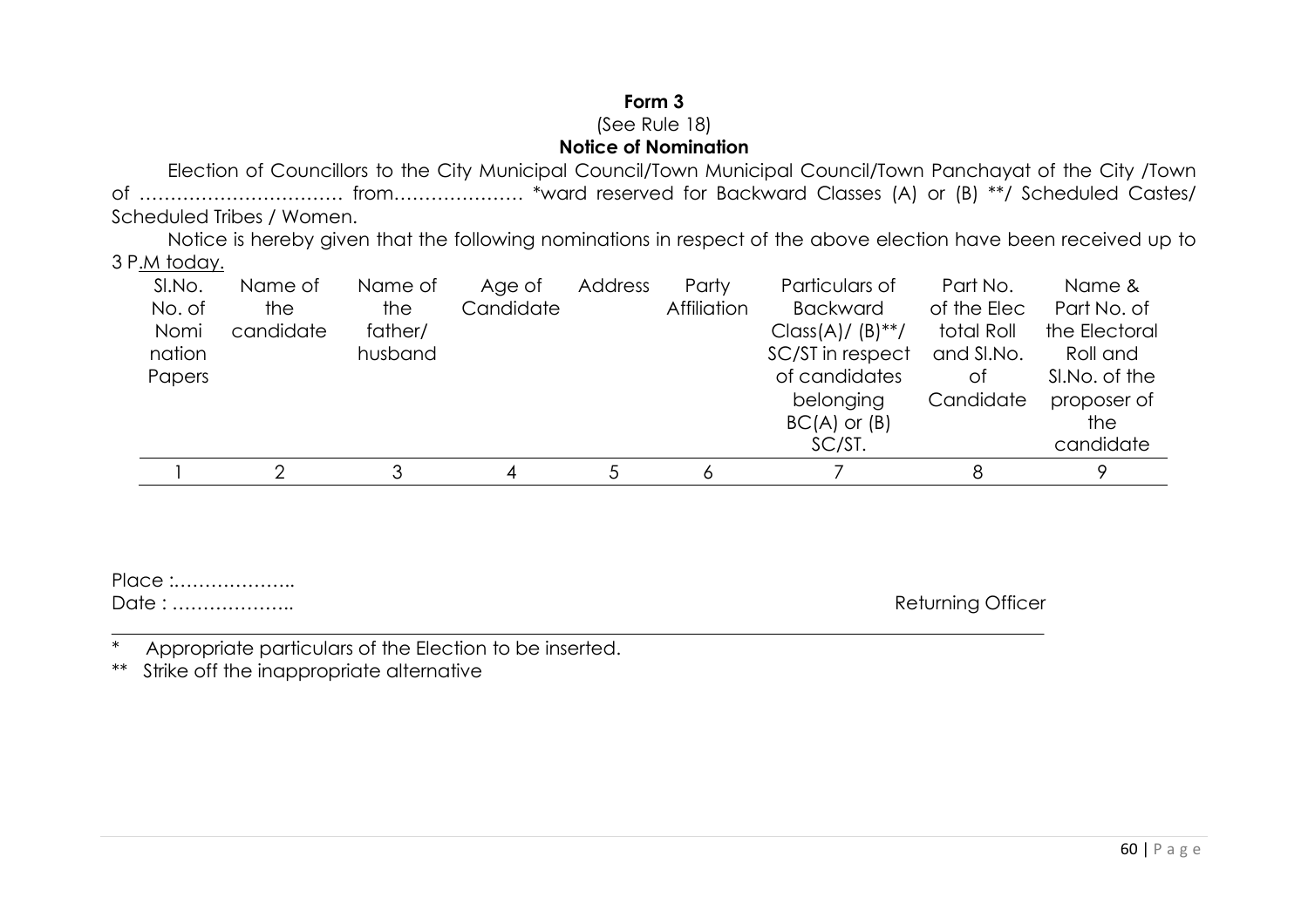#### **Form 4** [See Rule 19(8)] **List of validly nominated candidates**

Election of Councillors to the City Municipal Council/Town Municipal Council/Town Panchayat of the City/Town of …………………………….… from …………………………………… \*ward Reserved for Backward Classes (A) or (B) \*\*/ Scheduled Castes/ Scheduled Tribes/ Women.

| SI  | Name of the | Name of the father/ | Address of the |
|-----|-------------|---------------------|----------------|
| No. | Candidate   | husband             | candidate      |
|     |             |                     |                |

| Place: |  |
|--------|--|
| Date:  |  |

Returning Officer

- Appropriate particulars of the election to be inserted here.
- \*\* Strike off the inappropriate alternative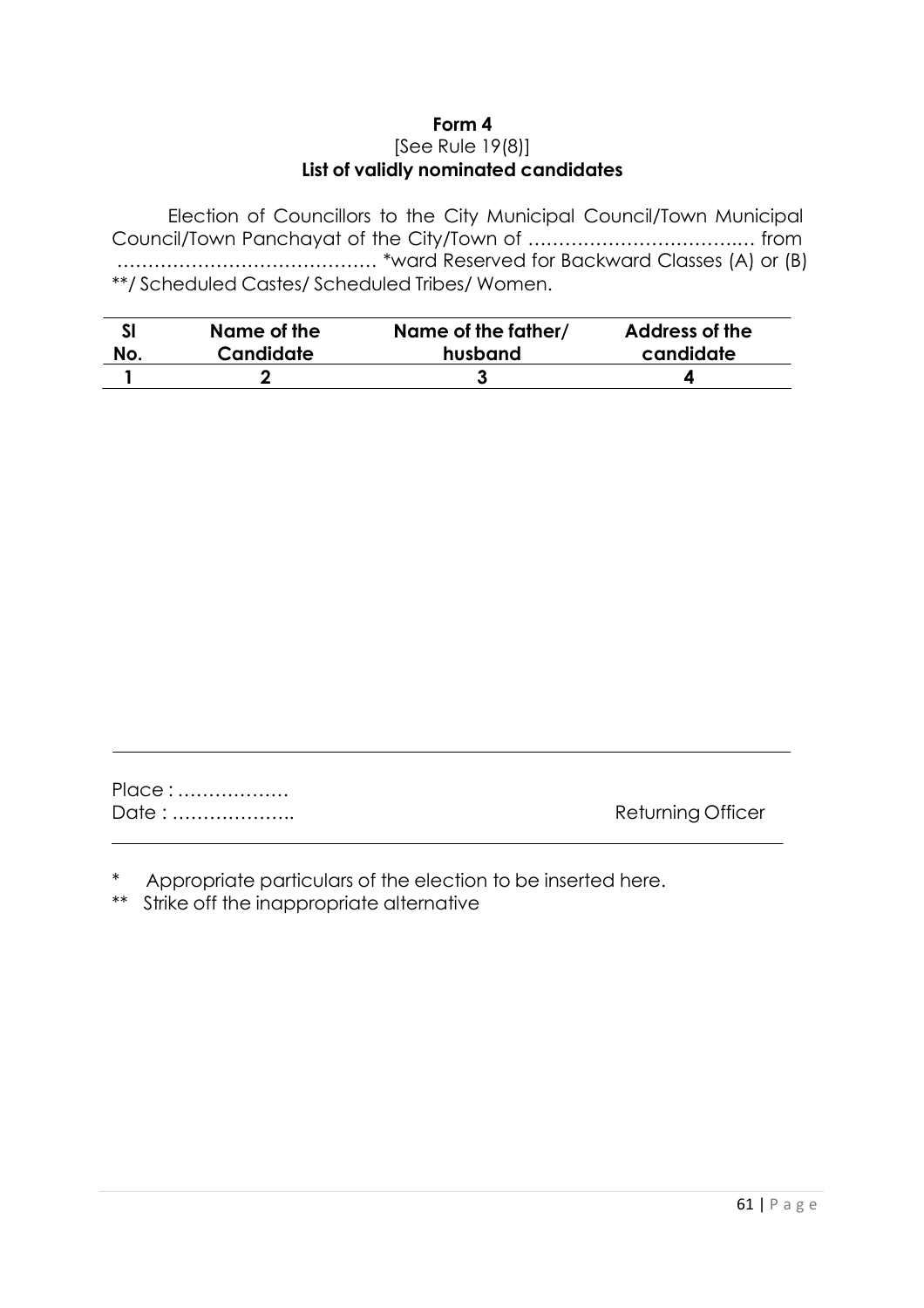#### **Form 5** [See Rule 20(1)] **Notice of Withdrawal**

Election of Councillor to the City Municipal Council/Town Municipal Council/Town Panchayat of the City/Town of………………….……………… from the …………………………………….. \*ward reserved for a Backward Classes (A) or (B) \*\*/ Scheduled Castes/ Scheduled Tribes/ Women.

To :

The Returning Officer, …………………………….. …………………………………… ………………………………………

I, …………………………………………. a candidate validly nominated at the above election do hereby given that I withdraw my candidature.

| Place: |  |
|--------|--|
| Date : |  |

Signature of the Candidate

This notice was delivered to me at my office at …………………. (hour) on ………………….(date) by ……………………………………….(name)

Place : ……………… Date : ……………….. Returning Officer

# **Receipt of Notice of Withdrawal**

|  | (To be handed over to the person delivering the notice) |  |  |  |  |  |  |  |  |
|--|---------------------------------------------------------|--|--|--|--|--|--|--|--|
|  |                                                         |  |  |  |  |  |  |  |  |
|  |                                                         |  |  |  |  |  |  |  |  |
|  |                                                         |  |  |  |  |  |  |  |  |
|  |                                                         |  |  |  |  |  |  |  |  |

Place………………………. Date…………………………… Returning Officer

- Appropriate particulars of the election to be inserted here.
- \*\* Strike off the inappropriate alternative
- + Here insert one of the following alternatives as may be appropriate
	- (1) Candidate
	- (2) Candidate's proposer who has been authorized in writing by the Candidate to deliver it.
	- (3) Candidate's election agent who has been authorized in writing by the Candidate to deliver it.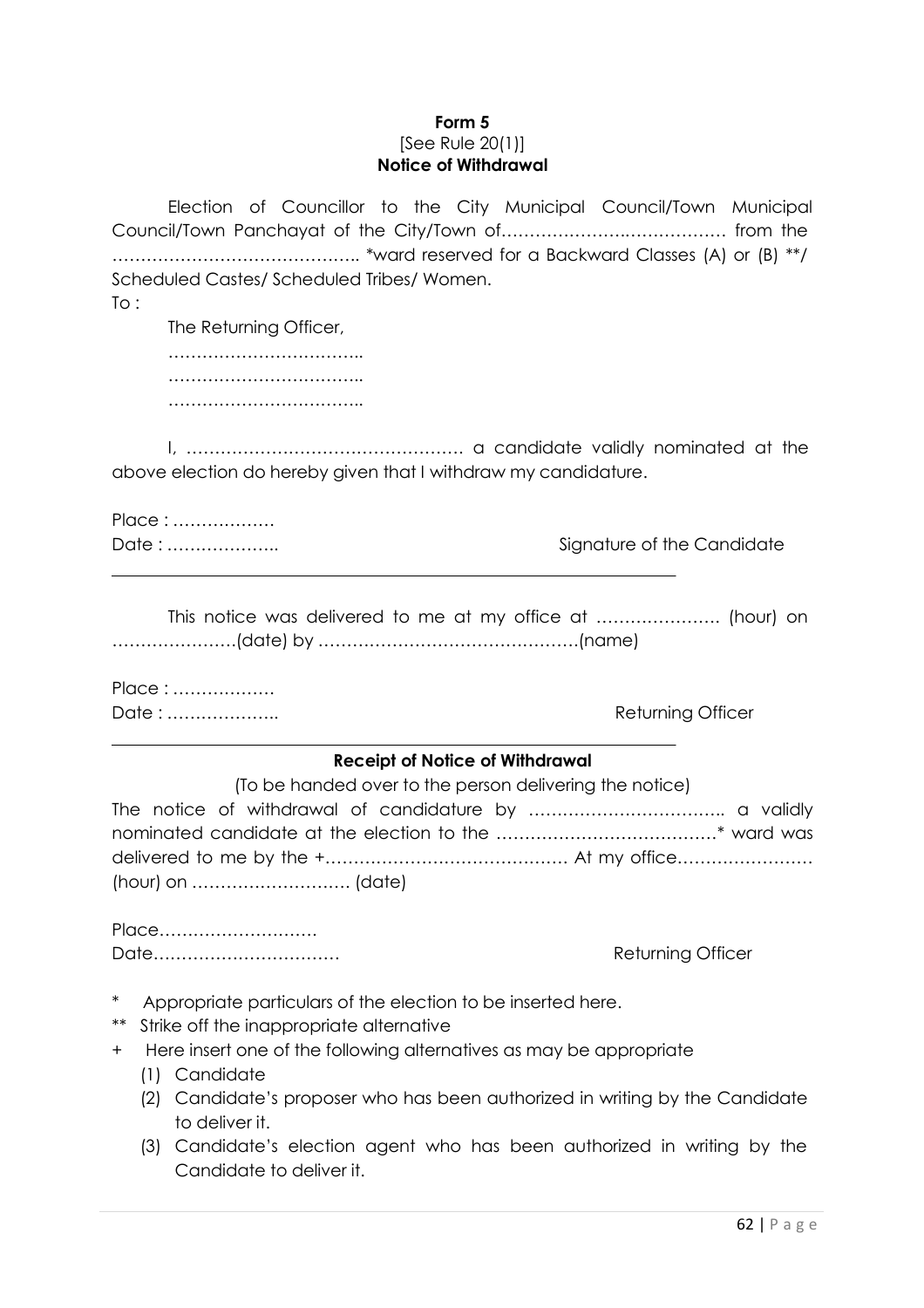#### **Form 6** [See Rule 20(3)] **Notice of withdrawal of Candidature**

Election of the councillors to the City Municipal Council/Town Municipal Council/Town Panchayat of the City/Town of………………..……………… from the …………………………………….. \*ward reserved for Backward Classes (A) or (B) \*\*/ Scheduled Castes/ Scheduled Tribes/ Women.

Notice is hereby given that the following candidate/ candidates at the above election withdrew his/ her candidature/ their candidatures \*\* today :

| SI.          | Name of the  | <b>Address of</b> | <b>Remarks</b>          |
|--------------|--------------|-------------------|-------------------------|
| No.          | Candidate    | the Candidate     |                         |
| $\mathbf{1}$ | $\mathbf{2}$ | $\mathbf{3}$      | $\overline{\mathbf{4}}$ |
| 1.           |              |                   |                         |
| 2.           |              |                   |                         |
| 3.           |              |                   |                         |
| 4.           |              |                   |                         |
|              | Place:       |                   |                         |

| Date : | Returning Officer |
|--------|-------------------|
|        |                   |

Appropriate particulars of the election to be inserted here.

\*\* Strike off the inappropriate alternative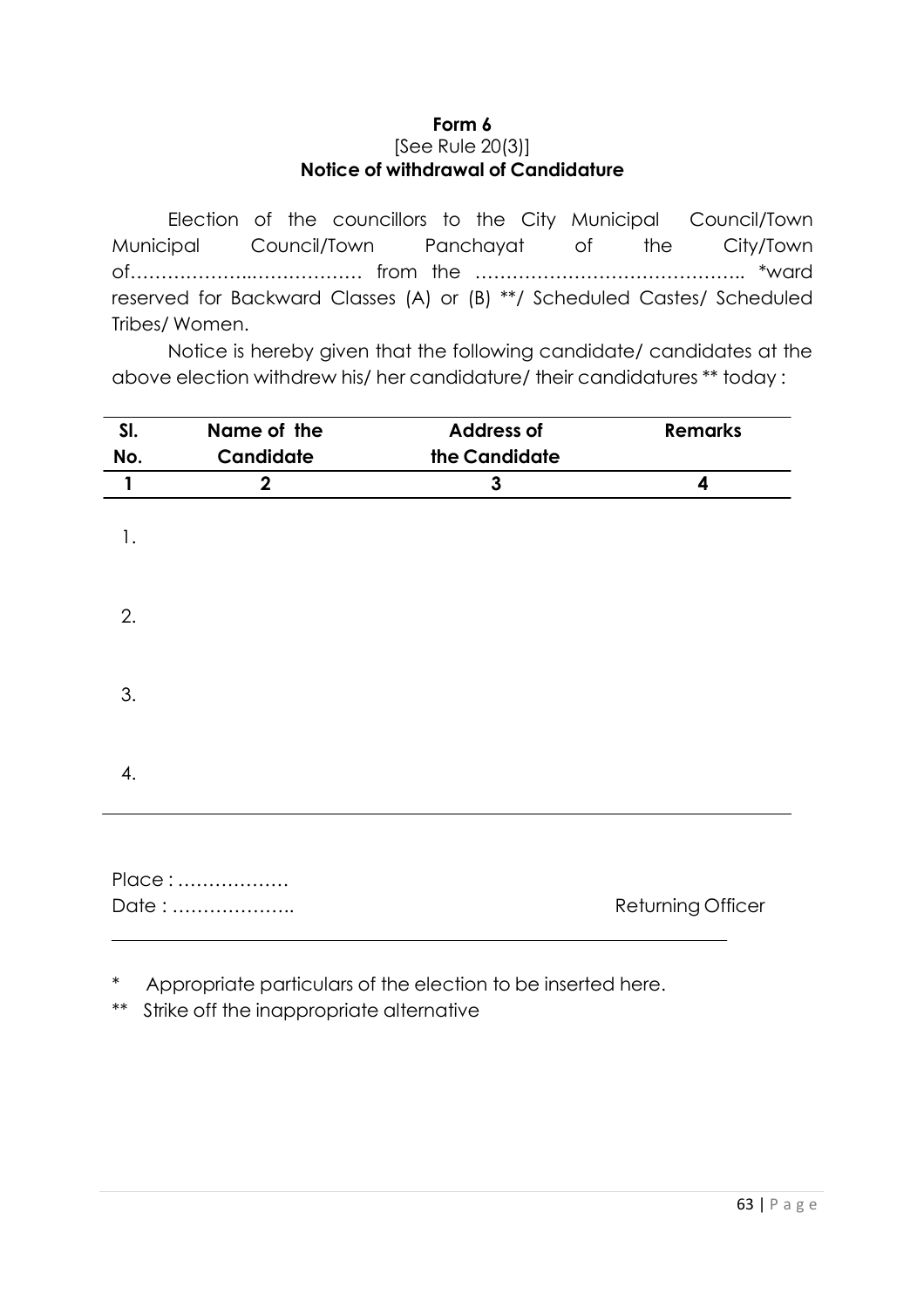## **Form 7** [See Rule 21(1)} **List of Contesting Candidates**

Election of Councillors to the City Municipal Council/Town Municipal Council/Town Panchayat of the City/Town of……………………………… from ………………………………….. \*ward reserved for Backward Classes (A) or (B) \*\*/ Scheduled Castes/ Scheduled Tribes/ Women.

| SI.<br>No.   | Name of the<br>Candidate | <b>Address of</b><br>the Candidate | <b>Symbol allotted</b>         |
|--------------|--------------------------|------------------------------------|--------------------------------|
| $\mathbf{1}$ | $\mathbf 2$              | 3                                  | 4                              |
| 1.           |                          |                                    |                                |
| 2.           |                          |                                    |                                |
| 3.           |                          |                                    |                                |
| 4.           |                          |                                    |                                |
| 5.           |                          |                                    |                                |
|              | Place:<br>Date:          |                                    | Signature of Returning Officer |

\* Appropriate particulars of the election to be inserted here.

\*\* Strike off the inappropriate alternative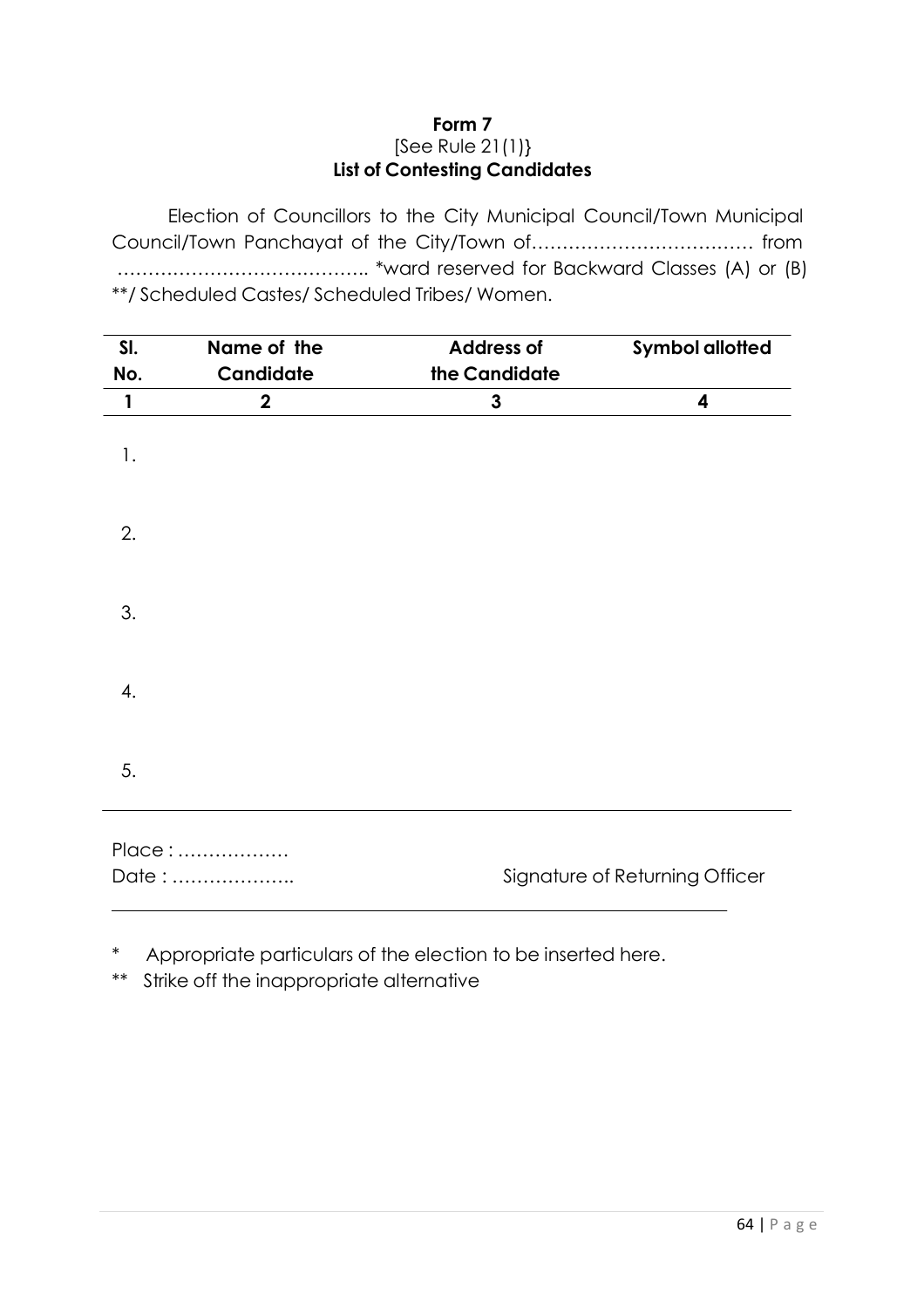#### **Form 8** [See Rule 22(1)] **Appointment of Election Agent**

Election of Councillors to the City Municipal Council/Town Municipal Council/Town Panchayat of the City/Town of ………………………… from the …………………………………….. \*ward

To :

The Returning Officer, …………………………….. …………………………………………… ……………………………..

I, …………………………………………. a Candidate at the above election do hereby appoint Sri …………………………….. (Name and Address) as my election agent from this day at the above election.

Place : ………………

Date : ……………….. Signature of Candidate

I accept the above appointment

Place : ………………

Date : ……………….. Signature of Election Agent

Appropriate particulars of the election to be indicated here.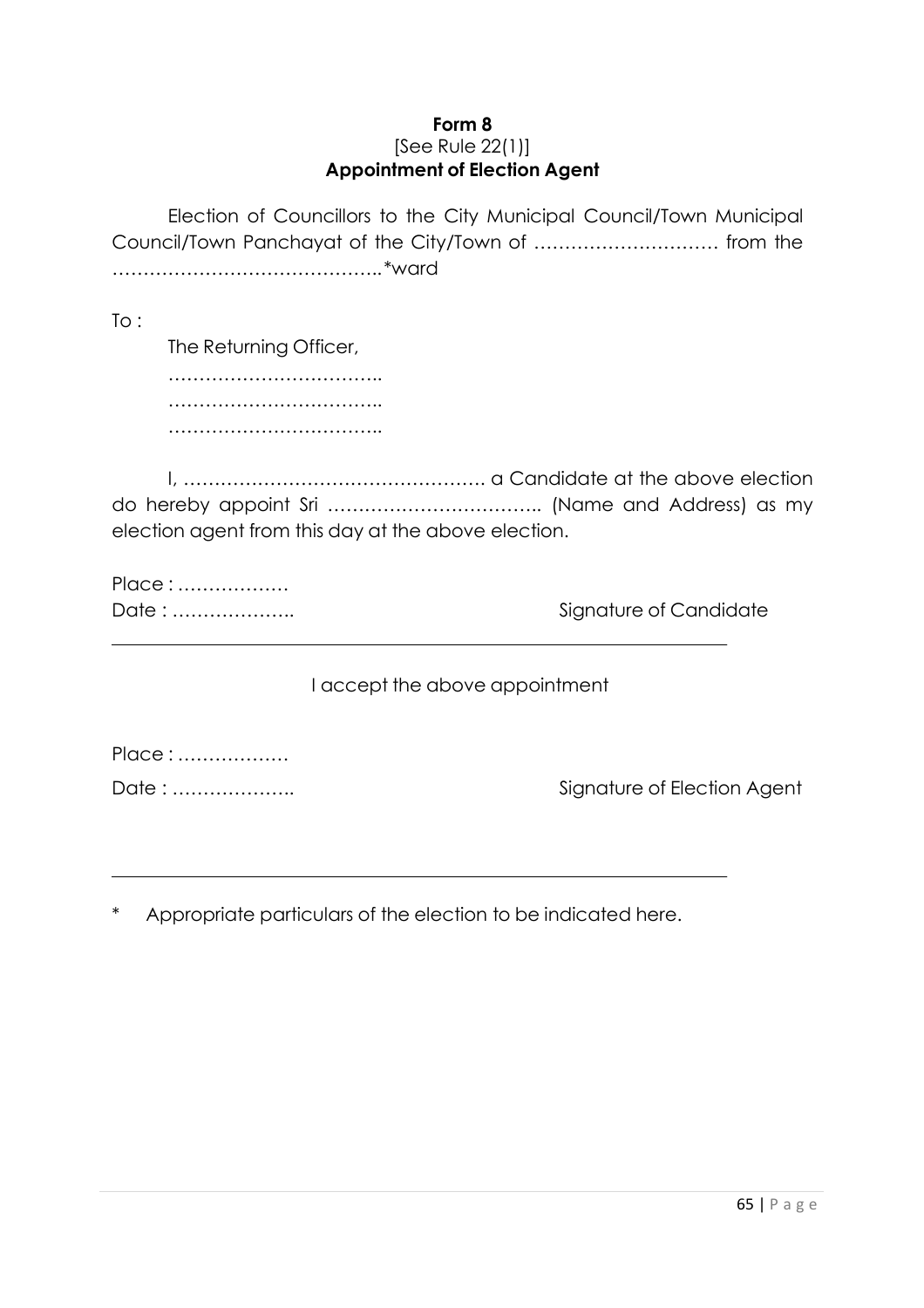#### **Form 9** [See Rule 22(2)] **Revocation of Appointment of Election Agent**

Election of Councillors to the City Municipal Council/Town Municipal Council/Town Panchayat of the City/Town of ………………………… from the …………………………………….. \*ward

 $To:$ 

The Returning Officer, …………………………….. ……………………………………… ……………………………..

I, …………………………………………. a Candidate at the above election do hereby revoke the appointment of …………………………….. my Election agent.

| Place: |
|--------|
| Date:  |

Signature of Candidate

\* Appropriate particulars of the election to be indicated here.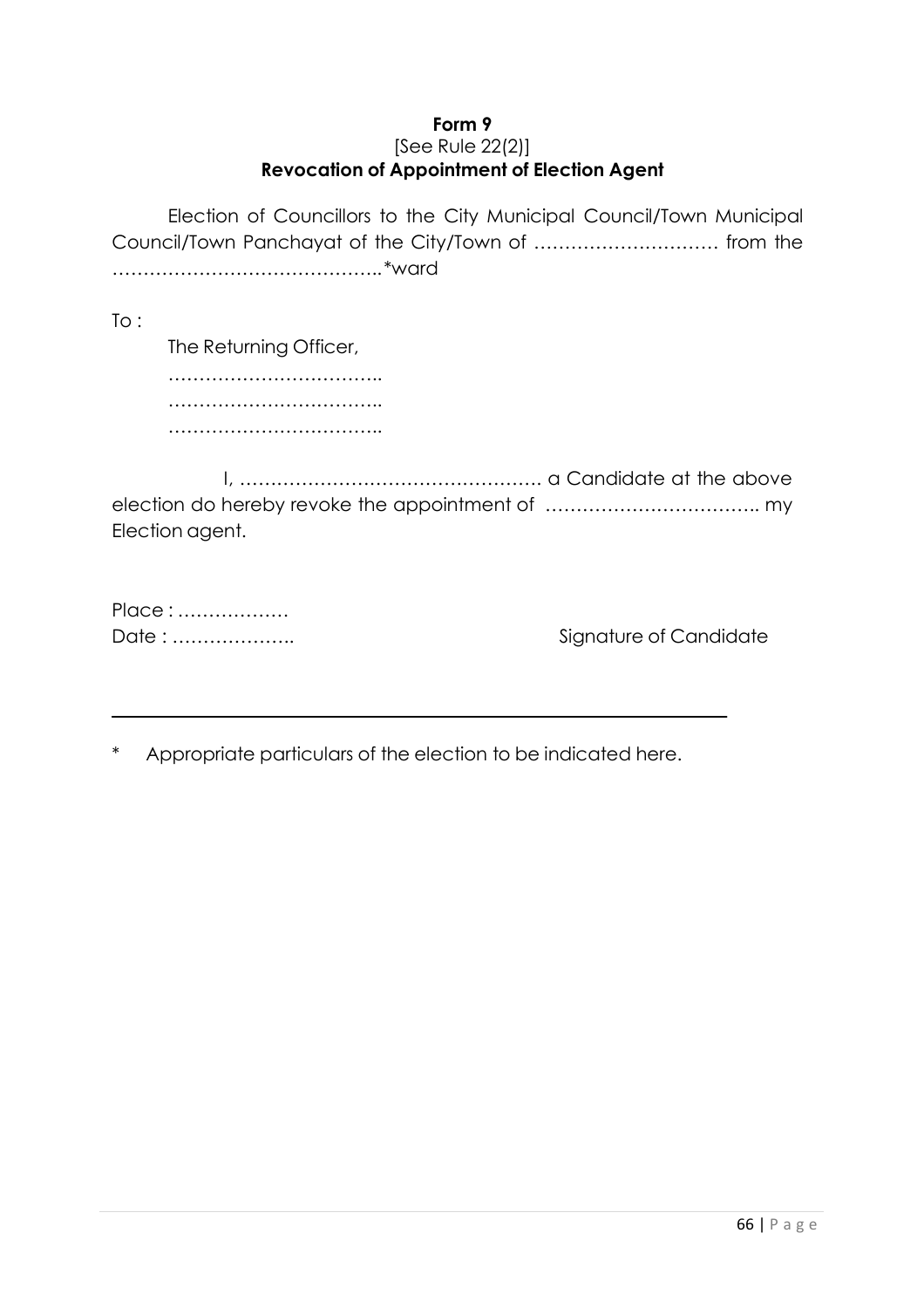# **Form 10**

#### [See Rule 23(1)] **Appointment of Polling Agent\***

| Election of Councillors to the City Municipal Council/Town Municipal |                                            |  |  |  |  |  |  |  |  |  |
|----------------------------------------------------------------------|--------------------------------------------|--|--|--|--|--|--|--|--|--|
| Council/Town Panchayat of the City/Town of  from the                 |                                            |  |  |  |  |  |  |  |  |  |
|                                                                      |                                            |  |  |  |  |  |  |  |  |  |
|                                                                      |                                            |  |  |  |  |  |  |  |  |  |
| Agent of   who is a candidate at the above election do hereby        |                                            |  |  |  |  |  |  |  |  |  |
|                                                                      |                                            |  |  |  |  |  |  |  |  |  |
| Polling Agent to attend Polling Station No  at (Place)               |                                            |  |  |  |  |  |  |  |  |  |
| Fixed for poll at (time)                                             |                                            |  |  |  |  |  |  |  |  |  |
|                                                                      |                                            |  |  |  |  |  |  |  |  |  |
| Place:                                                               |                                            |  |  |  |  |  |  |  |  |  |
| Date :                                                               | Signature of Candidate /*** Election Agent |  |  |  |  |  |  |  |  |  |
|                                                                      |                                            |  |  |  |  |  |  |  |  |  |
| I agree to act as Polling Agent.                                     |                                            |  |  |  |  |  |  |  |  |  |
| Place:                                                               |                                            |  |  |  |  |  |  |  |  |  |
| Date :                                                               | Signature of Polling Agent                 |  |  |  |  |  |  |  |  |  |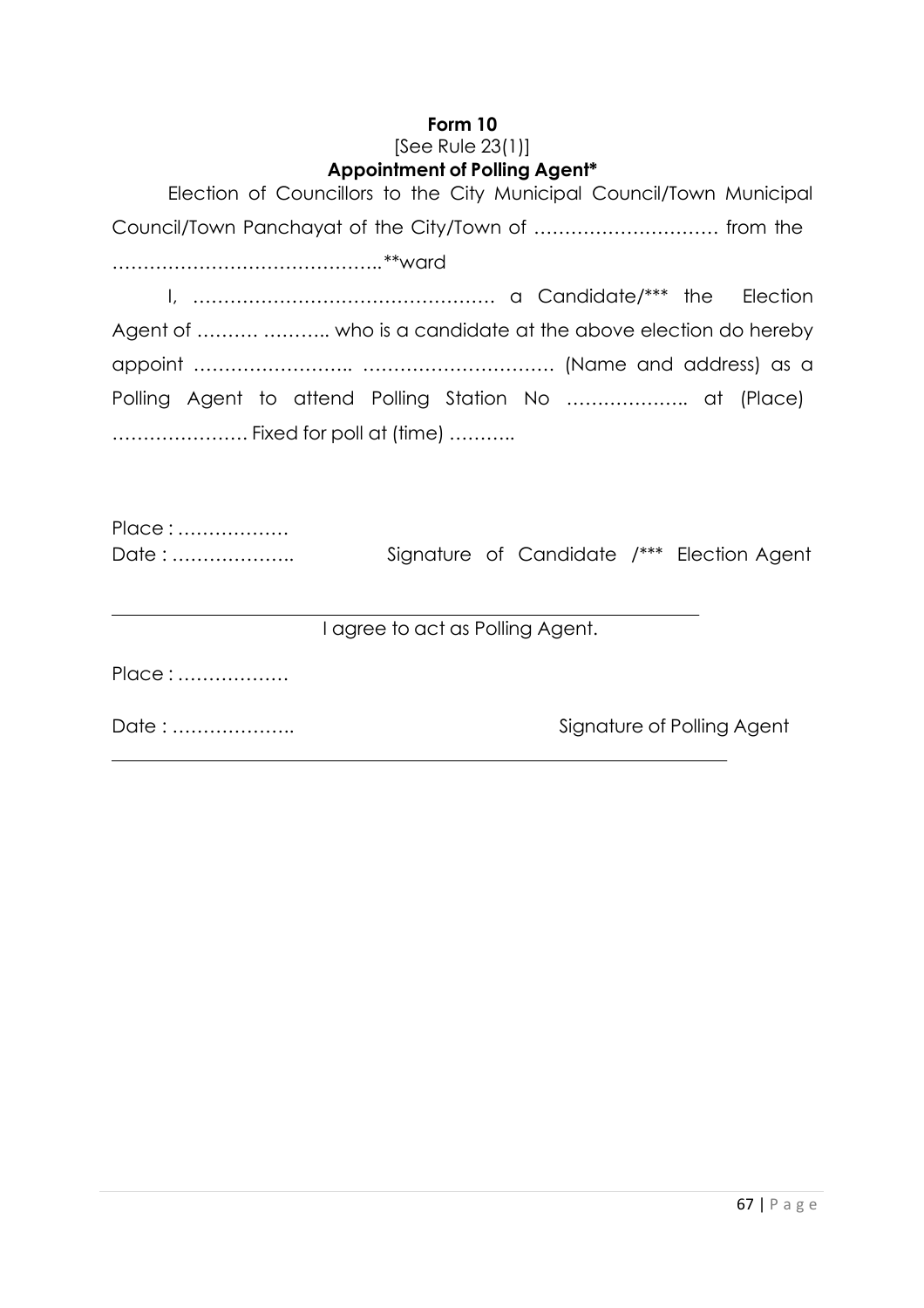# **Declaration of Polling Agent to be signed before the Presiding Officer.**

I hereby declare that at the above election, I will not do anything forbidden by section 30 of the Karnataka Municipalities Act, 1964 which I have read/ has been read over to me.

Signature of Polling Agent

Signed before me

Date : …………………… Presiding Officer

\* To be handed over to the polling agent for production at the polling station or at the place fixed for the

poll.

\*\*Appropriate particulars of the election to be inserted here.

\*\*\*Score off inappropriate alternative.

## **Section 30 of the Karnataka Municipalities Act, 1964**

"Maintenance of secrecy of voting- (1) Every officer, clerk, agent or other person who performs any duty in connection with the recording or counting of votes at an election under this Act shall maintain and aid in maintaining, the secrecy of the voting and shall not, except for some purpose authorized by or under any law, communicate to any person any information calculated to violate such secrecy.

(2) Any person who contravenes the provision of sub-section (1) shall be punishable with imprisonment for a term which may extend to three months or with fine or with both."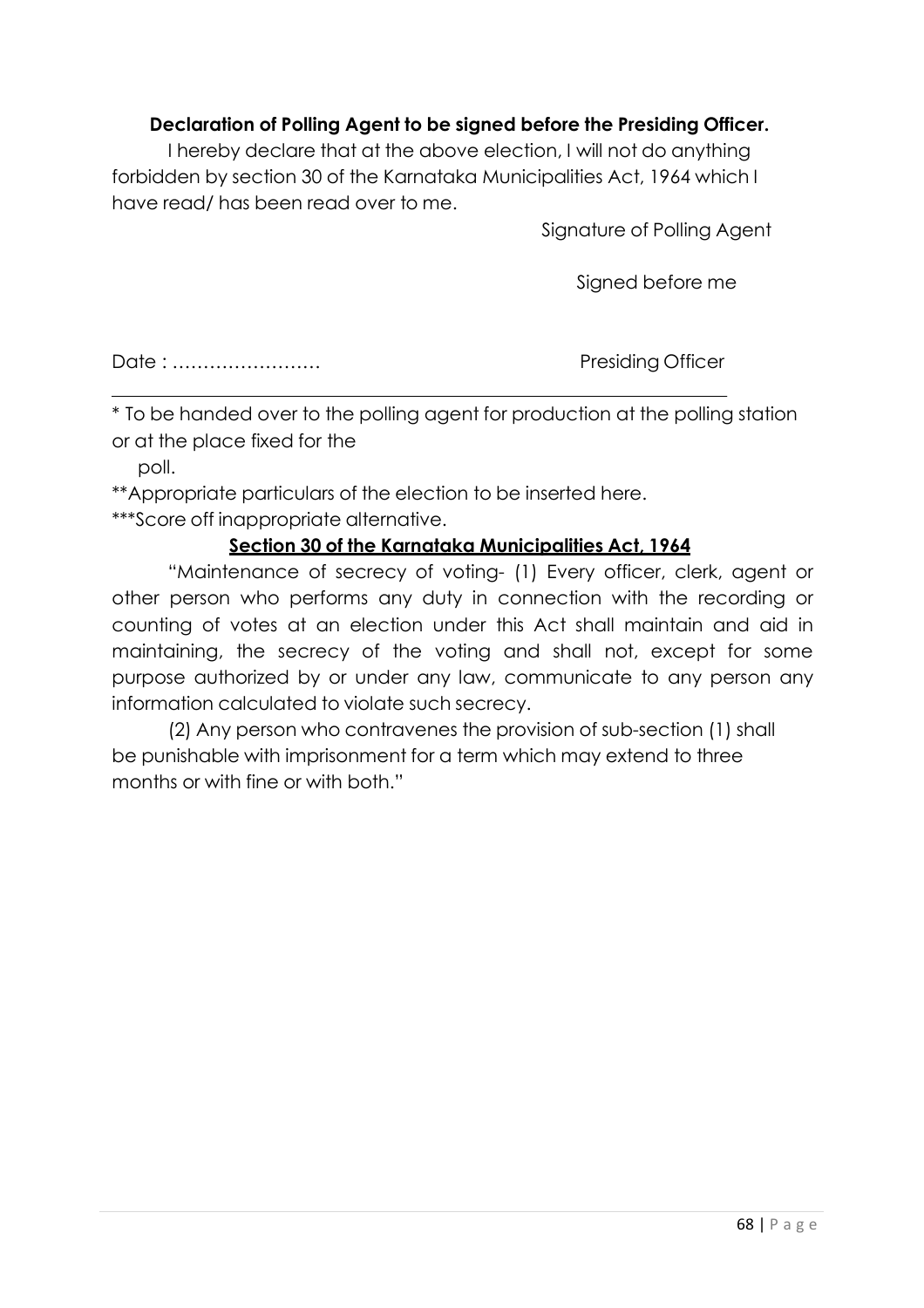### **Form-11 (See Rule 24 (2)) Appointment of Counting Agent**

|        | Council/Town | Election of Councillors to the City Municipal Council/Town Municipal<br>Panchayat of the                                                    |  | City/Town                                 | Οf |
|--------|--------------|---------------------------------------------------------------------------------------------------------------------------------------------|--|-------------------------------------------|----|
|        |              | To: The Returning Officer:                                                                                                                  |  |                                           |    |
|        |              | is a candidate at the above election hereby appoint the following persons as<br>my/his** counting agents to attend the counting of votes at |  |                                           |    |
|        |              | Name of the Counting Agent                                                                                                                  |  | Address of the Counting Agent             |    |
|        | 1.           |                                                                                                                                             |  |                                           |    |
|        | 2.           |                                                                                                                                             |  |                                           |    |
|        | 3.           |                                                                                                                                             |  |                                           |    |
|        | Etc.         |                                                                                                                                             |  |                                           |    |
|        |              |                                                                                                                                             |  |                                           |    |
| Place: |              |                                                                                                                                             |  |                                           |    |
| Date:  |              |                                                                                                                                             |  | Signature of the Counting Agents.         |    |
|        |              | We agree to act as such Counting Agents.                                                                                                    |  |                                           |    |
|        | 1.           |                                                                                                                                             |  |                                           |    |
|        | 2.           |                                                                                                                                             |  |                                           |    |
|        | 3.           |                                                                                                                                             |  |                                           |    |
| Place: | Etc.         |                                                                                                                                             |  |                                           |    |
| Date:  |              |                                                                                                                                             |  | Signature of the Candidate/Election Agent |    |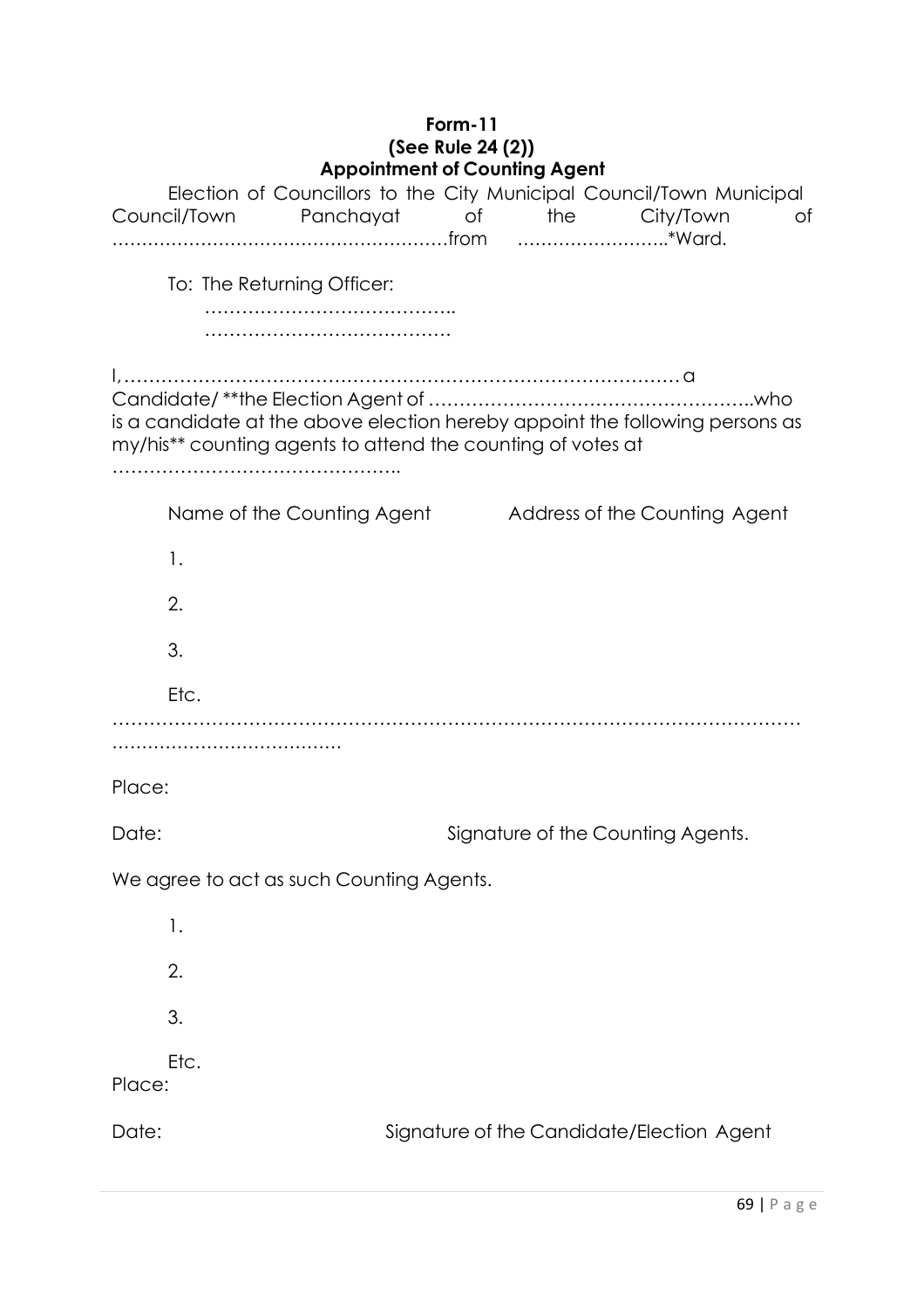## **Declaration of the Counting agents**

**(**To be signed before the Returning Officer)

We hereby declare that at the above election, we will not do anything forbidden by section 30 of the Karnataka Municipalities Act, 1964 which we have read/ has been read over to us.

- 1.
- 2. 3.
- 

Signature of Counting Agents Signed before me

| Date:          |  |  |  |  |  |  |  |  |  |
|----------------|--|--|--|--|--|--|--|--|--|
| <b>Officer</b> |  |  |  |  |  |  |  |  |  |

Signature of the Returning

\*Appropriate particulars of the election to be inserted here.

\*\*Score off inappropriate alternative.

# **Section 30 of the Karnataka Municipalities Act, 1964**

"Maintenance of secrecy of voting- (1) Every officer, clerk, agent or other person who performs any duty in connection with the recording or counting of votes at an election under this Act shall maintain and aid in maintaining, the secrecy of the voting and shall not, except for some purpose authorized by or under any law, communicate to any person any information calculated to violate such secrecy.

(2) Any person who contravenes the provision of sub-section (1) shall be punishable with imprisonment for a term which may extend to three months or with fine or with both."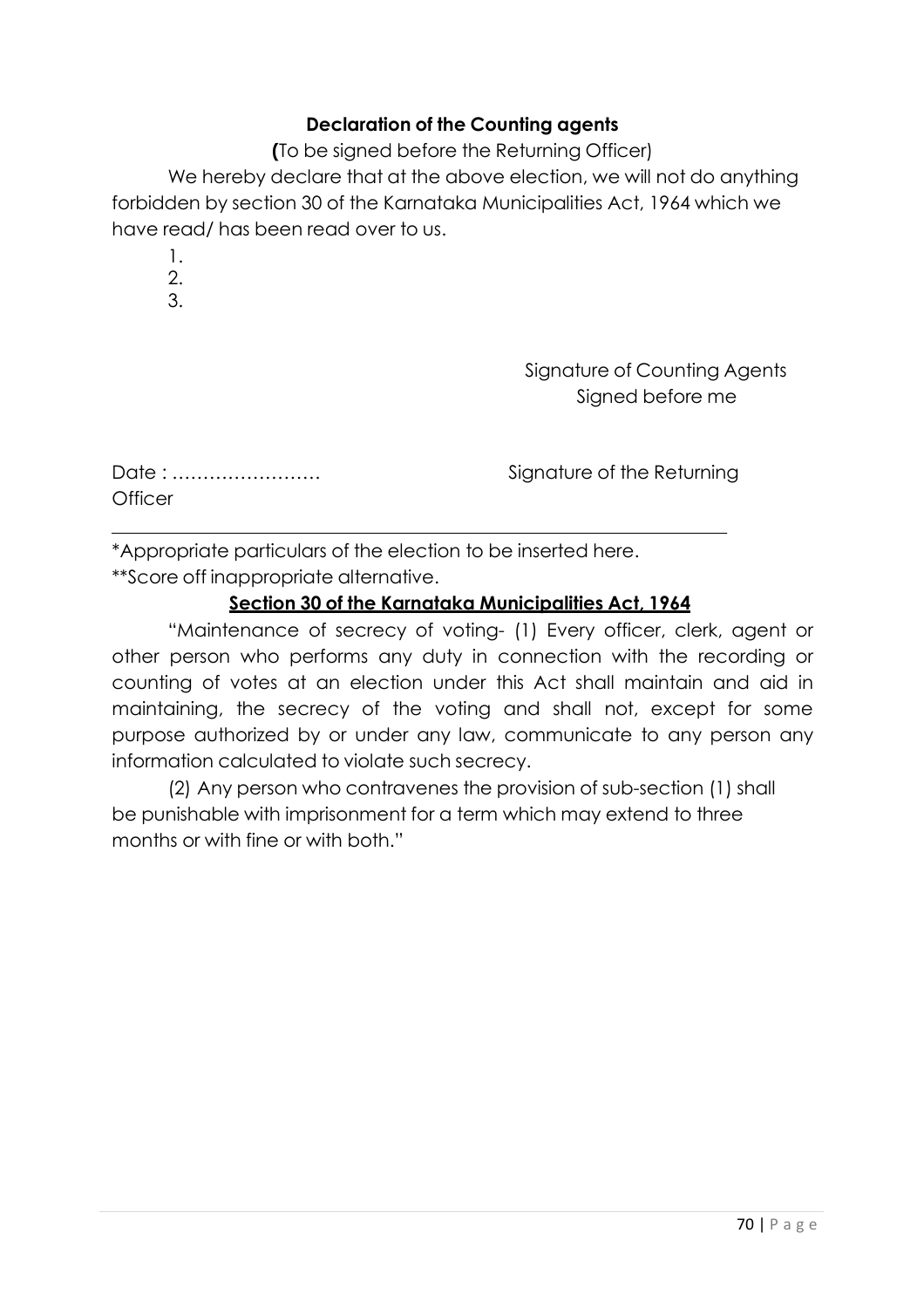# **Form 11A (See rule 22A(1)) PART - 1**

| 1              | Name of the Candidate and<br>address                                                                    | :              |                            |
|----------------|---------------------------------------------------------------------------------------------------------|----------------|----------------------------|
| $\overline{2}$ | Ward Number and Name of the<br>Ward                                                                     |                |                            |
| 3              | Name of the CMC/TMC/PP                                                                                  | :              |                            |
| 4              | Details of Election                                                                                     |                | General/Bye Election       |
| 5              | of announcement<br>Date<br>of.<br>Election                                                              |                |                            |
| 6              | Name of the Election Agent<br>and address                                                               |                |                            |
| 7              | Whether you belong<br>to<br>a<br>political party                                                        |                | Yes/No                     |
| 8              | If yes, name of the political<br>party                                                                  |                |                            |
| 9              | Whether the political party is a<br>recognised political party                                          |                |                            |
| 10             | If recognised, whether it is a<br>national/state party                                                  | $\ddot{\cdot}$ | National Party/State Party |
| 11             | Whether your political party is<br>meeting your election expenses<br>officially?                        | $\vdots$       | Yes/No                     |
| 12             | Whether<br>other<br>any<br>organisation/Society/Individual<br>meeting your election<br>is.<br>expenses? | :              | Yes/No                     |
|                | yes name and complete<br>If.                                                                            | (1)            |                            |
|                | address of the same                                                                                     | (2)            |                            |
|                |                                                                                                         | (3)            |                            |
|                |                                                                                                         | (4)            |                            |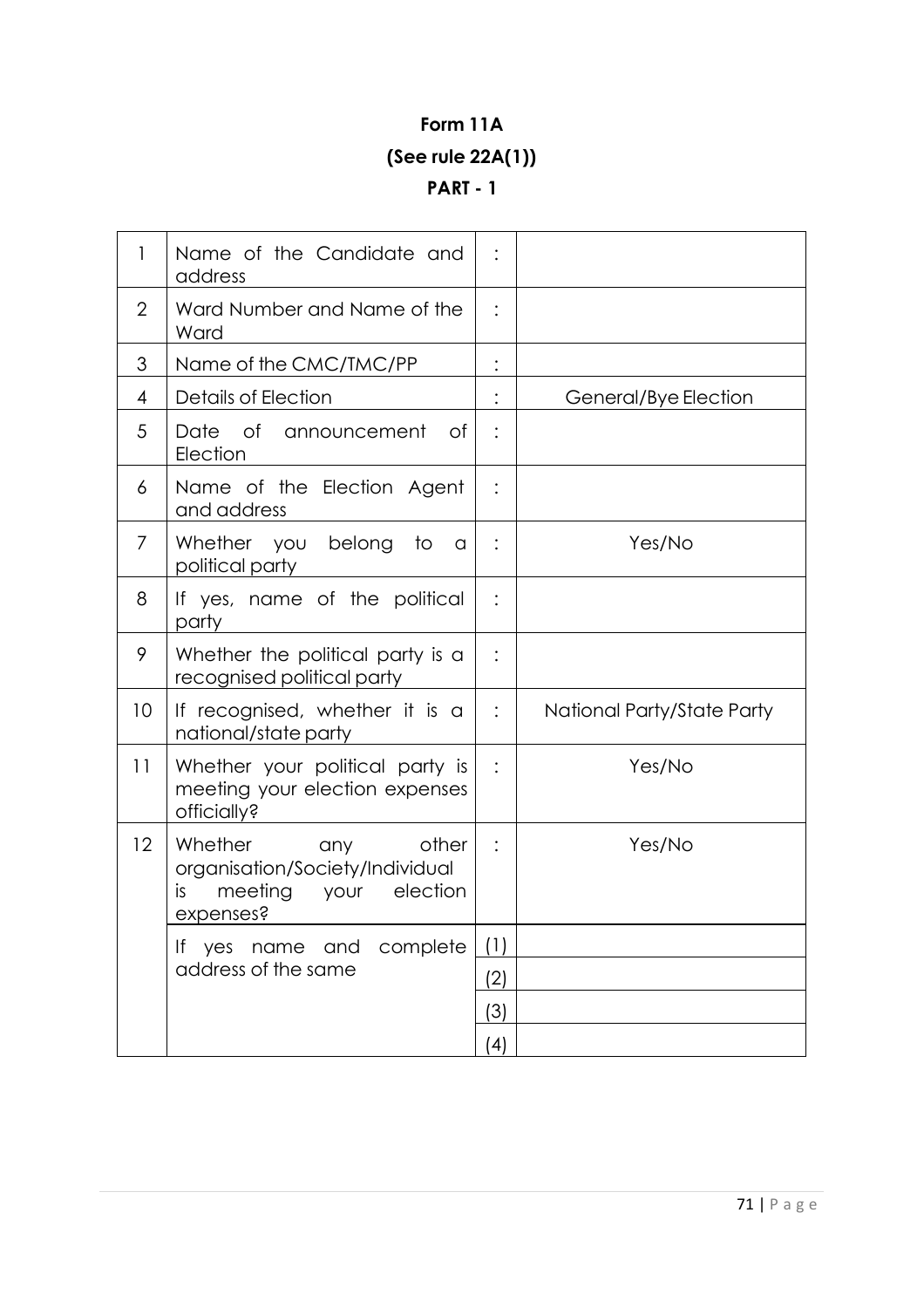# **PART - 2 REGISTER OF DAILY EXPENSES**

- 1. Name of the Candidate and address:
- 2. Name of the political party if he/she belongs to:
- 3. Name of the ward where he/she is contesting
- 4. Name of the CMC/TMC/PP
- 5. Date of election of result:
- 6. Name of the election agent and address:

| Date<br><b>of</b><br>expe<br>nditu<br>re | Item of<br>expenditu<br>re | Name and<br>address of<br>individual/politic<br>party/organizati<br>on/society | Amount         | <b>Name</b><br>and<br>address of<br>receiver<br>of amount | Voucher<br>number<br>where<br>amounts<br>are paid | Re<br>marks |
|------------------------------------------|----------------------------|--------------------------------------------------------------------------------|----------------|-----------------------------------------------------------|---------------------------------------------------|-------------|
|                                          | $\left 2\right\rangle$     | ΄3                                                                             | $\overline{4}$ | .5                                                        | 6                                                 |             |

## DETAILS OF DAILY EXPENSES

Instructions:

- (1) This register should be entered every day and the same should be produced to any officer for inspection authorised by the State Election Commission at any time.
- (2) Extract of entries of these registers after the election should be submitted along with an affidavit to the returning officer within thirty days from the date of announcement of the result.
- (3) Vouchers should be prescribed under sub rule (2), (3) and (4) of Rule 22A shall be produced without fail.
- (4) Details of expenses shall be signed by the candidate himself/herself.
- (5) It is not necessary to include the details of travel expenses made by the leaders of political parties campaigning for the candidate as the same cannot be construed as expenditure of the candidate.
- (6) Apart from details of expenditure incurred by the candidate himself or herself or by his or her election agent, the details of expenditure by any individual/society/organization for the election of the candidate shall be provided in the register.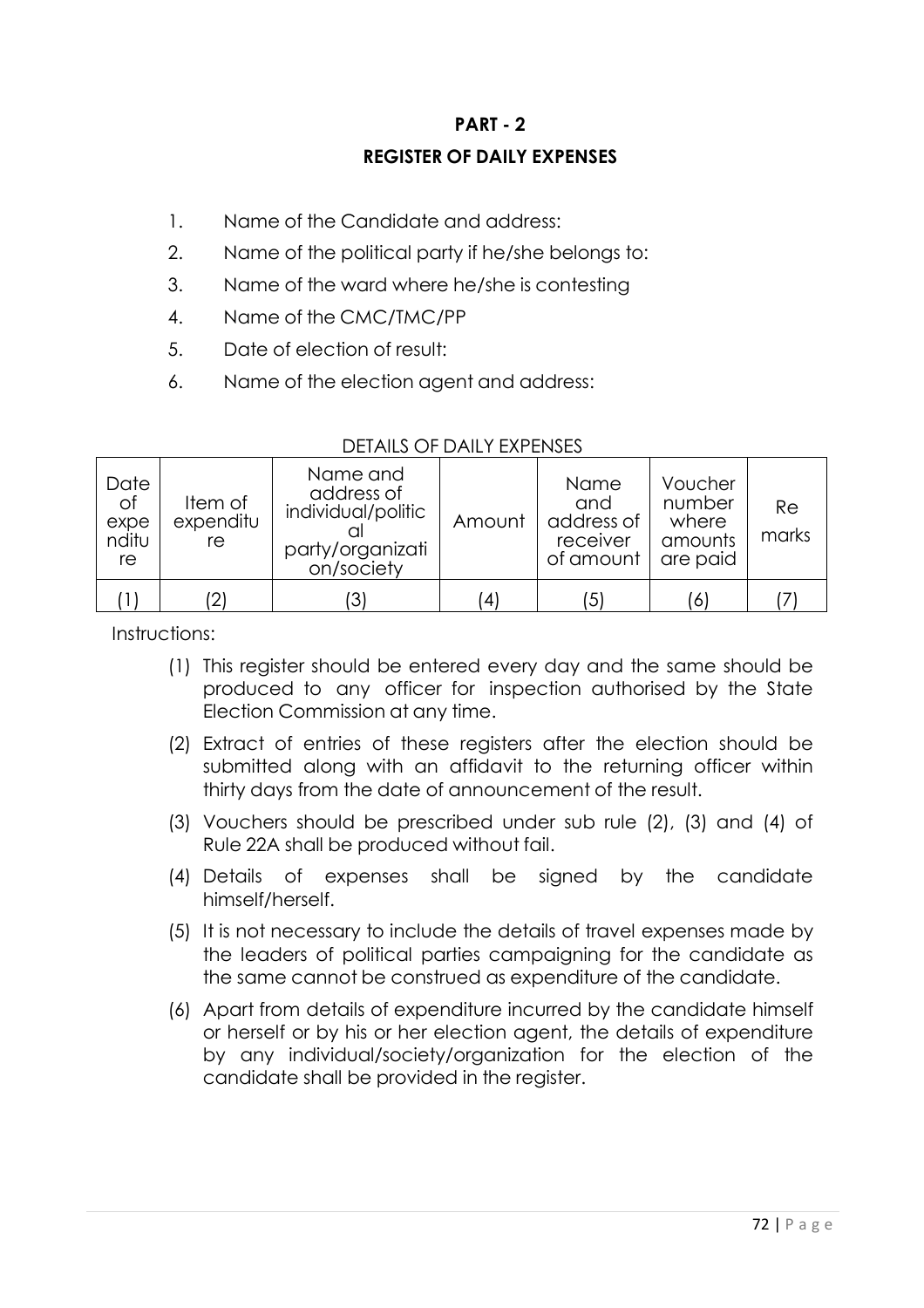## **Abstract statement of expenditure by the candidate, his or her election agent, political party, organisation, society and individuals on the candidate for election purposes**

| Details of<br>expenditure | Particulars of individual/s/political<br>party/society/organisation | Total<br>expenditure                                              |                                                    |            |  |  |  |
|---------------------------|---------------------------------------------------------------------|-------------------------------------------------------------------|----------------------------------------------------|------------|--|--|--|
|                           | Candidate<br>and his/her<br>election<br>agent                       | Political<br>party which<br>has<br>recognised<br>the<br>candidate | Other<br>society/organisations<br>and individual/s |            |  |  |  |
|                           | '2)                                                                 | '3)                                                               | $\overline{4}$                                     | $\sqrt{5}$ |  |  |  |
|                           | Rs.                                                                 | Rs.                                                               | Rs.                                                | Rs.        |  |  |  |
|                           |                                                                     |                                                                   |                                                    |            |  |  |  |

| SI<br><b>No</b> | Items of expenditure                                                                                   | Amount |
|-----------------|--------------------------------------------------------------------------------------------------------|--------|
|                 | Public functions, processions etc.                                                                     |        |
| $\overline{2}$  | Pamphlets, Posters, banners, video and audio<br>casettes, loudspeakers and other campaign<br>materials |        |
| 3               | Electronic/print media (including cable network)                                                       |        |
| 4               | Vehicles used and expenses of fuel on these<br>vehicles                                                |        |
| 5               | Erection of Gates, gantries, cut outs, archs and<br>banners for election campaign.                     |        |
| 6               | Programme of visit of leaders                                                                          |        |
| 7               | Programme of visit of other office bearers                                                             |        |
| 8               | Other expenditure                                                                                      |        |
|                 | Total Expenditure                                                                                      |        |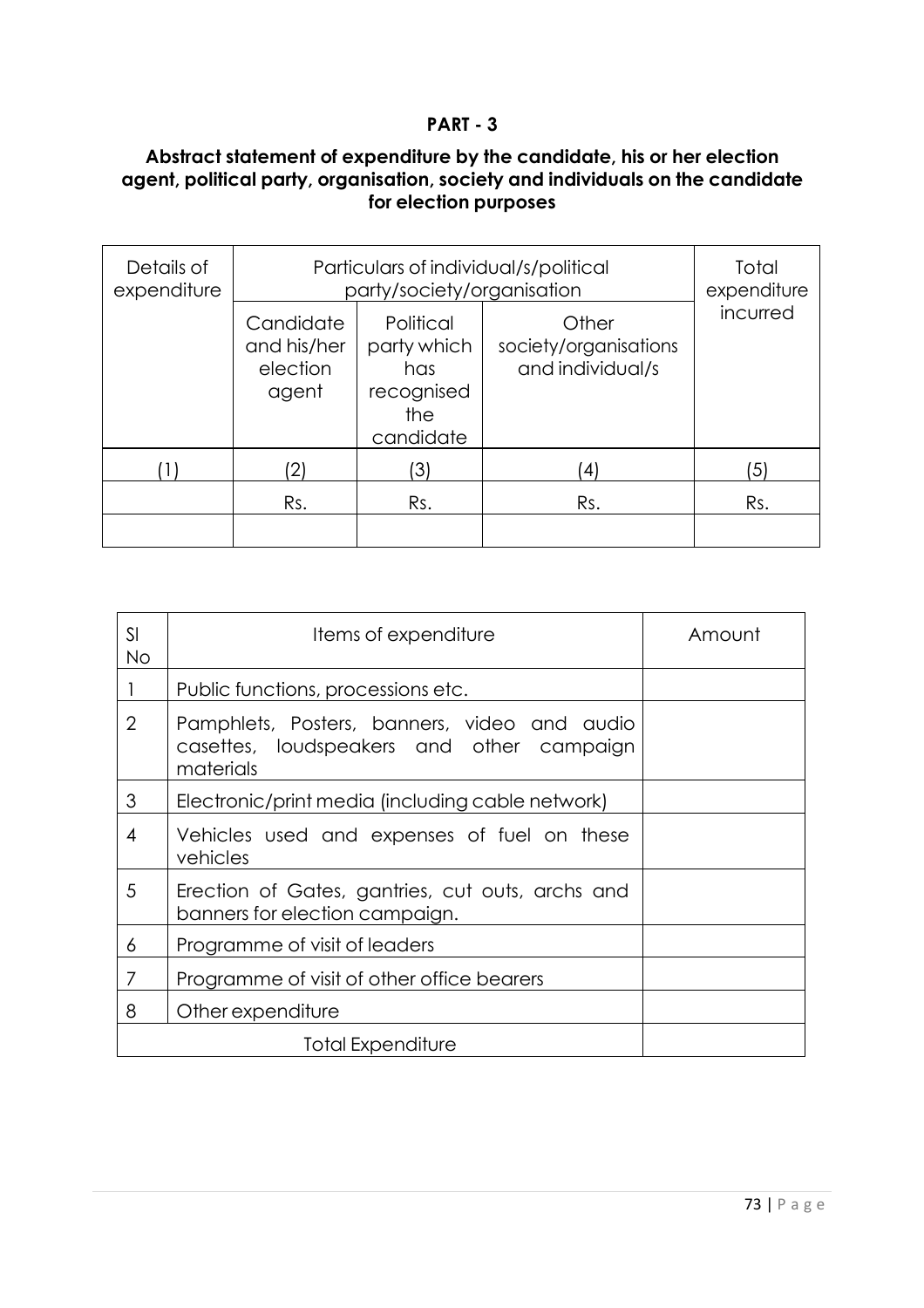# **Details of financial assistance received**

| SI No          | Particulars                                                        | Amount received |
|----------------|--------------------------------------------------------------------|-----------------|
| 1.             | Political party                                                    |                 |
| $\mathfrak{D}$ | Other society/organisation<br>(name and address to be<br>provided) |                 |
| 3.             | Other individuals (name and<br>address to be provided              |                 |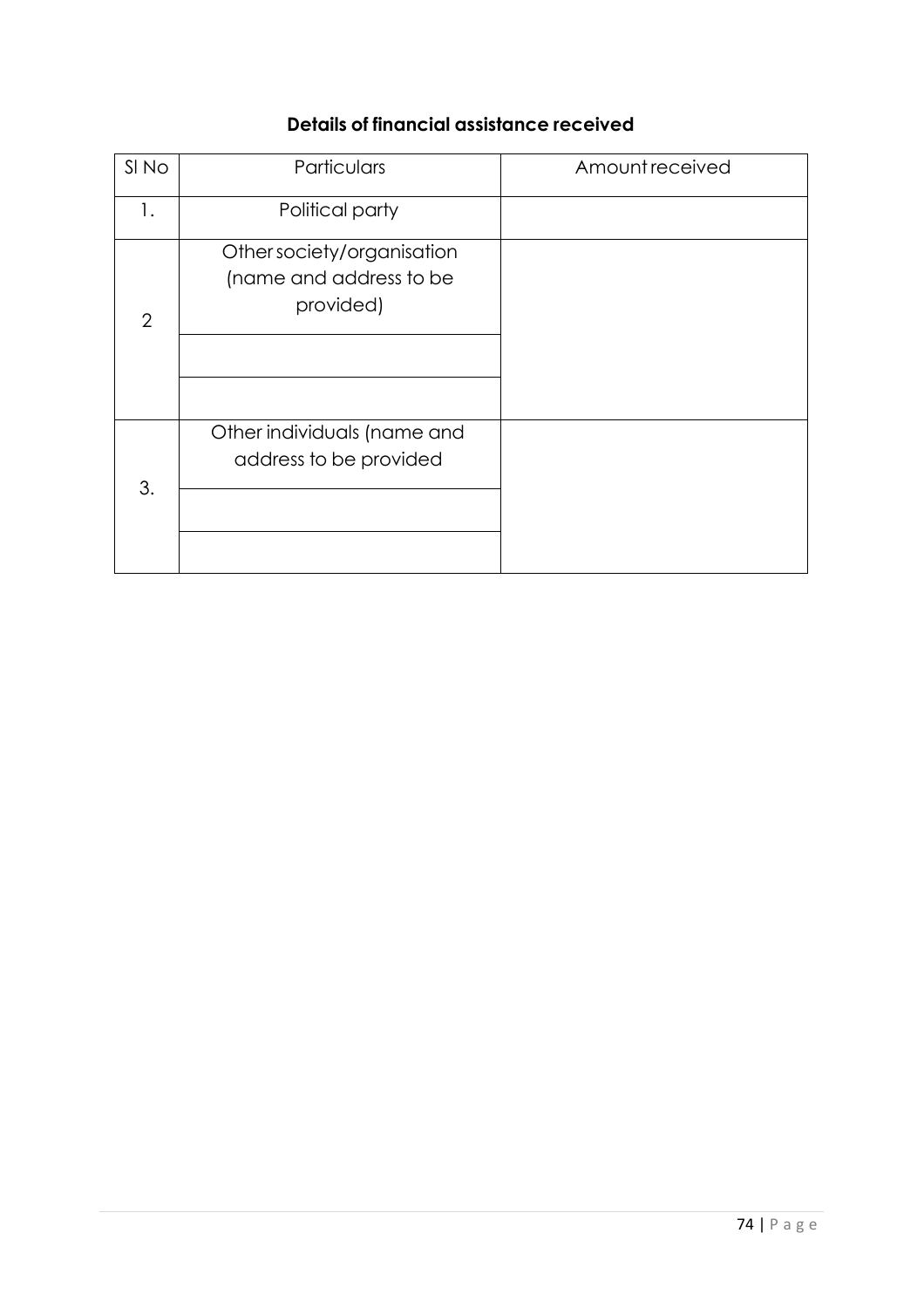## **Details of expenditure on vehicles used**

*(Details of expenditure on vehicles used for campaigning should be given. This should include details of vehicles used by political party, other societies/organisations/individuals (excluding star campaigners of political parties)*

| Vehicle   | <b>Type</b>                     | Dates<br>of use | Expenses on fuel, maintenance, hire<br>charges/drivers salary |                    |                                 |  |  |  |  |  |
|-----------|---------------------------------|-----------------|---------------------------------------------------------------|--------------------|---------------------------------|--|--|--|--|--|
| <b>No</b> | of<br>vehicle                   |                 | Candidate/<br>Election<br>agent                               | Political<br>Party | Other<br>societies/organisation |  |  |  |  |  |
| (1)       | (2)                             | (3)             | (4)                                                           | (5)                | (6)                             |  |  |  |  |  |
|           |                                 |                 |                                                               |                    |                                 |  |  |  |  |  |
|           | Total (column $4 + 5 + 6$ ) Rs. |                 |                                                               |                    |                                 |  |  |  |  |  |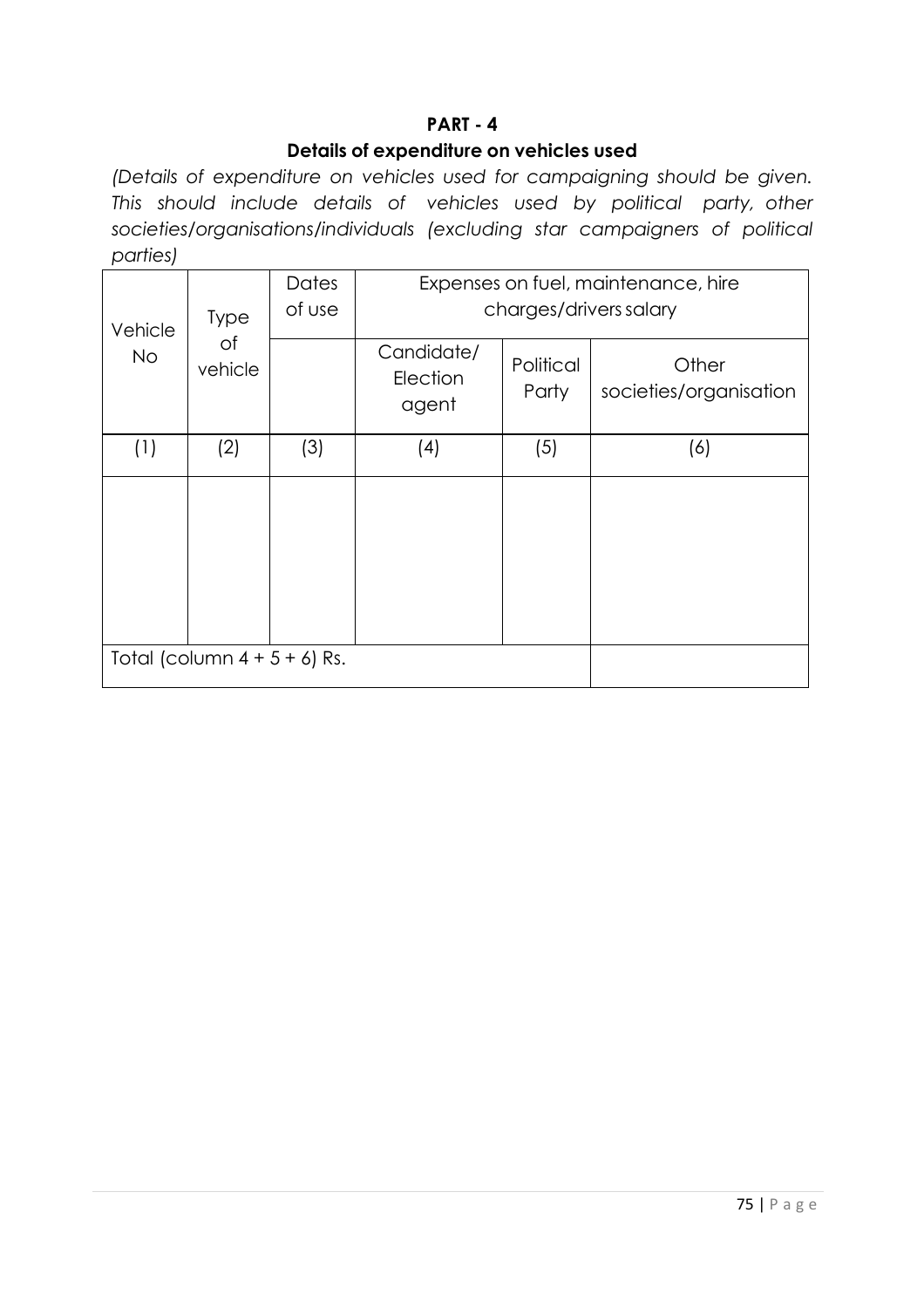# **Details of expenditure on public meetings**

| Date of<br>meeting | Place of<br>meeting | Authority<br>which has<br>granted<br>permission<br>the<br>$\overline{1}$<br>meeting | Hire<br>charges<br>for<br>erection<br>of<br>pendal<br>and<br>furniture | Hire charges for<br>public<br>announcement<br>system | Other<br>expenditure | Total |
|--------------------|---------------------|-------------------------------------------------------------------------------------|------------------------------------------------------------------------|------------------------------------------------------|----------------------|-------|
| (1)                | (2)                 | (3)                                                                                 | (4)                                                                    | (5)                                                  | (6)                  | (7)   |
|                    |                     |                                                                                     |                                                                        | Parts of amount shown in column (7)                  |                      |       |
|                    | Candidate/Election  |                                                                                     |                                                                        | <b>Political Party</b>                               | Other societies/     |       |
|                    | Agent               |                                                                                     |                                                                        |                                                      | organisation/        |       |
|                    |                     |                                                                                     |                                                                        |                                                      | individuals          |       |
| (8)                |                     |                                                                                     |                                                                        | (9)                                                  | (10)                 |       |
|                    |                     |                                                                                     |                                                                        | Total of columns $(8 + 9 + 10)$                      |                      |       |
|                    |                     |                                                                                     | (11)                                                                   |                                                      |                      |       |
|                    |                     |                                                                                     |                                                                        |                                                      |                      |       |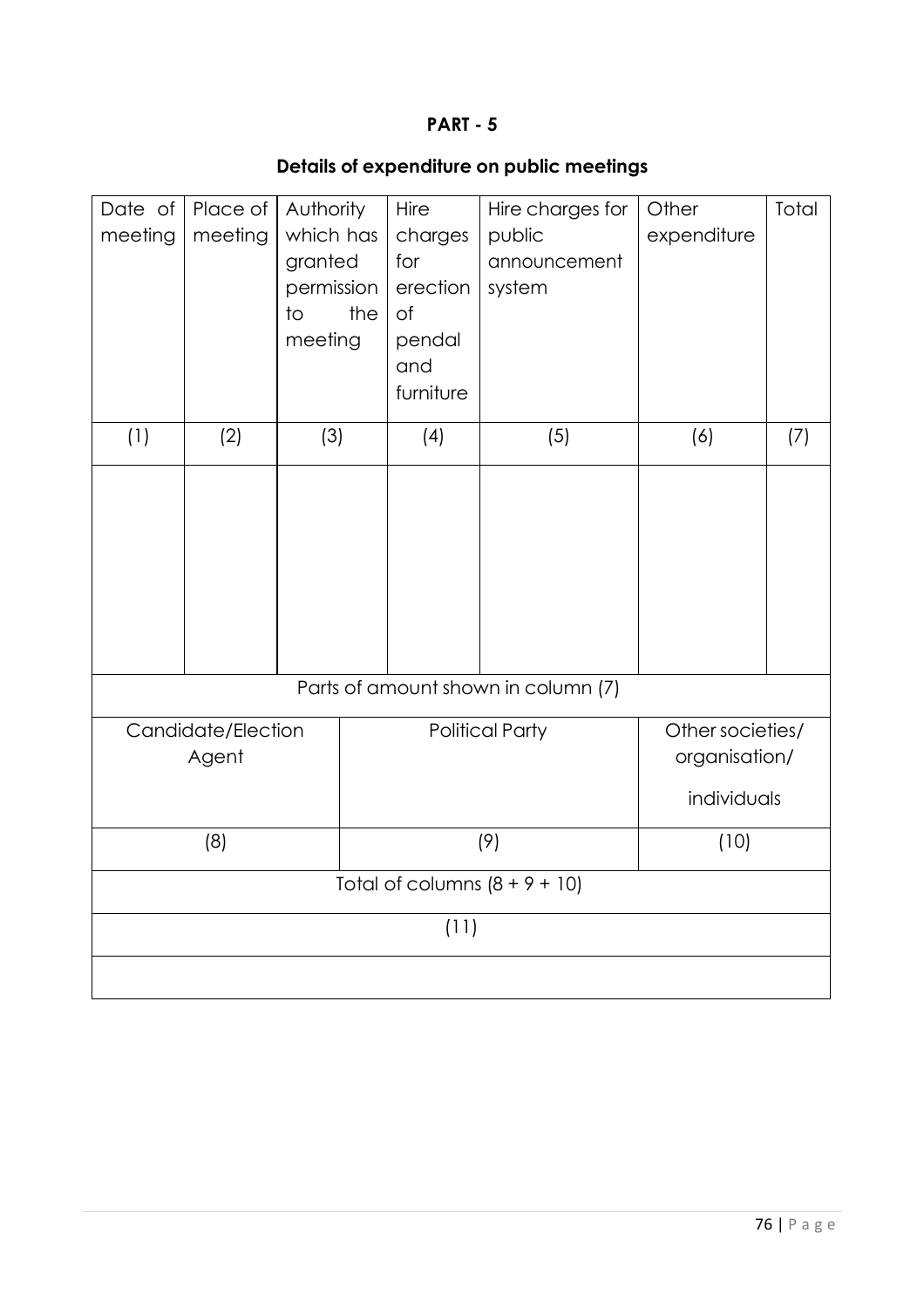| SI No | Name<br>of |                    | Details of arrival |             |         | Details of stay |  |  |  |  |
|-------|------------|--------------------|--------------------|-------------|---------|-----------------|--|--|--|--|
|       | leader     |                    |                    |             |         |                 |  |  |  |  |
|       |            | Date of            | Mode               | Travel      | Period  | Expenditure     |  |  |  |  |
|       |            | arrival            | of                 | expenditure | of stay | for local       |  |  |  |  |
|       |            | in ward            | travel             | paid (if    | in ward | movements       |  |  |  |  |
|       |            |                    |                    | known)      |         |                 |  |  |  |  |
| (1)   | (2)        | (3)                | (4)                | (5)         | (6)     | (7)             |  |  |  |  |
|       |            |                    |                    |             |         |                 |  |  |  |  |
|       |            |                    |                    |             |         |                 |  |  |  |  |
|       |            |                    |                    |             |         |                 |  |  |  |  |
|       |            |                    |                    |             |         |                 |  |  |  |  |
|       |            |                    |                    |             |         |                 |  |  |  |  |
|       |            |                    |                    |             |         |                 |  |  |  |  |
|       |            | Total expenditure: |                    |             |         |                 |  |  |  |  |
|       |            |                    |                    |             |         |                 |  |  |  |  |

#### **Details of expenditure of travel by leaders of political parties**

# **DECLARATION OF CANDIDATE**

Details of statements made in Part 1 to Part 6 are true to the best of my knowledge and belief.

CANDIDATE

*Note : Any incomplete or false information furnished or any information is suppressed by the candidate will attract penalty under Indian Penal Code.*

DECLARED BEFORE ME ON............................................

RETURNING OFFICER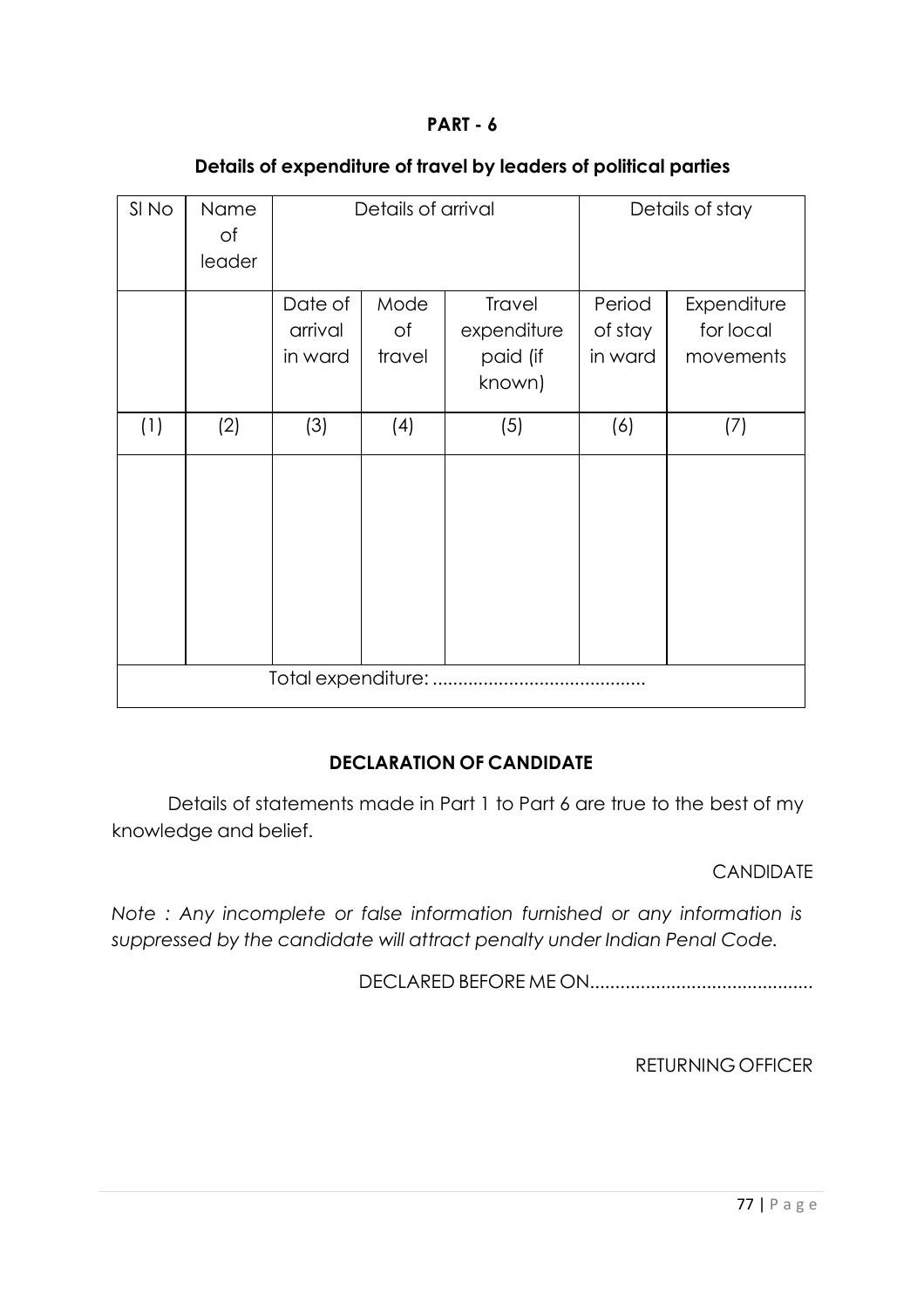# **Form 11B**

# **(See rule 22 A(5))**

# FORMAT OF AFFIDAVIT

While lodging expenditure statement by the candidate

Sworn before the Returning Officer, ...................... Ward, ...............

I, Sri/Smt..........................................................bin ................................... aged................ years residing at ..................................................................... do hereby solemnly affirm and state on oath as follows:

I submit that after going through the records, I have acquainted myself with the facts of the case.

- 1. I am a candidate contesting for election to ...............................ward of ........................................ and results of election is declared on .......................................
- **2.** I have maintained register of details of election expenses from the date of nomination till the declaration of the result (both days inclusive).
- **3.** I have maintained the details of expenditure in the formats and registers prescribed by the State Election Commission and have submitted the same along with vouchers and bills.
- 4. Details of expenditure furnished by me includes in relation to myself, my election agent and political party and others as prescribed and I have not left or suppressed any expenditure that is incurred.
- 5. Election expenses statement made in Part 2 includes the expenditure incurred by myself, my election agent and political party which supported me.

DEPONENT

Place ·

Date:

Declared before me on

Returning Officer

Place :

Date: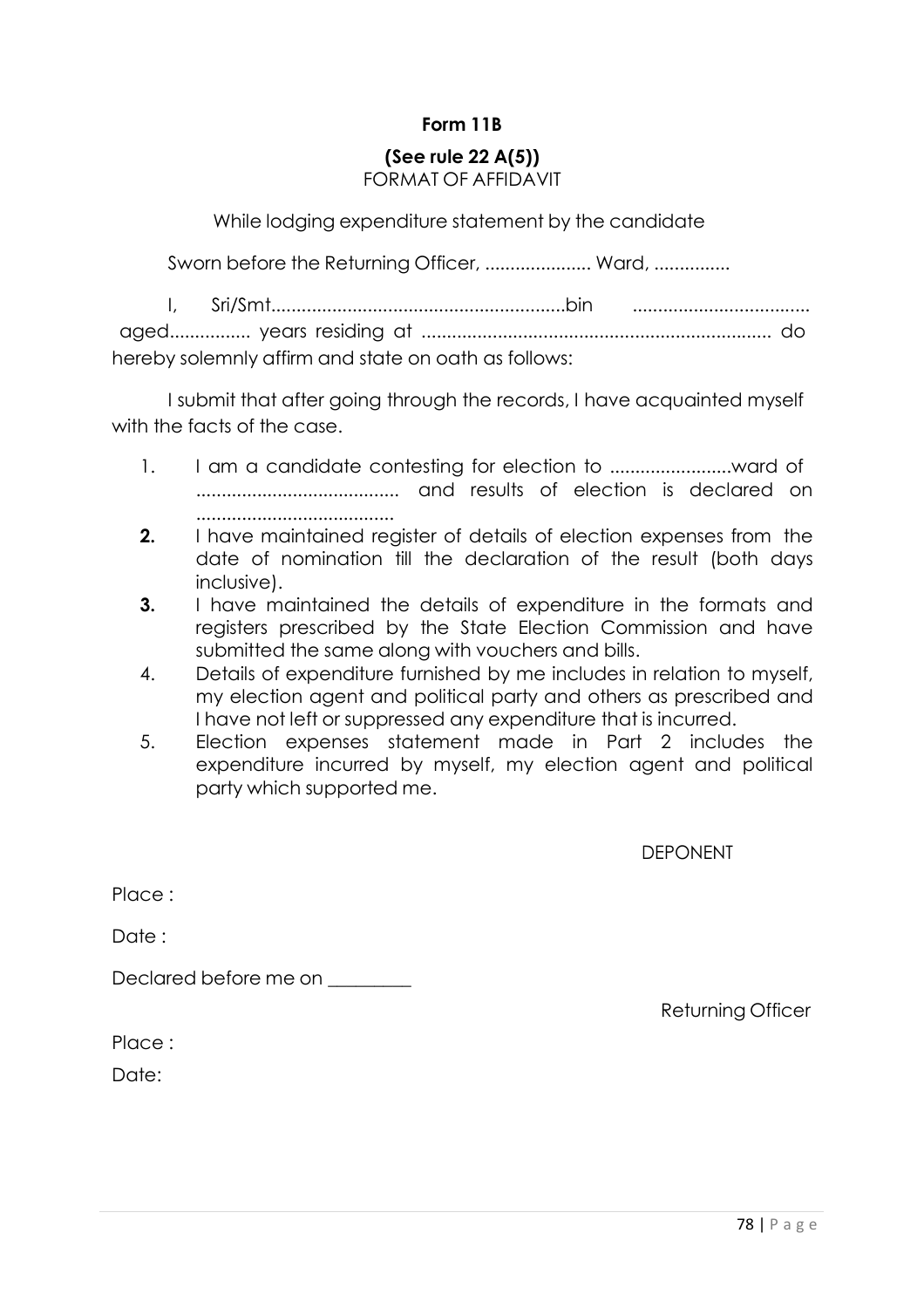# **Form 11C (See rule 22 A(5))**

## **RECEIPT**

Received accounts of expenditure incurred on the election from Sri/Smt ......................................, from the candidate. The result of election of councillor for ..............................ward is declared on .........................................

RETURNING OFFICER

................................... WARD

Place :

Date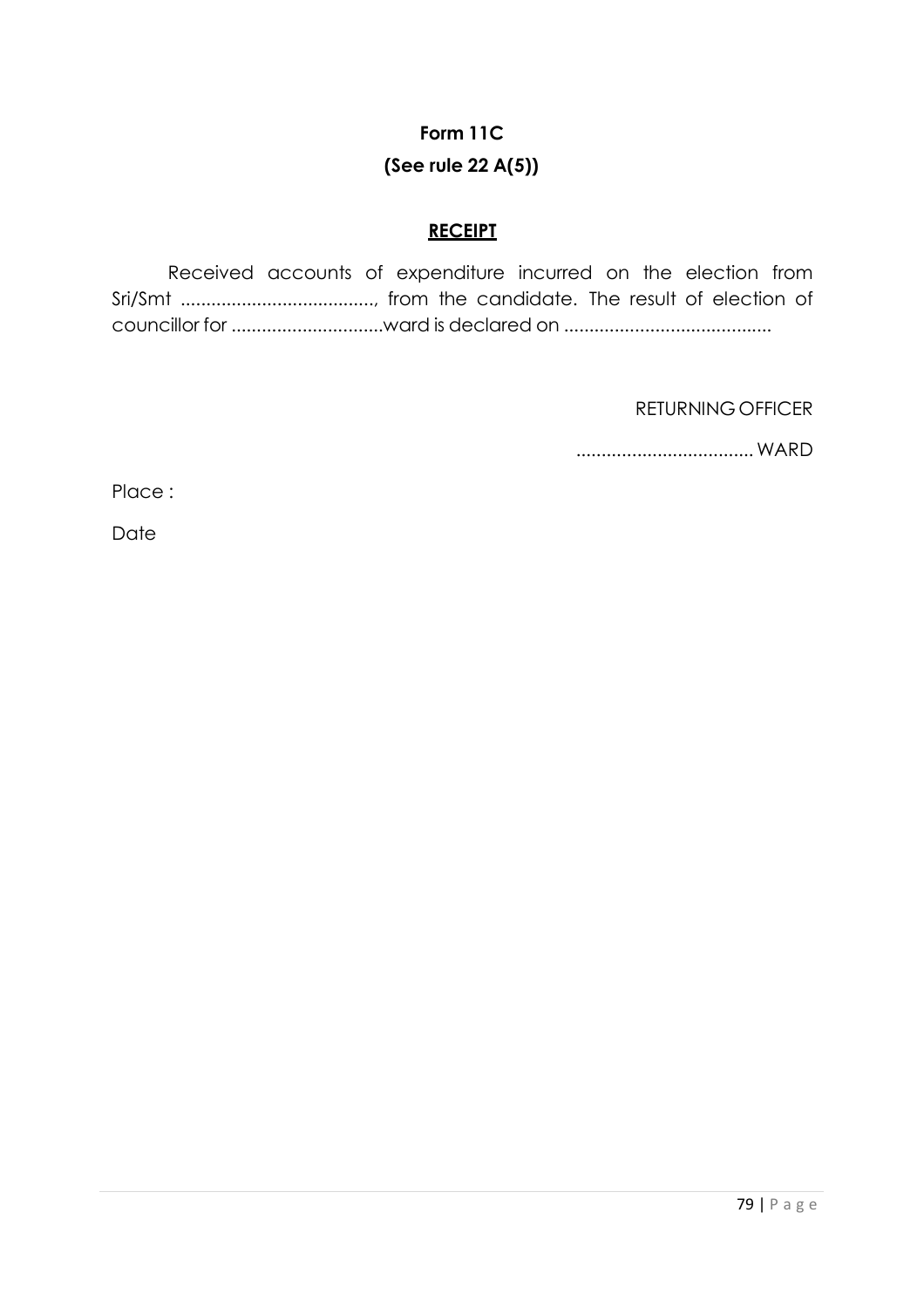#### **Form 12** [See Rule 25(1)] **Revocation of Appointment of Polling Agent**

Election of Councillors to the City Municipal Council/Town Municipal Council/Town Panchayat of the City/Town of ………………………… from the …………………………………….. \*ward

| To :                                                |
|-----------------------------------------------------|
| The Presiding Officer,                              |
|                                                     |
|                                                     |
|                                                     |
|                                                     |
|                                                     |
| the above election hereby revoke the appointment of |
|                                                     |
|                                                     |
|                                                     |

| Place: |                                                       |  |
|--------|-------------------------------------------------------|--|
| Date:  | Signature of Candidate / Election Agent <sup>**</sup> |  |

\* Appropriate particulars of the election to be inserted.

\*\* Score off the inappropriate alternative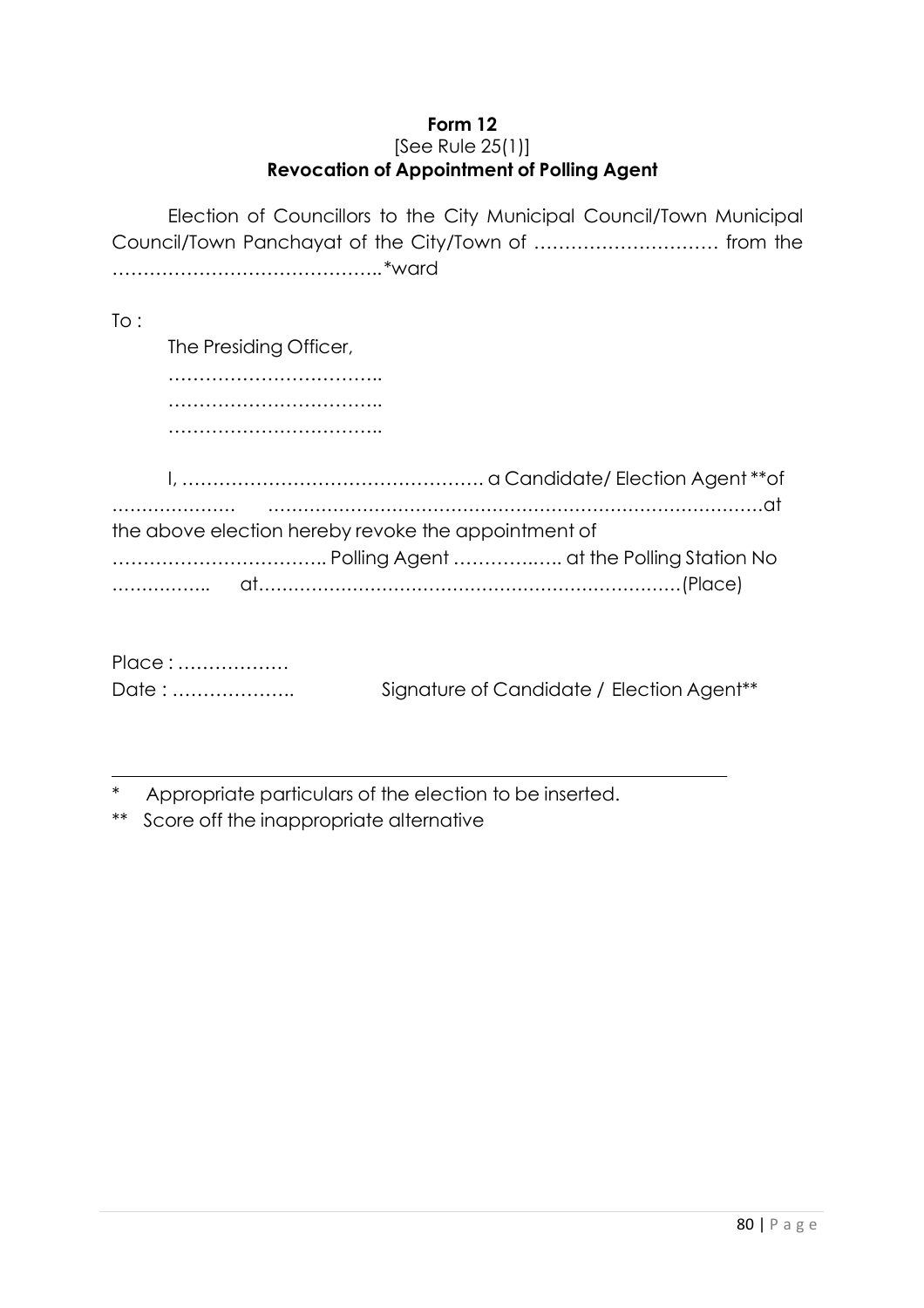#### **Form 13** [See Rule 25(2)] **Revocation of Appointment of Counting Agent**

Election of Councillors to the City Municipal Council/Town Municipal Council/Town Panchayat of the City/Town of ………………………… from the …………………………………….. \*ward

| To : |                                                            |
|------|------------------------------------------------------------|
|      | The Returning Officer,                                     |
|      |                                                            |
|      |                                                            |
|      |                                                            |
|      |                                                            |
|      | candidate at the election hereby revoke the appointment of |

| Place: |                                         |
|--------|-----------------------------------------|
| Date:  | Signature of Candidate / Election Agent |

\* Appropriate particulars of the election to be inserted.

\*\* Score off the inappropriate alternative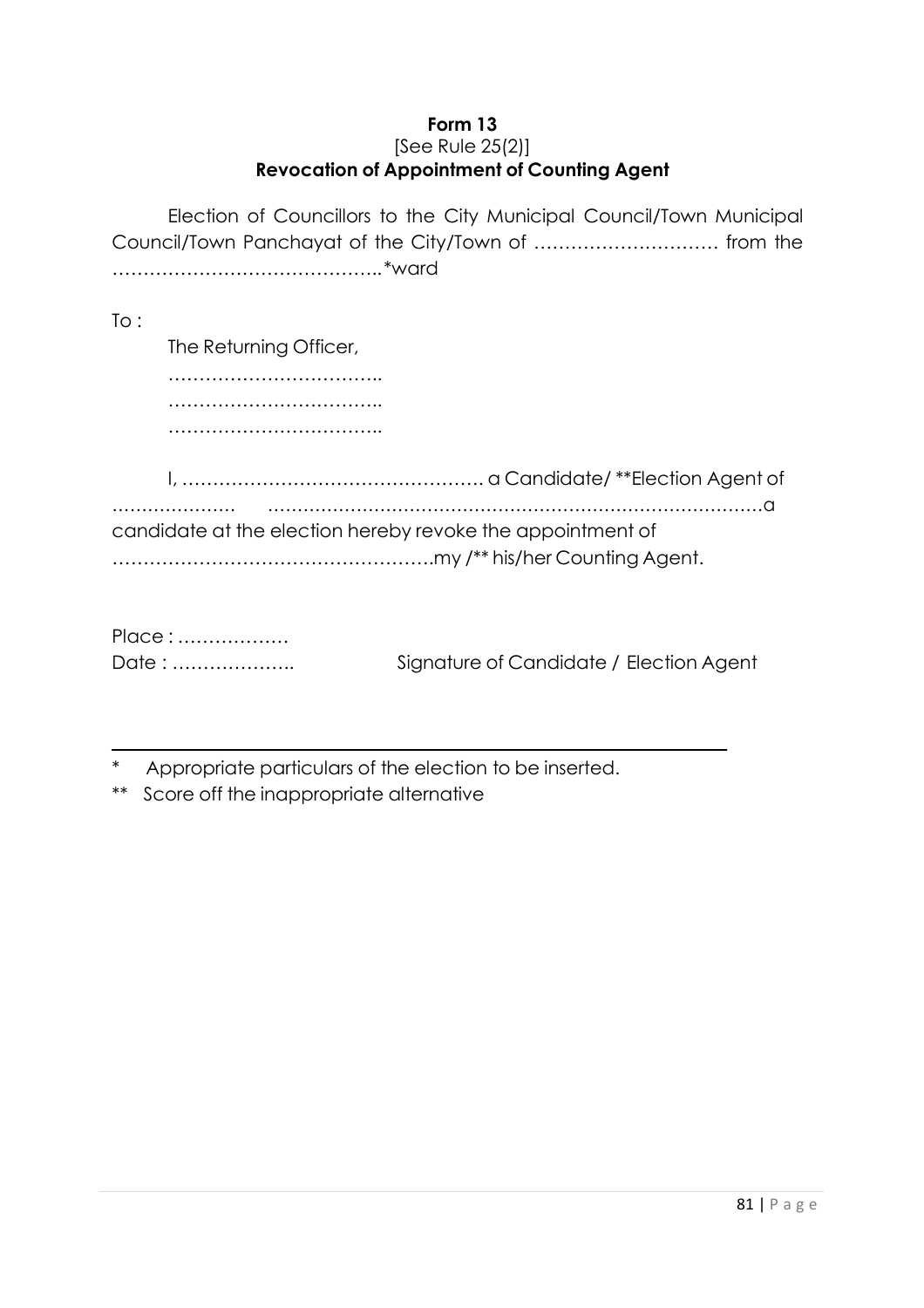# **Form 13 A**

#### [See Rule 29(2)] **Declaration of Result of Elections**

(To be used when the seat is uncontested)

Election of Councillors to the City Municipal Council/Town Municipal Council/Town Panchayat of the City/Town of ………………………… from the …………………………………….. \*ward reserved for Backward Classes (A) or (B)\*\*/ Scheduled Castes/Scheduled Tribes/Women.

In pursuance of the provisions contained in Rule 29(2) of the Karnataka Municipalities (Election of Councillors) Rules, 1977, I declare that

Name: ……………………………………………… Address:……………………………………………. ……………………………………………….. ………………………………………………… …………………………………………………….

+ Sponsored by ………………………………………….(name of the recognized/registered political party) has been duly elected to fill the vacancy to the said City Municipal Council/Town Municipal Council/Town Panchayat from the above ward.

| Place: |  |
|--------|--|
| Date:  |  |

Signature of Returning Officer

Appropriate particulars of the election to be inserted.

- \*\* Score off the inappropriate alternative
- + Strike off the clause not applicable.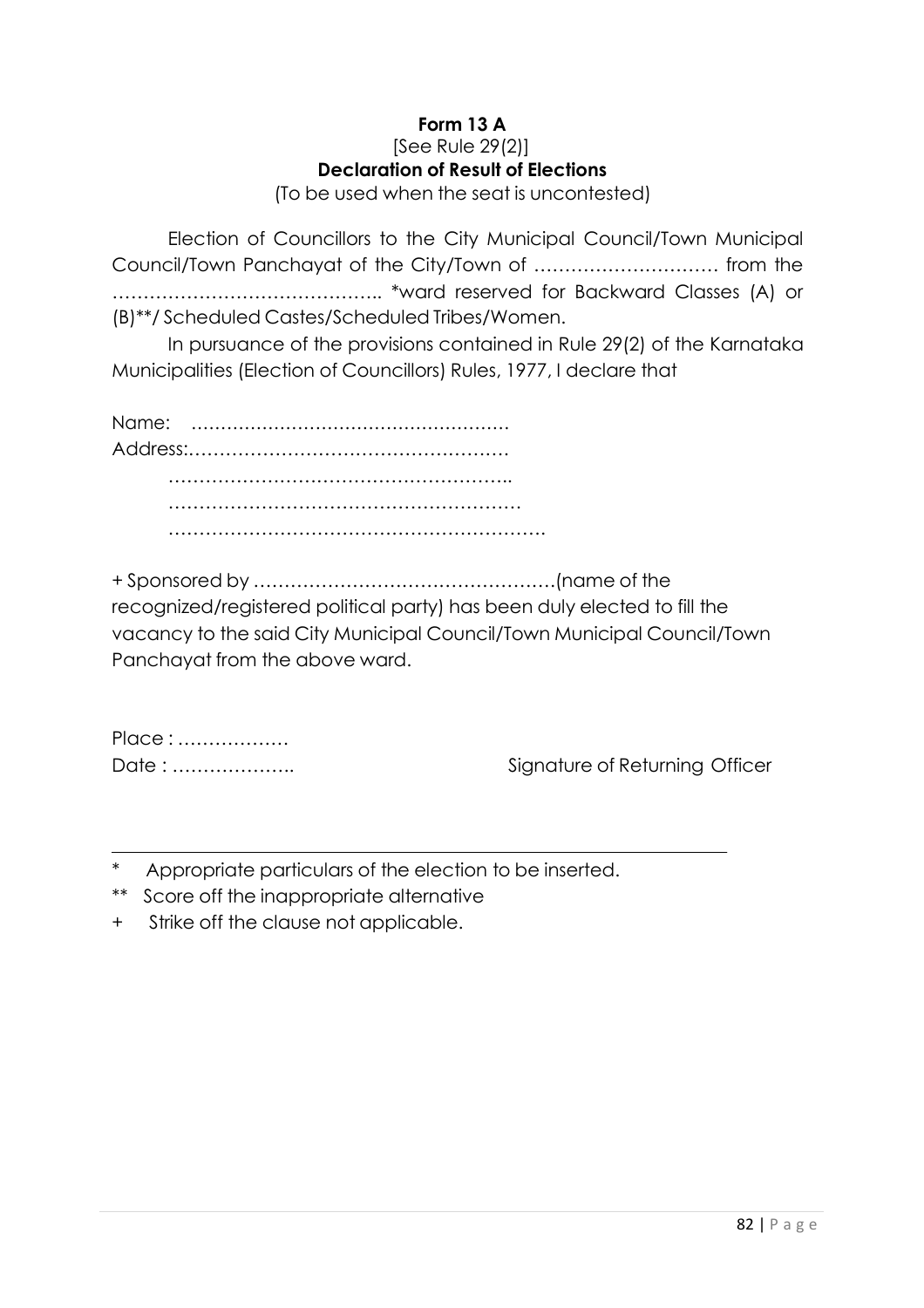### **Form 13 B** [See Rule 29(2)and 29 (3)] **Declaration of Result of Elections**

(For use in Election of Councillors to City Municipal Council/Town Municipal Council/Town Panchayat to fill casual vacancy when the seat is uncontested).

Election of Councillors to the City Municipal Council/Town Municipal Council/Town Panchayat of the City/Town of ………………………… from the …………………………………….. \*ward reserved for Backward Classes (A) or (B)\*\*/ Scheduled Castes/Scheduled Tribes/Women.

In pursuance of the provisions contained in Rule 29(2) of the Karnataka Municipalities (Election of Councillors) Rules, 1977, I declare that

Name: ……………………………………………… Address:……………………………………………. ……………………………………………….. ………………………………………………… …………………………………………………….

+ Sponsored by ………………………………………….(name of the recognized/registered political party) has been duly elected to fill the vacancy caused in that City Municipal Council/Town Municipal Council/Town Panchayat by the

+ Resignation of ………………………………………………..

+ Death of ……………………………………………………………….

+ Election of been declared void, …………………………………………..

Seat of ………………………………….Ward having become vacant/having been declared vacant.

| Place: |
|--------|
| Date:  |

Signature of Returning Officer

- Appropriate particulars of the election to be inserted.
- \*\* Score off the inappropriate alternative
- + Strike off the clause not applicable.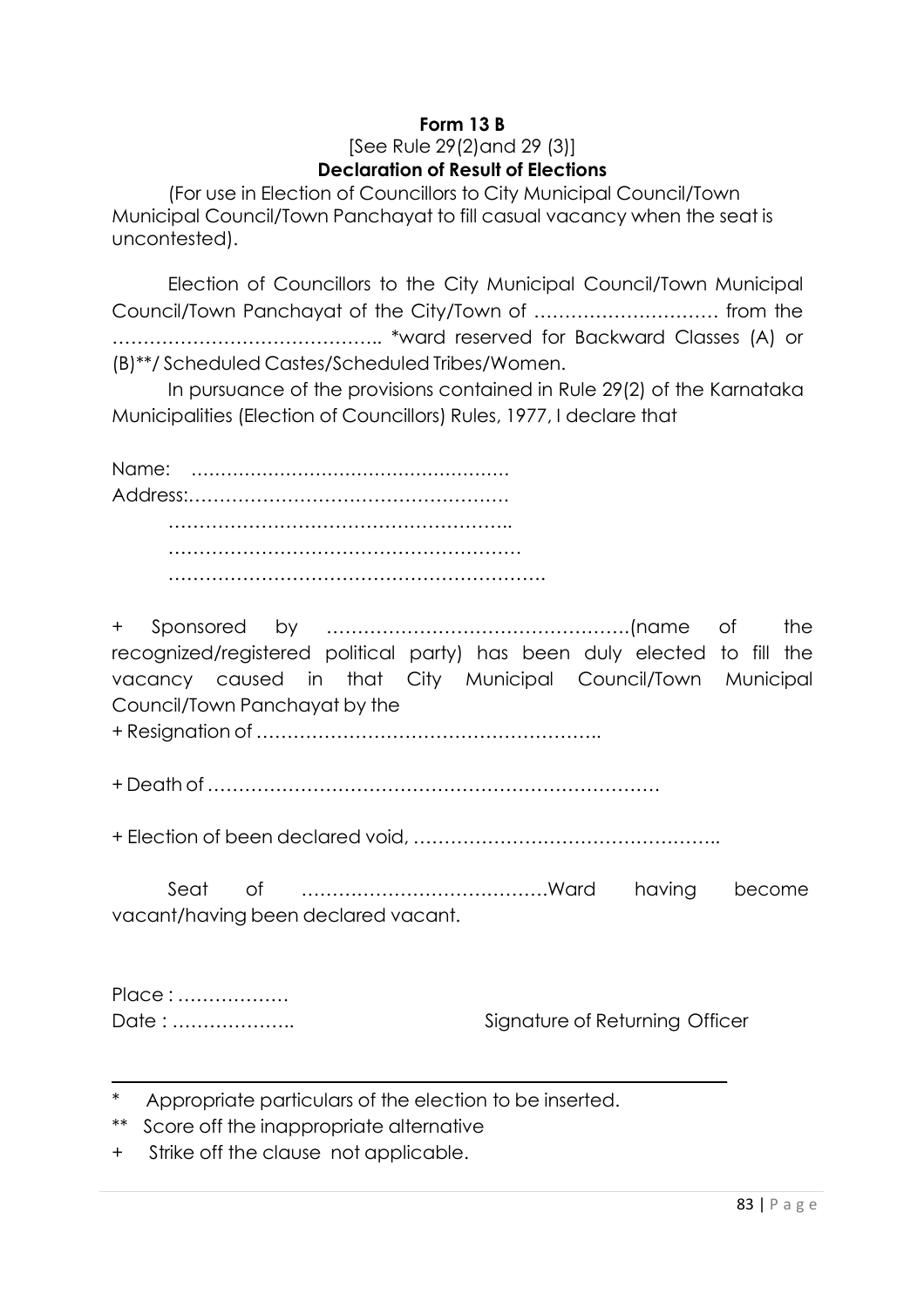#### **Form 14** [See Rule 41 A(1)] **Application for Election Duty Certificate**

 $To:$ 

The Returning Officer ………………………………… ………………………………… ……………………………………………

Sir,

I intend to cast my vote at the ensuing election of Councillors to the City/Municipal Council/Town Municipal Council/Town Panchayat of the City/Town of …………………………… from the ……………………………. \*ward.

I have been posted on election duty to a polling station other than the one at which I am entitled to Vote.

My name is entered at Sl.No ………………… in Part No. …………………….. of the Electoral roll for …………………. \* ward.

I request that Election Duty Certificate in Form No. 14 A may be issued to enable me to vote at the polling station where I may be on duty on the polling day. It may be sent to me at the following address.

………………………………….. …………………………………………… …………………………………..

Place : ……………… Date : ……………….. Yours faithfully,

Signature

Appropriate particulars to be inserted.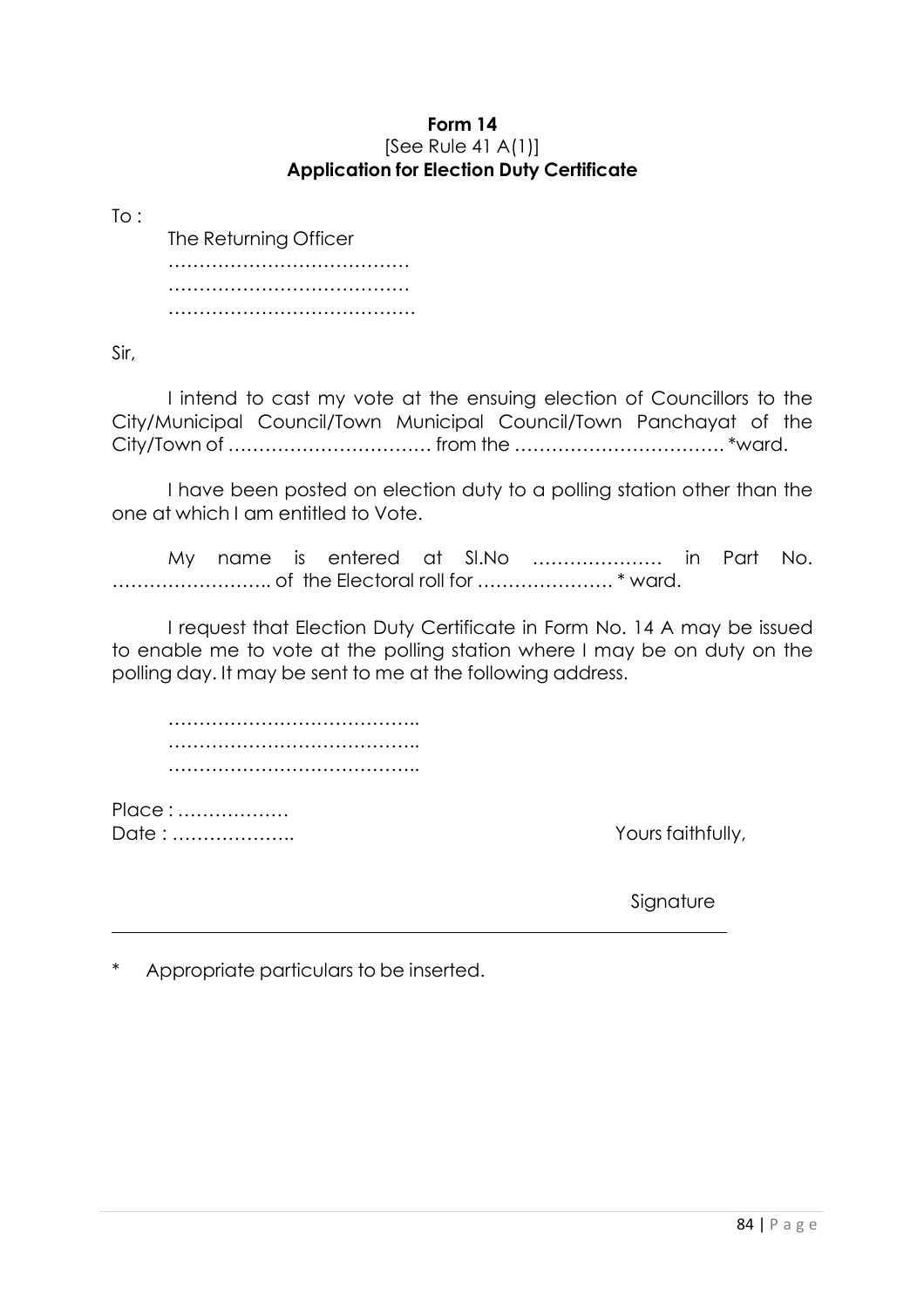#### **Form 14 A** [See Rule 41 A (2) (a)] **Election Duty Certificate**

Certified that ………………………………. S/o, D/o, W/o ………………………………….. is an elector in the ……………………….. \*ward, his electoral roll number being……………………………………………. that by reason of his being on election duty, he is unable to vote at the polling station, where he is entitled to vote and as such is hereby authorized to vote at any polling station, he may be on duty on the date of poll.

| Place: |  |
|--------|--|
| Date:  |  |

Signature of Returning Officer

Seal

Appropriate particulars to be inserted.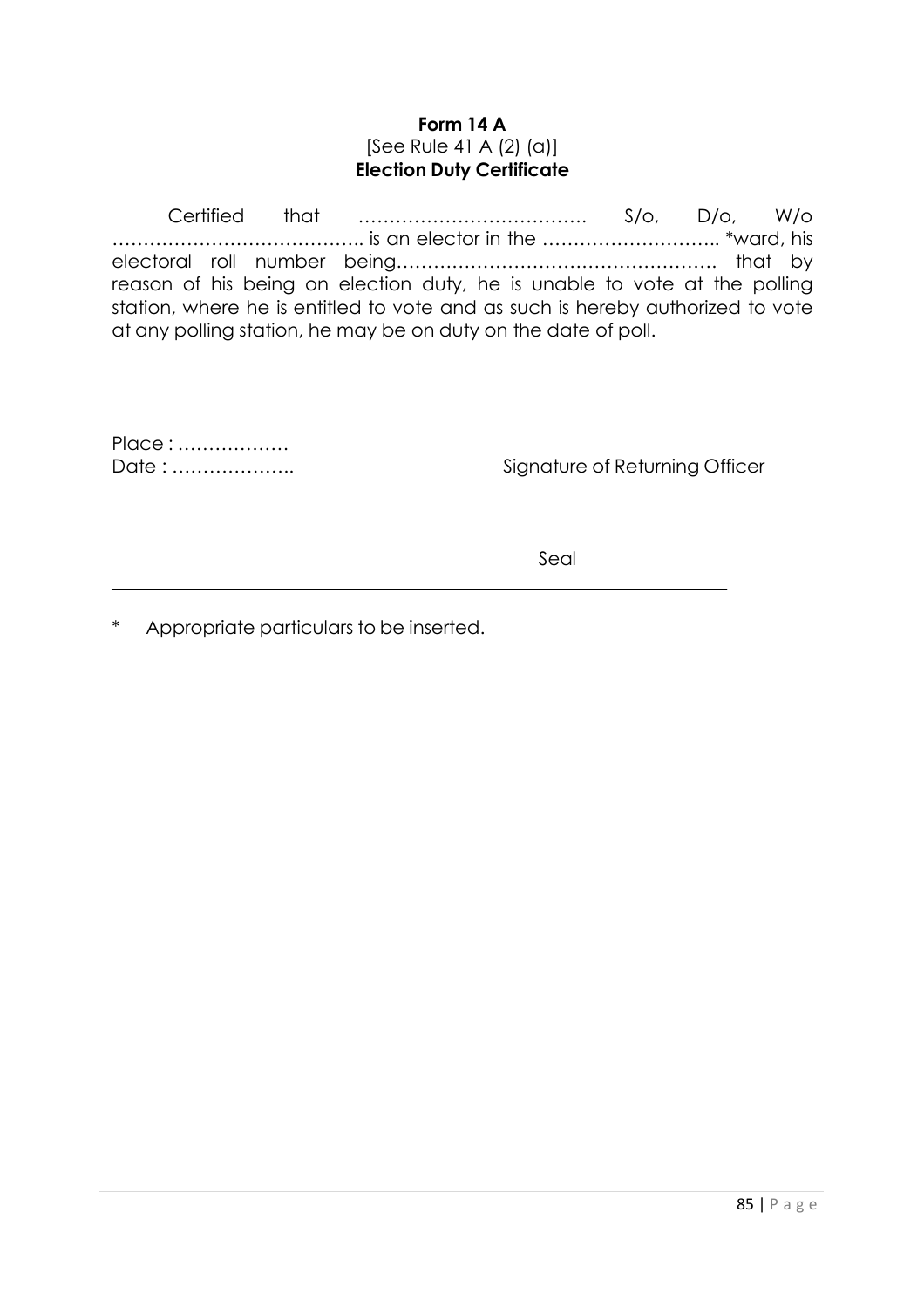# **Form 14 B**

#### [See Rule 41 (C)] **Letter of Intimation to Returning Officer requesting for a Postal Ballot Paper**

To :

The Returning Officer ………………………………… ………………………………… ……………………………………………

Sir,

I intend to cast my vote by post at the ensuing election of Councillors to the City Municipal Council/Town Municipal Council/Town Panchayat of the City/Town of …………………………… from ……………………………. \*ward.

My name is entered at Sl.No ………………… in Part No. …………………….. of the electoral roll of …………………. \* ward.

The ballot paper may be sent to me at the following address.

………………………………….. ………………………………….. …………………………………..

Place : ……………… Date : ……………….. Yours faithfully

Signature

Appropriate particulars of the Election to be inserted.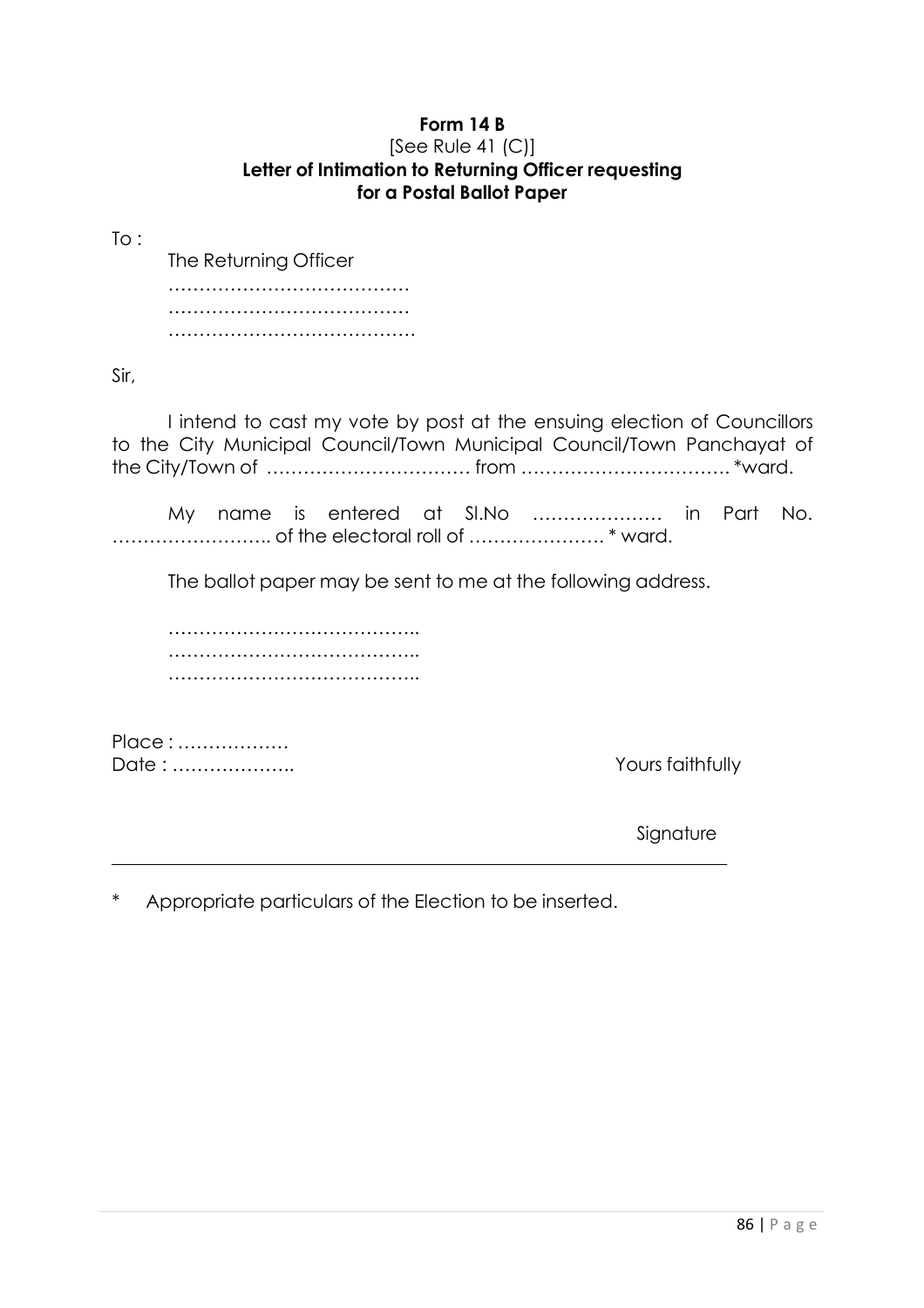# **Form 14 C**

#### [See Rule 41 E (1) (a)] **Declaration by Elector**

(This side to be used only when the elector signs the declaration himself)

Election of Councillors to the City Municipal Council/Town Municipal Council/Town Panchayat of the City/Town of……………………from the ………………………………………………………………............. \*ward.

I hereby declare that I am the elector to whom the postal ballot paper bearing serial number …………………. has been issued at the above election.

> Signature of the Elector Address :

> > …………

………..

……………………………………………

……………………………………………

………………….............................

Date : ………………………..

## ATTESTATION OF SIGNATURE

The above has been signed in my presence by ……………………… (elector) who is personally known to me/ has been identified to my satisfaction by ……………………… (identifier) who is personally known to me.

| Signature of the Identifier, If any | Signature of the Attesting<br>Officer |
|-------------------------------------|---------------------------------------|
| Address:                            | Designation<br>Address                |
|                                     |                                       |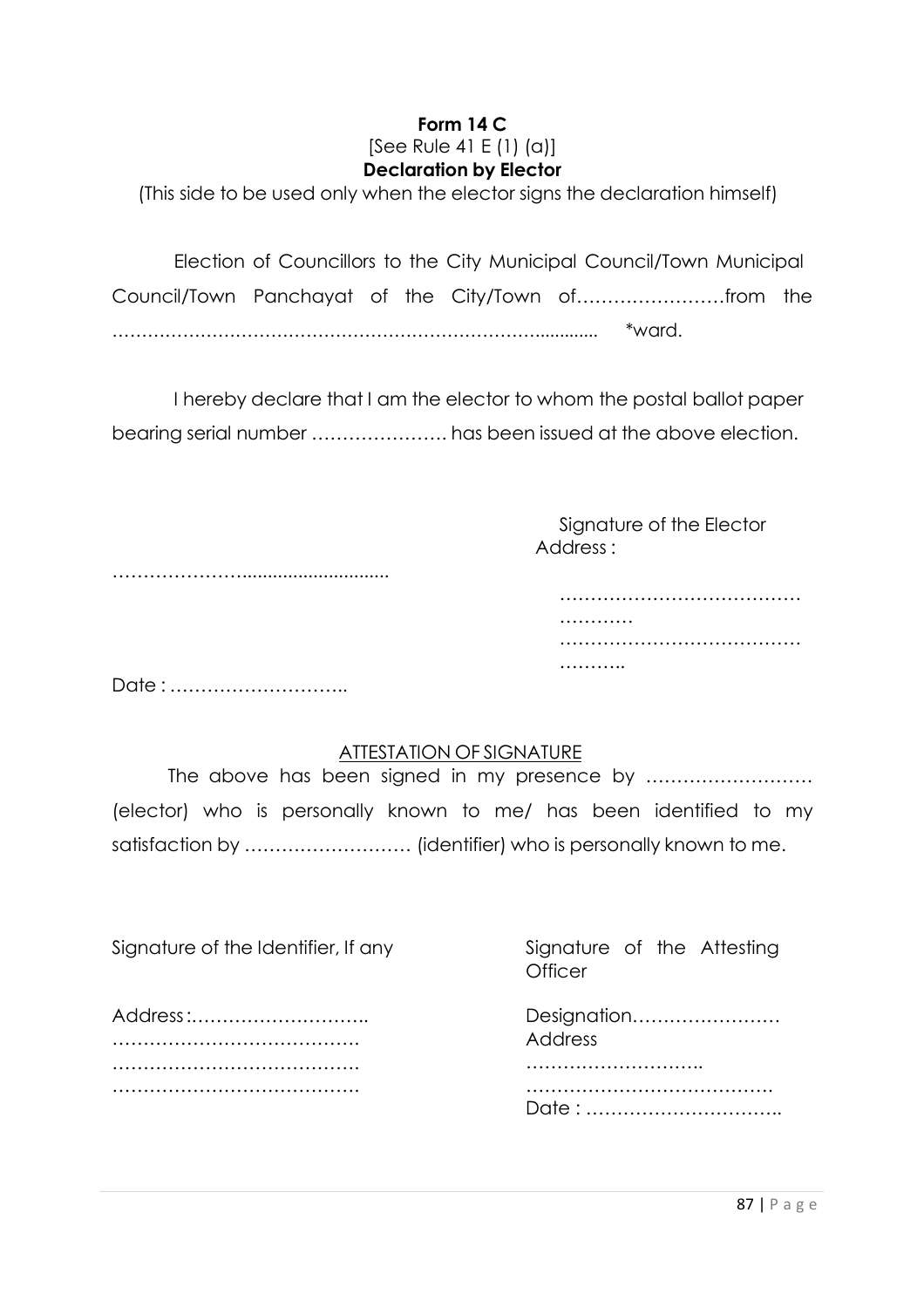(This side is to be used when the elector cannot sign himself)

I hereby declare that I am the elector to whom the postal ballot paper bearing Serial number ………………………………….. has been issued at the above election.

|       | Signature of Attesting Officer |  |  |  |
|-------|--------------------------------|--|--|--|
| Date: | on behalf of Elector           |  |  |  |
|       |                                |  |  |  |

………………………………………………….

## **CERTIFICATE**

I hereby certify that –

- (1) the above named elector is personally known to me/ has been identified to my satisfaction by …………………………… (identifier) who is personally known to me;
- (2) I am satisfied that the elector is illiterate/ suffers from …………………………. (infirmity) and is unable to record his vote himself or sign his declaration ;
- (3) I was requested by him to mark the ballot paper and to sign the above declaration on his behalf; and
- (4) the ballot paper was marked and the declaration signed by me on his behalf in his presence and in accordance with his wishes.

| Signature of the Identifier, If any<br>Address: | Signature of the Attesting<br>Officer<br>Designation<br>Address |  |  |  |
|-------------------------------------------------|-----------------------------------------------------------------|--|--|--|
|                                                 | $\bullet$<br>                                                   |  |  |  |
|                                                 |                                                                 |  |  |  |

Appropriate particulars of the Elections to be inserted.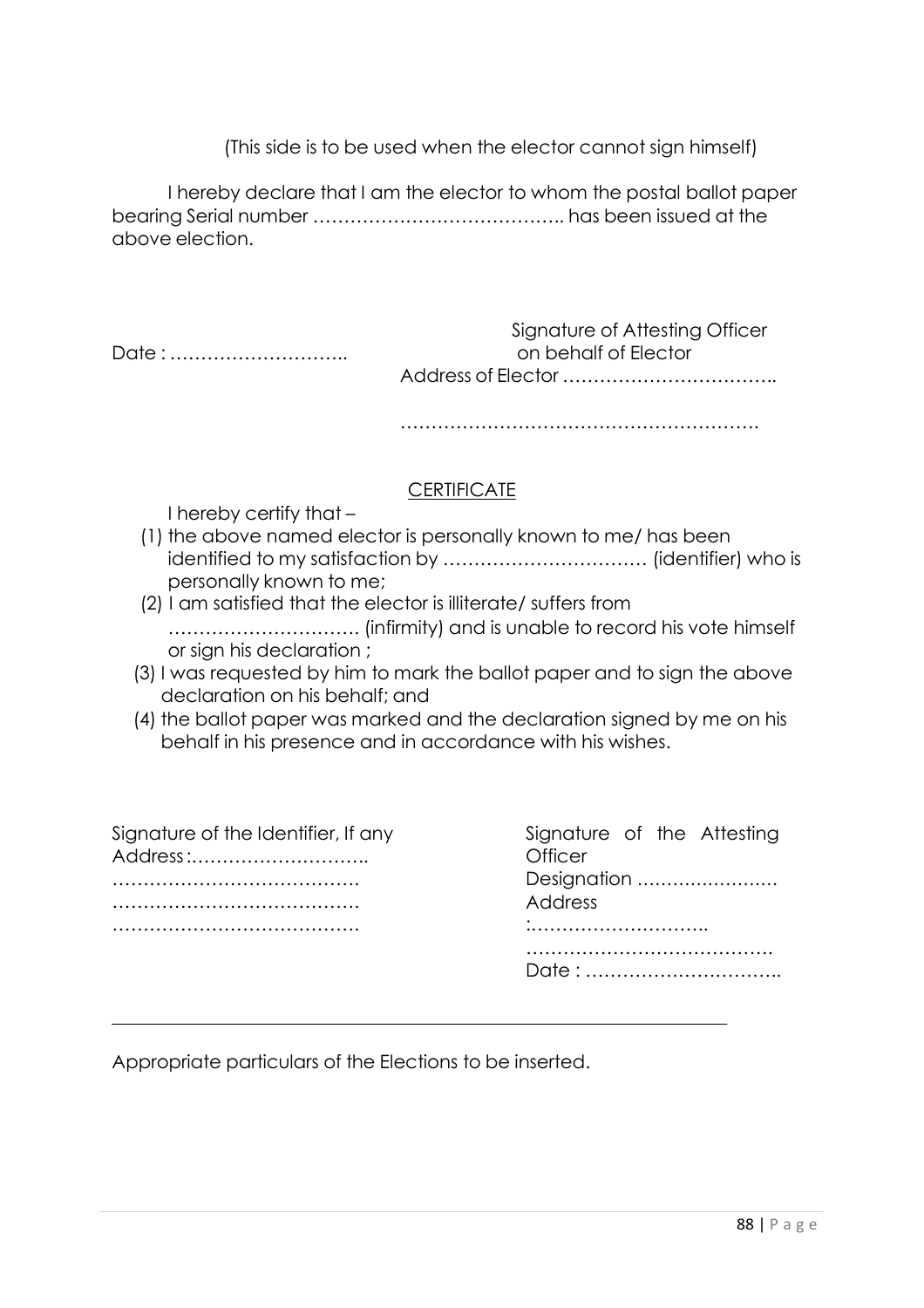# **Form 14 D**

[See Rule 41 E (1) (b)]

# **COVER 'A'**

| <b>NOT TO BE OPENED BEFORE COUNTING</b>                                                                                     |  |  |  |  |  |  |  |  |
|-----------------------------------------------------------------------------------------------------------------------------|--|--|--|--|--|--|--|--|
| Election of Councillors to the City Municipal Council/Town Municipal<br>Council/Town Panchayat of the City/Town of<br>*Ward |  |  |  |  |  |  |  |  |
| <b>POSTAL BALLOT PAPER</b>                                                                                                  |  |  |  |  |  |  |  |  |
|                                                                                                                             |  |  |  |  |  |  |  |  |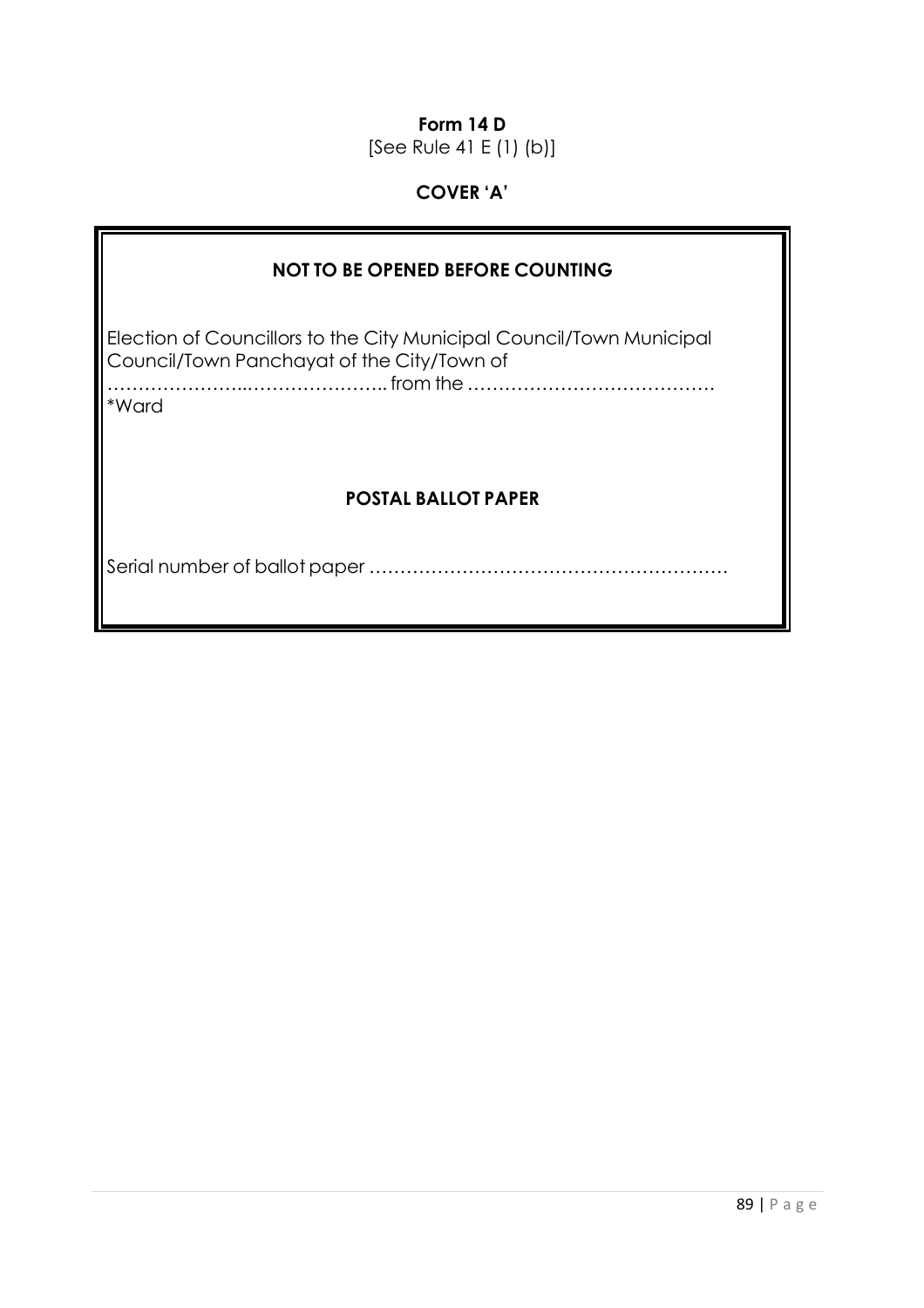# **Form 14 E**

[See Rule 41 E (1) (c)]

## **COVER –B**

To be used at an election of Councillors to the City Municipal Council/Town Municipal Council/Town Panchayat of the City/Town of ………………………………………… from ………………..\*ward

COVER 'B' SERVICE UNPAID

Every Officer under whose care or through whom a postal ballot is sent shall ensure its delivery to the address without delay- [Rule 41 E (3)]

## ELECTION – IMMEDIATE

# **POSTAL BALLOT PAPER**

For …………………….. \* ward of City Municipal Council/Town Municipal Council/Town Panchayat of the City/Town of …………………………

## (NOT TO BE OPENED BEFORE COUNTING)

 $To:$ The Returning Officer, \*\* ………………………… …………………………… ………………………………………

Signature of the Sender………………………………………..

\* Returning Officer to insert here the appropriate particulars of the ward.

\*\* Returning Officer to mention here the full address.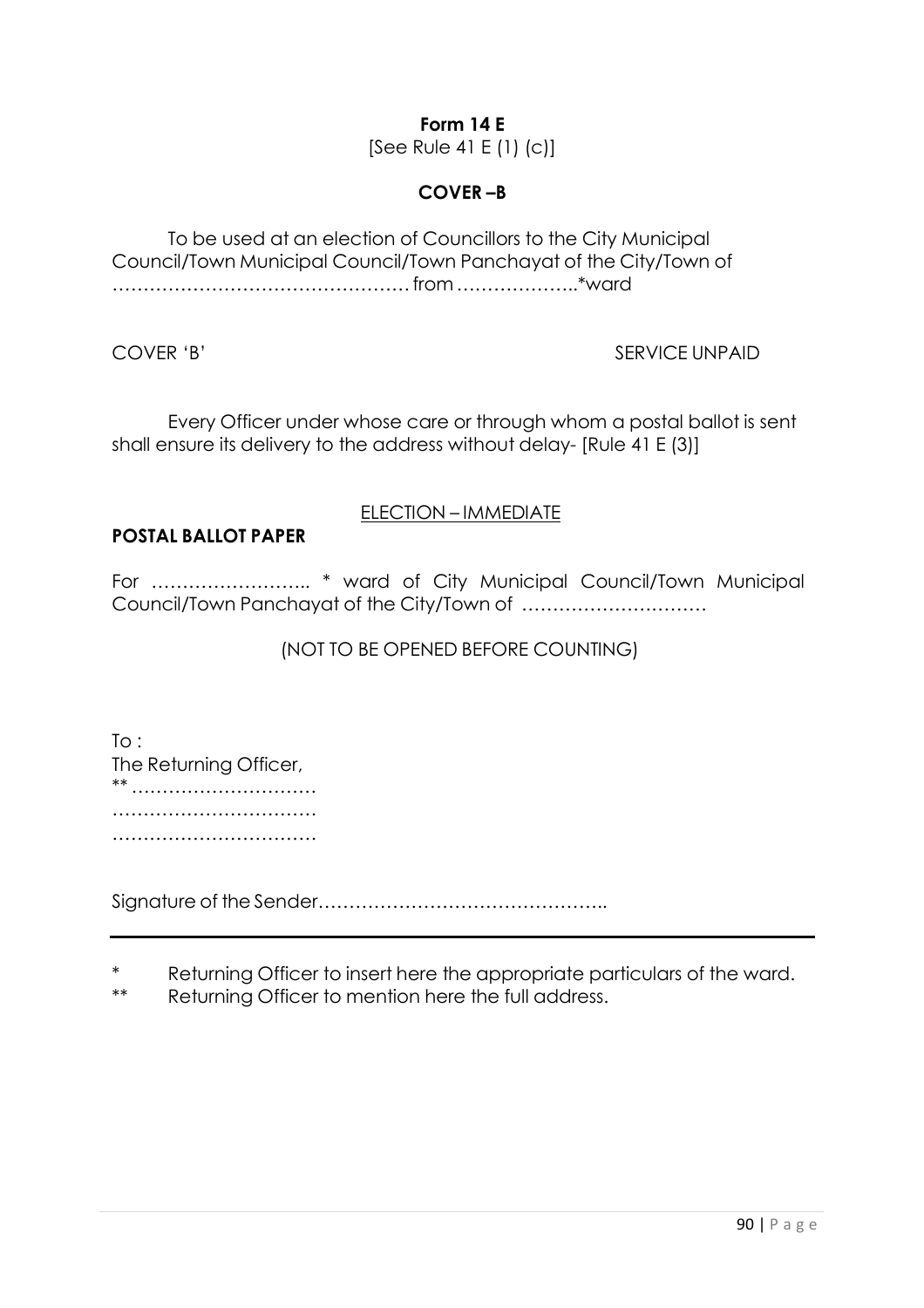## Form 14 F

#### [See Rule 41 E (1) (d)] **Instructions for the Guidance of Electors**

Election of Councillors to the City Municipal Council/Town Municipal Council/Town Panchayat of the City/Town of ……...……………….. from ………………………… \*ward.

The persons whose names are printed on the ballot paper sent herewith are candidates at the above election. If you desire to vote you should record your vote in accordance with the directions given in part-I below and then follow the instructions detailed in Part-II

## **PART-I DIRECTIONS TO ELECTORS**

- 1. The number of members to be elected is one.
- 2. You have only one vote.
- 3. You must not vote for more than one Candidate. If you do so your ballot paper will be rejected.
- 4. Record the vote by placing clearly a mark opposite the name of the candidate to whom you wish to give that vote.
- 5. The mark should be so placed as to indicate clearly and beyond doubt to which candidate you are giving your vote. If the mark is so placed as to make it doubtful to which candidate you have given the vote, that vote will be invalid.
- 6. Do not put your signature or write any word or make any mark, sign or writing whatsoever on the ballot paper other than the mark which you are required to make thereon in accordance with paragraph-4.
- 7. An elector shall obtain the attestation of his signature on the declaration in Form 14 C by a magistrate or a Gazetted officer or
	- (a)If he is a member of the armed forces of the union, or of an armed police force of the State but is serving outside that state, by such officer as may be appointed in this behalf by the Commanding Officer of the unit, ship or establishment in which the voter or her husband, as the case may be, is employed;
	- (b)If he is on election duty, by any gazetted officer or by the presiding officer of the polling station in which he is on election duty ; and
	- (c)If he holds an office declared to be an office to which the provisions of sub-section (4) of Section 20 of the Representation of the peoples Act, 1950 apply by an officer not below the rank of a Deputy Secretary to Government ; and
	- (d)If he is under preventive detention, by the Superintendent of the Jail of the Commandant of the Detention camp in which he is under detention.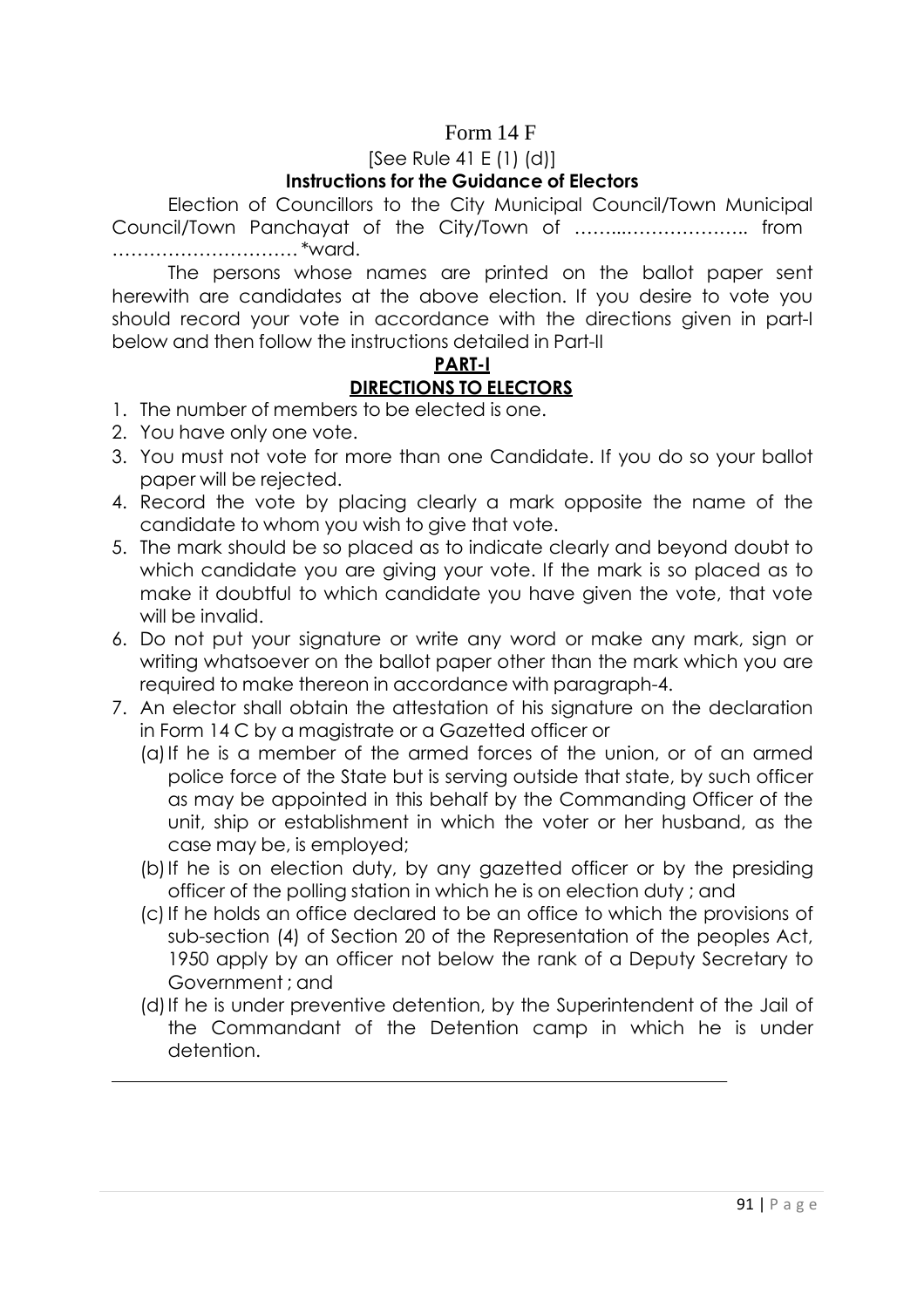#### **PART-II INSTRUCTIONS FOR ELECTORS**

- (a)After you have recorded your vote on the ballot, place the ballot paper in the smaller cover marked 'A' sent herewith. Close the cover and secure it by seal or otherwise.
- (b)You have then to sign the declaration in Form 14 C also sent herewith in the presence of a magistrate or any other officer competent to attest your signature (See direction 7 above). Take the declaration to any such officer and sign it in his presence after he has been satisfied about your identity. The officer will attest your signature and return the declaration to you. You must not show your ballot paper to the attesting officer nor tell him how you have voted.
- (c)If you are unable to mark the ballot paper and sign the declaration yourself in the manner indicated above by reason of illiteracy, blindness or other infirmity you are entitled to have your vote marked and the declaration signed on your behalf by any officer referred to in item(b). Such an officer will at your request mark the ballot paper in your presence and in accordance with your wishes. He will also complete the necessary certificate in this behalf.
- (d)After your declaration has been signed and your signature has been attested, in accordance with item (b) or item (c) place the declaration in Form 14 C as also the smaller cover marked 'A' containing the ballot paper, in the larger cover marked 'B' After closing the larger cover, send it to the Returning Officer by post or by messenger. You have to give your full signature in the space provided on the cover marked 'B' No postage stamp need be affixed by you.
- (e) You must ensure that the cover reaches the Returning officer before \*\*…………… on ……………………………. \*\*
- (f) Please note that
	- (i) If you fail to get your declaration attested or certified in the manner indicated above, your ballot paper will be rejected; and
	- (ii) If the cover reaches the Returning Officer after ………………………. On the …………………………….. date your vote will not be counted.

\* Appropriate particulars of the Election to be inserted.

\*\*Here specify the hour and date fixed for the commencement of counting of Votes.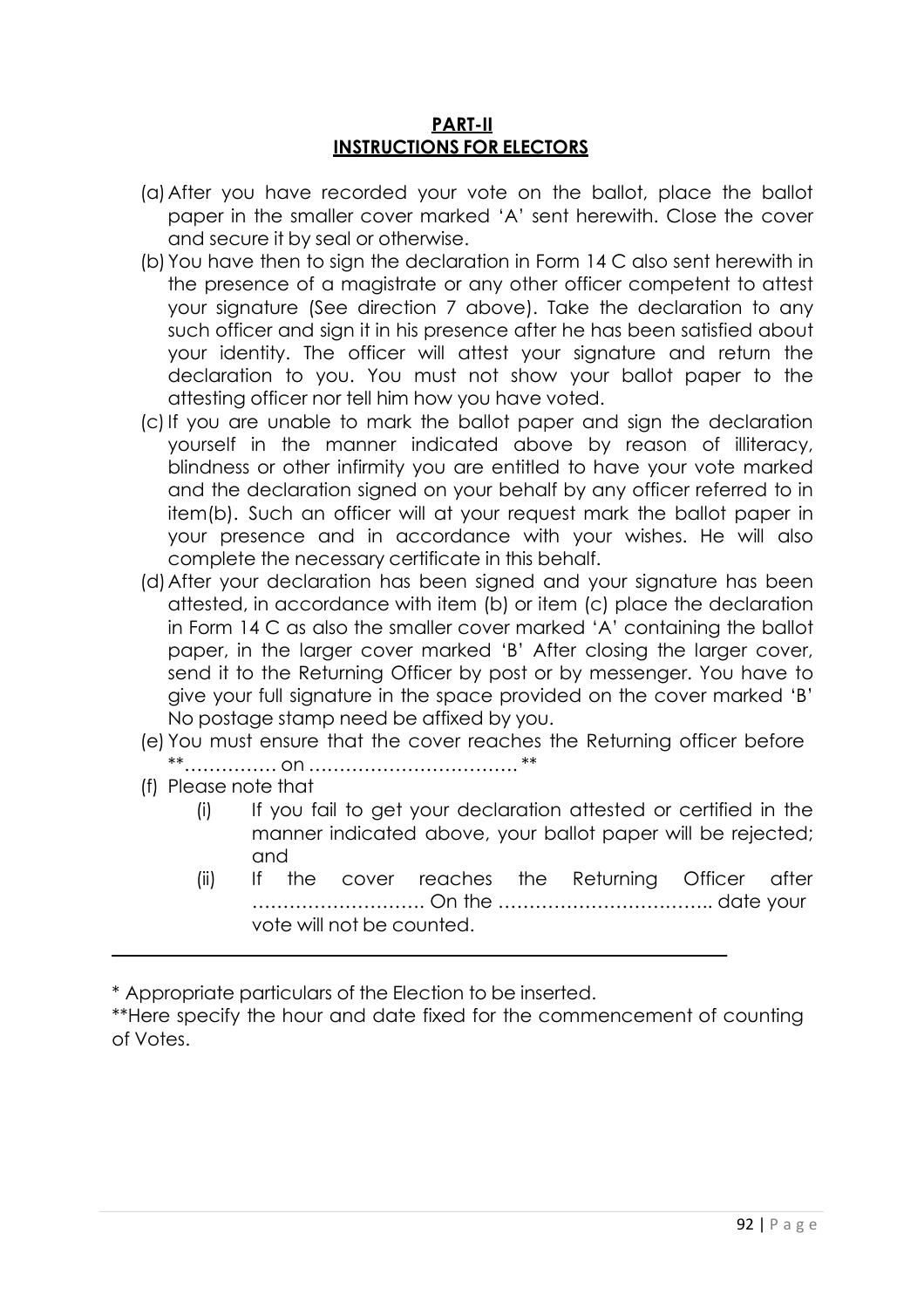### **Form-15** [See Rule 42 (2) (c)] **List of Challenged Votes**

Election of Councillors of the City Municipal Council/Town Municipal Council/Town Panchayat of the City/Town of ……………………………. From …………………………… \*ward. Number and Name of the Polling Station……………………………………………………

| SI.<br>No. | Name of<br><b>Elector</b> | Part No. of<br><b>Electoral</b><br>roll | SI.No.<br>of the<br>Elector's<br>name in<br>that part | Signature/<br>thumb<br>impression<br>of the<br>person<br>challenged | <b>Address of</b><br><b>the</b><br>person<br>challenged | Name of<br>identifier,<br>if any | Name of<br>challenger | Order of<br>Presiding<br><b>Officer</b> | Signature/ Thumb<br>impression of the<br>challenger on<br>receiving refund<br>of deposit |
|------------|---------------------------|-----------------------------------------|-------------------------------------------------------|---------------------------------------------------------------------|---------------------------------------------------------|----------------------------------|-----------------------|-----------------------------------------|------------------------------------------------------------------------------------------|
|            | 2                         |                                         |                                                       |                                                                     | Ô                                                       |                                  | 8                     |                                         | 10                                                                                       |

**Signature of presiding officer**

Appropriate particulars of the Election to be inserted.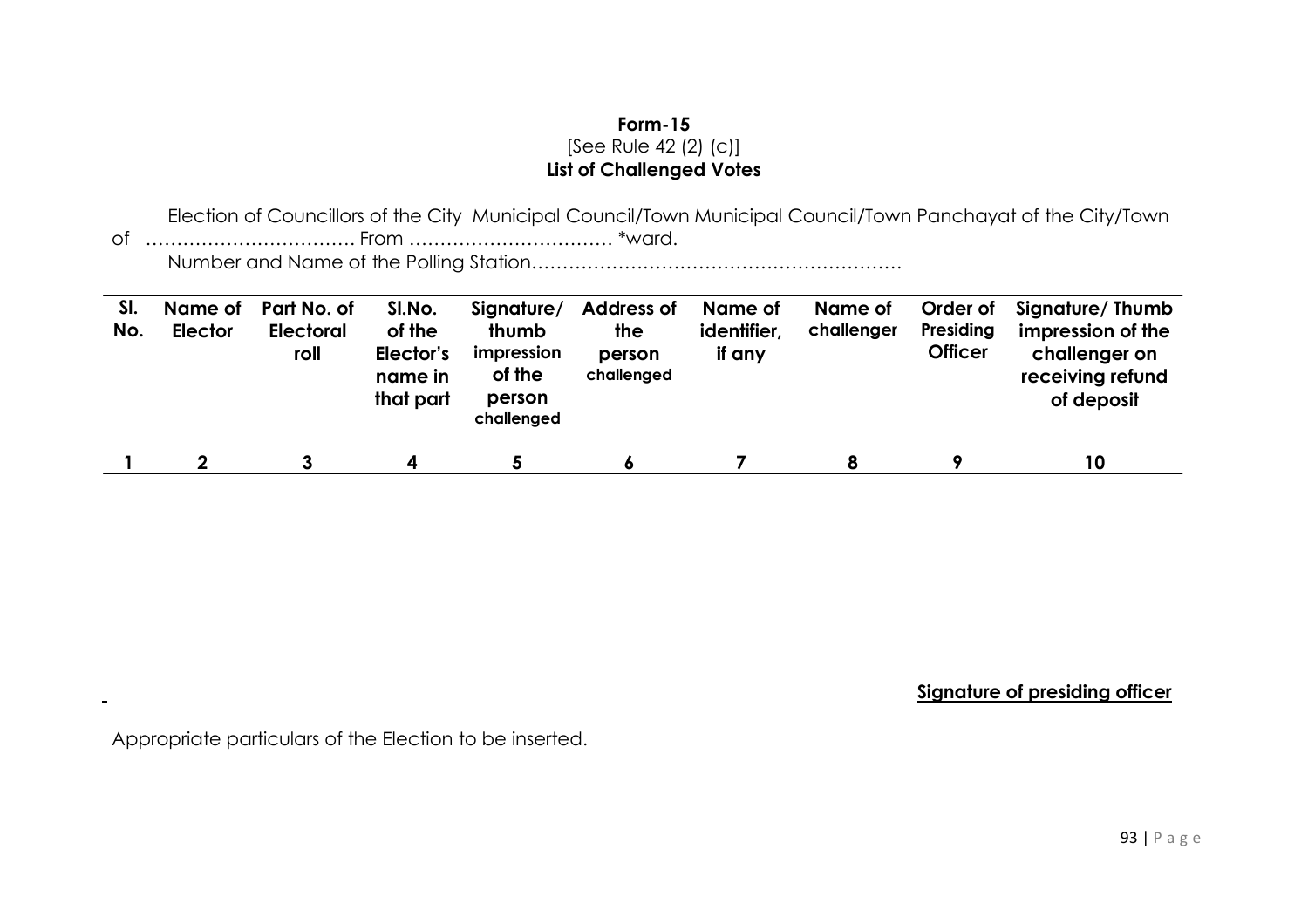#### **Form 15 A** [See Rule 46 (2)] **List of Blind and Infirm voters**

Election of Councillors of the City Municipal Council/Town Municipal Council/Town Panchayat of the City/Town of………..………………………………… from ………………………………….. \*ward. Number and name of the polling station ……………………….

| Part No.<br>and SI.<br>No. of<br>the<br>elector | Full<br>name of<br>elector | Full<br>name of<br>companion | <b>Address</b><br>оf<br>companion | Signature<br>οf<br>companion |
|-------------------------------------------------|----------------------------|------------------------------|-----------------------------------|------------------------------|
|                                                 | כי                         |                              | 4.                                | 5                            |

Date : …………………….. Signature of Presiding officer

\*Appropriate particulars of the Election to be mentioned.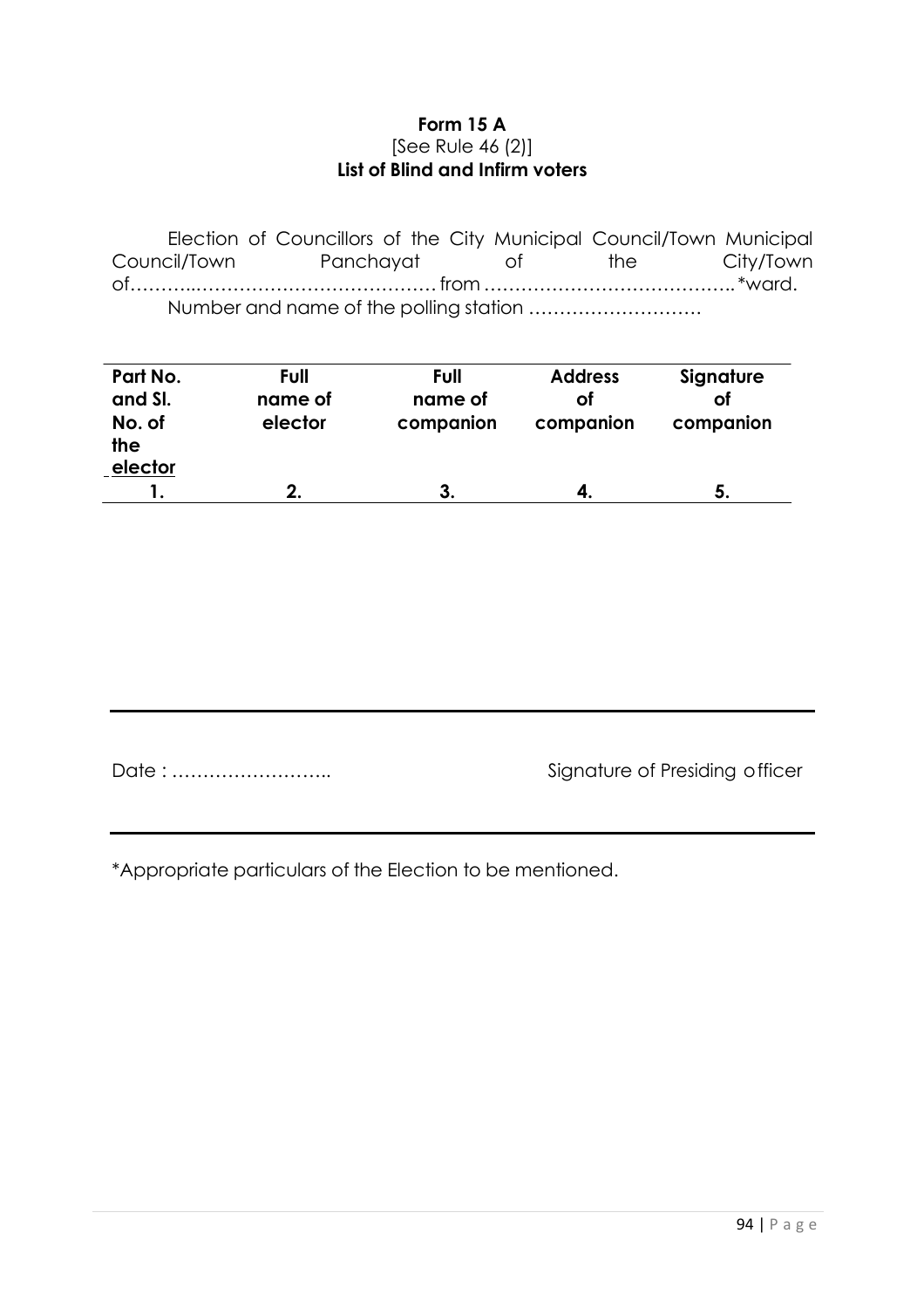#### **Form -16** [See Rule 47 (2)] **List of Tendered Votes**

Election of Councillors of the City Municipal Council/Town Municipal Council/Town Panchayat of the City/Town of …………………… from ………………………………….. \*ward.

Number and name of polling station :…………………………………..

| Part No.<br>& SI.No.<br>and<br>name of<br><b>Elector</b> | <b>Address</b><br>οf<br>Elector | <b>Serial</b><br><b>Number</b><br><b>Of Tendered</b><br><b>Ballot paper</b> | SI. Number<br>of Ballot<br>paper issued<br>to the person<br>who has<br>already<br>voted | Signature<br>or thumb<br>impression<br>of person<br>tendering<br>vote. |
|----------------------------------------------------------|---------------------------------|-----------------------------------------------------------------------------|-----------------------------------------------------------------------------------------|------------------------------------------------------------------------|
|                                                          | 2.                              | 3.                                                                          | 4.                                                                                      | 5.                                                                     |

Date : …………………….. Signature of Presiding Officer

\*Appropriate particulars of the Election to be inserted.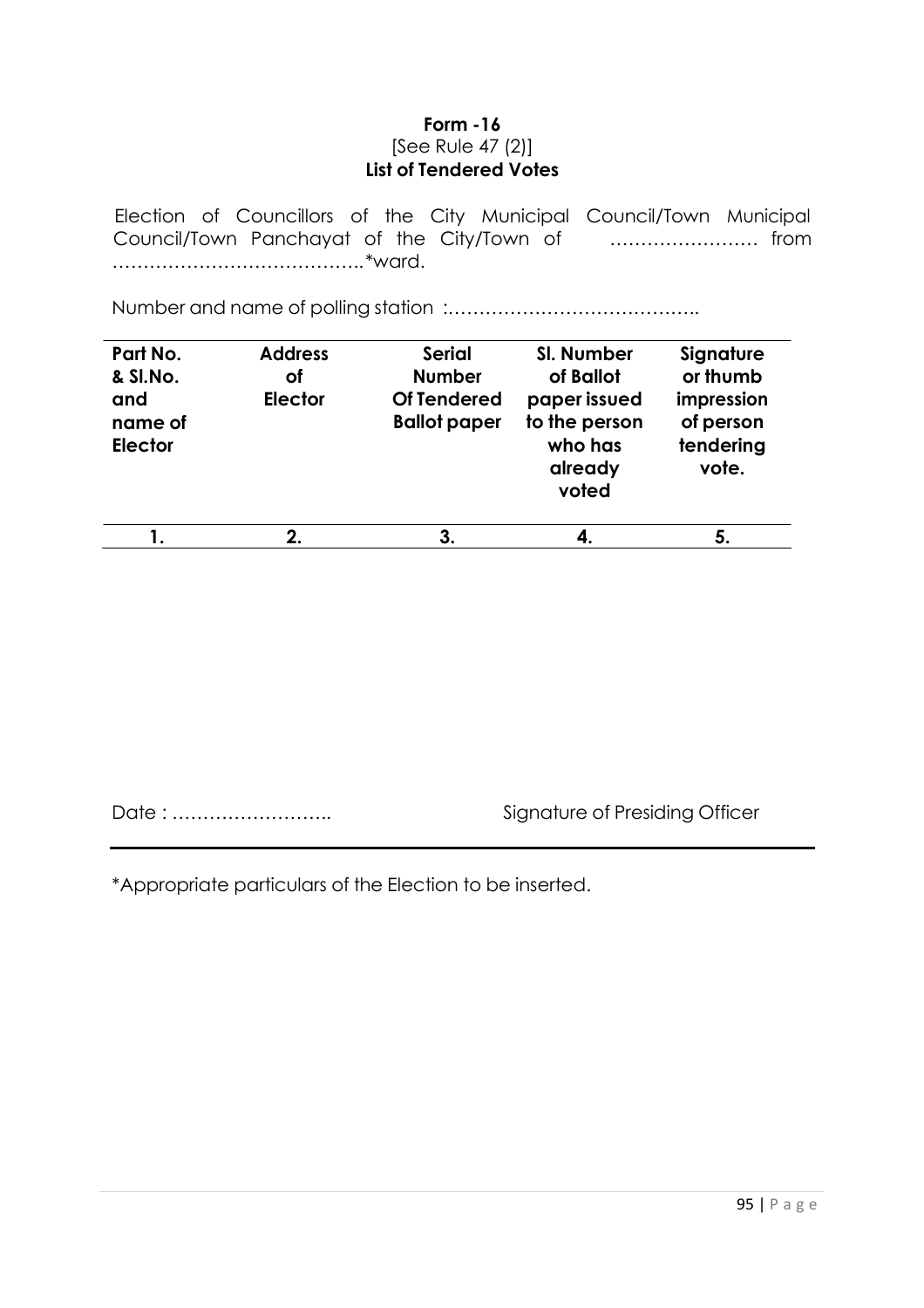### Form 17

[See Rule 50 (1)]

#### PART-I

#### **Ballot Paper Account**

Election of Councillors to City Municipal Council/Town Municipal Council/Town Panchayat of the City/Town of …………………… from ………………………………….. \*ward.

Number and name of polling station : ……………………………………

|                |                                                   | <b>Serial Numbers</b>          | Total |
|----------------|---------------------------------------------------|--------------------------------|-------|
|                |                                                   | From                           | To    |
| $\mathbf{1}$ . | <b>Ballot paper received</b>                      |                                |       |
| 2.             | Ballot papers (not issued to voters):-            |                                |       |
|                | (a) With the signature of presiding officer       |                                |       |
|                | (b) Without the Signature of Presiding            |                                |       |
|                | <b>Officer</b>                                    |                                |       |
|                | Total $(a + b)$                                   |                                |       |
| 3.             | Ballot papers used at the polling station (1-2=3) |                                |       |
| 4.             | Ballot paper used at the polling station but not  |                                |       |
|                | <b>INSERTED INTO THE BALLOT BOX</b>               |                                |       |
|                | (a) Ballot papers Cancelled for violation of      |                                |       |
|                | voting procedure under Rule 45                    |                                |       |
|                | (b) Ballot papers cancelled for other             |                                |       |
|                | reasons                                           |                                |       |
|                | (c) Ballot papers used as tendered ballot         |                                |       |
|                | papers                                            |                                |       |
|                | Total $(a + b + c)$                               |                                |       |
| 5.             | Ballot papers to be found in the ballot box       |                                |       |
|                | $(3 - 4 = 5)$                                     |                                |       |
|                | <u>(Serial numbers need not be given)</u>         |                                |       |
|                |                                                   |                                |       |
|                | Date:                                             | Signature of Presiding Officer |       |

#### PART-II RESULT OF INITIAL COUNTING

1. Total number of ballot papers found in the ballot box/ boxes used at the polling station ……………………

2. Discrepancy, if any, between the total number as shown against item 1 above and the total number of ballot papers to be found in the ballot box (es) shown in item 5 of Part-I of Ballot paper account : ............................

Date : …………………….. Signature of Counting Supervisor

Signature of the Returning Officer

\* Appropriate particulars of the Election to be inserted.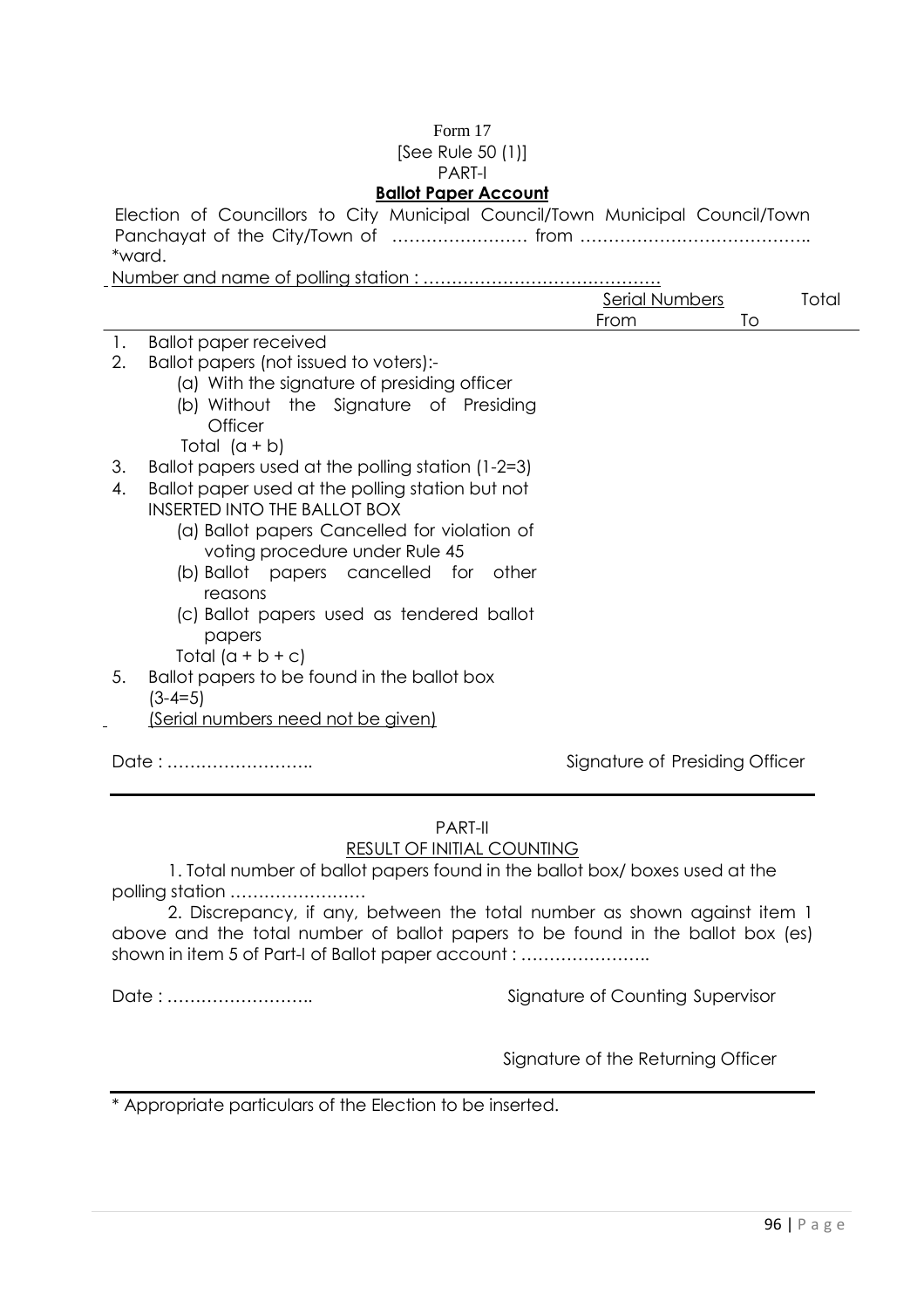# FORM 17 A (EVM)

(see rule 64 S and 64 V)

# (see SEC Order No. RaChuA/14/EUB/2017, dated: 10-03-2017)

## **PART I.**

# **ACCOUNT OF VOTES RECORDED**

Election to the Councillor of ………………………… CMC/TMC/PP from …………………….. ward

No. and Name of Polling Station ………………………………………………. Identification No. of Voting Control Unit……………………………………… Identification No. of Voting Ballot Unit……………………………………… Machine used at the Polling Station Balloting Unit:-

- 1. Total No. of electors assigned to the Polling Station
- 2. Total No. of voters as entered in the Register for Voters (Form 20 A)
- 3. No. of voters deciding not to record votes under rule 64-O
- 4. No. of voters not allowed to vote under Rule 64 M.
- 5. Total No. of votes recorded as per the voting machine.
- 6. Whether the total No. of votes as shown against item 5 tallies with the Total No. of voters as shown against item 2 minus Nos. of voters deciding not to record votes as against item 3 minus No. of voters as against 4 (2-3-4) or any discrepancy noticed.
- 7. No. of voters to whom tendered ballot papers were issued under rule 64 P.
- 8. No. of tendered ballot papers

| (a) received for use         |  |
|------------------------------|--|
| (b) issued to electors       |  |
| (c) not used and<br>returned |  |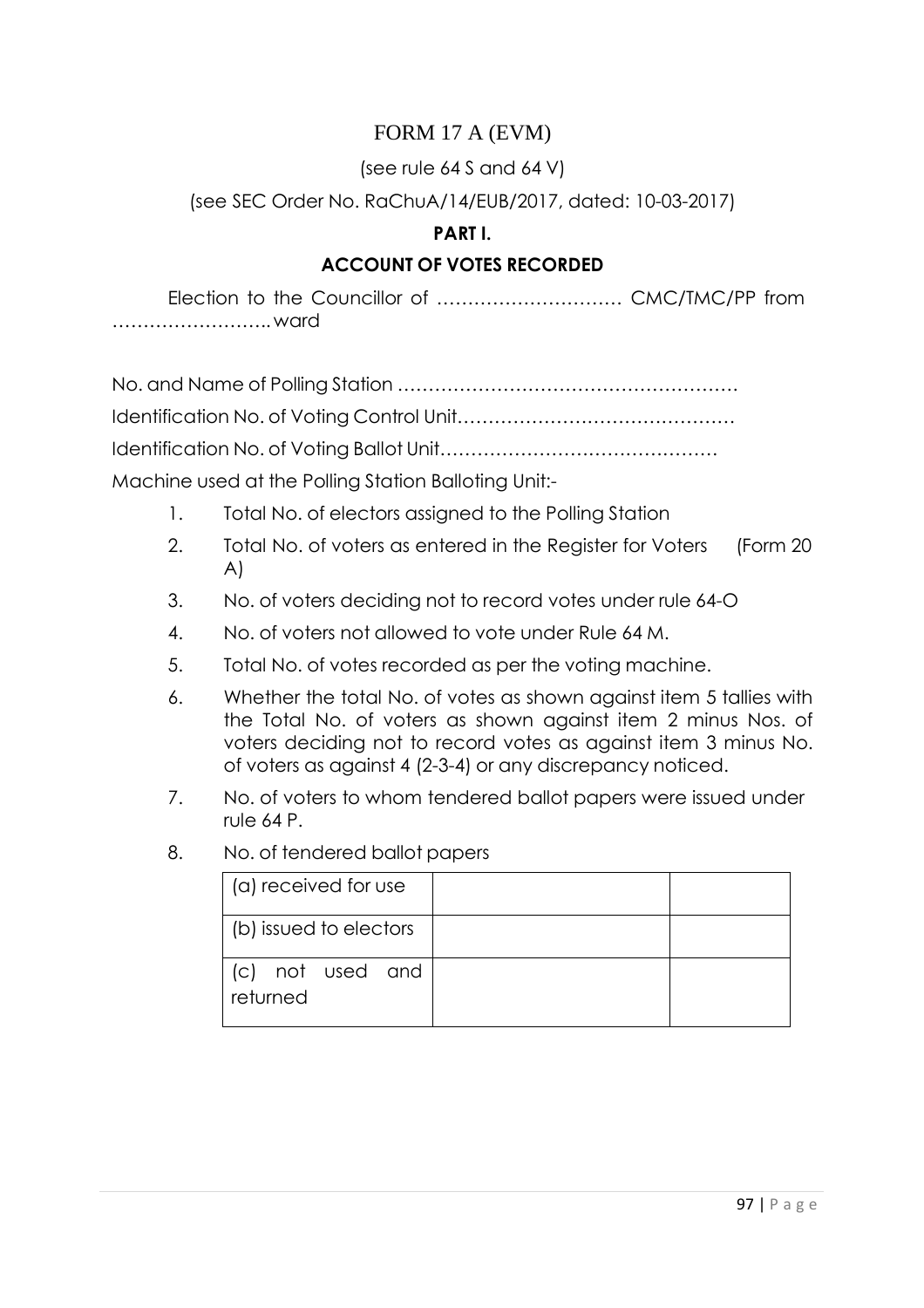## 9. Account of paper seals

|      | From | ΙO                                                                                     | Signature of Polling agents        |
|------|------|----------------------------------------------------------------------------------------|------------------------------------|
|      |      | 1. SI. No's of paper seals supplied                                                    |                                    |
|      |      | From To                                                                                | 1                                  |
|      |      | 2. Total numbers supplied                                                              | 2.                                 |
|      |      | 3. Number of paper seals used                                                          |                                    |
|      |      | 4. Number of unused paper seals                                                        |                                    |
|      |      | returned to Returning Officer<br>(deduct item 3 from 2)<br>5. Serial number of damaged |                                    |
|      |      | paper seal if any                                                                      | 5.                                 |
| Date |      |                                                                                        | Signature of the Presiding Officer |

Place……………… Polling Station No………………….

### PART II. RESULT OF COUNTING

| SI. | Name of Candidate | No. of votes recorded |
|-----|-------------------|-----------------------|
| No. |                   |                       |
|     |                   |                       |
| 2.  |                   |                       |
| 3   |                   |                       |
|     |                   |                       |
| 5.  |                   |                       |
| о.  |                   |                       |
|     | <b>NOTA</b>       |                       |
|     | Total             |                       |

Whether the total numbers of votes shown above tallies with the total number of votes shown against item 5 of Part I or any discrepancy noticed between the two totals:

Place : Signature of the Counting Supervisor Date: Sl. No. Name of Candidate/ Election Agent/ Counting Agent Agent Full Signature<br>
Counting Agent 1 2 3 4

Place:

Date: Date:  $\Box$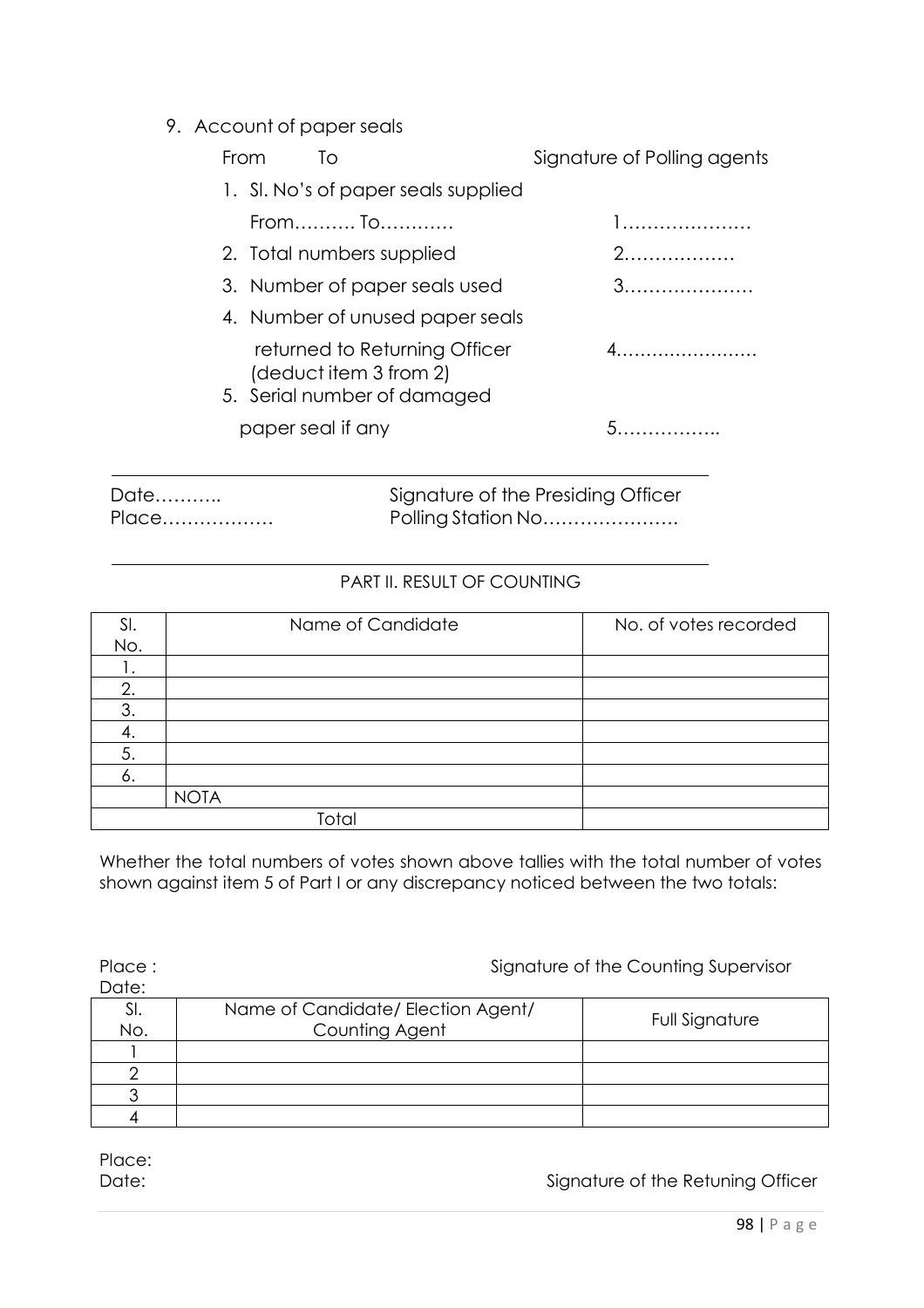## **FORM 17 B (EVM)**

### [*See* rule 64 Z] (see SEC Order No. RaChuA/14/EUB/2017, dated: 10-03-2017)

### **FINAL RESULT SHEET**

(*To be used for recording the result of voting at polling stations other than notified polling stations*)

Election to the Councillor of ………………………… CMC/TMC/PP from …………………….. ward Name of the ward : ..................

Total Number of electors in ward ................

| SL. No.                  | No. of valid votes cast in favour of |   |  |   |   |             | No. of                  | Total No.         |                   |
|--------------------------|--------------------------------------|---|--|---|---|-------------|-------------------------|-------------------|-------------------|
| of<br>Polling<br>Station | A                                    | Β |  | D | Е | <b>NOTA</b> | Total<br>valid<br>votes | rejected<br>votes | tendered<br>votes |
|                          |                                      |   |  |   |   |             |                         |                   |                   |
| (2)                      |                                      |   |  |   |   |             |                         |                   |                   |
| (3)                      |                                      |   |  |   |   |             |                         |                   |                   |

TOTAL No. of votes recorded at Polling Stations.

No. of votes recorded on postal ballot papers. (To be filled in the case of election from a ward)

### TOTAL votes polled.

Place............... Date................

Returning Officer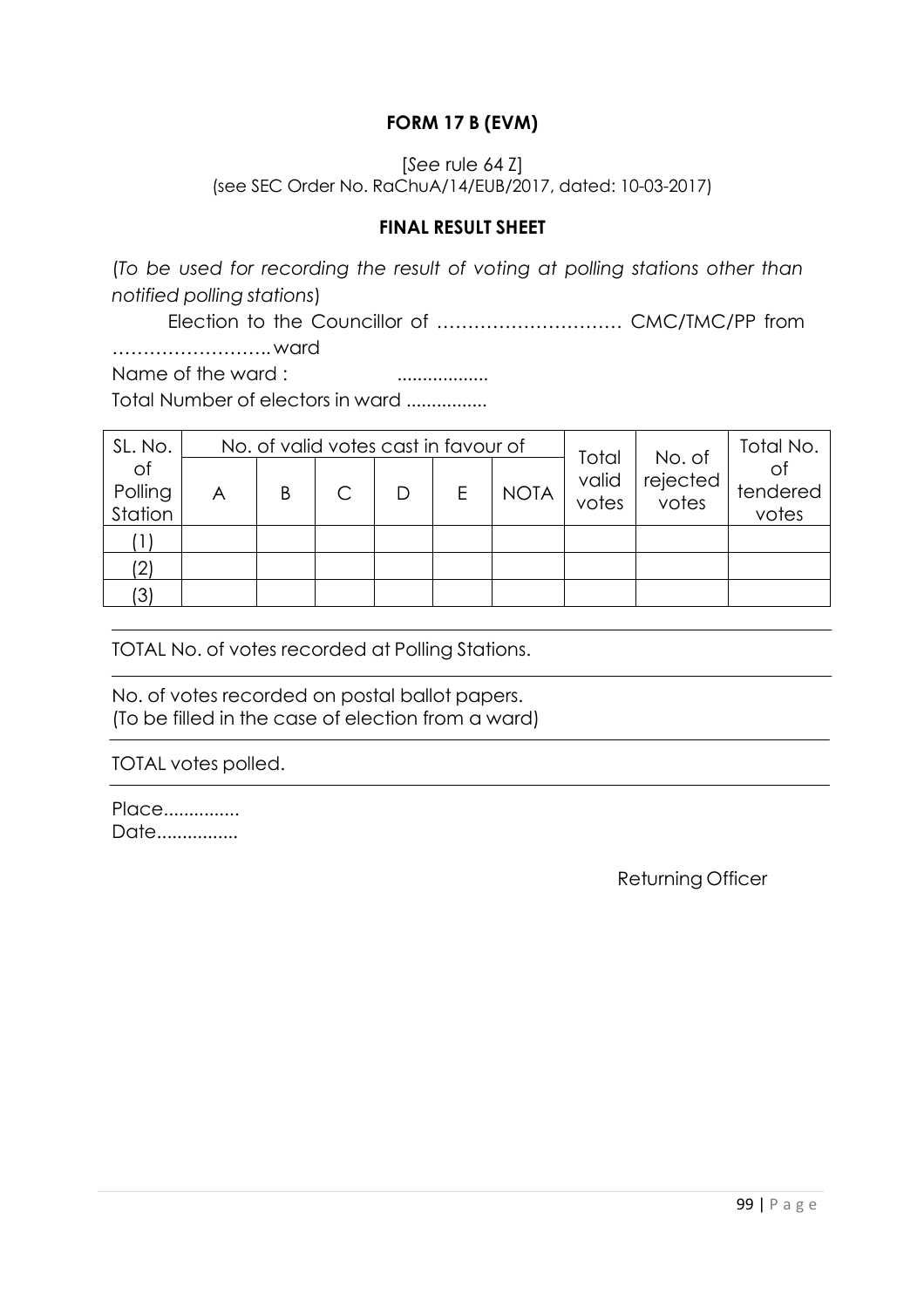### **FORM 18**

#### [*See* rule 60 (7)]

#### **FINAL RESULT SHEET**

(To be used for recording the result of voting at polling stations in wards where procedure of mixing of ballot papers is adopted)

Election of Councillors to City Municipal Council/Town Municipal Council/Town Panchayat of the City/Town of ……………………………………… from …………………….. \*ward

Name of the ward : ..................

Total Number of electors in ward ................

| Pollng Station<br>Number | <b>Total Votes</b><br>in the ballot<br>boxes | No. of tendered<br>votes |
|--------------------------|----------------------------------------------|--------------------------|
|                          |                                              |                          |

| (1)       |  |  |
|-----------|--|--|
| (2)       |  |  |
| (3)       |  |  |
| (4)       |  |  |
| (5)       |  |  |
| and so on |  |  |
|           |  |  |
|           |  |  |

**Total** 

TOTAL No. of valid votes recorded for candidates and or rejected ballot papers

| <b>Details</b>                                             | <b>Valid votes</b><br>Secured by<br><b>Candidates</b> | <b>Total valid</b><br>votes | Number of<br>rejected<br><b>ballot</b> papers | <b>Total valid</b><br>& rejected<br>votes $(3+4)$ |
|------------------------------------------------------------|-------------------------------------------------------|-----------------------------|-----------------------------------------------|---------------------------------------------------|
| (1)                                                        | (2)                                                   | (3)                         | (4)                                           | (5)                                               |
|                                                            | <b>ABCDEF</b>                                         | $(A+B+C+D+E+F)$             |                                               |                                                   |
| First round<br>Second round<br>Third round<br>Fourth round |                                                       |                             |                                               |                                                   |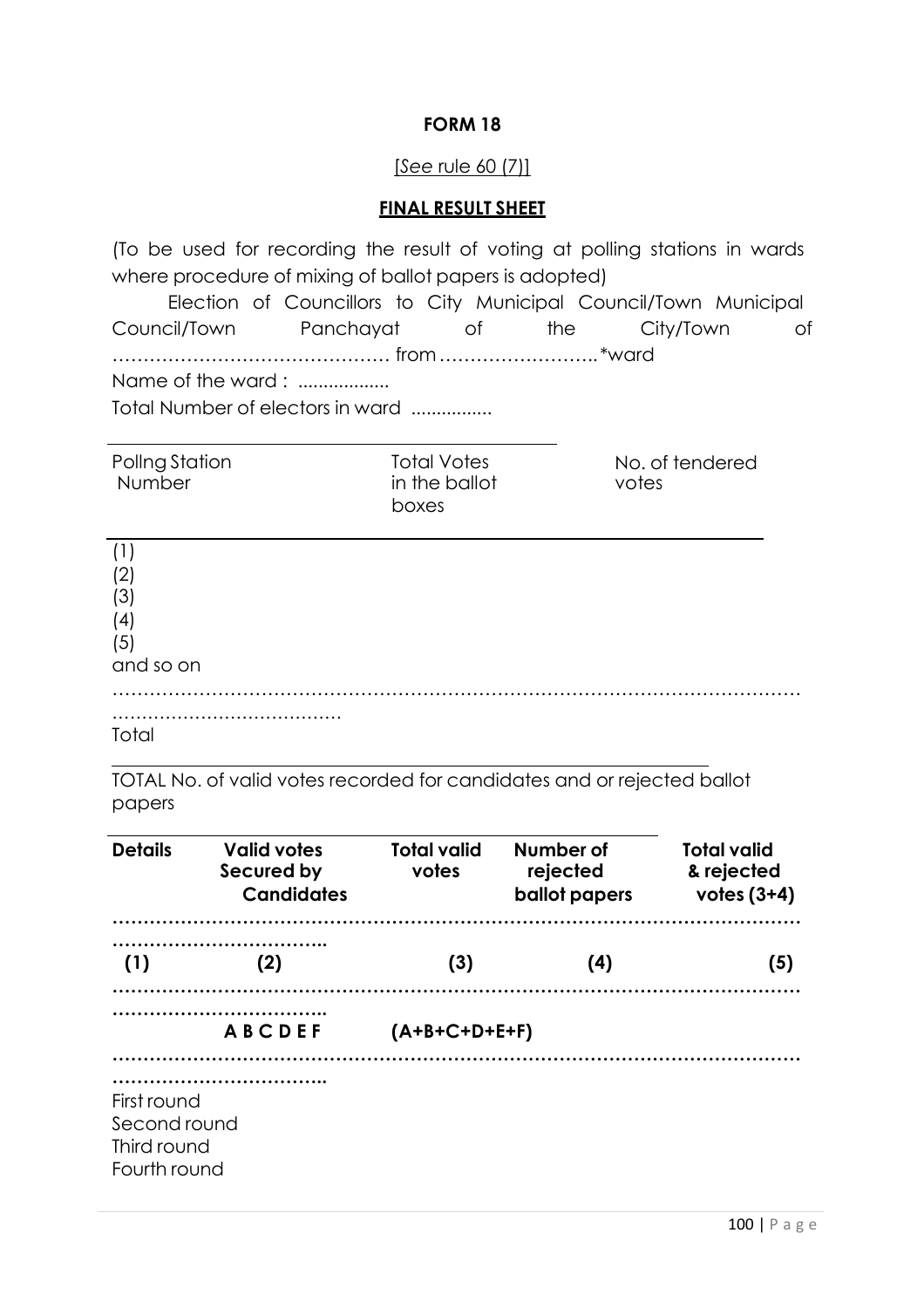| And so on<br><b>Total Number of</b><br>Valid votes recorded on<br>Postal ballot<br>Papers for<br>Candidates and<br>Of rejected postal ballot<br>Papers |                          |
|--------------------------------------------------------------------------------------------------------------------------------------------------------|--------------------------|
| <b>Grand Total</b>                                                                                                                                     |                          |
| Place:<br>Date:                                                                                                                                        | <b>Returning Officer</b> |
|                                                                                                                                                        |                          |

• Appropriate Particulars of the Election to be inserted.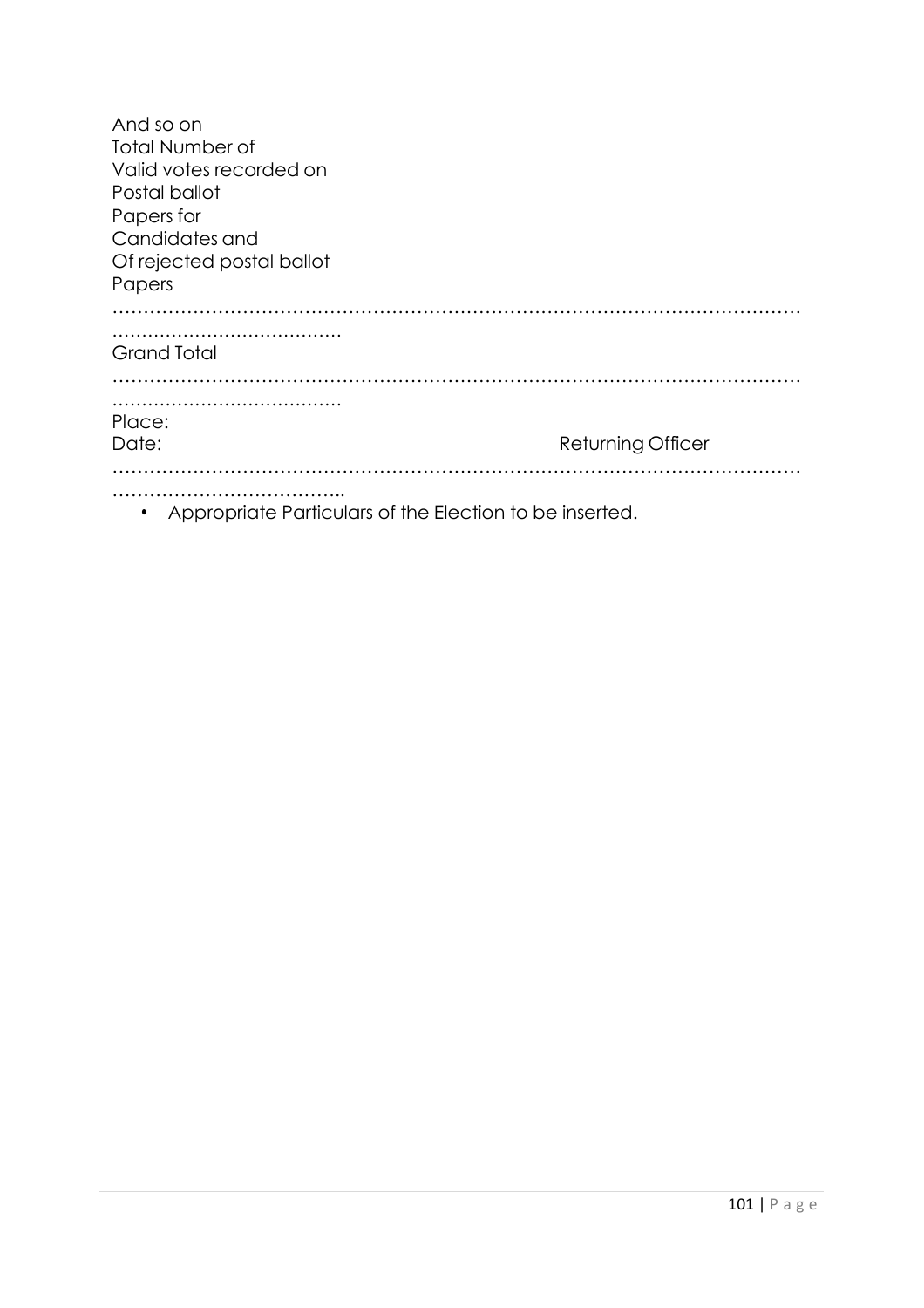### **Form 19**

#### $[See Rule 65 (a)]$ **Declaration of Result of Election**

(To be used when a seat is contested)

Election of Councillors to City Municipal Council/Town Municipal Council/Town Panchayat of the City/Town of…………………………………….. from …………………………………….. \*ward reserved for Backward Classes (A) or (B) \*\*/ Scheduled Castes/ Scheduled Tribes/ Women.

In pursuance of the provisions contained in Rules 68 of the Karnataka Municipalities (Election of Councillors) Rules, 1977, I declare that :

+ Sponsored by ……………………………….. recognised/ registered Political party have been duly elected to fill the seat from the above ward.

Returning Officer

Appropriate particulars of the election to be inserted

\*\* Strike off the inappropriate alternative

+ Score off the clause if not applicable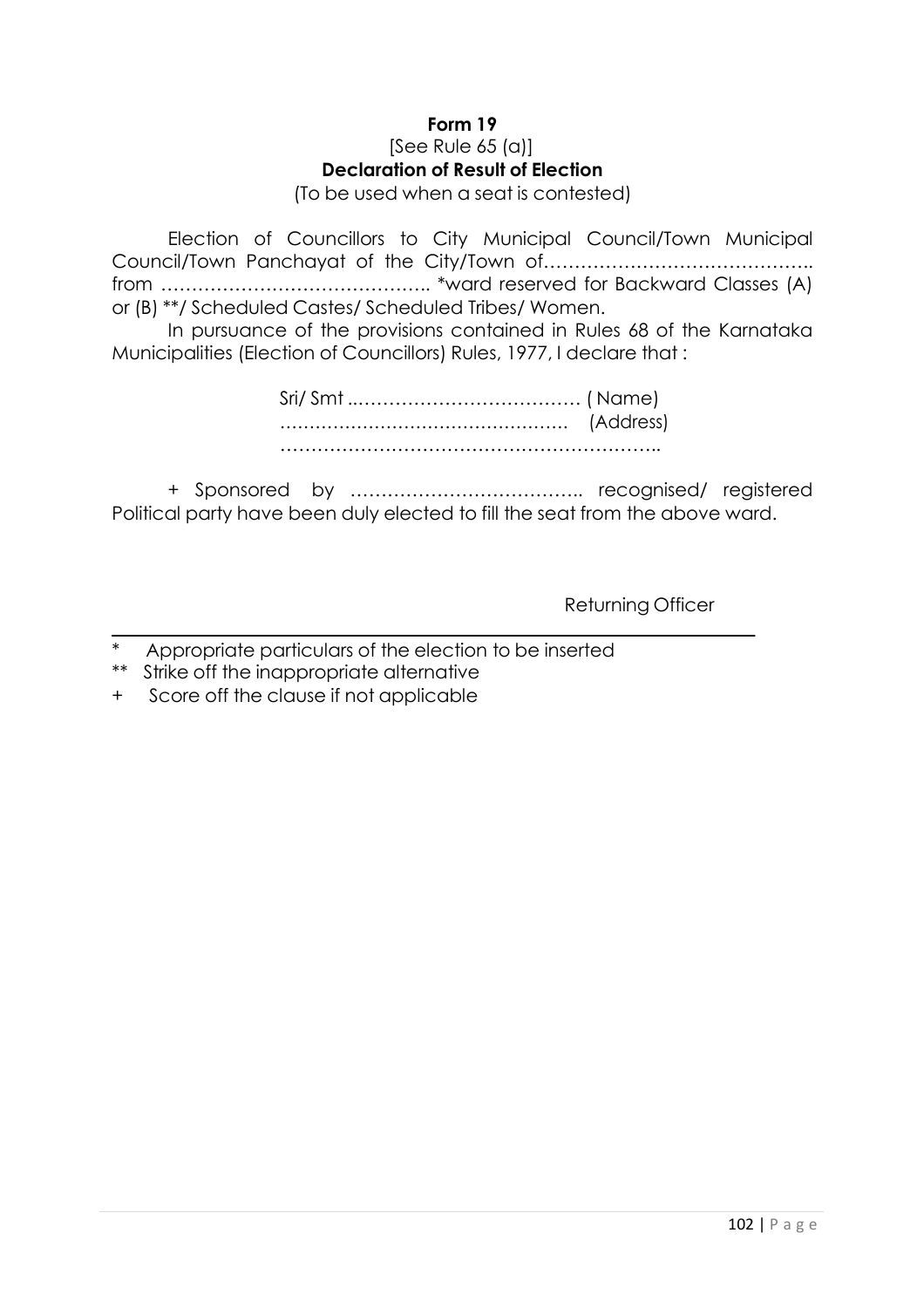## **Form 19 (A)** [See Rule 65 (b)] **Return of Election**

#### (See SEC Order No. RathuA/14/EUB/2017, dated 10-3-2017

Election of Councillors to City Municipal Council/Town Municipal Council/Town Panchayat of the City/Town of …………………….……………… from …………………………………….. \*ward

#### **Return of Election**

| SI.<br>No. | Name of Candidate | Party affiliation | Number of valid<br>votes polled |
|------------|-------------------|-------------------|---------------------------------|
|            |                   |                   |                                 |
|            |                   |                   |                                 |
|            |                   |                   |                                 |
|            | <b>NOTA</b>       |                   |                                 |
|            | Total             |                   |                                 |

| Total number of Electors           |  |
|------------------------------------|--|
| Total number of valid votes polled |  |
| (Including NOTA)                   |  |
| Total number of rejected votes     |  |
| Total number of tendered votes     |  |

| Place: | Returning Officer |
|--------|-------------------|
| Date:  |                   |

Appropriate particulars of the election to be inserted here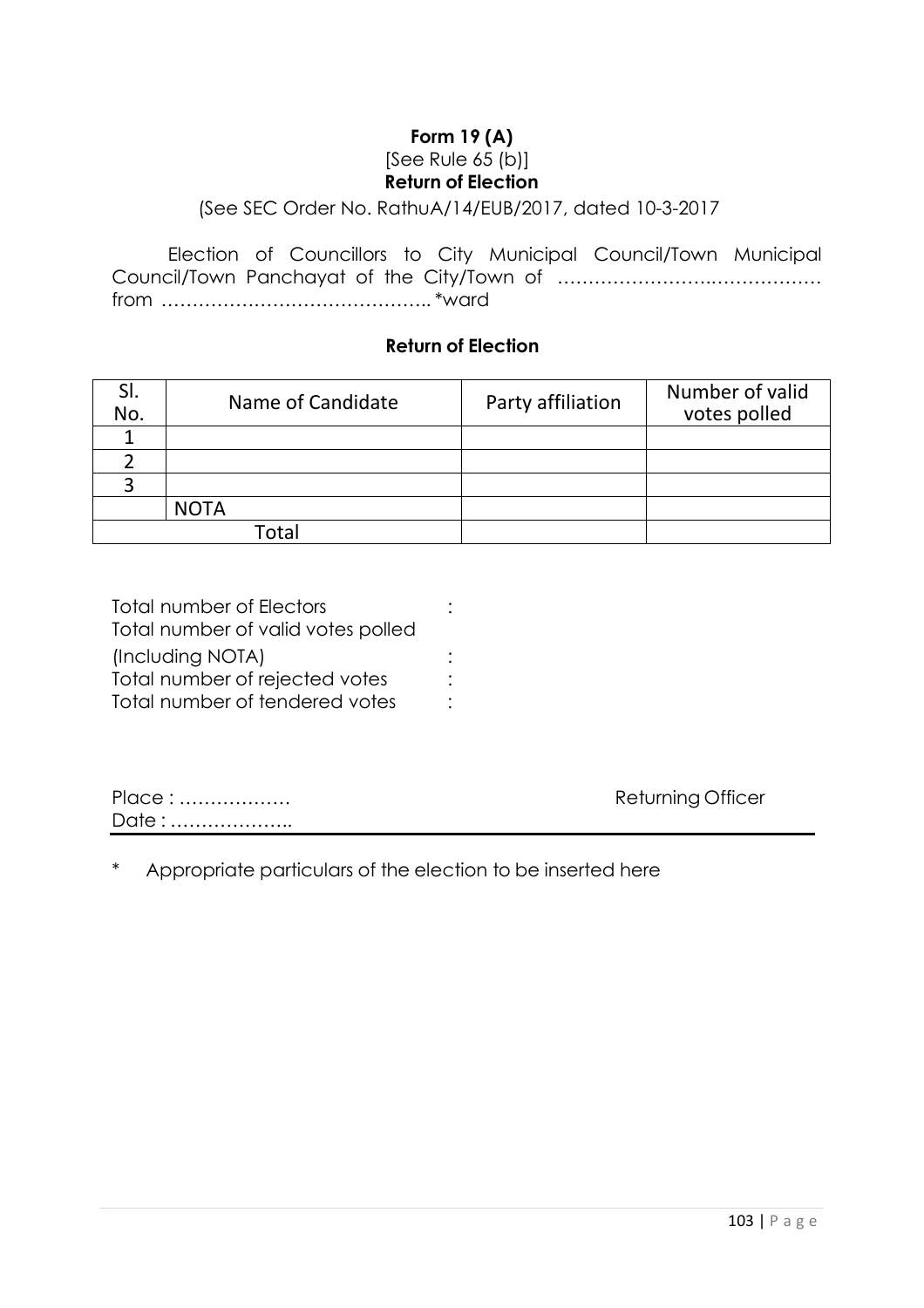## **FORM 19B**

(see rule 64 P)

### List of tendered votes

Election to the councillor of ………………………… CMC/TMC/PP from ………………………. Ward

No. and Name of the Polling Station ………………………………………….

Part No. of Electoral roll……………………………………………………………

| SI No                                                             | Name    | of | No.<br>SI.                |    | $of  S . No.$<br>in                                                                                              | Signature/                           |
|-------------------------------------------------------------------|---------|----|---------------------------|----|------------------------------------------------------------------------------------------------------------------|--------------------------------------|
|                                                                   | elector |    | elector<br>electoral roll | in | Register<br>Оf<br>voters<br>(Form<br>20A) of persons<br>has<br>who<br>already voted<br>in place<br>of<br>elector | Thumb<br>impression<br>of<br>elector |
| $\mathbf{1}$ .<br>$\frac{2}{3}$ .<br>$\frac{4}{5}$ .<br>6.<br>etc |         |    |                           |    |                                                                                                                  |                                      |

Date…………… **Signature of the Presiding Officer**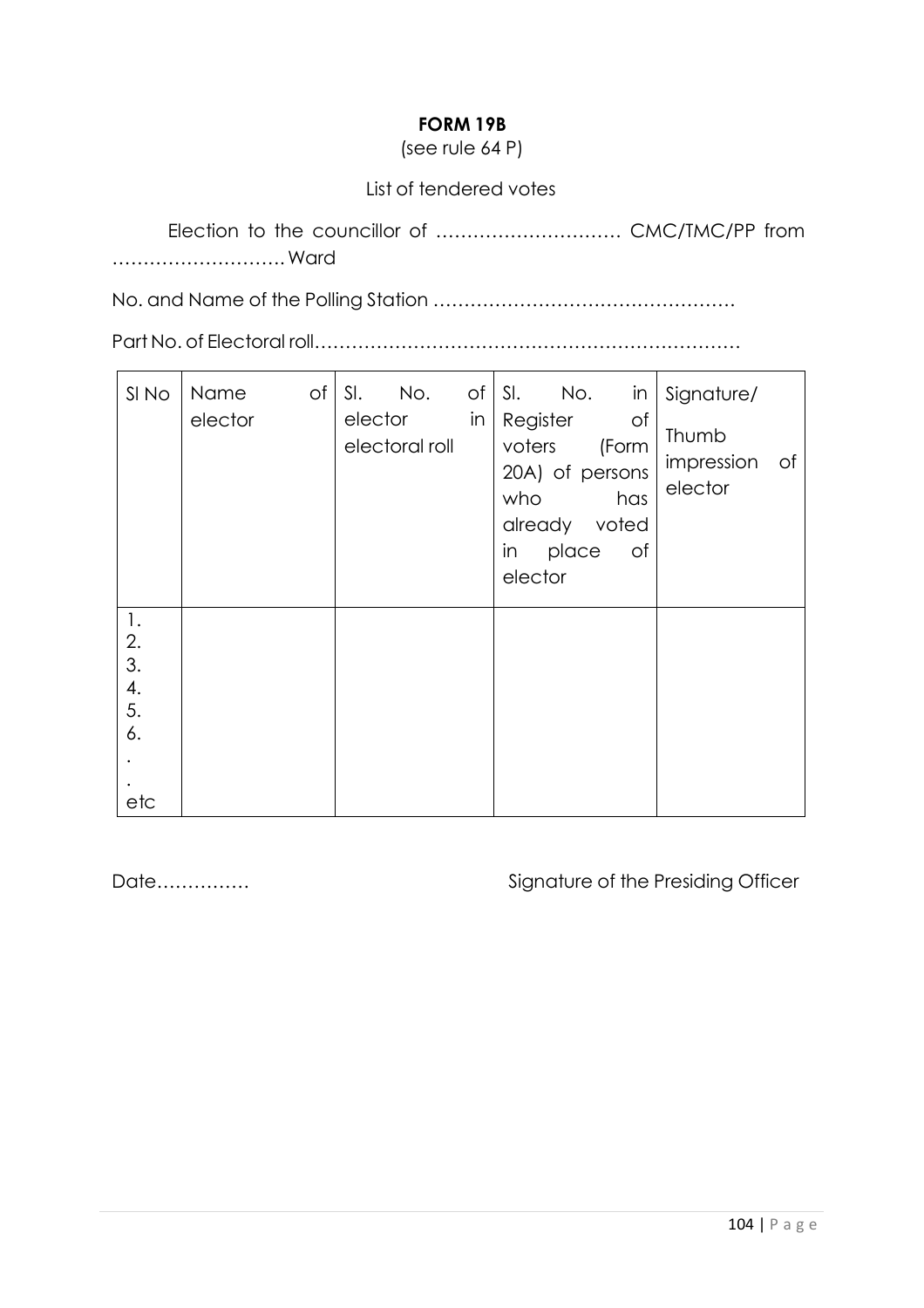### **Form 20** [See Rule 68] **Certificate of Election**

| I, Returning officer for the election of Councillors to the City Municipal        |
|-----------------------------------------------------------------------------------|
| Council/Town Municipal Council/Town Panchayat of the City/Town                    |
|                                                                                   |
|                                                                                   |
|                                                                                   |
| by ** recognized/ registered political party to have been                         |
| duly elected by * ward to be the Councillor from the said ward and                |
| that in a token thereof, I have granted to him/ her this Certificate of Election. |

| Place: | <b>Returning Officer</b> |
|--------|--------------------------|
| Date:  |                          |

\* Appropriate particulars of the election to be inserted here

\*\* Strike off the inappropriate alternative